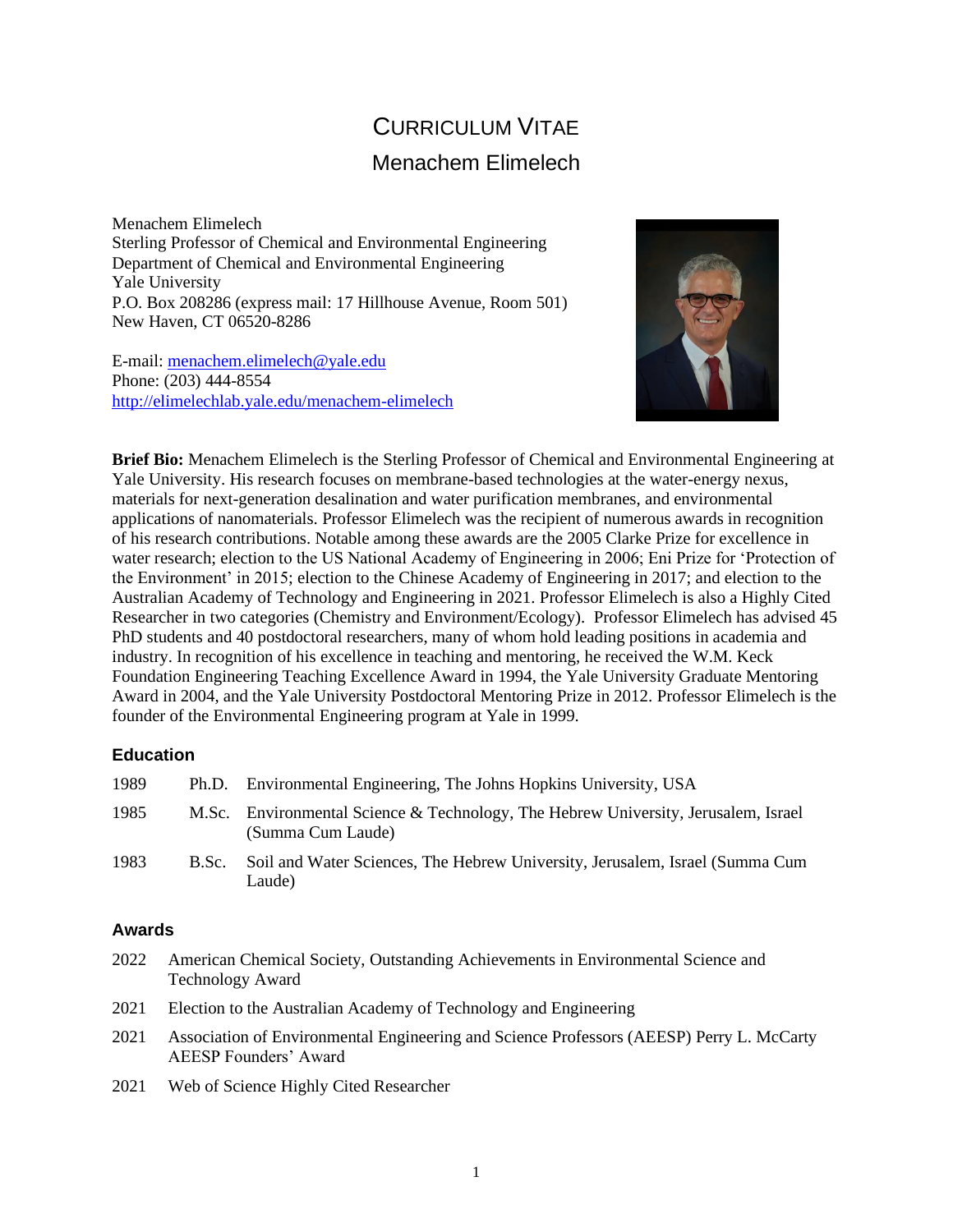- Web of Science Highly Cited Researcher
- Thomson Reuters Highly Cited Researcher in two Categories: *Chemistry* and *Environment/Ecology*
- Fulbright Scholar, Ben Gurion University, Israel (September 1 to December 31, 2019)
- Association of Environmental Engineering and Science Professors (AEESP) Outstanding Paper Award (with Nathalie Tufenkji)
- Thomson Reuters Highly Cited Researcher in two Categories: *Chemistry* and *Environment/Ecology*
- Elected to the Chinese Academy of Engineering (foreign member)
- Thomson Reuters Highly Cited Researcher in two Categories: *Chemistry* and *Environment/Ecology*
- Association of Environmental Engineering and Science Professors (AEESP) Distinguished Lecturer for 2016-17
- Thomson Reuters Highly Cited Researcher in two Categories: *Chemistry* and *Environment/Ecology*
- Association of Environmental Engineering and Science Professors (AEESP) Outstanding Doctoral Dissertation Award (Doctoral Student Ngai Yin Yip)
- Eni Prize for 'Protection of the Environment'
- Thomson Reuters Highly Cited Researcher in the Categories of: *Chemistry* and *Environment/Ecology*
- Elected Fellow, Association of Environmental Engineering and Science Professors (AEESP)
- Chinese Academy of Sciences Distinguished Scholar (formerly known as "Einstein Professorship")
- Thomson Reuters Highly Cited Researcher in the Category: *Environment/Ecology*
- The Charles R. O'Melia Distinguished Educator Award, Association of Environmental Engineering and Science Professors
- Association of Environmental Engineering and Science Professors (AEESP) Outstanding Paper Award (with Amy E. Childress)
- Super Reviewer Award, *Environmental Science & Technology*
- Yale University Postdoctoral Mentoring Prize
- American Water Work Association (AWWA) First Place Best Doctoral Dissertation Award (Doctoral Student Meagan Mauter)
- The Simon W. Freese Environmental Engineering Award and Lecture, American Society of Civil Engineers, ASCE
- Liza Cariaga-Lo Faculty Award for Diversity in Scholarship and Service, Yale University
- World Class University Professor, Korea University, Seoul, Korea
- The American Institute of Chemical Engineers Lawrence K. Cecil Award in Environmental Chemical Engineering
- Election to the Connecticut Academy of Science and Engineering
- Election to the United States National Academy of Engineering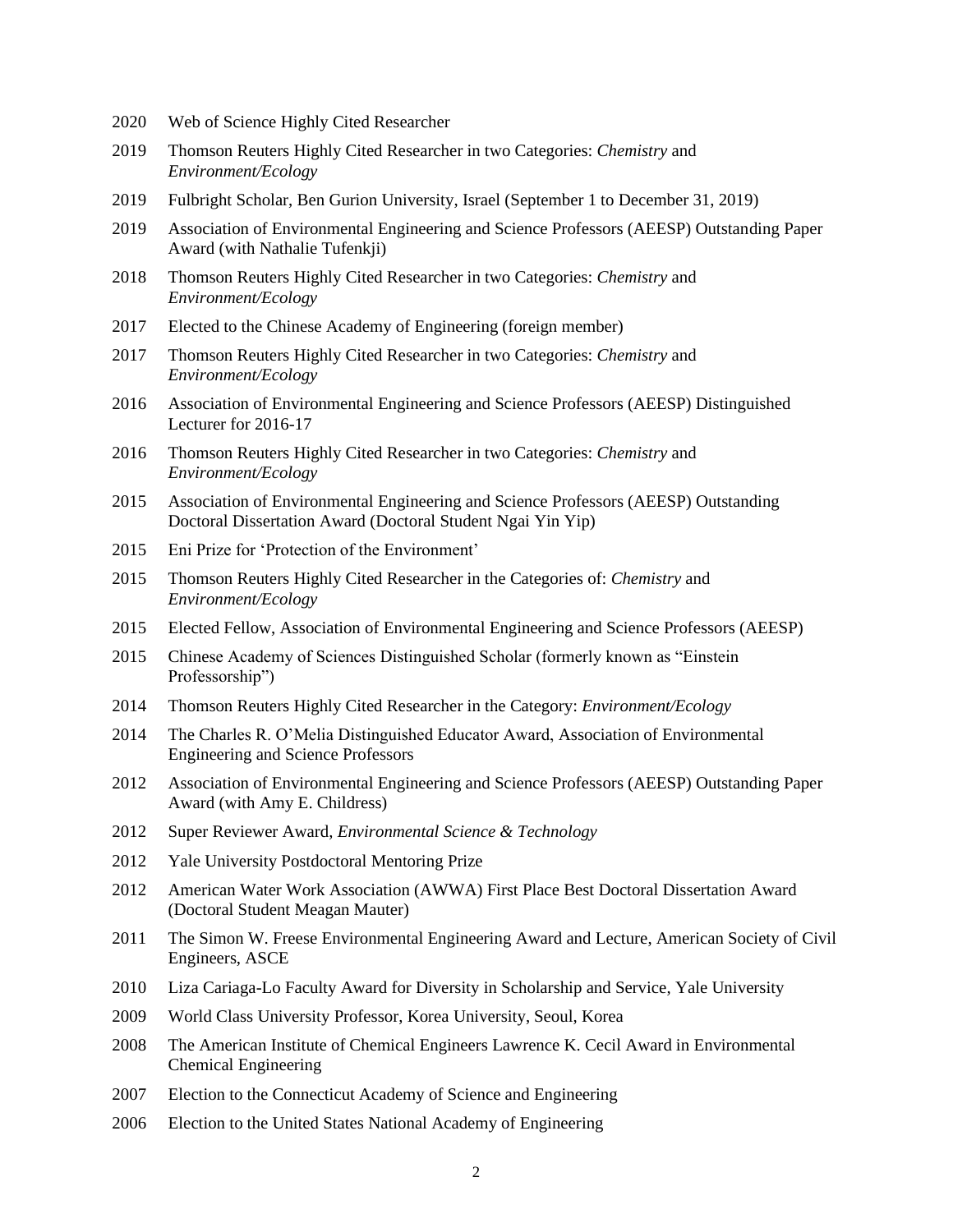- Association of Environmental Engineering and Science Professors (AEESP) Frontier of Research Award
- American Water Work Association (AWWA) First Place Best Doctoral Dissertation Award (Doctoral Student Nathalie Tufenkji)
- The Athalie Richardson Irvine Clarke Prize, National Water Research Institute
- Excellence in Review Award, *Environmental Science & Technology*
- Yale University Graduate Mentor Award
- Association of Environmental Engineering and Science Professors (AEESP) Outstanding Paper Award
- Association of Environmental Engineering and Science Professors (AEESP) Outstanding Doctoral Dissertation Award (Doctoral Student Eric M.V. Hoek)
- American Society of Civil Engineers, Walter L. Huber Civil Engineering Research Prize
- W.M. Keck Foundation, Engineering Teaching Excellence Award
- National Science Foundation, Research Initiation Award
- Environmental Engineering and Chemistry Graduate Student Award, American Chemical Society-Division of Environmental Chemistry

#### **Honors and Recognitions**

- Associate Editor, *Science Advances*
- Associate Editor, *Environmental Science &Technology* (ended 2020)
- Advisory Board, *ACS ES&T Engineering*
- Advisory Board, *Environmental Science &Technology Letters*
- Advisory Board of *Journal of Membrane Science*
- Advisory Board of *Desalination and Water Treatment*
- Advisory Board of *Langmuir*
- Trendsetter, Public Work Magazine
- Advisory Board of *Separation Science & Technology*
- Advisory Board of *Colloids and Surfaces A*
- Certificate of Merit Award for paper presentation (co-author with graduate student Sharon L. Walker) at the 226th American Chemical Society National Meeting, New Orleans, LA
- ExxonMobil Chair Professorship, National University of Singapore (summer 2002)
- Advisory Board of *Desalination*
- Certificate of Merit Award for paper presentation (co-author with graduate student J. Chen) at the 222nd American Chemical Society National Meeting, Chicago, IL.
- Certificate of Merit Award for paper presentation (co-author with graduate student E. Vrijenhoek) at the 220th American Chemical Society National Meeting, Washington, DC.
- Associate Editor, *Environmental Engineering Science* (ended 2020)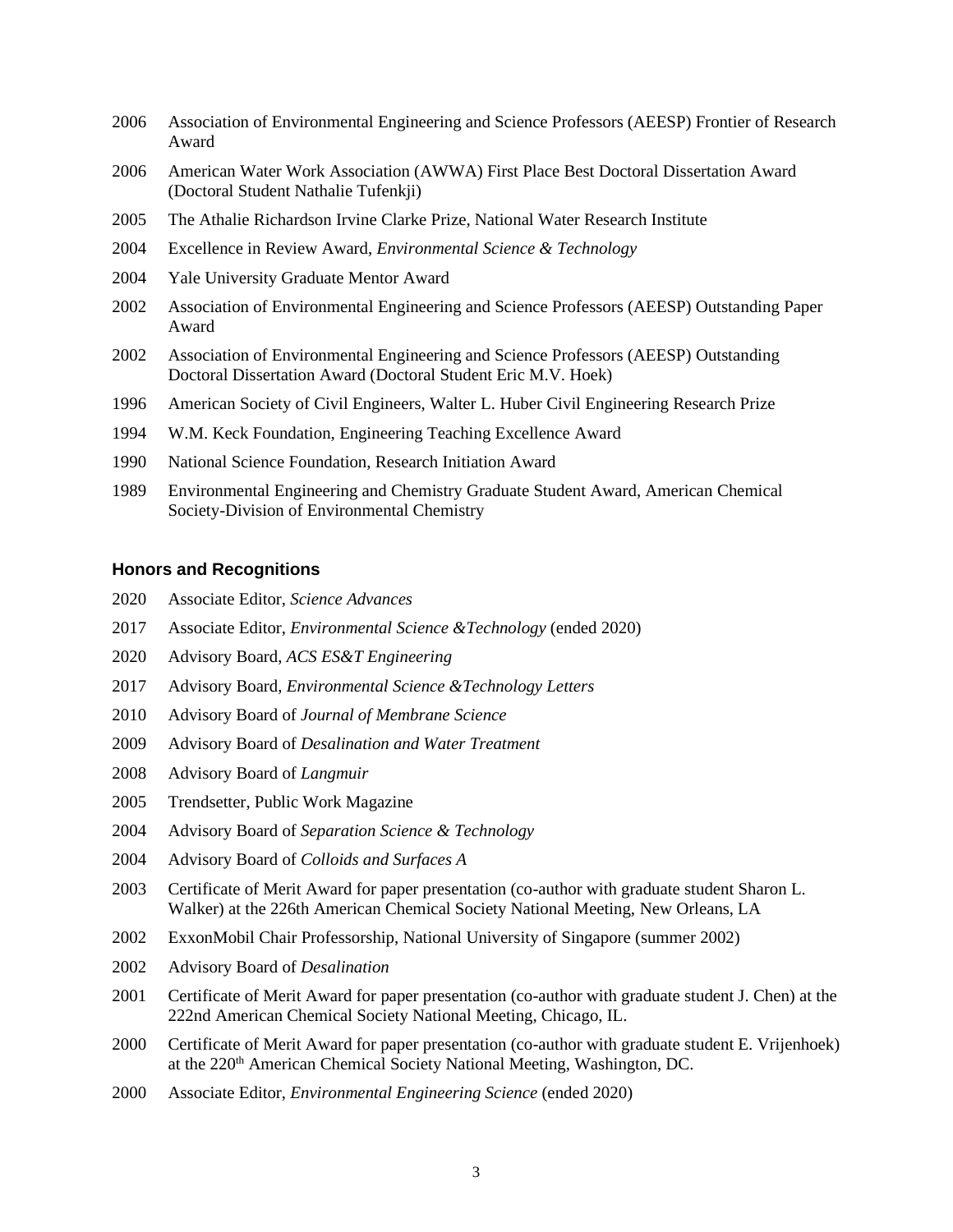- 1999 Certificate of Merit Award for paper presentation (co-author with graduate student C.-H. Ko) at the 217<sup>th</sup> American Chemical Society National Meeting, Anaheim, CA.
- 1998 Advisory Board of *Environmental Science & Technology*
- 1997 Advisory Board of the *Journal of Colloid and Interface Science* for the 1998-2000 period
- 1996 Certificate of Merit Award for paper presentation (co-author with graduate student S. Hong) at the 212<sup>th</sup> American Chemical Society National Meeting
- 1996 Certificate of Merit Award for paper presentation (co-author with graduate student A.E. Childress) at the 212<sup>th</sup> American Chemical Society National Meeting, Orlando, FL.
- 1996 Best poster presentation, American Desalting Association Biennial Conference, Monterey, California (with Graduate Student S. Hong)
- 1989 Best poster presentation in the international workshop on "*Aquatic Chemical Kinetics: Reaction Rates of Processes in Natural Waters"*, March 19-23, 1989, Warth, Switzerland (with Prof. Charles R. O'Melia)

#### **Professional Experience**

| 2021-present             | Sterling Professor of Chemical and Environmental Engineering, Department of<br>Chemical and Environmental Engineering, Yale University |
|--------------------------|----------------------------------------------------------------------------------------------------------------------------------------|
| 2005-2021                | Roberto C. Goizueta Professor, Department of Chemical and Environmental<br>Engineering, Yale University                                |
| 2005-2010                | Chair, Chemical Engineering Department, Yale University                                                                                |
| 1998-2004                | Llewellyn West Jones Professor, Department of Chemical Engineering,<br>Environmental Engineering Program, Yale University              |
| 1998-present             | Director, Environmental Engineering Program, Yale University                                                                           |
| 2003-2008                | Adjunct Professor, Kwangju Institute of Science and Technology (K-JIST),<br>Korea                                                      |
| 2002 (summer)            | ExxonMobil Chair Professor, Department of Civil Engineering, National<br>University of Singapore                                       |
| 2001 (summer)            | Visiting Professor, Department of Civil Engineering, National University of<br>Singapore                                               |
| 2000 (Fall)              | Acting Chair, Dept. of Chemical Engineering, Yale University                                                                           |
| 1997<br>(Spring, Summer) | Guest Professor, Institute of Terrestrial Ecology, Soil Chemistry<br>Group, Swiss Federal Institute of Technology (ETH-Zurich)         |
| 1997-1998                | Professor, Dept. of Civil & Environmental Engineering, UCLA                                                                            |
| 1996<br>(Fall Quarter)   | Visiting Associate, Environmental Engineering Science, California<br><b>Institute of Technology</b>                                    |
| 1994-1997                | Associate Professor, Dept. of Civil & Environmental Engineering, UCLA                                                                  |
| 1989-1994                | Assistant Professor, Dept. of Civil & Environmental Engineering, UCLA                                                                  |
| 1986-1989                | Graduate Student Research Assistant, Department of Geography &<br>Environmental Engineering, The Johns Hopkins University              |
| 1984 (summer)            | Lab Research Assistant, Laboratory of Water Quality, Jerusalem Municipality,<br>Israel                                                 |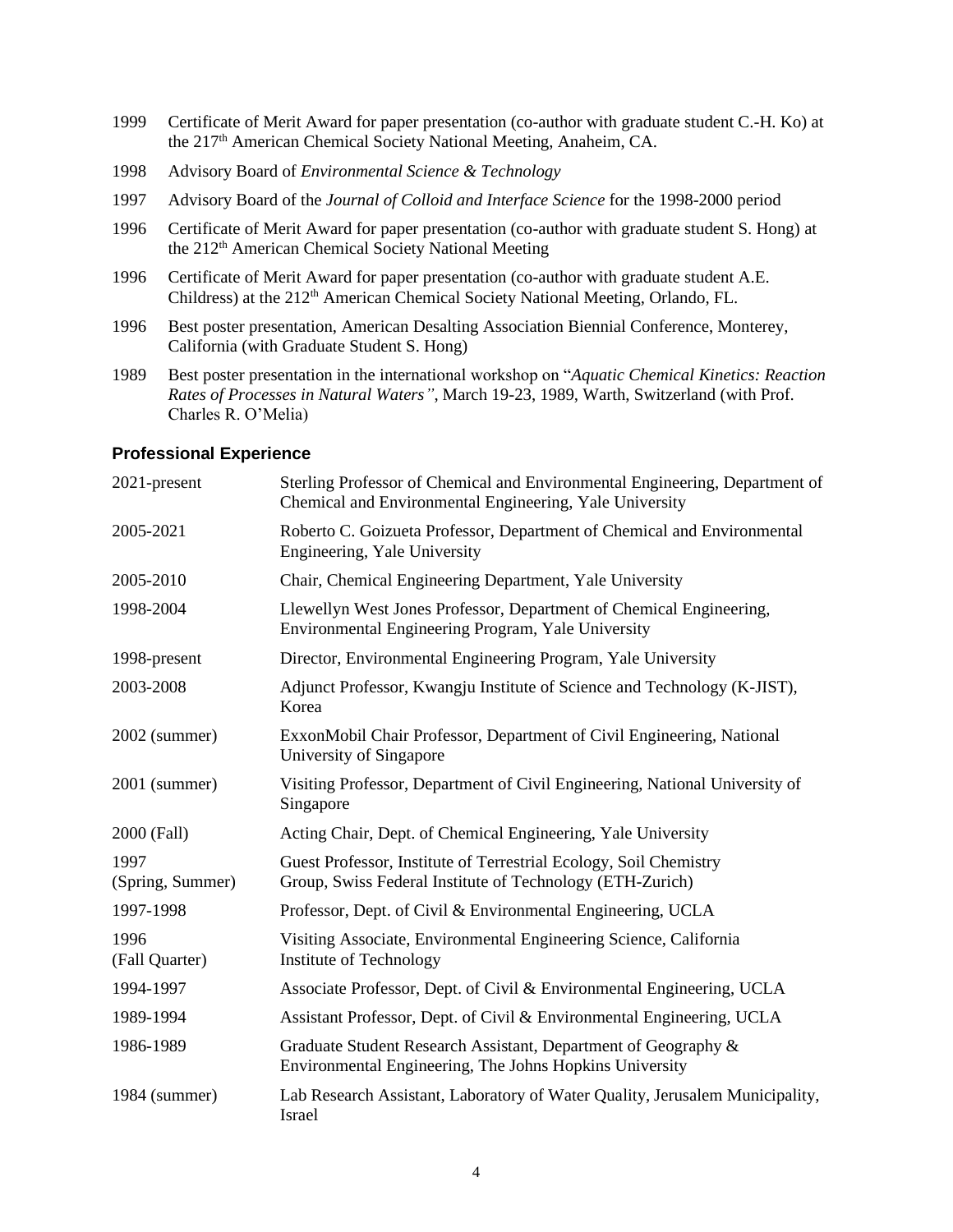| 1983-1985 | Graduate Student Research Assistant, Division of Environmental Sciences, The<br>Hebrew University of Jerusalem, Israel |
|-----------|------------------------------------------------------------------------------------------------------------------------|
| 1982-1983 | Research Assistant, Laboratory of Soil Physics, School of Agriculture, The<br>Hebrew University of Jerusalem, Israel   |

# **Professional Society Memberships**

American Chemical Society; Association of Environmental Engineering Science Professors; American Institute of Chemical Engineers; American Society of Civil Engineers; International Water Association

## **Research Interests and Activities**

- Membrane-based technologies at the water-energy nexus
- Materials for next-generation desalination and water purification membranes
- Environmental applications of nanomaterials
- Ion selectivity in nonporous membranes

# **Past and Current Research Grants and Contracts (> \$50M)**

- American Chemical Society, The Petroleum Research Fund
- American Water Works Association Research Foundation
- Center for Clean Technology, UCLA,
- Coca Cola Foundation
- Fluid Systems Corporation
- Metropolitan Water District of Southern California
- Mitsubishi Heavy Industries, Ltd. (Japan)
- National Science Foundation
- National Water Research Institute
- Oasys Water Inc.
- Office of Naval Research
- State of California, Department of Water Resources
- Strategic Environmental Research and Development Program (SERDP)
- The Camille and Henry Dreyfus Foundation
- Toyobo Company, Ltd.
- University of California, Water Resources Center
- U.S. Department of the Interior, Bureau of Reclamation
- U.S. Department of the Army
- U.S. Department of Energy
- U.S. Department of Energy (NAWI)
- U.S. Department of Energy (ARPA-E)
- W.M. Keck Foundation
- US Department of Agriculture
- U.S. Environmental Protection Agency

## **Graduate Student Supervision: Current Ph.D. Students at Yale**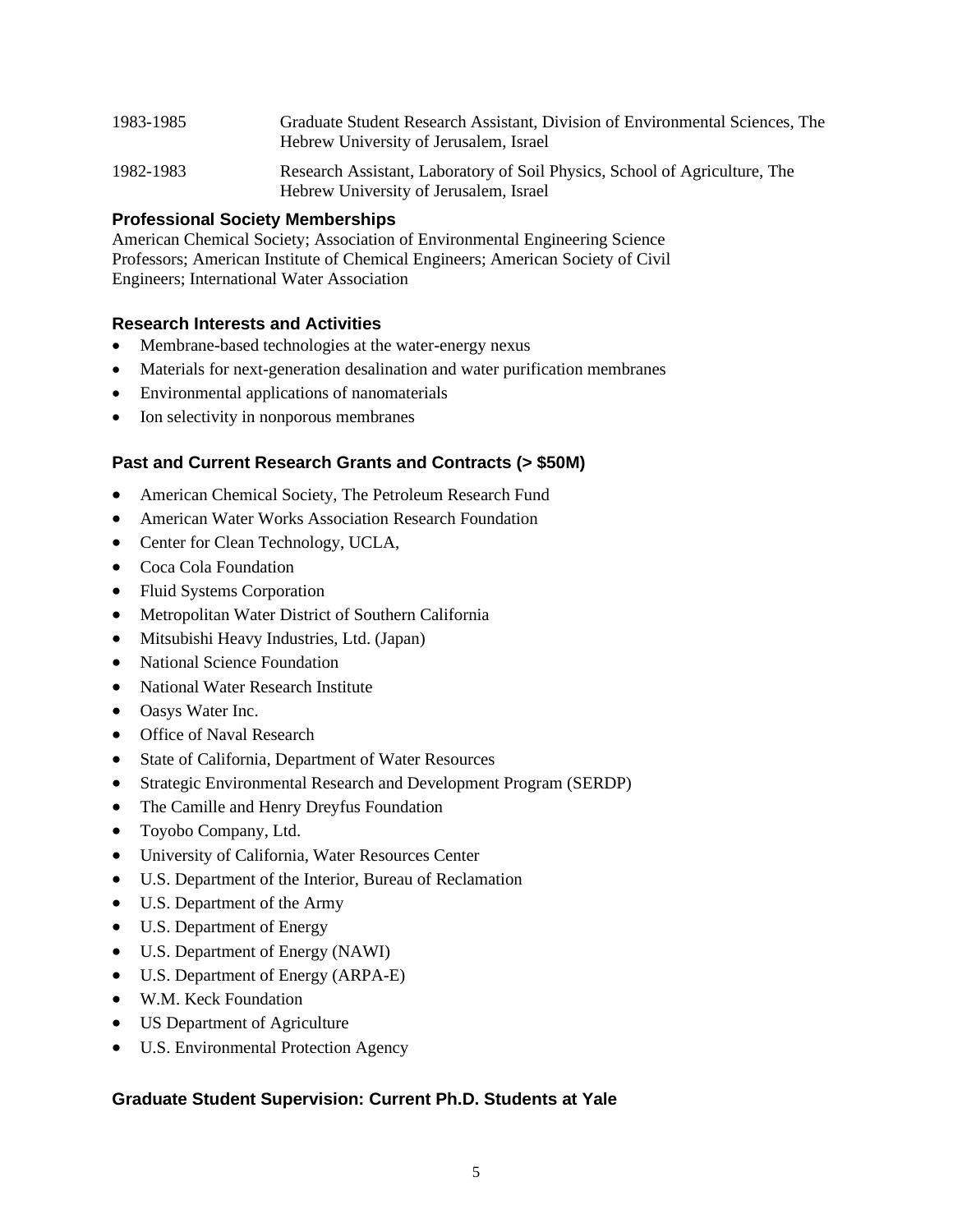- 1. Cody Ritt **Research Area:** Next-generation desalination membranes
- 2. Julianne Rolf **Research Area:** Antiscalant for gypsum scaling
- 3. Ryan DuChanois **Research Area:** Ion selective membranes
- 4. Sohum Patel **Research Area:** Electro-driven separations
- 5. Yuhao (Sam) Du **Research Area:** Low-salt-rejection RO for brine management
- 6. Camille Violet **Research Area:** Ion selectivity
- 7. Tayler Hedtke (co-advised with Jaehong Kim) **Research Area:** Reactive membranes
- 8. Brielle Januszewski **Research Area:** To be developed
- 9. Masashi Kaneda **Research Area:** Silica scaling
- 10. Lauren Mazurowski **Research Area:** TBA
- 11. Kevin Pataroque **Research Area:** TBA

#### **Current Post-Doctoral Fellows**

- 1. Dr. Xiaoxiong Wang (Ph.D., Tsinghua University) **Research Area:** Membrane materials
- 2. Dr. Li Wang (Ph.D., Vanderbilt University) **Research Area:** Ion transport and selectivity mechanisms
- 3. Dr. Tianchi Cao (Ph.D., University of Geneva) **Research Area:** Inorganic scaling mechanisms
- 4. Dr. Mohammad Heiranian (Ph.D., Univ. of Illinois) **Research Area:** Nanofluidics and transport in nanoporous membranes
- 5. Dr. Lea Winter (Ph.D., Columbia University) **Research Area:** Electrochemical membranes
- 6. Dr. Nathanial Cooper (Ph.D., Imperial College) **Research Area:** Techno-economic analysis
- 7. Dr. Boreum Lee (Ph.D., Ulsan National Institute of Science and Technology) **Research Area:** Techno-economic analysis
- 8. Dr. Luis Francisco Villalobos (Ph.D., KAUST) **Research Area:** Ion Selective Membranes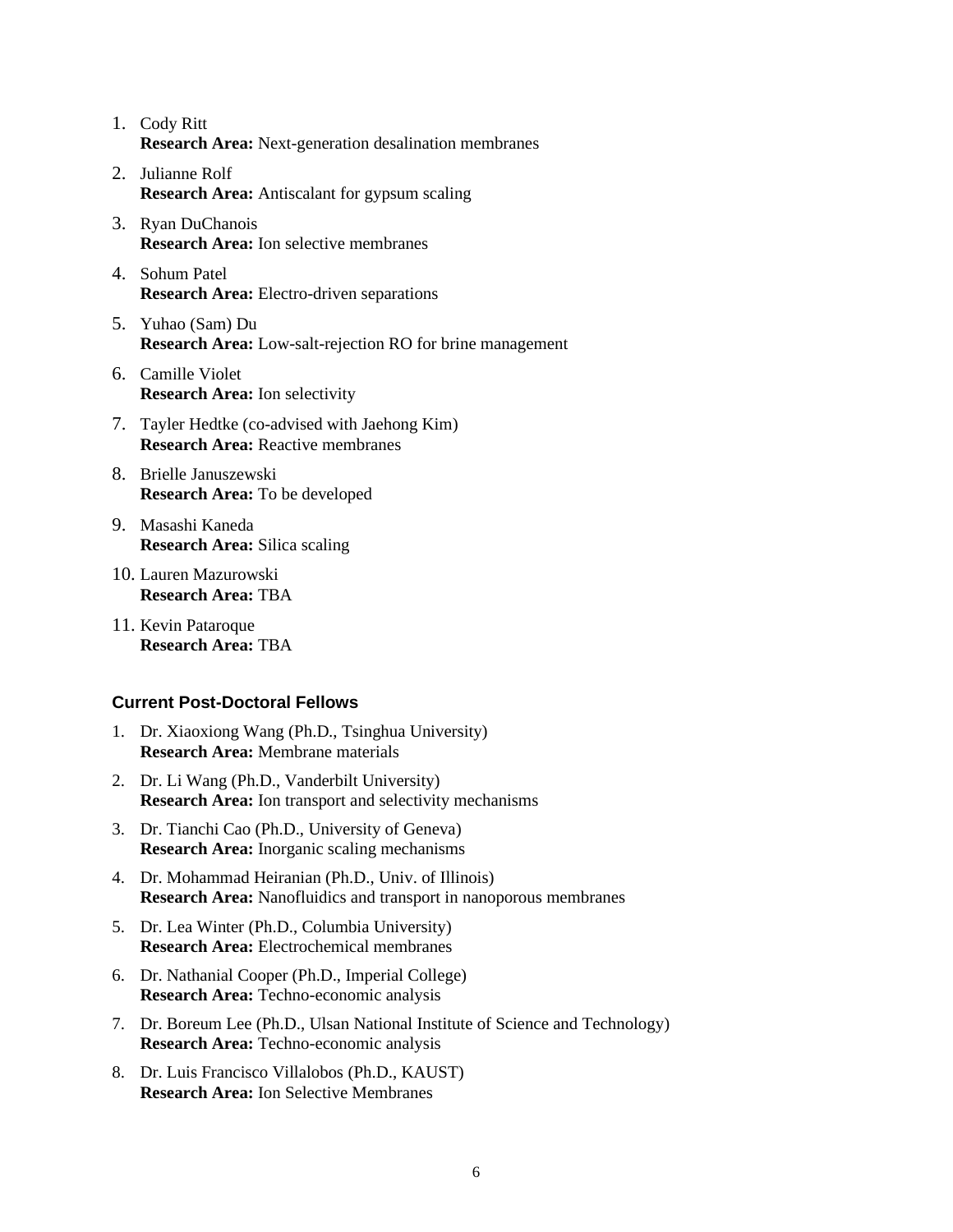#### **Past Ph.D. Graduates**

- 1. Lianfa Song (1993) **Dissertation Title:** Theoretical Aspects of Particle Deposition in Porous Media **Title and Affiliation:** Professor, Dept. of Civil Engineering, Texas Tech University
- 2. Hsiao-Wei (David) Ching (1993) **Dissertation Topic:** Removal of Particles and THM Precursors from Surface Waters by Chemical Coagulation **Title and Affiliation:** Associate Professor, Department of Environmental Engineering, Tung-Nan Institute of Technology, Taipei, Taiwan
- 3. Daylin Liu (1994) **Dissertation Title:** Chemical Aspects of Particle Deposition Dynamics in Porous Media **Title and Affiliation:** Program Developer, Los Angeles, CA
- 4. Philip R. Johnson (1995) **Dissertation Title:** Modeling Colloidal Transport in Saturated Porous Media **Title and Affiliation:** *Previously* - Assistant Professor, Dept. of Civil Engineering and Geological Sciences, University of Notre Dame. *Currently* – unknown.
- 5. Xiaohua (Tracy) Zhu (1996) **Dissertation Title:** Chemical Aspects of Colloidal Fouling of Cellulose Acetate and Thin-Film Composite Reverse Osmosis Membranes **Title and Affiliation:** LEEI Consulting Engineers, Sunnyvale, California
- 6. Seungkwan Hong (1997)

**Dissertation Title:** Natural Organic Matter and Colloidal Fouling in Crossflow Membrane Filtration **Title and Affiliation:** *Previously* – Associate Professor, Civil and Environmental Engineering Department, University of Central Florida. *Currently* – Professor, Civil and Environmental Engineering Department, Korea University, Seoul, Korea.

7. Amy E. Childress (1997)

**Dissertation Title:** Characterization and Performance of NF and RO Membranes **Title and Affiliation:** Professor and Chair, Civil and Environmental Engineering Department, University of Nevada at Reno

- 8. Ning Sun (March, 1998) **Dissertation Title:** Colloid Transport in Physically and Geochemically Heterogeneous Porous Media: Modeling, Measurements, and parameter Identification **Title and Affiliation:** Senior Research Scientist, School of Public Health, Yale University.
- 9. John J. Waypa (June, 1998) **Dissertation Title:** Separation of Ionic Species by Polymeric Nanofiltration Membranes in Crossflow Membrane Filtration: Implications for Arsenic Removal **Title and Affiliation:** Senior Member Technical Staff, Northrop Grumman Information Systems, Herndon, VA
- 10. Yann Le Gouellec (November, 1998) **Dissertation Title:** Calcium Sulfate Scale Formation and Control in Nanofiltration of Agricultural Drainage Water **Title and Affiliation:** Senior Engineer, Greater Cincinnati Water Works
- 11. Chun-Han Ko (July, 1999) **Dissertation Title:** Particle Deposition in Heterogeneous Porous Media **Title and Affiliation:** Professor, National Taiwan University
- 12. Albert (Sechurl) Kim (June, 2000) (co-adviser)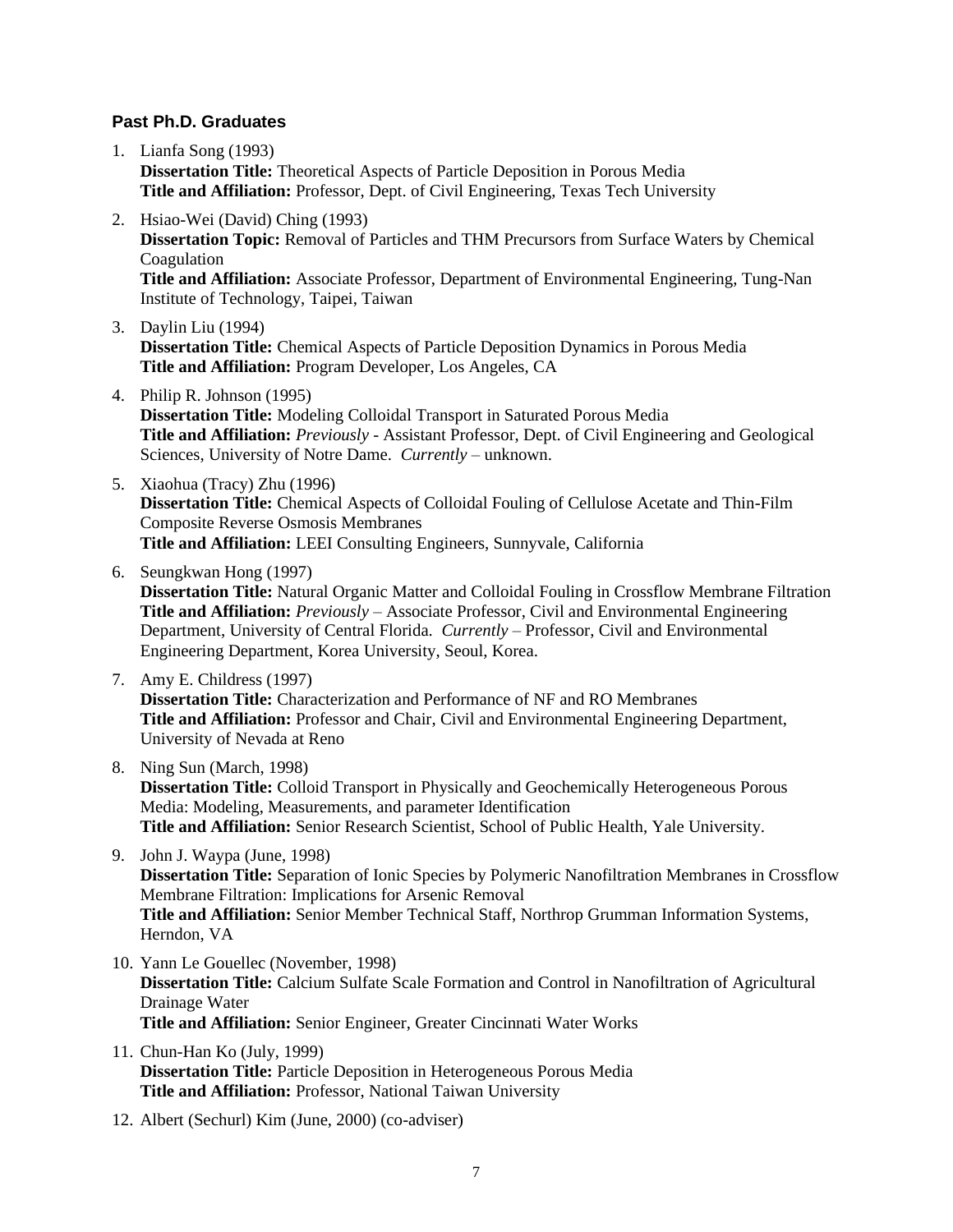**Dissertation Title:** Dynamics of Particle Aggregation in Natural and Engineered Aquatic Systems **Title and Affiliation:** Associate Professor, Civil and Environmental Engineering Department, University of Hawaii

- 13. Eric M.V. Hoek (formerly Vrijenhoek) (December 2001) **Dissertation Title:** Mechanisms of Colloidal Fouling of RO and NF Membranes **Title and Affiliation:** Associate Professor, Civil and Environmental Engineering Department, University of California, Los Angeles
- 14. Sharon L. Walker (November 2004) **Dissertation Title:** Mechanisms of Bacterial Adhesion to Solid Surfaces in Aquatic Systems **Title and Affiliation:** Associate Professor, Department of Chemical and Environmental Engineering, University of California, Riverside
- 15. Nathalie Tufenkji (November 2004) **Dissertation Title:** Spatial Distributions of Retained Colloidal and Microbial Particles in Porous Media: Measurements, Modeling, and Mechanisms **Title and Affiliation:** Associate Professor, Department of Chemical Engineering, McGill University, Canada
- 16. Jim C. Chen (July 2005)

**Dissertation Title:** Membrane Filtration of Interacting Colloidal Particles: Mechanisms, Modeling, and Applications

- **Title and Affiliation:** Assistant Professor, Nanyang Technological University, Singapore
- 17. Zachary A. Kuznar (August 2005) **Dissertation Title:** Adhesion Mechanisms of *Cryptosporidium parvum* Oocysts to Solid Surfaces in Aquatic Systems **Title and Affiliation:** Senior Engineer, Renewable Energy Technology Strategy, Duke Energy
- 18. Jane Hill (March 2006)

**Dissertation Title:** Organic Phosphorus Pollution: The Fate of Phytate in the Chesapeake Bay Watershed

**Title and Affiliation:** Assistant Professor, College of Engineering and Mathematical Sciences, University of Vermont

- 19. Alexis de Kerchove (May 2007) **Dissertation Title:** Deposition of Motile and Non-Motile Bacteria onto Conditioning Films: Measurements and Mechanisms **Title and Affiliation:** Project Manager, Processes and New Technologies at Xylem Inc., Stockholm, Sweden
- 20. Jeffrey R. McCutcheon (May 2007) **Dissertation Title:** Osmotically Driven Membrane Processes: Characterization of Water Transport Phenomena through Asymmetric Polymeric Membranes **Title and Affiliation:** Assistant Professor, Department of Chemical Engineering, University of Connecticut.
- 21. Kai Loon Chen (January 2008) **Dissertation Title:** Aggregation and Deposition of Nanoparticles in Aquatic Environments **Title and Affiliation:** Assistant Professor, Johns Hopkins University.
- 22. Wui Seng Ang (July 2008) **Dissertation Title:** Optimization of Chemical Cleaning of Organic-fouled Reverse Osmosis Membranes: Implications for Wastewater Reclamation **Title and Affiliation:** Research Engineer, Singapore Public Utility Board.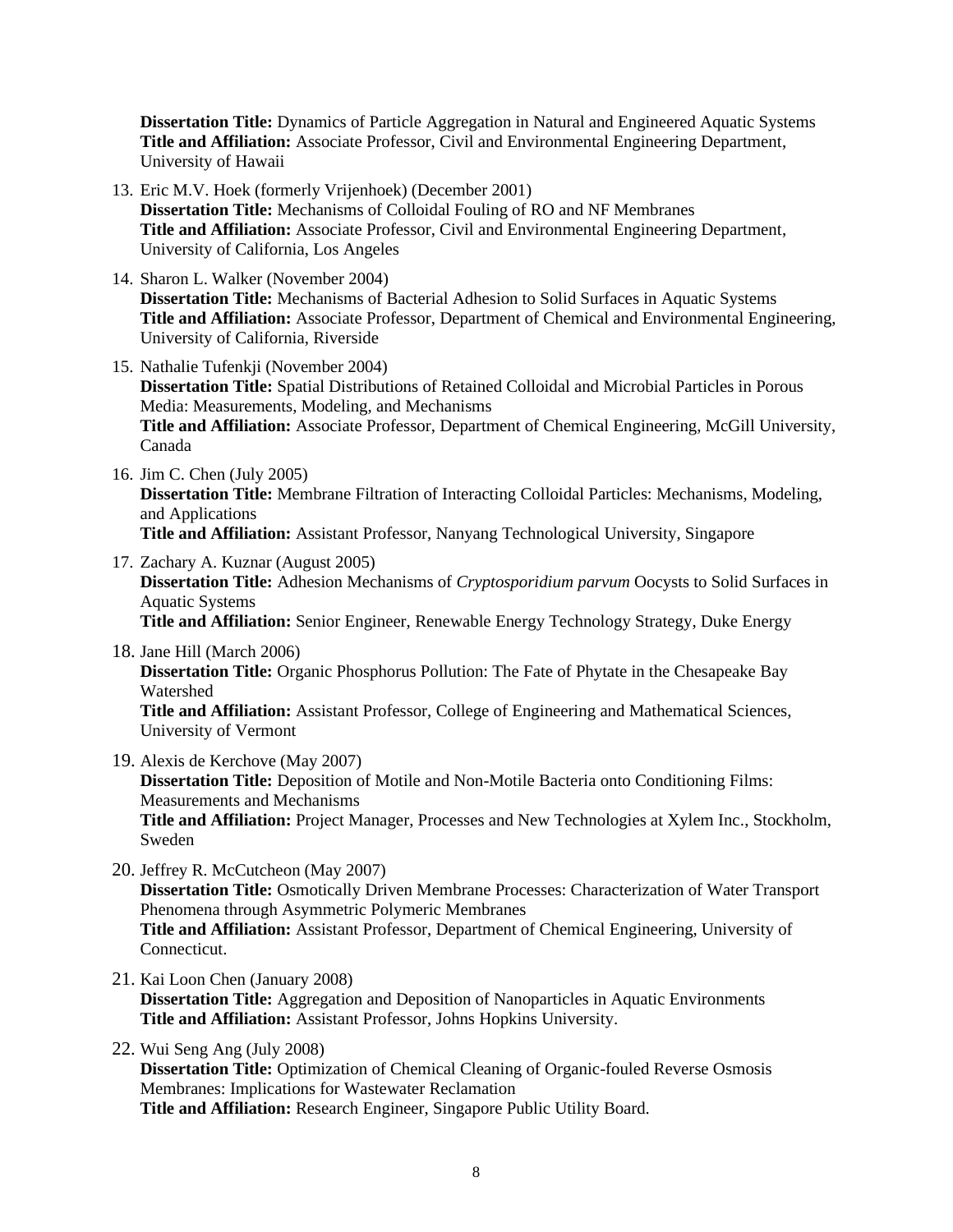23. Allegra da Silva (August 2008)

**Dissertation Title:** Norovirus Adsorption and Removal in Engineered and Natural Aquatic Environments

**Title and Affiliation:** Environmental Engineer, CDM Smith

- 24. Anna S. Brady-Estevez (May 2009) **Dissertation Title:** Carbon Nanotube-Based Hybrid Filter Development: Effective Removal of Viral and Bacterial Pathogens from Water at Low Pressures **Title and Affiliation:** Director, Strategy, AES Corporation, Washington D.C.
- 25. Maggie Montgomery (May 2009) **Dissertation Title:** Effectiveness of Sanitation in Preventing Risk of Trachoma in Rural Tanzania **Title and Title and Affiliation:** World Health Organization (WHO), Geneva
- 26. Robert McGinnis (May 2009) **Dissertation Title:** Ammonia – Carbon Dioxide Forward Osmosis Desalination and Pressure Retarded Osmosis **Title and Affiliation:** Chief Technology Officer, Oasys Water Inc., Boston, MA
- 27. Meagan Mauter (August 2011) **Dissertation Title:** Implications and Applications of Nanomaterials for Membrane-Based Water Treatment **Title and Affiliation:** Assistant Professor, Carnegie Mellon University
- 28. Laura Sima (August 2012) **Dissertation Title:** Performance and Health Impact of Decentralized Membrane-Based Water and Wastewater Treatment Technologies **Title and Affiliation:** Postdoctoral Fellow, Johns Hopkins University
- 29. Juishan Yong (August 2012) **Dissertation Title:** Reverse Draw Solute Transport in Forward Osmosis Systems **Title and Affiliation:** PM, Veolia Water Solutions and Technologies North America
- 30. Alberto Tiraferri (August 2011) **Dissertation Title:** Improving the Performance and Antifouling Properties of Thin-Film Composite Membranes for Water Separation Technologies **Title and Affiliation:** Postdoctoral Fellow, University of Geneva
- 31. Ngai Yin Yip (May 2014) **Dissertation Title:** Sustainable Production of Water and Energy with Osmotically-Driven Membrane Processes and Ion-Exchange Membrane Processes **Title and Affiliation:** Postdoctoral Fellow, NTU (Assistant Professor, Columbia University as of July 2015)
- 32. Katherine Zodrow (June 2014) **Dissertation Title:** Biofilm Characterization and Prevention in Engineered Systems **Title and Affiliation:** Postdoctoral Fellow, Rice University
- 33. Laura Arias Chaves (formerly Laura Hoover) (July 2011) **Dissertation Title:** Re-Designing Membranes: Electrospun Nanofibers for Control of Structure and Material Properties **Title and Affiliation:** Assistant Professor, Tennessee Technological University
- 34. Marissa E. Tousley (May 2016) **Dissertation Title:** Nanomaterial Modification and Molecular-Level Assembly of Materials Aimed Toward the Development of Next Generation Membranes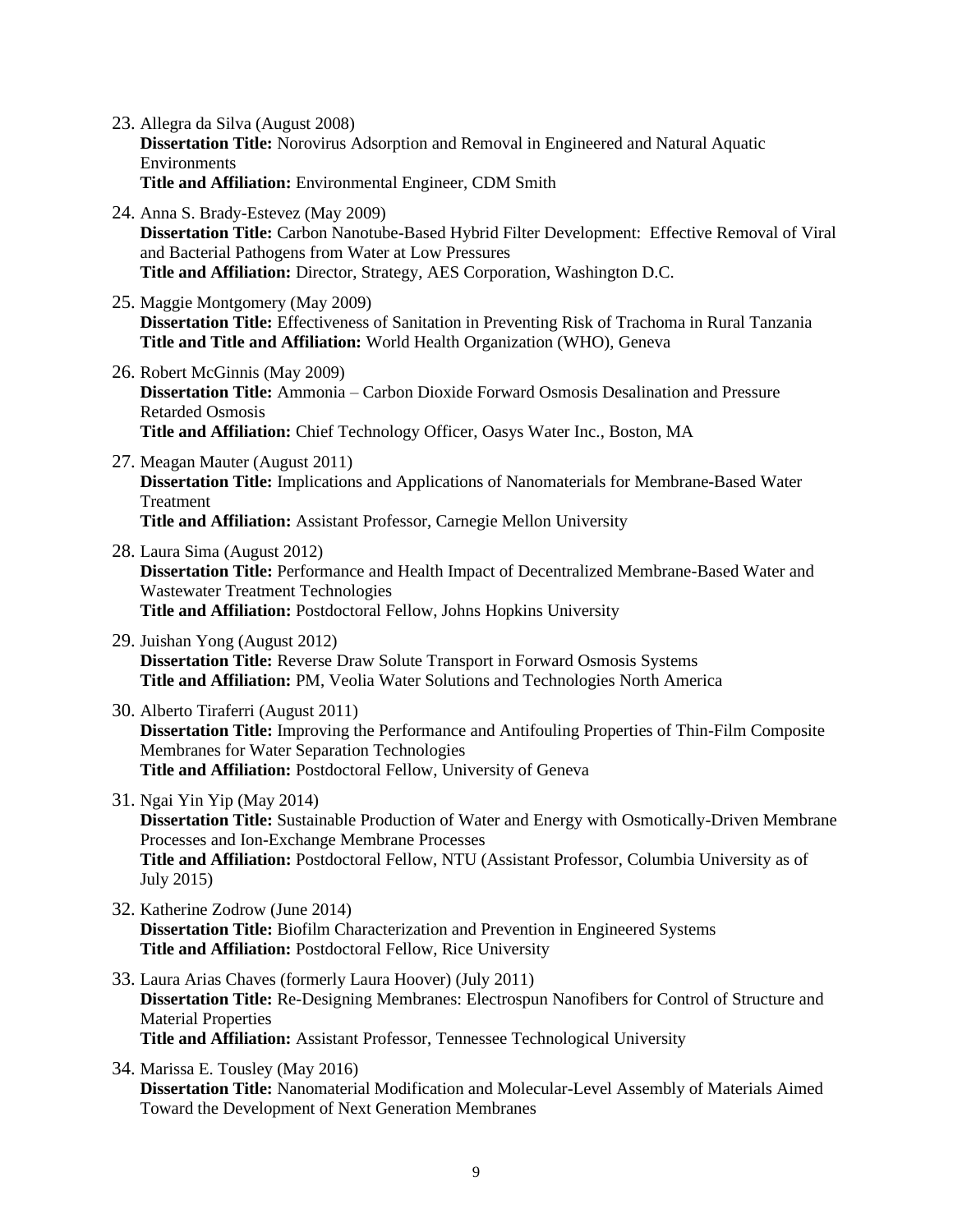**Title and Affiliation:** Assistant Professor, Rose-Hulman Institute of Technology

- 35. Devin L. Shaffer (August 2016) **Dissertation Title:** Design of Anti-Fouling and Anti-Scaling Membranes for Forward Osmosis Desalination **Title and Affiliation:** Postdoctoral Fellow, National Institute of Standards and Technology (NIST)
- 36. Anthony P. Straub (August 2017) **Dissertation Title:** Membrane-Based Processes for Energy Production from Salinity Gradients and Low-Grade Heat **Title and Affiliation:** Postdoctoral Fellow, MIT
- 37. Jay R. Werber (May 2018) **Dissertation Title:** Permeability and Selectivity Limits of Polymeric and Biomimetic Desalination **Membranes Title and Affiliation:** Postdoctoral Fellow, University of Minnesota
- 38. Humberto Jaramillo (June 2018) **Dissertation Title:** Permeability and Selectivity Limits of Polymeric and Biomimetic Desalination Membranes **Title and Affiliation:** Research Engineer, Carollo Engineering, Inc
- 39. Chanhee Boo (August 2018) **Dissertation Title:** Thin-Film Composite Membranes to Reduce Gypsum Scaling and Biofouling in Desalination and Wastewater Treatment **Title and Affiliation:** Postdoctoral Fellow, Columbia University
- 40. Akshay Deshmukh (September 2019) **Dissertation Title:** Using Transport and Process Modeling to Advance Membrane-Based Processes at the Water-Energy Nexus **Title and Affiliation:** Postdoctoral Fellow, MIT
- 41. Douglas Davenport (June 2020) **Dissertation Title:** High-Pressure Reverse Osmosis for Energy-Efficient Desalination of Hypersaline Brines **Title and Affiliation:** Postdoctoral Fellow, KU Luvein, Belgium
- 42. Camrynn Fausey (co-advised with Julie Zimmerman) (August 2020) **Dissertation Title:** Nanotechnology Design and Environmental Modeling in Tackling Contaminants of Global Concern **Title and Affiliation:** Lead Artificial Intelligence Engineer, Mitre
- 43. Evyatar Shaulsky (August 2020) **Dissertation Title:** Thermal-Based Membrane Processes for Energy and Water Production **Title and Affiliation:** Postdoctoral Fellow, Northeastern University
- 44. Cassandra Porter (co-advised with Mingjiang Zhong) (November 2021) **Dissertation Title:** Precisely-Engineered Brush Active-Layer and Biomimetic Membranes for Aqueous Separations **Title and Affiliation:** Assistant Professor, Auburn University
- 45. Xuechen Zhou (co-advised with Jaehong Kim) (December 2021) **Dissertation Title:** Ion Transport in Membranes with Sub-nanometer Pores: Material Design and Selectivity Mechanisms **Title and Affiliation:** Postdoc, Pennsylvania State University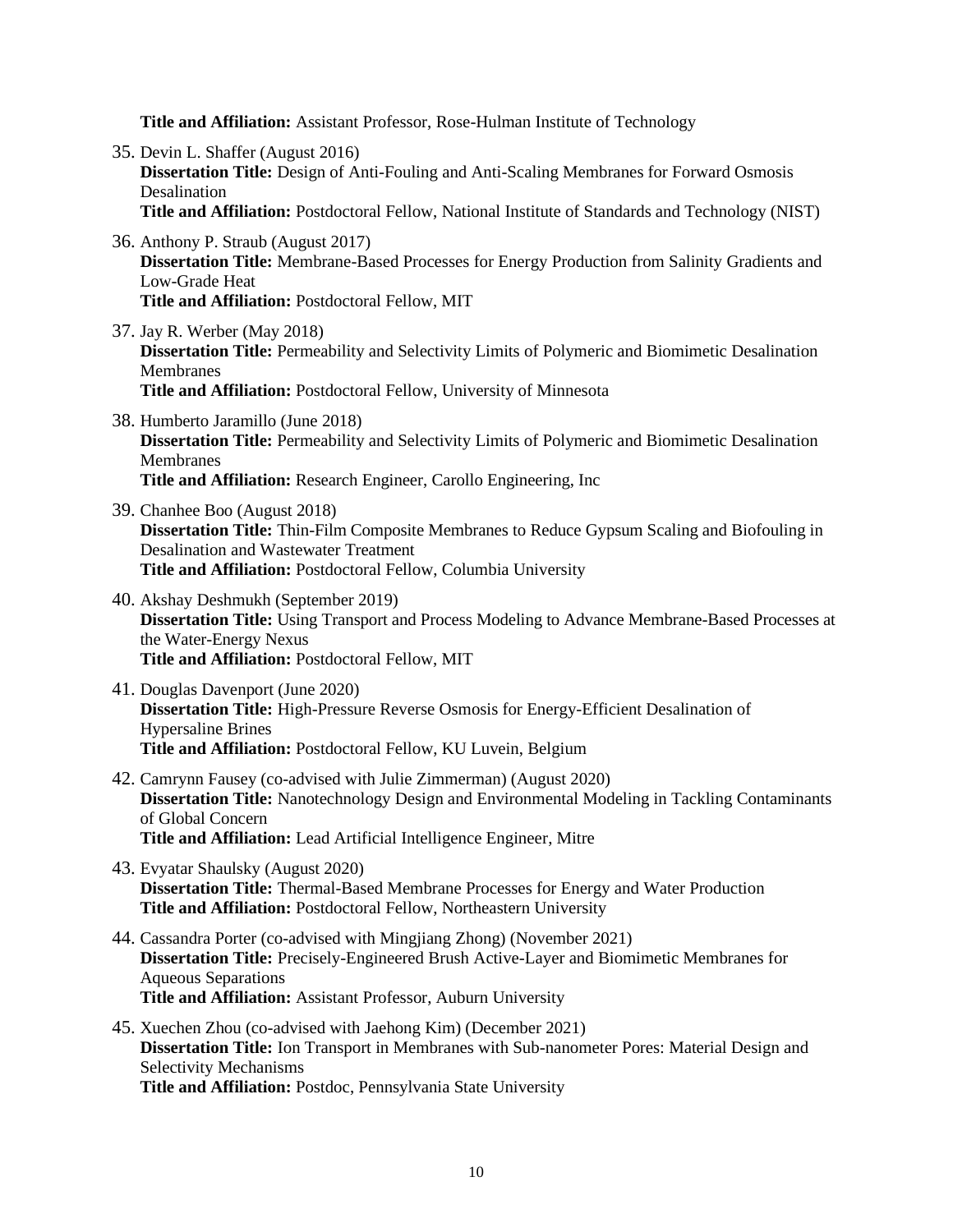#### **Past Post-Doctoral Researchers**

- 1. Dr. Subir Bhattacharjee (2001) **Title and Affiliation:** Professor, University of Alberta
- 2. Dr. Arza Seidel (2001) **Title and Affiliation:** Technical Editor, John Wiley and Sons, New York
- 3. Dr. Steven Mylon (co-advised with Gaboury Benoit) (2002) **Title and Affiliation:** Associate Professor, Lafayette College
- 4. Dr. Pawel Weronski (co-advised with John Walz) (2003) **Title and Affiliation:** Associate Professor, Institute of Catalysis and Surface Chemistry, Polish Academy of Sciences, Krakow, Poland
- 5. Dr. How Ng (2003) **Title and Affiliation:** Associate Professor, National University of Singapore
- 6. Dr. Qilin Li (2003) **Title and Affiliation:** Associate Professor, Rice University (as of January 2006)
- 7. Dr. Jeremy Redman (2004) **Title and Affiliation:** Assistant Professor, Californian State University, Long Beach
- 8. Dr. Sangyoup Lee (2005) Title and Affiliation: *Formerly* - Assistant Professor, Cheongju University, Korea; *Currently* -Research Professor, Korea University, Seoul, Korea
- 9. Dr. Thanh (Helen) Nguyen (2006) **Title and Affiliation:** Assistant Professor, University of Illinois, UIUC
- 10. Dr. Moshe Herzberg (2007) **Title and Affiliation:** Senior Lecturer, Ben Gurion University, Israel
- 11. Dr. Baoxia Mi (2008) **Title and Affiliation:** Assistant Professor, University of Maryland
- 12. Dr. Navid Saleh (2008) **Title and Affiliation:** Assistant Professor, University of South Carolina
- 13. Dr. Seoktae (Steve) Kang (2009) **Title and Affiliation:** *Formerly* — Assistant Professor, University of Alberta, Canada; *Currently* — Assistant Professor, Kyung Hee University, Korea
- 14. Dr. Debora F. Rodrigues (2009) **Title and Affiliation:** Assistant Professor, University of Houston
- 15. Dr. Chad Vecitis (2010) **Title and Affiliation:** Assistant Professor, Harvard University
- 16. Dr. Deb Jaisi (2010) **Title and Affiliation:** Assistant Professor, University of Delaware
- 17. Dr. William Phillip (2011) **Title and Affiliation:** Assistant Professor, University of Notre Dame
- 18. Dr. Jessica Schiffman (2011) **Title and Affiliation:** Assistant Professor, University of Massachusetts, Amherst
- 19. Dr. Zhiyong Meng (2011) (co-advised with Prof. Chinedum Ousji) **Title and Affiliation:** Senior Researcher, Parker Hannifin Corporation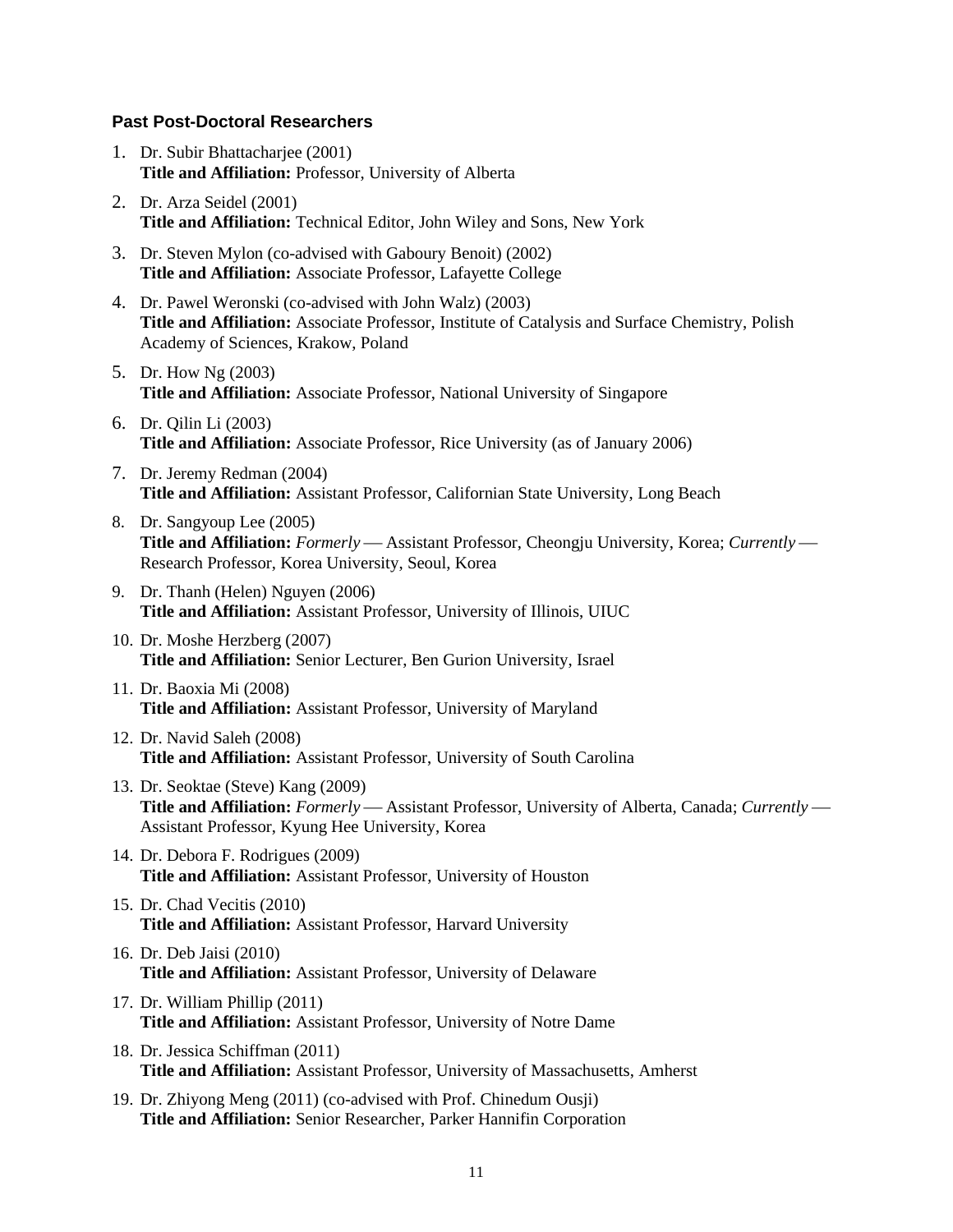- 20. Dr. Md. Saifur Rahaman (2012) **Title and Affiliation:** Assistant Professor, Concordia University, Canada
- 21. Dr. Moshe Ben-Sasson (2013) **Title and Affiliation:** Post-doctoral fellow, Weizmann Institute of Science, Israel
- 22. Dr. Santiago R-V. Castrillón (2013) **Title and Affiliation:** Assistant Professor, University of Minnesota
- 23. Dr. Yunxia Hu (2013) **Title and Affiliation:** Assistant Professor, Yantai Institute of Coastal Zone Research, China
- 24. Dr. Shihong Lin (2013) **Title and Affiliation:** Assistant Professor, Vanderbilt University
- 25. Dr. Edo Bar-Zeev (2015) **Title and Affiliation:** Assistant Professor, Ben-Gurion University. Israel
- 26. Dr. François Perreault (2015) **Title and Affiliation:** Assistant Professor, Arizona State University
- 27. Dr. Siamak Nejati (2016) **Title and Affiliation:** Assistant Professor, University of Nebraska – Lincoln
- 28. Dr. Andreia Fonseca de Faria (2016) **Title and Affiliation:** Assistant Professor, University of Florida
- 29. Dr. Jongho Lee (2017) **Title and Affiliation:** Assistant Professor, University of British Columbia
- 30. Dr. Tiezheng Tong (2017) **Title and Affiliation:** Assistant Professor, Colorado State University
- 31. Dr. David Warsinger (2018) **Title and Affiliation:** Assistant Professor, Purdue University
- 32. Dr. Ines Zucker (2018) **Title and Affiliation:** Lecturer (equivalent to Assistant Professor), Tel-Aviv University, Israel
- 33. Dr. Vasiliki Karanikola (2019) **Title and Affiliation:** Assistant Professor, University of Arizona
- 34. Dr. Razi Epsztein (2018) **Title and Affiliation:** Lecturer (equivalent to Assistant Professor), Technion, Israel Institute of technology
- 35. Dr. Mohan Qin (2019) **Title and Affiliation:** Assistant Professor, University of Wisconsin
- 36. Dr. Zhangxin Wang (2020) **Title and Affiliation:** Assistant Professor, Guangdong University of Technology, China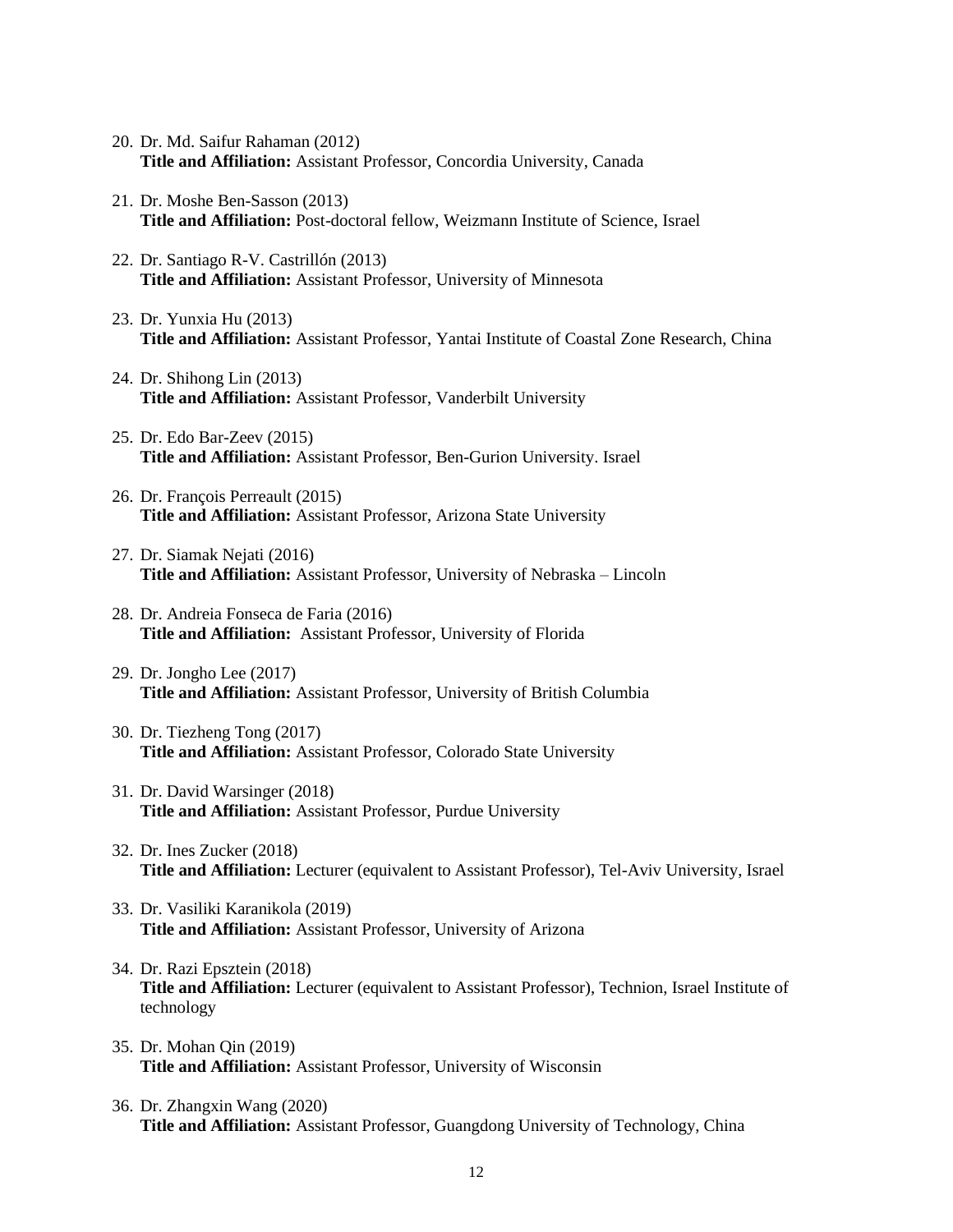- 37. Dr. Xinglin Lu (2020) **Title and Affiliation:** Assistant Professor, University of Science and Technology, China
- 38. Dr. Meng Sun (2021) **Title and Affiliation:** Associate Professor, Tsinghua University, China
- 39. Dr. Ji-Soo Jang (2021) (co-advised with John Fortner) **Title and Affiliation:** Korea Institute of Science and Technology, Seoul, Korea
- 40. Dr. Wen Ma (2021) **Title and Affiliation:** Sherbrooke University, Canada

#### **Past Visiting Graduate Students (updated until 2014)**

- 1. Dr. Long Nghiem (2002-2003) **Title and Affiliation:** Lecturer, University of Wollongong, Australia
- 2. Bart Postmus (2003) **Title and Affiliation:** Doctoral student, Wageningen University, The Netherlands
- 3. Ana Rita Costa (2005) **Title and Affiliation:** Doctoral Student, Instituto Superior Técnico, Lisboa, Portugal
- 4. Esther Huertas (2005) **Title and Affiliation:** Doctoral Student, Universitat de Barcelona, Spain
- 5. Alberto Tiraferri (2007) **Title and Affiliation:** Graduate Student, Politecnico di Torino, Italy
- 6. Yinghui Mo (2011) **Title and Affiliation:** Graduate Student, Tsinghua University, P.R. China
- 7. Shuai Liang (2012) **Title and Affiliation:** Graduate Student, Tsinghua University, P.R. China
- 8. Xinglin Lu (2014) **Title and Affiliation:** Graduate Student, Harbin Institute of Technology, P.R. China
- 9. Ming Xie (2014) **Title and Affiliation:** Graduate Student, Wollongong University, Australia

#### **Courses Taught at UCLA**

- Physical and Chemical Processes (**CEE 255A**)
- Membrane Separations in Aquatic Systems (**CEE 258**)
- Colloidal Phenomena in Aquatic Systems (**CEE 261**)
- Water Treatment Plant Design (**CEE 157B**)
- Selected Topics in Environmental Engineering (**CEE 259A**)

#### **Courses Taught at Yale**

• Introduction to Environmental Engineering (**ENVE 120**)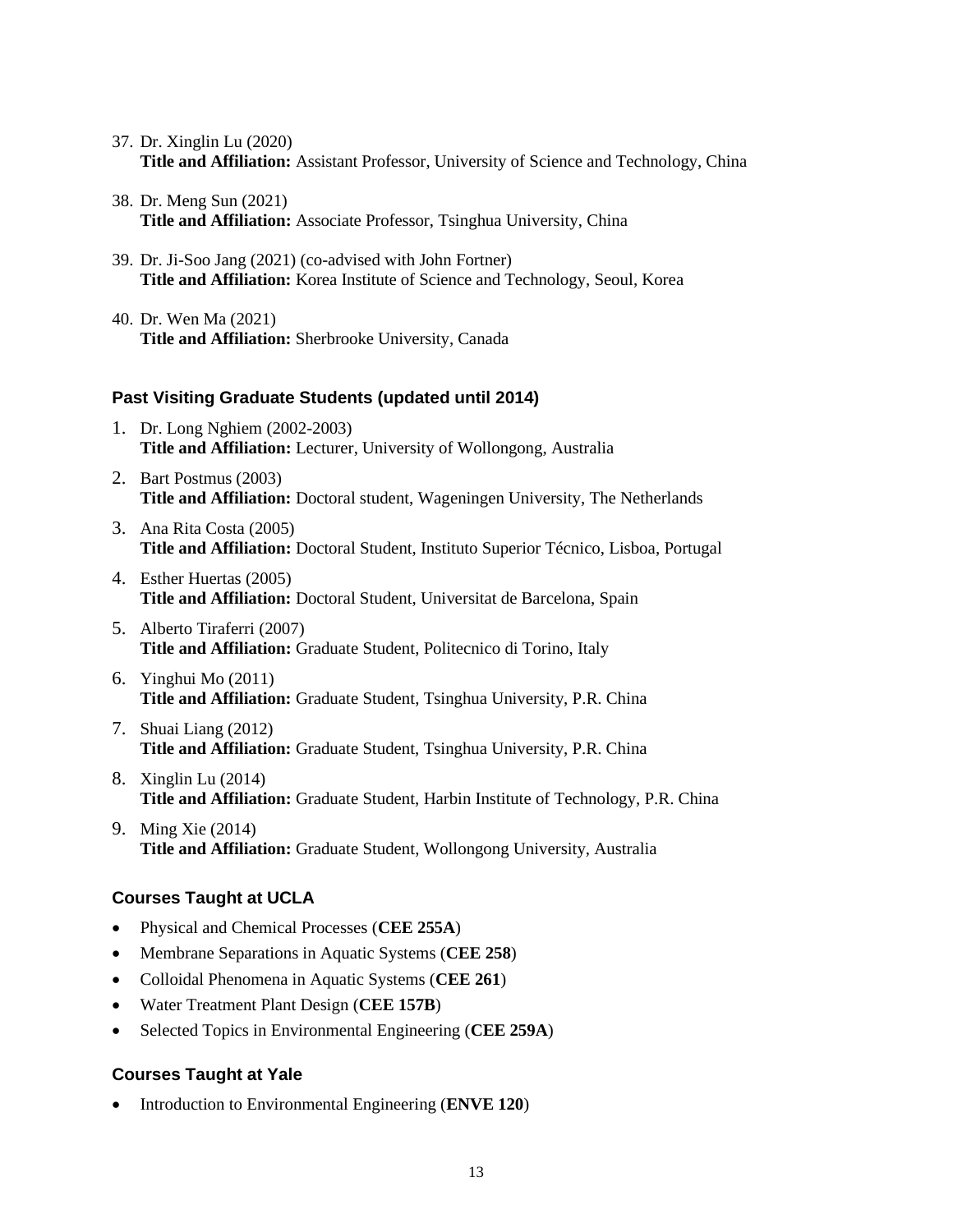- Transport Phenomena (**CENG/ENVE 315**)
- Environmental Transport Processes (**ENVE 448 / ENAS 648**)
- Water Quality Control (**CENG/ENVE 377**)
- Physical and Chemical Processes in Environmental Engineering (**ENAS 642**)
- Separation Processes (**CENG 411**)

# **Short Courses Taught at International Institutions (Selected)**

- Selected Topics in Membrane Separations, Ben Gurion University, Israel (2019)
- Membrane Separations in Aquatic Systems, Korea University, Seoul, Korea, August 2010
- Membrane Technology in Water and Wastewater Treatment, National University of Singapore, 4-6 July, 2001
- Particles and Surfaces: Fundamental Aspects and Applications, Swiss federal Institute of Technology (ETH), 17- 18 July, 1997
- Colloidal Transport in Heterogeneous Porous Media, Swiss federal Institute of Technology (ETH), June 19-20, 1997
- Particle Deposition onto Model Collectors, Swiss federal Institute of Technology (ETH), June 17, 1997
- Physico-Chemical Processes for Water and Wastewater Treatment: International Course on Wastewater Reclamation and Reuse, Institute of Desert Research, Ben Gurion University, Israel, 10- 12 August 1996

# **Service on University Wide Committees at Yale (Selected)**

- Physical Sciences and Engineering Tenure Appointments Committee (2020-present)
- Physical Sciences and Engineering Tenure Appointments Committee (2010-2012)
- Yale College Course of Study Committee (1999 2001)
- Studies in the Environment Committee (2000 present)
- Advisory/Tenure Committee of the Division of Physical Sciences and Engineering (2001 2002; 2003-2005; 2011-present)
- Yale College Study Abroad Committee (2006)
- Standing Advisory and Appointments Committee for the School of Forestry and Environmental Studies (2000 – present)
- Advisory Committee on Environmental Management

# **Reviewer for Scholarly Journals (Selected)**

ACS Nano; ACS Materials; Advanced Materials; Advances in Environmental Research; Advances in Water Resources; American Institute of Chemical Engineers Journal; Analytical Chemistry; Aqua; Biomacromolecules; Bioresource Technology; Biotechnology Progress; Carbon; Chemical Engineering Communications; Chemical Engineering Science; Chemosphere; Colloids and Surfaces A and B; Desalination; Environmental Engineering Science; Environmental Science & Technology; Environmental Technology; Geochimica Cosmochimica Acta; Geophysical Research Letters; Industrial & Engineering Chemistry Research; Journal of Adhesion; Journal American Water Works Association; Journal of the American Chemical Society; Journal of Chemical Engineering of Japan; Journal of Chemical Physics; Journal of Colloid and Interface Science; Journal of Contaminant Hydrology; Journal of Environmental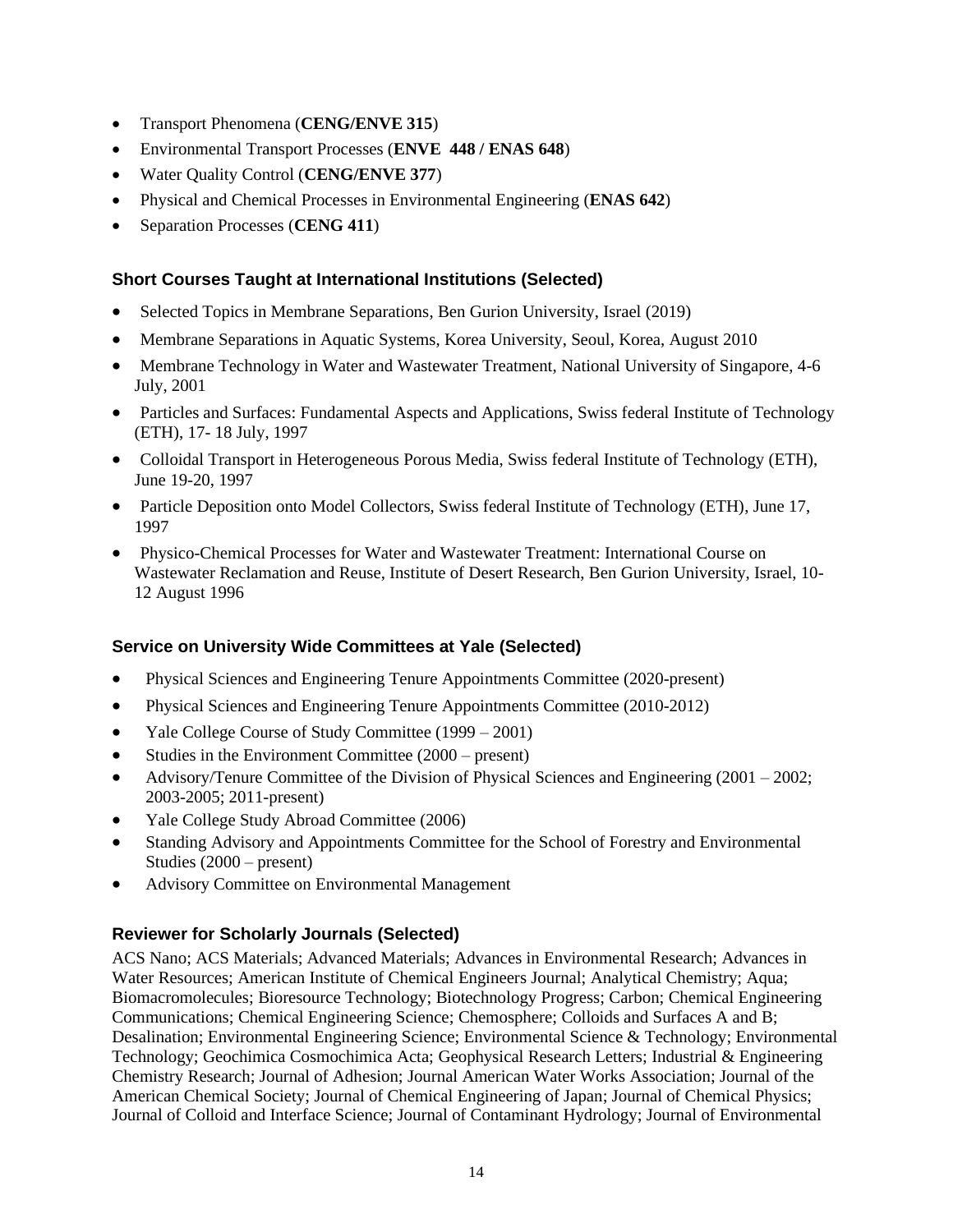Engineering, ASCE; Journal of Hazardous Materials; Journal of Hydrology; Journal of Membrane Science; Journal of Membrane Biology; Journal of Nanoparticle Research; Journal of Physical Chemistry; Langmuir; Macromolecules; Nano Letters, Nature Nanotechnology; PNAS; Powder Technology; Reviews in Chemical Engineering; Science; Science; Separation and Purification Technology; Separation Science and Technology; Small; Transport in Porous Media; Water Environment Research; Water Research; Water Resources Research; Water Science and Technology

# **Reviewer for Agencies, Review Panels, and Review Teams (Selected)**

American Chemical Society, The Petroleum Research Fund; Department of Energy; Department of Energy, Subsurface Science Program; Environmental Protection Agency; Israel Science Foundation; Lawrence Livermore National Laboratory; National Research Council (NRC), Water Science and Technology Board; National Science Foundation (US); National Science and Engineering Research Council of Canada (NSERC); National Science and Technology Board of Singapore; Netherlands Science Foundation; National University of Singapore; University of Arizona Water Resources Center; UC Water Resources Center; Swiss National Science Foundation; State of Louisiana, NSF EPSCoR (Tulane, LSU, and University of New Orleans)

# **Selected Advisory Committees and Committee Memberships**

- Scientific Advisory Board, Moroccan Foundation for Advanced Science, Innovation and Research (MAScIR) (2020-present)
- External Review Committee, Wetsus, European center of excellence for sustainable water technology, The Netherlands (2017)
- Chair, Scientific Advisory Board, Water Desalination and Reuse Center, KAUST (2012-present)
- Chair, External Review Panel, Water Desalination and Reuse Center, KAUST (2012)
- Scientific Advisory Board, Engineering Research Center for Re-inventing Urban Water Infrastructure, Stanford University (2011-present)
- Scientific Advisory Board, The Cyprus Institute, Cyprus (2011-present).
- Scientific Advisory Board, Singapore Centre on Environmental Life Sciences Engineering (SCELSE) (2010-present)
- National Academies (Institute of Medicine) Committee on Blue Water Navy Vietnam Veterans and Agent Orange Exposure (2010-present)
- External Advisory Board, Center for Environmental Implications of Nanotechnology, UCLA (2009 present)
- External Advisory Board, Delaware Environmental Institute (2009-present)
- NRC Committee on Advancing Desalination Technologies (2006-2008)
- Scientific Advisory Board of NanoH2O Inc. (2009-present)
- Scientific Advisory Board of Oasys Water Inc. (2008-present)
- Advisory Committee for the international symposium "Interfaces Against Pollution" (IUPAC), to be held in Granada, Spain, June 2006
- International Scientific Committee, International Symposium on Wastewater Reclamation & Reuse for Sustainability, Jeju, Korea, November 2005
- Advisory Committee 3th International Association on Water Quality (IWA) Membrane Conference, Seoul, Korea, June 7-10, 2004
- Advisory Committee for the international symposium "Interfaces Against Pollution" (IUPAC), to be held in Julich, Germany, May 2004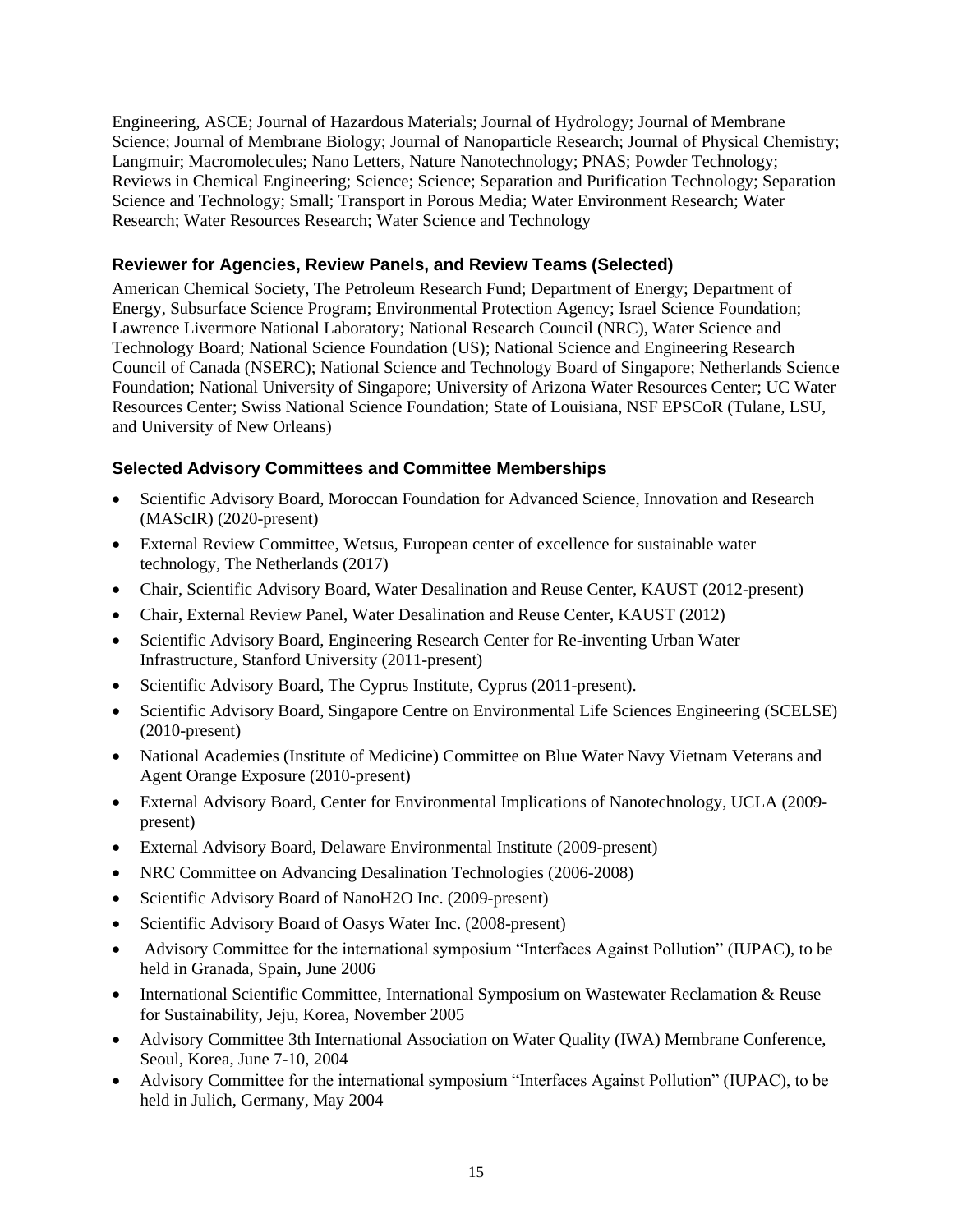- Advisory Committee for the 13th Annual Meeting of the North American Membrane Society (NAMS), May 2001, Long Beach, California
- Advisory Committee for the International Conference on Membrane Technology for Wastewater Reclamation and Reuse, September 2001, Tel Aviv, Israel
- Advisory Committee for the international symposium "Interfaces Against Pollution" (IUPAC), Wageningen, The Netherlands, August 1997
- American Water Works Association, Research Committee on Membrane Technology, 1998 present
- Titular Member of the IUPAC "Fundamentals of Environmental Chemistry", 1997-2001
- Scientific Advisory Board, Zuckerberg Institute for Water Research, Israel, 2003-present
- Scientific Advisory Committee, Center for Water Research, Department of Civil Engineering, National University of Singapore, 2002-present
- Scientific Advisory Committee, Department of Earth and Environmental Engineering, Columbia University, 2002-present

## **Selected Editorial Services**

- Guest Editor (with W.P. Ball, J.E. Tobiason) for a Special Issue in *Environmental Science & Technology* in Honor of Charles R. O'Melia (Volume 31, September 2005)
- Guest Editor (with M.R. Wiesner) for a special issue on "Membrane Technology", *Environmental Engineering Science* (Volume 19 (6), 2002)
- Guest Editor (with A.K. SenGupta) for the special issue "Colloids and Interfaces in Environmental Processes", *Colloids and Surfaces A* (Vol. 191, October 2001)
- Guest Editor (with J.G. Hering) for the special issue "Colloidal and Interfacial Phenomena in Aquatic Environments", *Colloids and Surfaces A* (Vol. 107, February 1996)
- Advisory Board, *Journal of Colloid and Interface Science* (1998-2001)
- Advisory Board, *Colloids and Surfaces A*
- Advisory Board, *Desalination*
- Advisory Board, *Desalination and Water Treatment*
- Advisory Board, *Environmental Science & Technology Letters*
- Advisory Board, *Environmental Engineering Science*
- Advisory Board, *Separation Science and Technology*
- Advisory Board, *Langmuir*

## **Conference and Symposia Organizer (Selected)**

- Co-organizer of a symposium (with J.G. Hering and T.C. Harmon): *Physical-Chemical Processes Controlling Contaminant Mobility in Aquatic Environments*, American Chemical Society-Division of Environmental Chemistry, March 13-18, 1994, San Diego, California.
- Organizer of a symposium (with J.G. Hering): *Colloidal and Interfacial Phenomena in Aquatic Environments*, American Chemical Society-Division of Environmental Chemistry, April 1995, Anaheim, California
- Organizer of a symposium (with G.L. Amy and M.M. Clark): *Fundamentals of Membrane Separation Processes in Aquatic Systems*, American Chemical Society-Division of Environmental Chemistry, August 1996, Orlando, Florida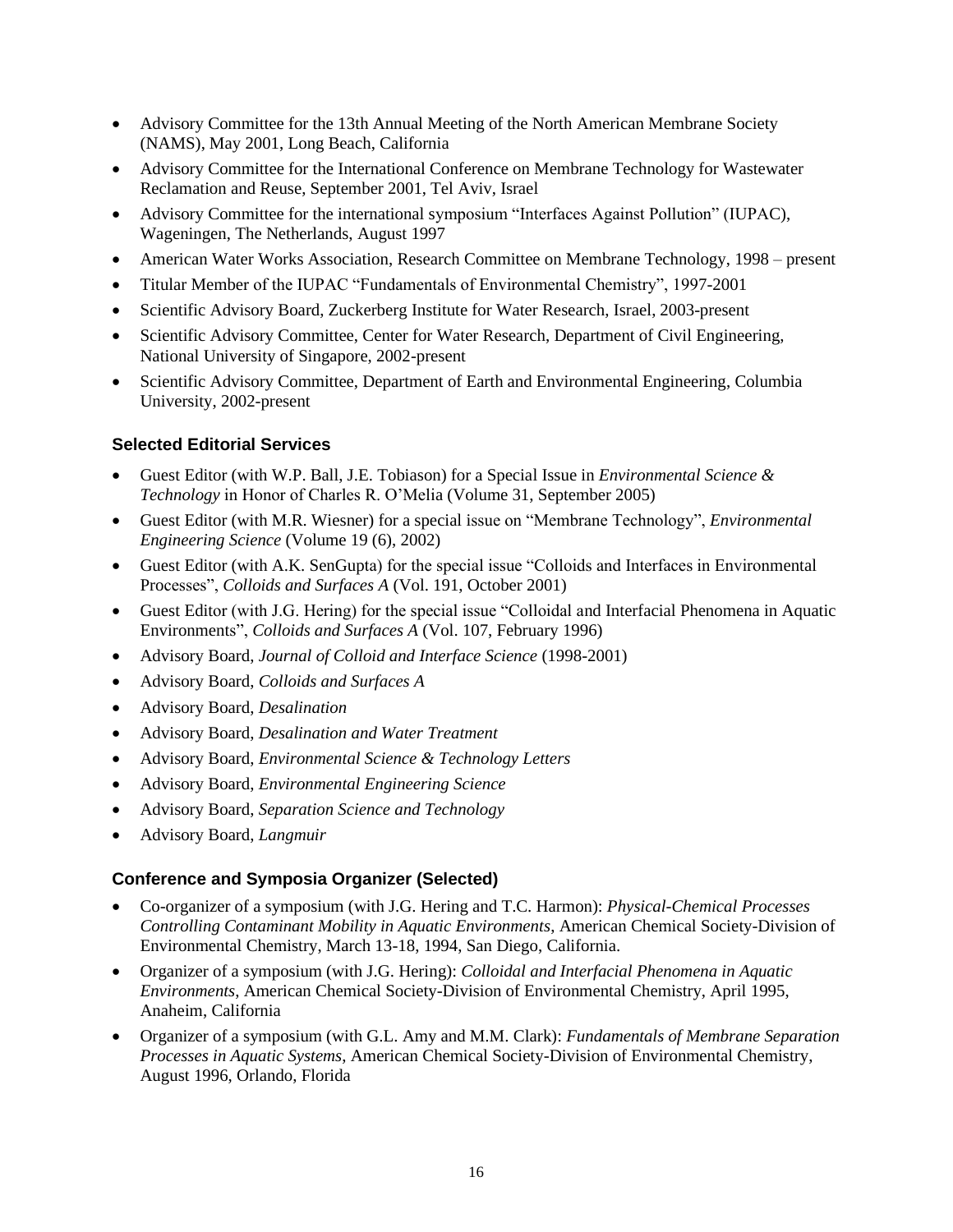- Organizer of a symposium (with M. Borkovec and J.G. Hering): *Interfacial and Colloidal Phenomena in Aquatic Environments*, American Chemical Society-Division of Environmental Chemistry, March 1999, Anaheim, California
- Organizer of a symposium (with A. SenGupta): *Interfacial and Colloidal Phenomena in Aquatic Environments*, 74th Colloid and Surface Science Symposium, American Chemical Society, Lehigh University, June 2000.
- Organizer of a symposium (with M. Clark and G. Amy): *Membrane Separation Processes in Aquatic Systems*, 220th American Chemical Society National Meeting -Division of Environmental Chemistry, August 2000, Washington, DC.
- Organizer of a symposium (with M. Borkovec): *Surfactants, Polymers, and Colloids in the Aquatic Environment*, 220th American Chemical Society National Meeting-Division of Colloid and Surface Chemistry, August 2000, Washington, DC.
- Organizer of a symposium (with M. Borkovec): *Processes Involving Colloids and Polymers in the Aquatic Environment*, 224th American Chemical Society National Meeting-Division of Colloid and Surface Chemistry, August 2002, Boston, MA.
- Co-organizer of a symposium (with K.F Hayes and T.M. Olson): *Interfacial and Colloidal Phenomena in Aquatic Systems*, 76th Colloid and Surface Science Symposium, American Chemical Society, University of Michigan, June 2002.
- Co-organizer, 78<sup>th</sup> ACS Colloid and Surface Science Symposium, June 20-13, 2004, Yale University
- Organizer (with W.P. Ball and J.E. Tobiason) of a Symposium in Honor of Professor Charles R. O'Melia: *Particles and Interfaces in Aquatic Systems*, 228th American Chemical Society National Meeting-Division of Colloid and Surface Chemistry, August 22-24, 2004, Philadelphia, PA

## **Refereed Journal Publications (>480 papers; >116,000 citations; h index = 173; based on Google Scholar)**

- 1. Porter, C.J., DuChanois, R.M., MacDonald, E., Kilpatrick, S.M., Zhong, M. & Elimelech, M., "Tethered electrolyte active-layer membranes", *Journal of Membrane Science*, Volume 642. February 15, 2022. page(s) 120004.
- 2. Wang, K., Wang, X., Januszewski, B., Liu, Y., Li, D., Fu, R., Elimelech, M. and Huang, X., "Tailored design of nanofiltration membranes for water treatment based on synthesis–property– performance relationships", *Chemical Society Reviews,* in press.
- 3. Ritt, C.L., Stassin, T., Davenport, D.M., DuChanois, R.M., Nulens, I., Yang, Z., Ben-Zvi, A., Segev-Mark, N., Elimelech, M., Tang, C.Y. & Ramon, G.Z., "The open membrane database: Synthesis–structure–performance relationships of reverse osmosis membranes", *Journal of Membrane Science*, Volume 641. January 1, 2022. page(s) 119927.
- 4. Biesheuvel, P.M., Dykstra, J.E., Porada, S. & Elimelech, M., "New parametrization method for salt permeability of reverse osmosis desalination membranes", *Journal of Membrane Science Letters,* Volume 2(1). page(s) 100010.
- 5. Song, L., Heiranian, M. & Elimelech, M., "True driving force and characteristics of water transport in osmotic membranes", *Desalination*, Volume 520. December 15, 2021. page(s) 115360.
- 6. Uwayid, R., Guyes, E.N., Shocron, A., Gilron, J., Elimelech, M. & Suss, M.E., "Perfect divalent cation selectivity with capacitive deionization", *Water Research*, Volume 210. December 11, 2021. page(s) 117959.
- 7. Wang, L., Cao, T., Dykstra, J.E., Porada, S., Biesheuvel, P.M. & Elimelech, M., "Salt and Water Transport in Reverse Osmosis Membranes: Beyond the Solution-Diffusion Model", *Environmental Science & Technology*. December 8, 2021. page(s) 16665-16675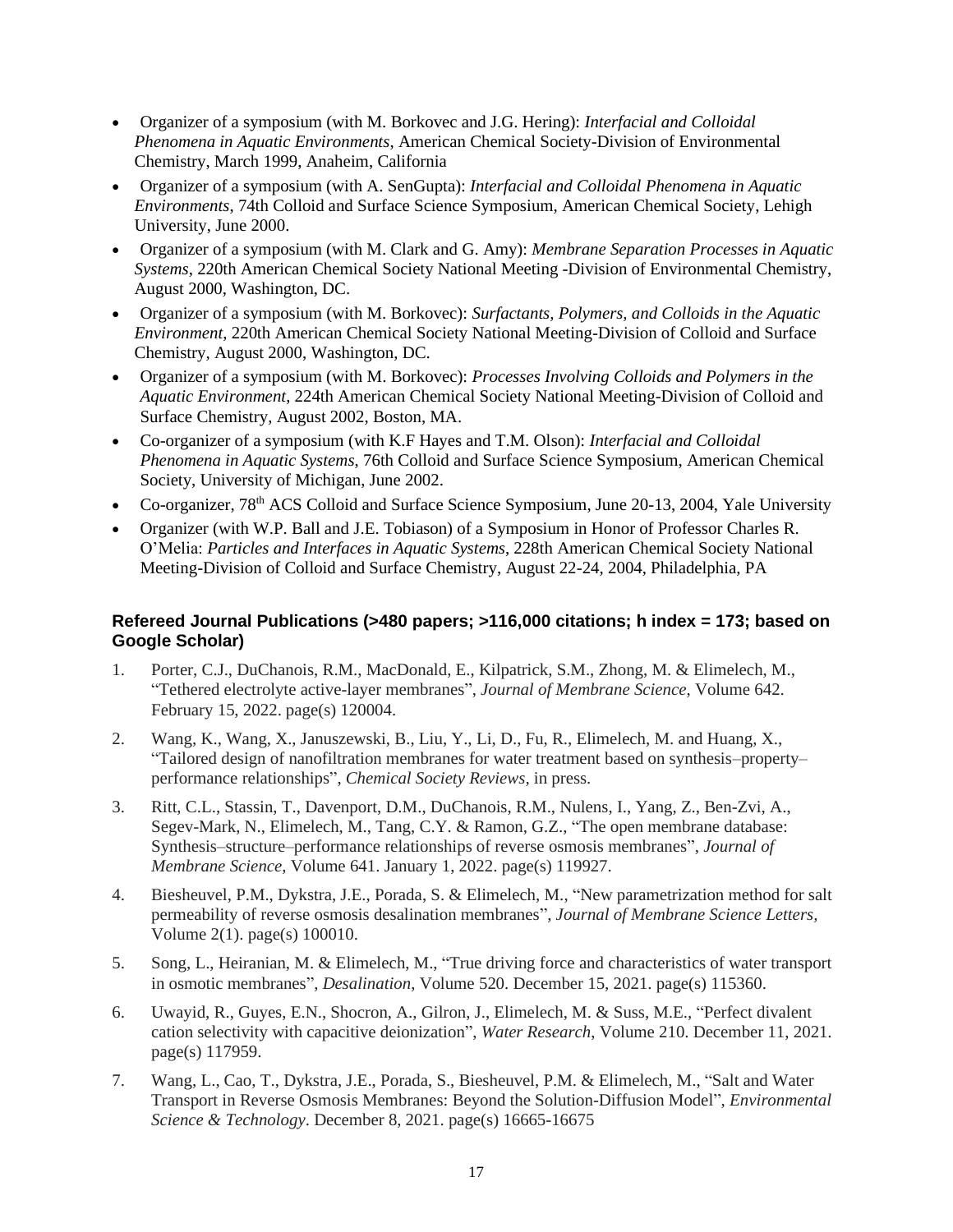- 8. Du, Y., Wang, Z., Cooper, N.J., Gilron, J. & Elimelech, M., "Module-Scale Analysis of Low-Salt-Rejection Reverse Osmosis: Design Guidelines and System Performance", *Water Research*, Volume 209. December 7, 2021. page(s) 117936.
- 9. Ma, W., Lu, X., Guan, Y.F. & Elimelech, M., "Joule-Heated Layered Double Hydroxide Sponge for Rapid Removal of Silica from Water." *Environmental Science & Technology*, Volume 55(23). December 7, 2021. page(s) 16130-16142.
- 10. Zhang, S., Hedtke, T., Wang, L., Wang, X., Cao, T., Elimelech, M. and Kim, J.H., "Engineered Nanoconfinement Accelerating Spontaneous Manganese-Catalyzed Degradation of Organic Contaminants" *Environmental Science & Technology*, Volume 55(24). December 1, 2021. page(s) 16708-16715.
- 11. Davenport, D.M., Wang, L., Shalusky, E. & Elimelech, M., "Design principles and challenges of bench-scale high-pressure reverse osmosis up to 150 bar", *Desalination*, Volume 517. December 1, 2021. page(s) 115237.
- 12. Zuo, K., Wang, K., DuChanois, R.M., Fang, Q., Deemer, E.M., Huang, X., Xin, R., Said, I.A., He, Z., Feng, Y. & Walker, W.S., "Selective membranes in water and wastewater treatment: Role of advanced materials", *Materials Today*, Volume 50. November 1, 2021. page(s) 516-532.
- 13. Biesheuvel, P.M., Porada, S., Elimelech, M. & Dykstra, J.E., "Tutorial review of Reverse Osmosis and Electrodialysis", *arXiv preprint,* October 12, 2021. Page(s) 2110.07506.
- 14. Zhou, X., Heiranian, M., Yang, M., Epsztein, R., Gong, K., White, C.E., Hu, S., Kim, J.H. & Elimelech, M., "Selective Fluoride Transport in Subnanometer TiO2 Pores" *ACS nano*, Volume 15(10). October 12, 2021. page(s)16828-16838.
- 15. DuChanois, R.M., Porter, C.J., Violet, C., Verduzco, R. & Elimelech, M., "Membrane Materials for Selective Ion Separations at the Water–Energy Nexus", *Advanced Materials*, Volume 33(38). September 2021. page(s) 2101312.
- 16. Lu, C., Hu, C., Ritt, C.L., Hua, X., Sun, J., Xia, H., Liu, Y., Li, D.W., Ma, B., Elimelech, M. & Qu, J., "In situ characterization of dehydration during ion transport in polymeric nanochannels", *Journal of the American Chemical Society*, Volume 143(35). August 25, 2021. page(s) 14242-14252.
- 17. Verbeke, R., Davenport, D.M., Stassin, T., Eyley, S., Dickmann, M., Cruz, A.J., Dara, P., Ritt, C.L., Bogaerts, C., Egger, W. & Ameloot, R., "Chlorine-Resistant Epoxide-Based Membranes for Sustainable Water Desalination", *Environmental Science & Technology Letters*, Volume 8(9). August 18, 2021. page(s) 818-824.
- 18. Wang, Z., Feng, D., Chen, Y., He, D., Elimelech, M., "Comparison of Energy Consumption of Osmotically Assisted Reverse Osmosis and Low-Salt-Rejection Reverse Osmosis for Brine Management", *Environmental Science & Technology*", Volume 55. August 2021, page(s) 10714- 10723.
- 19. Wang, L., Patel, S.K. & Elimelech, M., "Correlation equation for evaluating energy consumption and process performance of brackish water desalination by electrodialysis", *Desalination*, Volume 510. August 15, 2021. page(s) 115089.
- 20. Zhang, S., Hedtke, T., Zhu, Q., Sun, M., Weon, S., Zhao, Y., Stavitski, E., Elimelech, M. & Kim, J.H., "Membrane-Confined Iron Oxychloride Nanocatalysts for Highly Efficient Heterogeneous Fenton Water Treatment", *Environmental Science & Technology*, Volume 55. June 21, 2021. page(s) 9266–9275.
- 21. Jang, J.S., Winter, L.R., Kim, C., Fortner, J.D. & Elimelech, M., "Selective and sensitive environmental gas sensors enabled by membrane overlayers", *Trends in Chemistry*, 3. May 10, 2021. page(s) 547-560.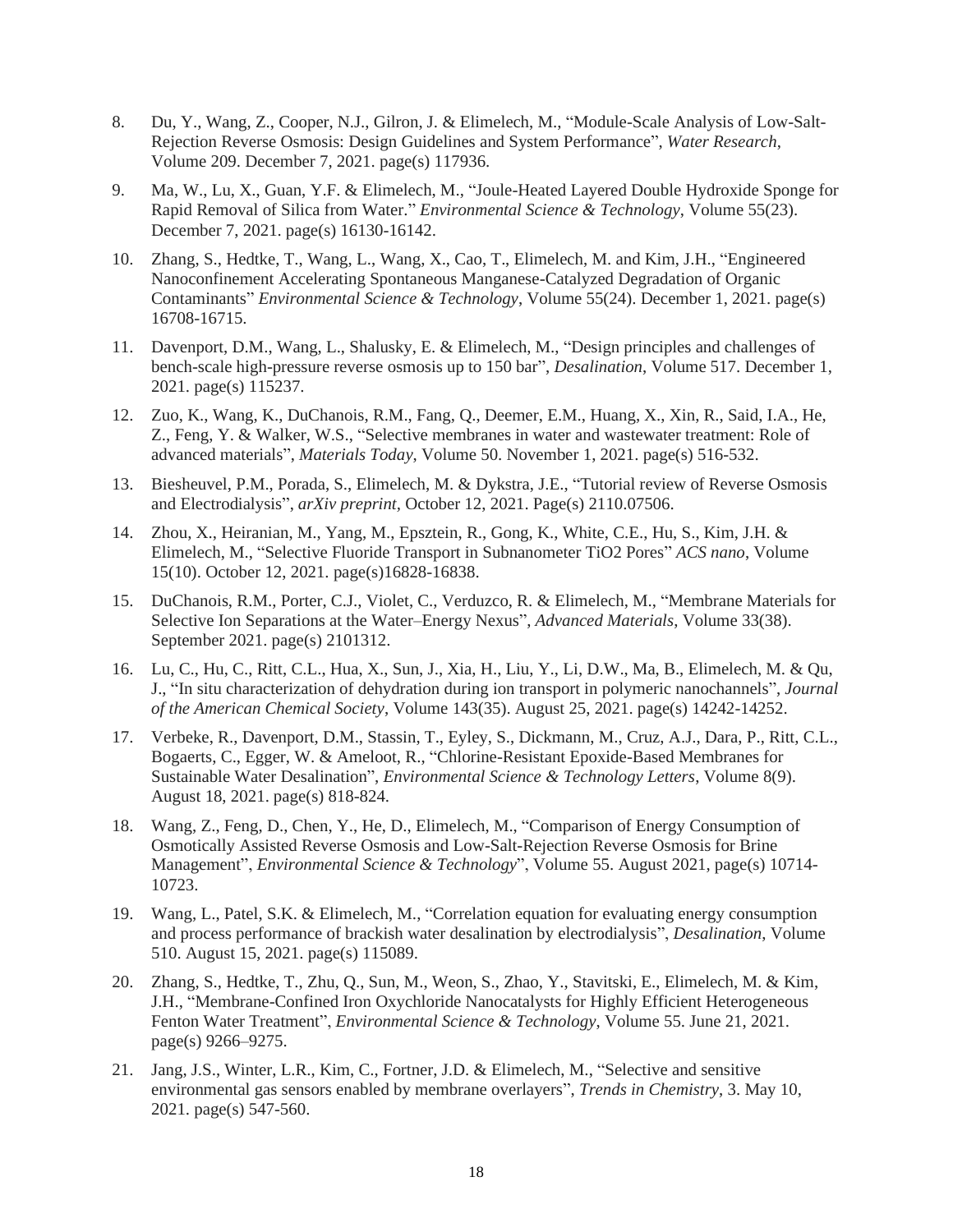- 22. Vu, M.T., Nguyen, L.N., Johir, M.A.H., Zhang, X., Nghiem, L.D. & Elimelech, M., "Biogas sparging to control fouling and enhance resource recovery from anaerobically digested sludge centrate by forward osmosis", *Journal of Membrane Science*, Volume 625. May 1, 2021. page(s) 119176.
- 23. Fan, W., Li, Y., Wang, C., Duan, Y., Huo, Y., Januszewski, B., Sun, M., Huo, M. & Elimelech, M., "Enhanced Photocatalytic Water Decontamination by Micro–Nano Bubbles: Measurements and Mechanisms", *Environmental Science & Technology*, Volume 55. May 4, 2021. page(s) 7025-7033.
- 24. Lu, X. & Elimelech, M., "Fabrication of desalination membranes by interfacial polymerization: history, current efforts, and future directions", *Chemical Society Reviews*, Volume 50. April 13, 2021. page(s) 6290–6307.
- 25. Sun, M., Wang, X., Winter, L.R., Zhao, Y., Ma, W., Hedtke, T., Kim, J.H. & Elimelech, M., "Electrified Membranes for Water Treatment Applications", *ACS ES&T Engineering*, Volume 1. March 8, 2021. page(s) 725−752.
- 26. Zhang, S., Hedtke, T., Zhou, X., Elimelech, M. & Kim, J.H., Environmental Applications of Engineered Materials with Nanoconfinement, *ACS ES&T Engineering*, Volume 1. March 10, 2021. page(s) 706-724.
- 27. Zhang, L., Shi, X., Sun, M., Porter, C.J., Zhou, X. & Elimelech, M., Precisely Engineered Photoreactive Titanium Nanoarray Coating to Mitigate Biofouling in Ultrafiltration, *ACS Applied Materials & Interfaces*, Volume 13. February 22, 2021. page(s) 9975−9984.
- 28. Zhang, W.H., Yin, M.J., Zhao, Q., Jin, C.G., Wang, N., Ji, S., Ritt, C.L., Elimelech, M. & An, Q.F. "Graphene oxide membranes with stable porous structure for ultrafast water transport" *Nature Nanotechnology*, Volume 16. January 21, 2021. page(s) 337–343.
- 29. Patel, S.K., Biesheuvel, P.M. & Elimelech, M. "Energy Consumption of Brackish Water Desalination: Identifying the Sweet Spots for Electrodialysis and Reverse Osmosis", *ACS ES&T Engineering*, Volume 1. January 22, 2021. page(s) 851-864.
- 30. Wang, L., Wang, Z., Patel, S.K., Lin, S. & Elimelech, M. "Nanopore-Based Power Generation from Salinity Gradient: Why It Is Not Viable", *ACS Nano*, Volume 15. January 26, 2021. page(s) 4093- 4107.
- 31. Zhao Y, Sun M, Wang X, Wang C, Lu D, Ma W, Kube SA, Ma J, Elimelech M., Janus electrocatalytic flow-through membrane enables highly selective singlet oxygen production, *Nature communications*, Volume 11. December 4, 2020. page(s) 1-10.
- 32. Wang, C., Sun, M., Zhao, Y., Huo, M., Wang, X. & Elimelech, M. "Photo-electrochemical Osmotic System Enables Simultaneous Metal Recovery and Electricity Generation from Wastewater", *Environmental Science & Technology*, Volume 55. December 8, 2020. page(s) 604-613.
- 33. Jaramillo, H., Boo, C., Hashmi, S.M., & Elimelech, M. "Zwitterionic coating on thin-film composite membranes to delay gypsum scaling in reverse osmosis" *Journal of Membrane Science*, Volume 618. January 15, 2021 page(s) 118568.
- 34. Wang, Y., Zucker, I., Boo, C., & Elimelech, M. "Removal of Emerging Wastewater Organic Contaminants by Polyelectrolyte Multilayer Nanofiltration Membranes with Tailored Selectivity" *ACS ES&T Engineering*, 1 (3), 404-414.
- 35. Wang, C., Sun, M., Zhao, Y., Huo, M., Wang, X. and Elimelech, M., "Photo-electrochemical Osmotic System Enables Simultaneous Metal Recovery and Electricity Generation from Wastewater." *Environmental Science & Technology*, Volume 55(1). December 8, 2020. page(s) 604-613.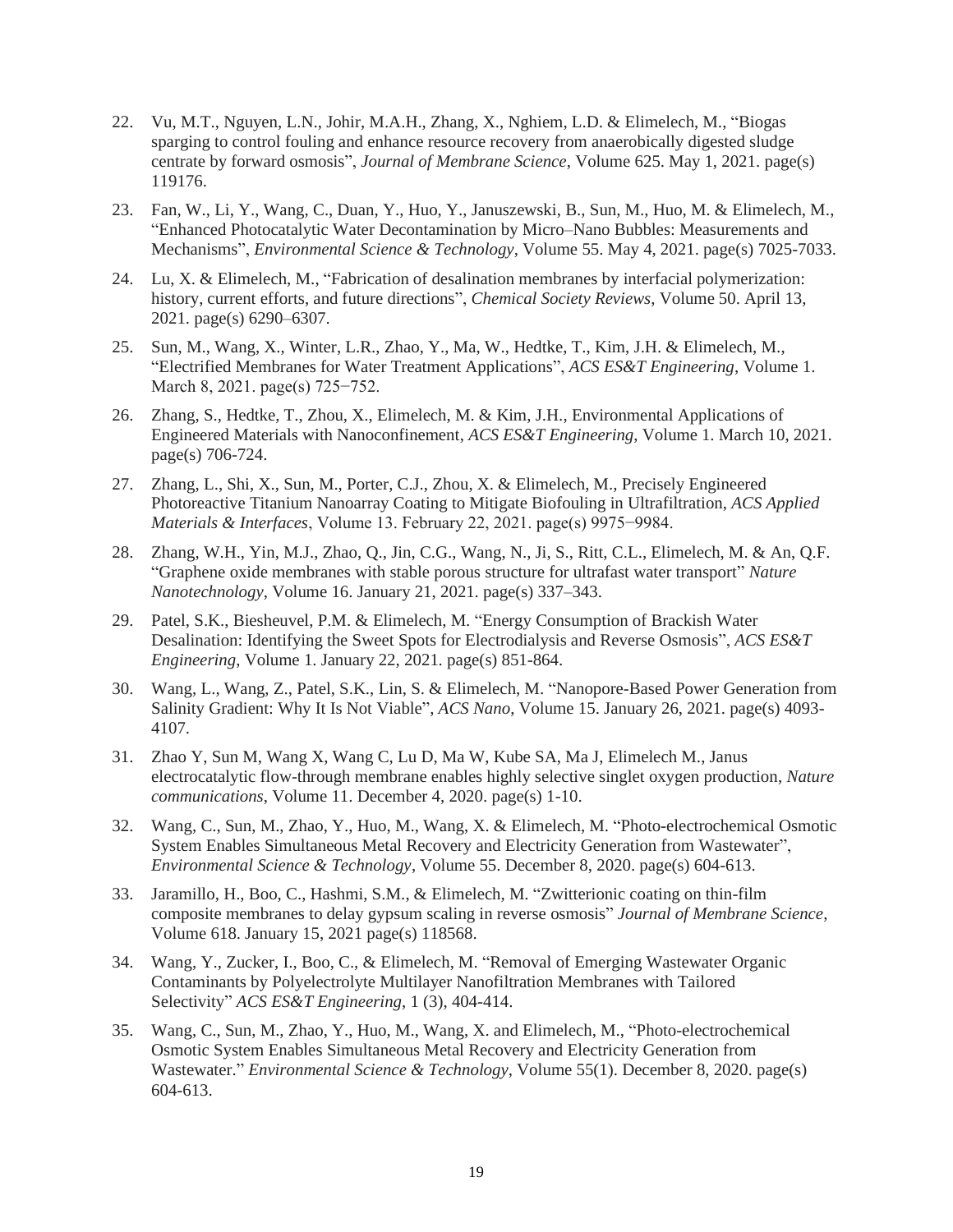- 36. Ritt, C.L., Werber, J.R., Wang, M., Yang, Z., Zhao, Y., Kulik, H.J. & Elimelech, M. "Ionization behavior of nanoporous polyamide membranes" *Proceedings of the National Academy of Sciences*, Volume 117(48). December 1, 2020. page(s) 30191-30200.
- 37. Chu, C., Yang, J., Zhou, X., Huang, D., Qi, H., Weon, S., Li, J., Elimelech, M., Wang, A. & Kim, J.H. "Cobalt Single Atoms on Tetrapyridomacrocyclic Support for Efficient Peroxymonosulfate Activation" *Environmental Science & Technology*. in press.
- 38. Zhao, Y., Sun, M., Wang, X., Wang, C., Lu, D., Ma, W., Kube, S.A., Ma, J. & Elimelech, M. "Janus electrocatalytic flow-through membrane enables highly selective singlet oxygen production" *Nature communications*, Volume 11(1), December 4, 2020. page(s) 1-10.
- 39. Wang, L., Violet, C., DuChanois, R.M., & Elimelech, M. "Derivation of the Theoretical Minimum Energy of Separation of Desalination Processes." *Journal of Chemical Education*, Volume 97(12). November 17, 2020. page(s) 4361-4369.
- 40. Zhou, X., Wang, Z., Epsztein, R., Zhan, C., Li, W., Fortner, J.D., Pham, T.A., Kim, J.H., & Elimelech, M. "Intrapore energy barriers govern ion transport and selectivity of desalination membranes." *Science advances*, Volume 6(48). November 25, 2020. page(s) eabd9045.
- 41. Zuo, K., Wang, W., Deshmukh, A., Jia, S., Guo, H., Xin, R., Elimelech, M., Ajayan, P.M., Lou, J., & Li, Q. "Multifunctional nanocoated membranes for high-rate electrothermal desalination of hypersaline waters" *Nature nanotechnology*, October 26, 2020. page(s) 1-8.
- 42. Guan, Y. F., Boo, C., Lu, X., Zhou, X., Yu, H. Q., & Elimelech, M. "Surface functionalization of reverse osmosis membranes with sulfonic groups for simultaneous mitigation of silica scaling and organic fouling." *Water Research*, Volume 185. October 15, 2020. page(s) 116203.
- 43. Cao, T., & Elimelech, M. "Colloidal stability of cellulose nanocrystals in aqueous solutions containing monovalent, divalent, and trivalent inorganic salts." *Journal of Colloid and Interface Science*, Volume 584. February 15, 2021. page(s) 456-463.
- 44. Yao, Y., Zhang, P., Jiang, C., DuChanois, R., Zhang, M., & Elimelech, M. "High performance polyester reverse osmosis desalination membrane with chlorine resistance" *Nature Sustainability*, October 5, 2020. page(s) 1-9.
- 45. Porter, C. J., Werber, J. R., Zhong, M., Wilson, C. J., & Elimelech, M. "Pathways and Challenges for Biomimetic Desalination Membranes with Sub-Nanometer Channels." *ACS nano*, Volume 14(9). September 4, 2020. page(s) 10894-10916.
- 46. Shaulsky, E., Wang, Z., Deshmukh, A., Karanikola, V., & Elimelech, M. "Membrane distillation assisted by heat pump for improved desalination energy efficiency" *Desalination*, Volume 496. December 15, 2020. page(s) 114694.
- 47. Bogler, A., Packman, A., Furman, A., Gross, A., Kushmaro, A., Ronen, A., Dagot, C., Hill, C., Vaizel-Ohayon, D., Morgenroth, E., & Bertuzzo, E. "Rethinking wastewater risks and monitoring in light of the COVID-19 pandemic." *Nature Sustainability*, August 19, 2020. page(s) 1-10.
- 48. Zhang S., Sun M., Hedtke T., Deshmukh A., Zhou X., Weon S., Elimelech M., Kim JH. "Mechanism of Heterogeneous Fenton Reaction Kinetics Enhancement under Nanoscale Spatial Confinement." *Environmental Science & Technology*, Volume 54(17). July 30, 2020. page(s) 10868-10875.
- 49. Verbeke, R., Seynaeve, M., Bastin, M., Davenport, D.M., Eyley, S., Thielemans, W., Koeckelberghs, G., Elimelech, M. & Vankelecom, I. "The significant role of support layer solvent annealing in interfacial polymerization: The case of epoxide-based membranes" *Journal of Membrane Science*, Volume 612. October 15, 2020. page(s) 118438.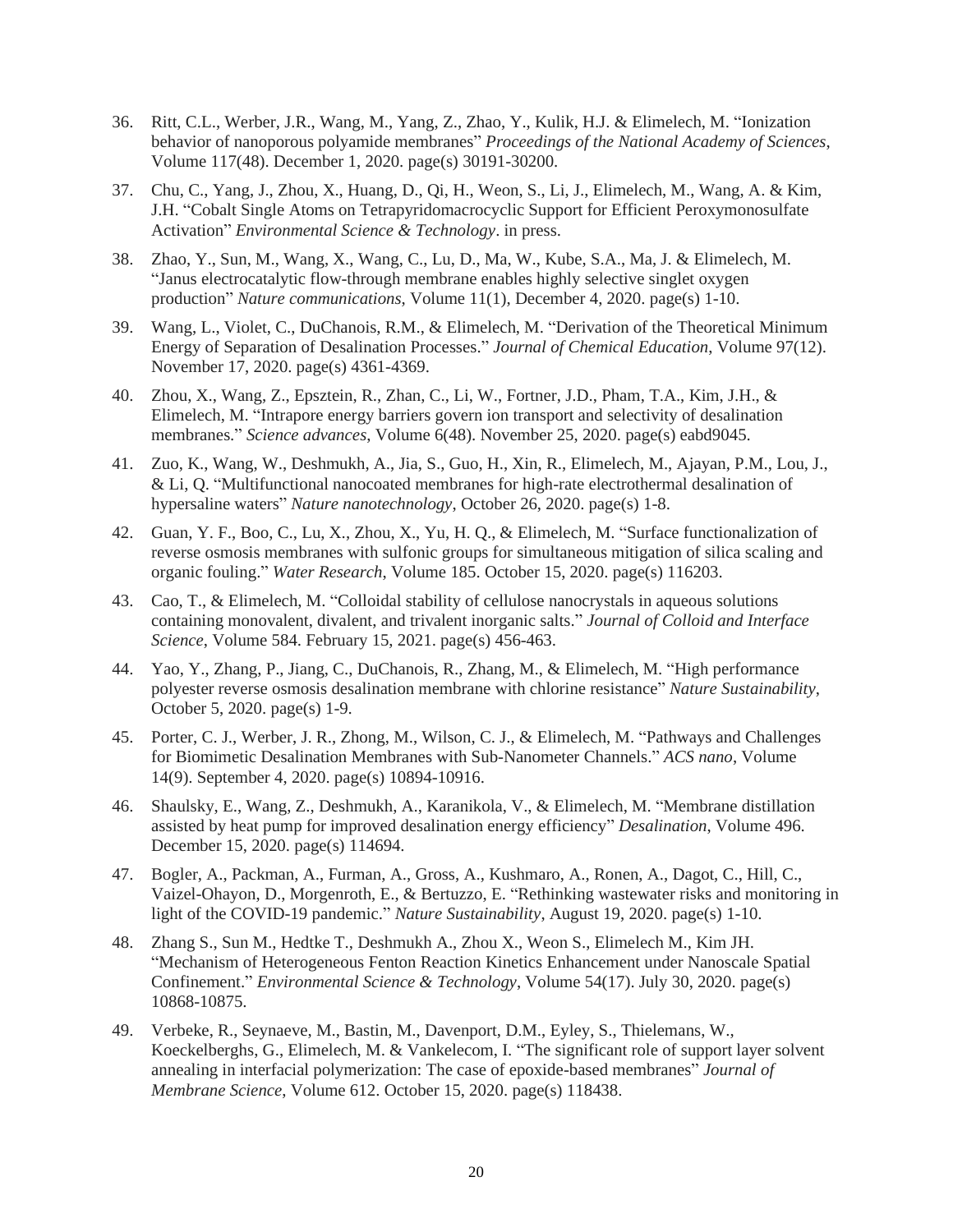- 50. Lu, X., Gabinet, U.R., Ritt, C., Feng, X., Deshmukh, A., Kawabata, K., Kaneda, M., Hashmi, S.M., Osuji, C.O. & Elimelech, M. "Relating Selectivity and Separation Performance of Lamellar Two-Dimensional Molybdenum Disulfide (MoS2) Membranes to Nanosheet Stacking Behavior" *Environmental Science & Technology*, Volume 54(15). June 29, 2020. page(s) 9640-9651.
- 51. Wang, S., Huang, X., Elimelech, M. "Complexation between dissolved silica and alginate molecules: Implications for reverse osmosis membrane fouling" *Journal of Membrane Science*, Volume 605. June 15, 2020. page(s) 118109.
- 52. Epsztein, R., DuChanois, R.M., Ritt, C.L., Noy, A., Elimelech, M. "Towards single-species selectivity of membranes with subnanometre pores" *Nature Nanotechnology*, Volume 15. June 12, 2020. page(s) 426-436.
- 53. Sun, M., Qin, M., Wang, C., Weng, G.M., Huo, M.X., Taylor, A.D., Qu, J., Elimelech, M. "Electrochemical-Osmotic Process for Simultaneous Recovery of Electric Energy, Water, and Metals from Wastewater" *Environmental Science & Technology*, Volume 54(13). May 26, 2020. page(s) 8430-8442.
- 54. Davenport, D.M., Ritt, C.L., Verbeke, R., Dickmann, M., Egger, W., Vankelecom, I.F., Elimelech, M. "Thin film composite membrane compaction in high-pressure reverse osmosis" *Journal of Membrane Science*, Volume 610. May 30, 2020. page(s) 118268.
- 55. Wang, X., Sun, M., Zhao, Y., Wang, C., Ma, W., Wong, M.S., Elimelech, M. "In Situ Electrochemical Generation of Reactive Chlorine Species for Efficient Ultrafiltration Membrane Self-Cleaning" *Environmental Science & Technology*, Volume 54(11). May 1, 2020. page(s) 6997- 7007.
- 56. Li, Z., Li, Y., Yao, Y.C., Aydin, F., Zhan, C., Chen, Y., Elimelech, M., Pham, T.A., Noy, A. "Strong Differential Monovalent Anion Selectivity in Narrow Diameter Carbon Nanotube Porins" *ACS nano*, Volume 14(5). April 29, 2020. page(s) 6269-6275.
- 57. Liang, Y., Zhu, Y., Liu, C., Lee, K.R., Hung, W.S., Wang, Z., Li, Y., Elimelech, M., Jin, J., Lin, S. "Polyamide nanofiltration membrane with highly uniform sub-nanometre pores for sub-1  $\AA$ precision separation" *Nature Communications*, Volume 11. April 24, 2020. page(s) 1-9.
- 58. Fausey, C. L., Zucker, I., Lee, D. E., Shaulsky, E., Zimmerman, J. B., Elimelech, M. "Tunable Molybdenum Disulfide-Enabled Fiber Mats for High-Efficiency Removal of Mercury from Water." *ACS Applied Materials & Interfaces*, Volume 12(16). March 31, 2020. page(s) 18446- 18456.
- 59. Malmir, H., Epsztein, R., Elimelech, M., Haji-Akbari, A. "Induced charge anisotropy: a hidden variable affecting ion transport through membranes." *Matter*, Volume 2(3). March 4, 2020. page(s) 735-750.
- 60. Patel, S. K., Qin, M., Walker, W. S., Elimelech, M. "Energy Efficiency of Electro-Driven Brackish Water Desalination: Electrodialysis Significantly Outperforms Membrane Capacitive Deionization." *Environmental Science & Technology*, Volume 54(6). February 21, 2020. page(s) 3663-3677.
- 61. Sigurdardottir, S. B., DuChanois, R. M., Epsztein, R., Pinelo, M., Elimelech, M. "Energy barriers to anion transport in nanofiltration membranes: Role of intra-pore diffusion." *Journal of Membrane Science*, Volume 603. May 15, 2020. page(s) 117921.
- 62. Wang, Y., Lee, J., Werber, J. R., & Elimelech, M. "Capillary-driven desalination in a synthetic mangrove." *Science advances*, Volume 6(8). February 21, 2020. page(s) eaax5253.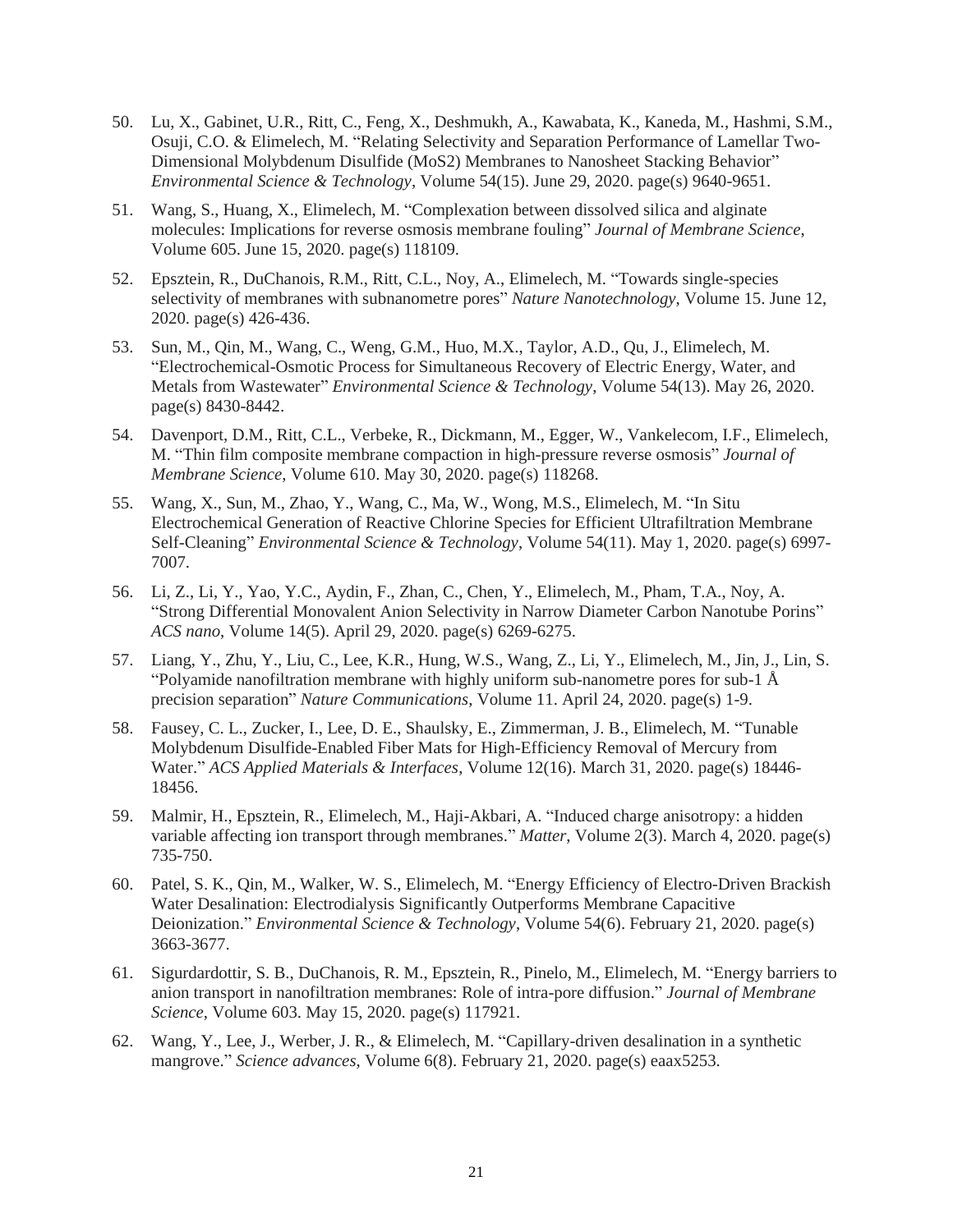- 63. Patel, S. K., Ritt, C. L., Deshmukh, A., Wang, Z., Qin, M., Epsztein, R., Elimelech, M. "The relative insignificance of advanced materials in enhancing the energy efficiency of desalination technologies" *Energy & Environmental Science*, Volume 13. April 6, 2020. page(s) 1694-1710.
- 64. Aydin, F., Zhan, C., Ritt, C., Epsztein, R., Elimelech, M., Schwegler, E., Pham, T.A. "Similarities and Differences between Potassium and Ammonium Ions in Liquid Water: A First-Principles Study", *Physical Chemistry Chemical Physics*, Volume 22(4). January 29, 2020. page(s) 2540-2548.
- 65. Wang, Z., Deshmukh, A., Du, Y. and Elimelech, M. "Minimal and zero liquid discharge with reverse osmosis using low-salt-rejection membranes" *Water Research*, Volume 170. March 1, 2020. page(s) 115317.
- 66. Biesheuvel, P.M., Zhang, L., Gasquet, P., Blankert, B., Elimelech, M. and Van Der Meer, W.G.J. "Ion Selectivity in Brackish Water Desalination by Reverse Osmosis: Theory, Measurements, and Implications" *Environmental Science & Technology Letters*, 2020, Volume 7. January 2020, pages 42-47.
- 67. Karanikola, V., Moore, S.E., Deshmuh, A., Arnold, R.G., Elimelech, M. and Sáez, A.E. "Economic performance of membrane distillation configurations in optimal solar thermal desalination systems" *Desalination*, Volume 472. December 15, 2019. page(s) 114164.
- 68. Porter, C.J., Werber, J.R., Ritt, C.L., Guan, Y.F., Zhong, M., Elimelech, M. "Controlled grafting of polymer brush layers from porous cellulosic membranes" *Journal of Membrane Science*, Volume 596. December 2019. page(s) 117719.
- 69. Wei, C., Lu, X., Kaneda, M., Zhang, W., Bernstein, R., Ma, J., Elimelech, M. "Graphene Oxide Functionalized Membranes: The Importance of Nanosheet Surface Exposure for Biofouling Resistance." *Environmental Science & Technology*, Volume 54. December 2019, pages 517-526.
- 70. Guan, Y. F., Marcos-Hernández, M., Lu, X., Cheng, W., Yu, H. Q., Elimelech, M., & Villagrán, D. "Silica Removal Using Magnetic Iron–Aluminum Hybrid Nanomaterials: Measurements, Adsorption Mechanisms, and Implications for Silica Scaling in Reverse Osmosis" *Environmental Science & Technology,* Volume 53(22). October 10, 2019. page(s) 13302-13311.
- 71. Pollitt KJ, Kim JH, Peccia J, Elimelech M, Zhang Y, Charkoftaki G, Hodges B, Zucker I, Huang H, Deizel NC, Murphy K. "1, 4-Dioxane as an emerging water contaminant–State of the science and evaluation of research needs" *Science of The Total Environment*, Volume 690. November 10, 2019. page(s) 853-866.
- 72. Zucker, I., Hashmi, S.M., Yang, J., He, Y. Pfefferle, L.D., Elimelech, M. "Shape-Dependent Interactions of Manganese Oxide Nanomaterials with Lipid Bilayer Vesicles" *Langmuir*, Volume 35(43). October 1, 2019. page(s) 13958-13966.
- 73. Feng, X., Imran, Q., Zhang, Y., Sixdenier, L., Lu, X., Kaufman, G., Gabinet, U., Kawabata, K., Elimelech, M. and Osuji, C.O. "Precise nanofiltration in a fouling-resistant self-assembled membrane with water-continuous transport pathways" *Science Advances*, Volume 5(8). August 9, 2019. page(s) eaav9308.
- 74. Cheng, W., Ma, J., Zhang, X., Elimelech, M. "Sub-1 μm Free-Standing Symmetric Membrane for Osmotic Separations" *Environmental Science & Technology Letters*, Volume 6. July 18, 2019. page(s) 492-498.
- 75. Wang, Z., Horseman, T., Straub, A.P. Yip, N.Y., Li, D., Elimelech, M., Lin, S. "Pathways and challenges for efficient solar-thermal desalination" *Science Advances*, Volume 5(7). July 26, 2019. page(s) eaax0763.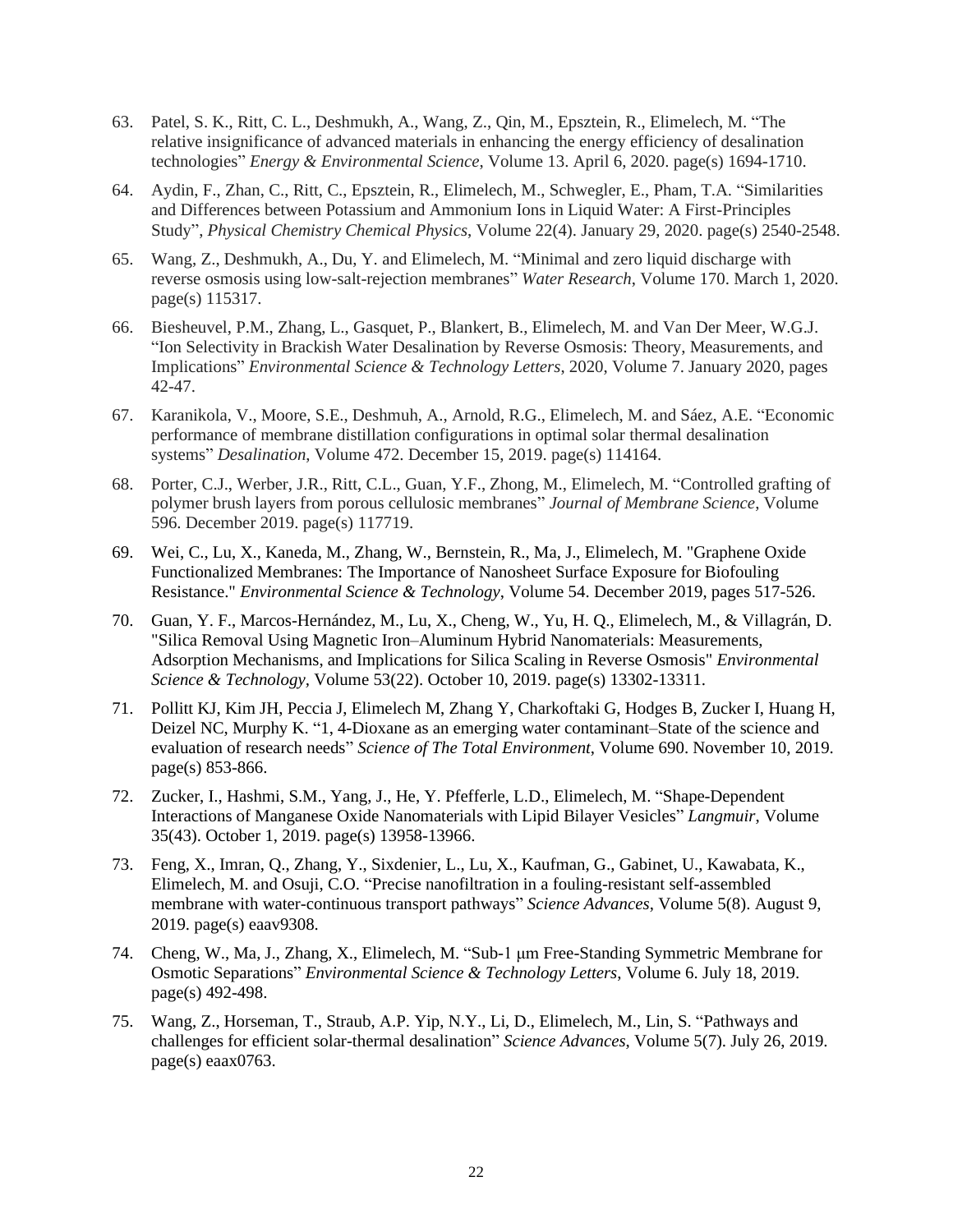- 76. Feng, X., Kawabata, K., Cowan, M.G., Dwulet, G.E., Toth, K., Sixdenier, L., Haji-Akbari, A., Noble, R.D., Elimelech, M., Gin, D.L., Osuji, C.O. "Single crystal texture by directed molecular self-assembly along dual axes" *Nature Materials*, Volume 18. June 17, 2019. page(s) 1235-1243.
- 77. Sun, M., Boo, C., Shi, W., Rolf, J., Shaulsky, E., Cheng, W., Plata, D.L., Qu, J., Elimelech, M. "Engineering Carbon Nanotube Forest Superstructure for Robust Thermal Desalination Membranes" *Advanced Functional Materials*, Volume 29. June 19, 2019. page(s) 1903125.
- 78. Fausey, C.L., Zucker, I., Shaulsky, E., Zimmerman, J.B., Elimelech, M. "Removal of arsenic with reduced graphene oxide-TiO2-enabled nanofibrous mats" *Chemical Engineering Journal*, Volume 375. November 1, 2019. page(s) 122040
- 79. Kim, J., Jain, A., Zuo, K., Verduzco, R., Walker, S., Elimelech, M., Zhang, Z., Zhang, X., Li, Q. "Removal of calcium ions from water by selective electrosorption using target-ion specific nanocomposite electrode" *Water Research*, Volume 106. September 1, 2019. page(s) 445-453.
- 80. DuChanois, R. M., Epsztein, R., Trivedi, J. A., Elimelech, M. "Controlling pore structure of polyelectrolyte multilayer nanofiltration membranes by tuning polyelectrolyte-salt interactions" *Journal of Membrane Science*, 581. July 1, 2019. page(s) 413-420.
- 81. Epsztein, R., Shaulsky, E., Qin, M., Elimelech, M. "Activation behavior for ion permeation in ionexchange membranes: Role of ion dehydration in selective transport." *Journal of Membrane Science*, Volume 580. June 15, 2019. page(s) 316-326.
- 82. Ritt, C., Werber, J.R., Deshmukh, A., Elimelech, M. "Monte Carlo Simulations of Framework Defects in Layered Two-Dimensional Nanomaterial Desalination Membranes: Implications for Permeability and Selectivity" *Environmental Science & Technology*, Volume 53. May 8, 2019. page(s) 6214-6224.
- 83. Kaneda, M., Lu, X., Cheng, W., Zhou, X., Bernstein, R., Zhang, W., Kimura, K., Elimelech, M. "Photografting graphene oxide to inert membrane materials to impart antibacterial activity", *Environmental Science and Technology Letters*, Volume 6. February 4, 2019. page(s) 141-147.
- 84. Qin, M., Deshmukh, A., Epsztein, R., Patel, S.K., Owoseni, O.M., Walker, W.S., Elimelech, M. "Response to comments on "comparison of energy consumption in desalination by capacitive deionization and reverse osmosis", *Desalination*, Volume 462. May 22, 2019. page(s) 48-55.
- 85. Chang, H., Li, T., Liu, B., Vidic, R.D., Elimelech, M., & Crittenden, J.C. "Potential and implemented membrane-based technologies for the treatment and reuse of flowback and produced water from shale gas and oil plays: A review" *Desalination*, Volume 455. April 1, 2019. page(s) 34- 57.
- 86. Lu, X., Feng, X., Yang, Y., Jiang, J., Cheng, W., Liu, C., Gopinadhan, M., Osuji, C.O., Ma, J. & Elimelech, M. "Tuning the permselectivity of polymeric desalination membranes via control of polymer crystallite size" *Nature Communications*, 10(1). May 28, 2019. page(s) 1-7, Article #2347.
- 87. Faucher, S., Aluru, N., Bazant, M. Z., Blankschtein, D., Brozena, A. H., Cumings, J., Pedro de Souza, J., Elimelech, M., Epsztein, R., Fourkas, J. T., Rajan, A. G., Kulik, H. J., Levy, A., Majumdar, A., Martin, C., McEldrew, M., Misra, R. P., Noy, A., Pham, T. A., Reed, M., Schwegler, E., Siwy, Z., Wang, Y., Strano, M. "Critical Knowledge Gaps in Mass Transport through Single-Digit Nanopores: A Review and Perspective", *The Journal of Physical Chemistry C,* Volume 123(35). May 22, 2019. page(s) 21309-21326.
- 88. Lu, X., Feng, X., Yang, Y., Jiang, J., Cheng, W., Liu, C., Gopinadhan, M., Osuji, C.O., Ma, J. & Elimelech, M. "Tuning the permselectivity of polymeric desalination membranes via control of polymer crystallite size" *Nature Communications*, 10(1). May 28, 2019. page(s) 1-7, Article #2347.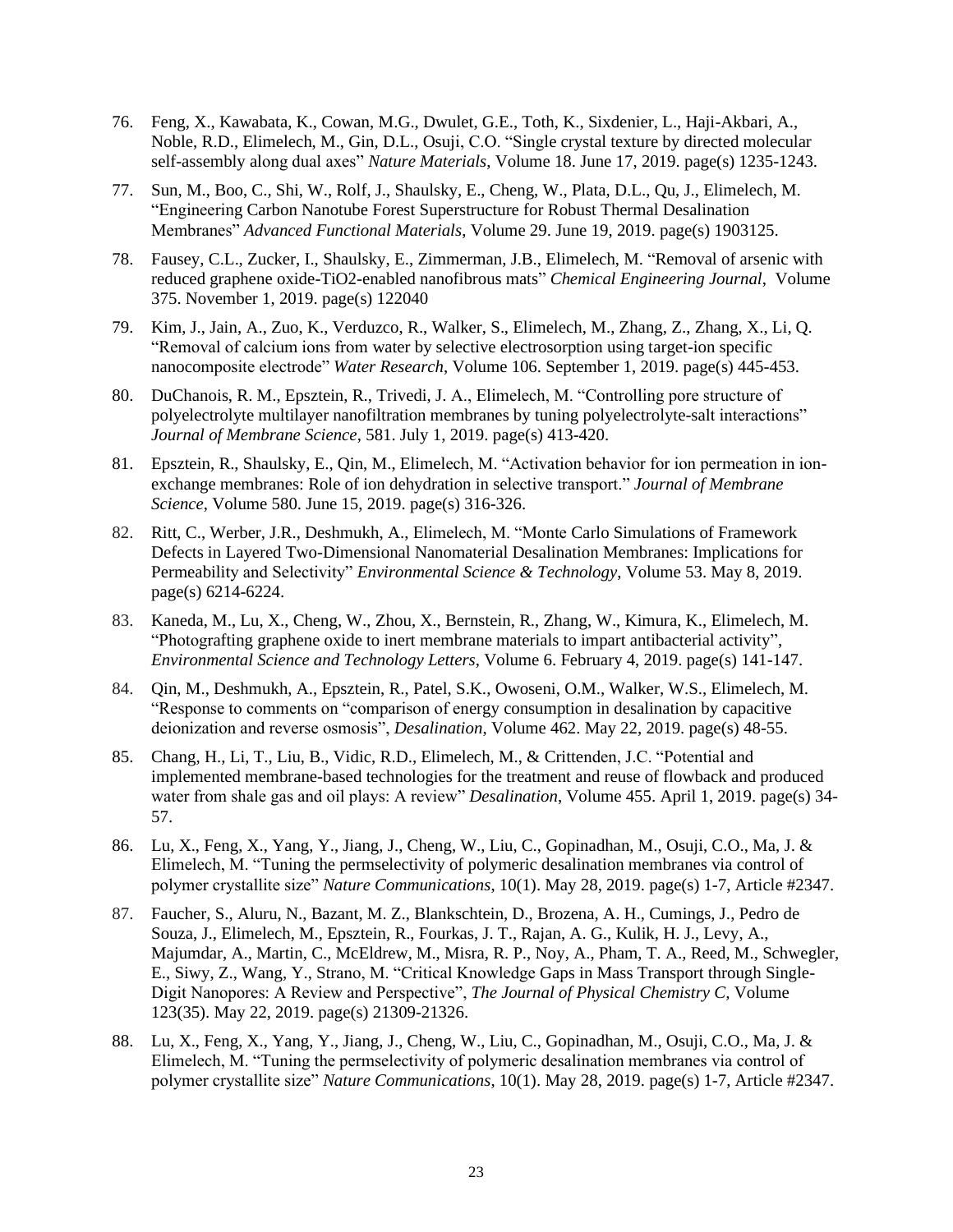- 89. Luo, J., Sun, M., Ritt, C., Liu, X., Pei, Y., Crittenden, J.C. Elimelech, M. "Tuning Pb(II) Adsorption from Aqueous Solutions on Ultrathin Iron Oxychloride (FeOCl) Nanosheets" *Environmental Science & Technology*, Volume 53(4). January 30, 2019. page(s) 2075-2085.
- 90. Shaulsky, E., Karanikola, V., Straub, A.P., Deshmukh, A., Zucker, I., & Elimelech, M. "Asymmetric membranes for membrane distillation and thermo-osmotic energy conversion", *Desalination*, Volume 452. May 22, 2019. page(s) 141-148.
- 91. Li, M., Wang, X., Porter, CJ., Cheng, W., Zhang, X., Wang, L., Elimelech, M "Concentration and Recovery of Dyes from Textile Wastewater using a Self-standing, Support-free Forward Osmosis Membrane" *Environmental Science and Technology*, Volume 53. February 25, 2019. page(s) 3078- 3086.
- 92. Yousefi, N., Lu, X., Elimelech, M., Tufenkji, N. "Environmental performance of graphene-based 3D macrostructures" *Nature Nanotechnology*, Volume 14. January 7, 2019. page(s) 107-119
- 93. Qin, M., Deshmukh, A., Epsztein, R., Patel, S.K., Owoseni, O.M., Walker, W.S., Elimelech, M. "Comparison of energy consumption in desalination by capacitive deionization and reverse osmosis" *Desalination*, Volume 455. April 1, 2019. page(s) 100-114.
- 94. Shaulsky, E., Karanikola, V., Straub, A.P., Deshmukh, A., Zucker, I., & Elimelech, M. "Asymmetric membranes for membrane distillation and thermo-osmotic energy conversion", *Desalination*, Volume 452. February 15, 2019. page(s) 141-148.
- 95. Shi, W., Zhou, X., Li, J., Meshot, E.R., Taylor, A.D., Hu, S., Kim, J.-H., Elimelech, M., & Plata, D.L. "High-Performance Capacitive Deionization via Manganese Oxide-Coated, Vertically Aligned Carbon Nanotubes" *Environmental Science and Technology Letters*, Volume 5. October 5, 2018. page(s) 692-700.
- 96. Zhou, X., Zhao, Y.-Y., Kim, S.-R., Elimelech, M., Hu, S., & Kim, J.-H. "Controlled TiO2 Growth on Reverse Osmosis and Nanofiltration Membranes by Atomic Layer Deposition: Mechanisms and Potential Applications", *Environmental Science and Technology*, Volume 52. December 5, 2018. page(s) 14311-14320.
- 97. Zhang, W., Cheng, W., Ziemann, E., Be'er, A., Lu, X., Elimelech, M., & Bernstein, R. "Functionalization of ultrafiltration membrane with polyampholyte hydrogel and graphene oxide to achieve dual antifouling and antibacterial properties", *Journal of Membrane Science*, Volume 565. November 1, 2018. page(s) 293-302.
- 98. Karanikola, V., Boo, C., Rolf, J. & Elimelech, M. "Engineered Slippery Surface to Mitigate Gypsum Scaling in Membrane Distillation for Treatment of Hypersaline Industrial Wastewaters", *Environmental Science and Technology*, Volume 52. November 14, 2018. page(s) 14362-14370.|
- 99. Liu, J., Cheng, S., Cao, N., Geng, C., He, C., Shi, Q, Xu, C., Ni, J., DuChanois, R.M., Elimelech, M., & Zhao, H. "Actinia-like multifunctional nanocoagulant for single-step removal of water contaminants", *Nature Nanotechnology*, 452. November 26, 2018. page(s) 64-71.
- 100. Boo, C., Hong, S., & Elimelech, M., "Relating Organic Fouling in Membrane Distillation to Intermolecular Adhesion Forces and Interfacial Surface Energies", *Environmental Science and Technology*, Volume 52. November 27, 2018. page(s) 14198-14207.|
- 101. Weng, G.-M., Li, M., Alhabeb, M., Karpovich, C., Wang, H., Lipton, J., Maleski, K., Kong, J., Shaulsky, E., Elimelech, M., Gogotsi, Y., & Taylor, A.D. "Layer‐by‐Layer Assembly of Cross‐Functional Semi‐transparent MXene‐Carbon Nanotubes Composite Films for Next‐Generation Electromagnetic Interference Shielding" *Advanced Functional Materials*, Volume 28(44). September 18, 2018. page(s) 1803360.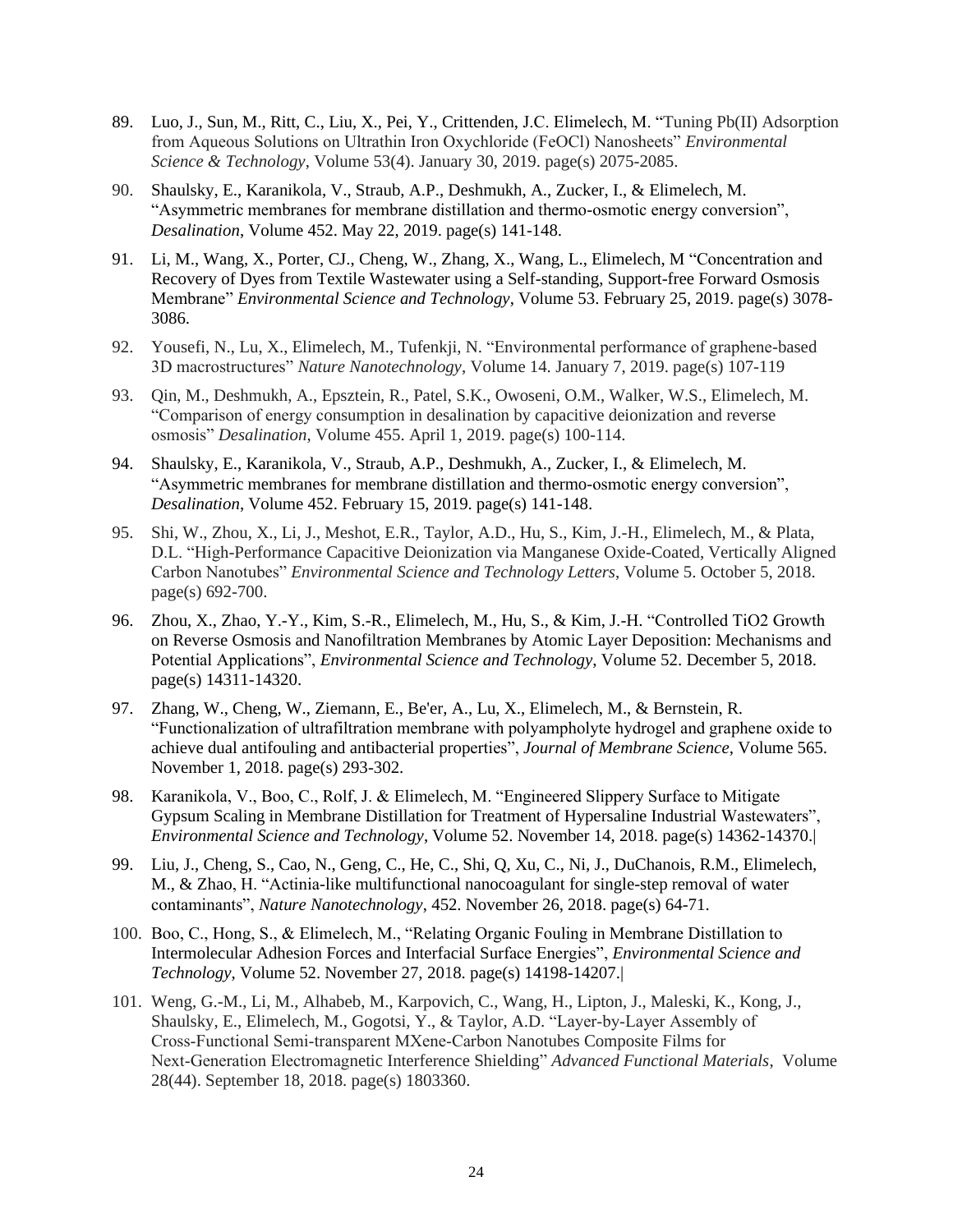- 102. Alvarez, P.J.J., Chan, C.K., Elimelech, M., Halas, N.J., & Villagrán, D. "Emerging opportunities for nanotechnology to enhance water security" *Nature Nanotechnology*, Volume 13. August 2018. page(s) 634-641.
- 103. Lu, X., Feng, X., Zhang, X., Chukwu, M.N., Osuji, C.O., & Elimelech, M. "Fabrication of a Desalination Membrane with Enhanced Microbial Resistance through Vertical Alignment of Graphene Oxide" *Environmental Science & Technology Letters*, Volume 5(10). August 13, 2018. page(s) 614-620.
- 104. Werber, J.R., Porter, C.J., & Elimelech, M. "A Path to Ultra-Selectivity: Support Layer Properties to Maximize Performance of Biomimetic Desalination Membranes" *Environmental Science & Technology*, Volume 52. August 14, 2018. page(s) 10737-10747.
- 105. Cheng, W., Liu, C., Tong, T., Epsztein, R., Sun, M., Verduzco, R., Ma, J., & Elimelech, M. "Selective removal of divalent cations by polyelectrolyte multilayer nanofiltration membrane: Role of polyelectrolyte charge, ion size, and ionic strength" *Journal of Membrane Science*, Volume 559. August 2018. page(s) 98-106.
- 106. Ren, S., Boo, C., Guo, N., Wang, S.-G., Elimelech, M., & Wang, Y. "Photocatalytic Reactive Ultrafiltration Membrane for Removal of Antibiotic Resistant Bacteria and Antibiotic Resistance Genes from Wastewater Effluent" *Environmental Science and Technology*, Volume 52. July 9, 2018. page(s) 8666-8673.
- 107. Quay, A., Tong, T., Hashmi, S.M., Zhou, Y., Zhao, S., & Elimelech, M. "Combined Organic Fouling and Inorganic Scaling in Reverse Osmosis: Role of Protein-Silica Interactions" *Environmental Science and Technology*, Volume 52. July 20, 2018. page(s) 9145-9153.
- 108. Sun, M., Zucker, I., Davenport, D.M., Zhou, X., Qu, J., & Elimelech, M. "Reactive, self-cleaning ultrafiltration membrane functionalized with iron oxychloride nanocatalysts" *Environmental Science and Technology*, Volume 52(15). July 2018. page(s) 8674-8683.
- 109. Lee, J., Straub, A.P., & Elimelech, M. "Vapor-gap membranes for highly selective osmotically driven desalination" *Journal of Membrane Science*, Volume 555. June 2018. page(s) 407-417.
- 110. Werber, J.R. & Elimelech, M. "Permselectivity limits of biomimetic desalination membranes" *Science Advances*, Volume 4. June 1, 2018. page(s) eaar8266
- 111. Davenport, D.M., Deshmukh, A., Werber, J.R., & Elimelech, M. "High Pressure Reverse Osmosis for Energy-Efficient Hypersaline Brine Desalination: Current Status, Design Considerations, and Research Needs" *Environmental Science and Technology Letters*, Volume 5(8). June 2018. page(s) 467-475.
- 112. Boo, C., Wang, Y., Zucker, I., Choo, Y., Osuji, C.O., & Elimelech, M. "High Performance Nanofiltration Membrane for Effective Removal of Perfluoroalkyl Substances at High Water Recovery" *Environmental Science and Technology*, Volume 52. May 2018. page(s) 7279-7288.
- 113. Mauter, M.S., Zucker, I., Perreault, F., Werber, J.R., Kim, J.-H., & Elimelech, M. "The role of nanotechnology in tackling global water challenges" *Nature Sustainability*, Volume 1. April 2018. page(s) 116-175.
- 114. Rahimi, M, Straub, A.P., Zhang, F., Zhu, X., Elimelech, M., Gorski, C., & Logan, B.E. "Emerging electrochemical and membrane-based systems to convert low-grade heat to electricity", *Energy & Environmental Science*, Volume 11. December 21, 2017, page(s) 276-285.
- 115. Dizge, N., Epsztein, R., Cheng, W., Porter, C.J., & Elimelech, M. "Biocatalytic and salt selective multilayer polyelectrolyte nanofiltration membrane" *Journal of Membrane Science*, Volume 549. March 2018. page(s) 357-365.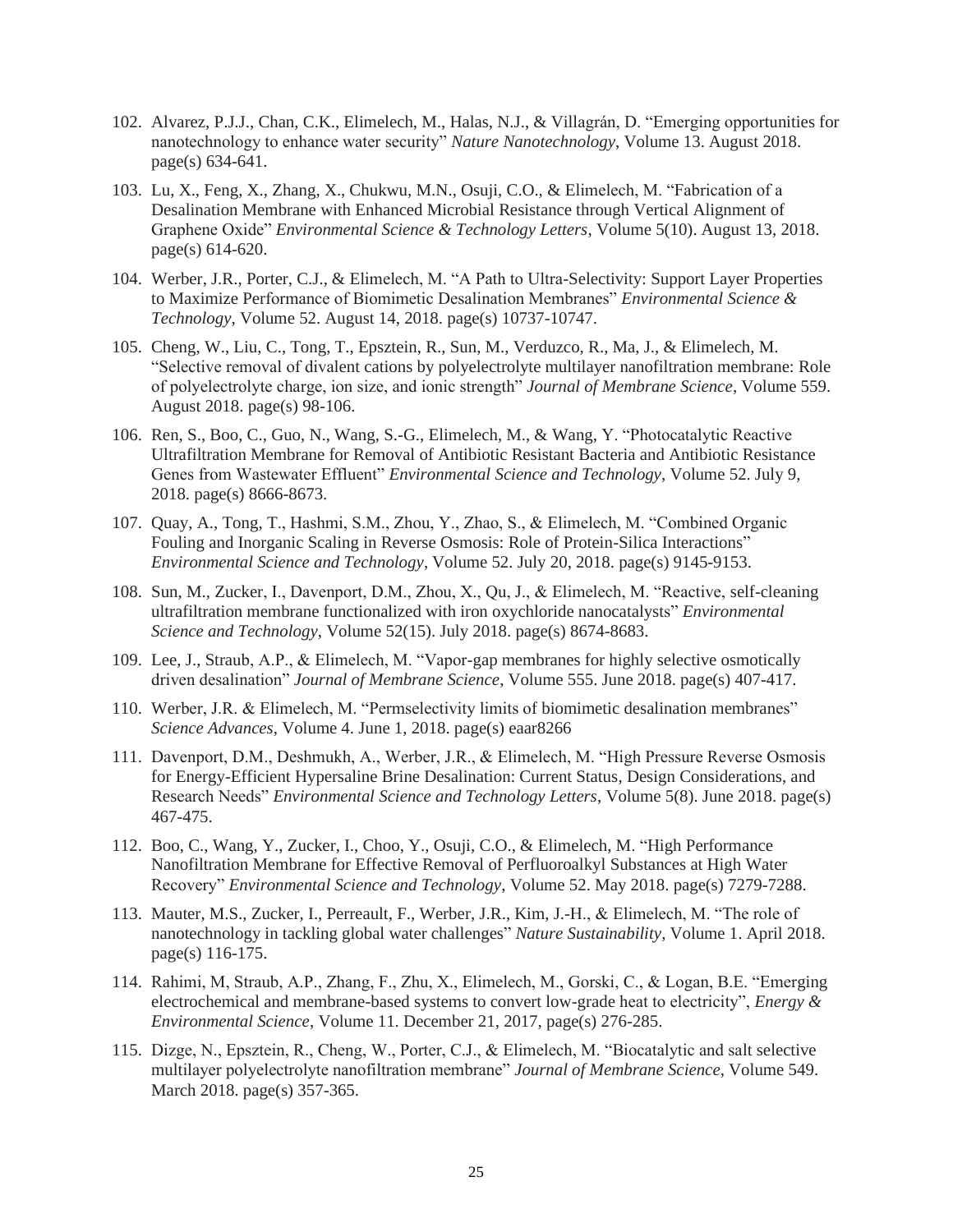- 116. Engel, M., Hadar, Y., Belkin, S., Lu, X., Elimelech, M., & Chefetz, B. "Bacterial inactivation by a carbon nanotube–iron oxide nanocomposite: a mechanistic study using E. coli mutants" *Environmental Science: Nano*, Volume 5. March 2018. page(s) 372-380.
- 117. Sun, M., Davenport, D., Liu, H., Qu, J., Elimelech, M., & Li, J. "Highly efficient and sustainable non-precious-metal Fe–N–C electrocatalysts for the oxygen reduction reaction" *Journal of Materials Chemistry A*, Volume 6. March 2018. page(s) 2527-2539.
- 118. Deshmukh, A., Boo, C., Karanikola, V., Lin, S., Straub, A.P., Tong, T., Warsinger, D.M., & Elimelech, M. "Membrane Distillation at the Water-Energy Nexus: Limits, Opportunities, and Challenges" *Energy & Environmental Science* , Volume 11. March 2018. page(s) 1177-1196.
- 119. Epsztein, R., Shaulsky, E., Dizge, N., Warsinger, D.M., & Elimelech, M. "Role of Ionic Charge Density in Donnan Exclusion of Monovalent Anions by Nanofiltration" *Environmental Science & Technology*, Volume 52. March 2018. page(s) 4108-4116.
- 120. Li, M., Karanikola, V., Zhang, X., Wang, L., & Elimelech, M. "A Self-Standing, Support-Free Membrane for Forward Osmosis with No Internal Concentration Polarization" *Environmental Science & Technology Letters*, Volume 5(5). March 2018. page(s) 266-271.
- 121. Ma, X., Yao, Z., Yang, Z., Guo, H., Xu, Z., Tang, C.Y., & Elimelech, M. "Nanofoaming of Polyamide Desalination Membranes To Tune Permeability and Selectivity" *Environmental Science & Technology Letters*, Volume 5. March 2018. page(s) 123-130.
- 122. Faria, A.F., Perreault, F., & Elimelech, M. "Elucidating the Role of Oxidative Debris in the Antimicrobial Properties of Graphene Oxide" *ACS Applied Nano Material*, Volume 1. February 2018. page(s) 1164-1174.
- 123. Meng, S., Chu, C., Geng, F., Lu, X., Qu, J., Crittenden, J., Elimelech, M., & Kim, J.-H. "Reinventing Fenton Chemistry: Iron Oxychloride Nanosheet for pHInsensitive H2O2 Activation" *Environmental Science & Technology Letters*, Volume 5. February 2018. page(s) 186-191.
- 124. Shaffer, D.L., LaManna, J.M., Jacobson, D.L., Hussey, D.S., Elimelech, M., & Chan, E.P. "Studying water and solute transport through desalination membranes via neutron radiography" *Journal of Membrane Science*, Volume 548. February 2018. page(s) 667-675.
- 125. Epsztein, R., Cheng, W., Shaulsky, E., Dizge, N., & Elimelech, M. "Elucidating the mechanisms underlying the difference between chloride and nitrate rejection in nanofiltration" *Journal of Membrane Science*, Volume 548. February 2018. page(s) 694-701.
- 126. Straub, A.P. & Elimelech, M. "Energy Efficiency and Performance Limiting Effects in Thermo-Osmotic Energy Conversion from Low-Grade Heat", *Environmental Science & Technology*, 51, December 2017, page(s) 12925-12937.
- 127. Luo, W., Phan, H.V., Li, G.X., Hai, F.I., Price, W.E., Elimelech, M., & Nghiem, L.D. "An Osmotic Membrane Bioreactor – Membrane Distillation System for Simultaneous Wastewater Reuse and Seawater Desalination: Performance and Implications", *Environmental Science & Technology*, 51, December 2017, page(s) 14311-14320.
- 128. Lu, X., Feng, X., Werber, J.R., Chu, C., Zucker, I., Kim, J.-H., Osuji, C.O., & Elimelech, M. "Enhanced antibacterial activity through the controlled alignment of graphene oxide nanosheets", *Proceedings of the National Academy of Sciences*, 2017, page(s) E9793-E9801.
- 129. Liu, C., Lee, J., Small C., Ma, J., Elimelech, M., ["Comparison of organic fouling](http://www.sciencedirect.com/science/article/pii/S0376738817313947) resistance of thin[film composite membranes modified by hydrophilic silica nanoparticles and zwitterionic polymer](http://www.sciencedirect.com/science/article/pii/S0376738817313947)  [brushes"](http://www.sciencedirect.com/science/article/pii/S0376738817313947), [Volume 544,](http://www.sciencedirect.com/science/journal/03767388/544/supp/C) 15 December 2017, page(s) 135-142.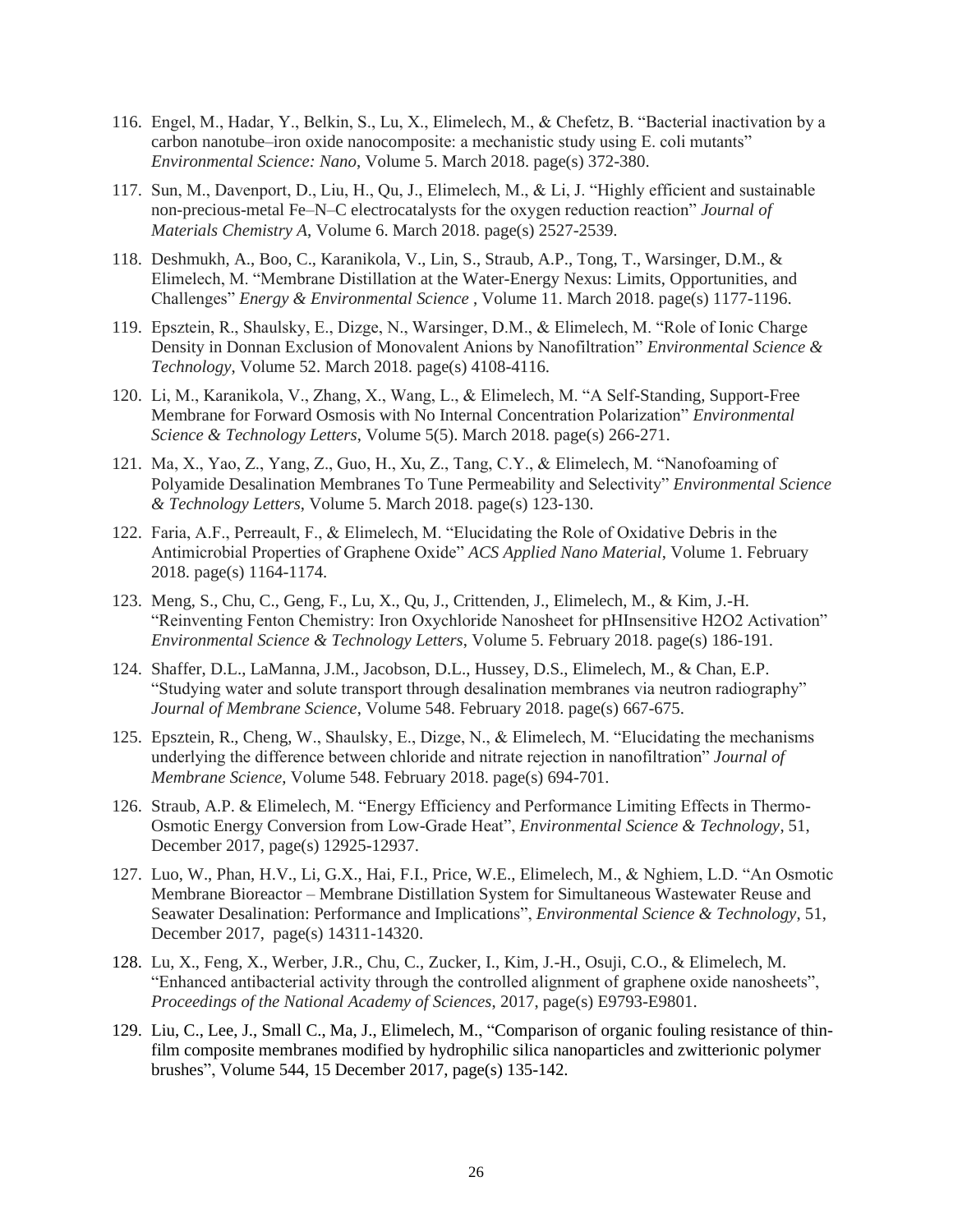- 130. Davenport D.M., Lee, J., Elimelech, M., "Efficacy of antifouling modification of ultrafiltration membranes by grafting zwitterionic polymer brushes", Separation and Purification Technology, Volume 189. December 2017, page(s) 389-398.
- 131. Zucker, I., Werber J.R., Fishman Z.S., Hashmi S.M., Gabinet U.R., Lu, X, Osuji C.O, Pfefferle L.D., Elimelech, M., "Loss of Phospholipid Membrane [Integrity Induced by Two-Dimensional](http://pubs.acs.org/doi/abs/10.1021/acs.estlett.7b00358)  [Nanomaterials"](http://pubs.acs.org/doi/abs/10.1021/acs.estlett.7b00358), Environmental Science & Technology Letters 2017, 4 (10), pp 404-409.
- 132. Zodrow, K.R., Li, Q., Buono, R.M., Chen, W., Daigger, G., Duenas-Osorio, L, Elimelech, M., Huang, X., Jiang, G., Kim, J-H., Logan, B.E., Sedlak, D.L., Westerhoff, P., Alvarez, P.J.J., "Advanced Materials, Technologies, and Complex Systems Analyses: Emerging Opportunities to Enhance Urban Water Security", Environmental Science & Technology, Environ. Sci. Technol., 2017, 51 (18), pp 10274-10281.
- 133. Deshmukh, A. & Elimelech, M., "Understanding the impact of membrane properties and transport phenomena on the energetic performance of membrane distillation desalination", Journal of Membrane Science, Volume 539. October 2017. page(s) 458-474.
- 134. Werber, J.R., Bull, S.K., & Elimelech, M., "Acyl-chloride quenching following interfacial polymerization to modulate the water permeability, selectivity, and surface charge of desalination membranes", Journal of Membrane Science, Volume 535. August 2017. page(s) pages 357-364.
- 135. Hickenbottom, K.L., Vanneste, J., Miller-Robbie, L., Deshmukh, A., Elimelech, M., Heeley, M.B., & Cath, T.Y, "Techno-economic assessment of a closed-loop osmotic heat engine", Journal of Membrane Science, Volume 535. August 2017. page(s) pages 178-187.
- 136. Sun, J., Hu, C., Tong, T., Zhao, K., Qu, J., Liu, H., & Elimelech, M. "Performance and Mechanisms of Ultrafiltration Membrane Fouling Mitigation by Coupling Coagulation and Applied Electric Field in a Novel Electrocoagulation Membrane Reactor", Environmental Science & Technology, Volume 51. August 2017. page(s) 8544-8551.
- 137. Chen, D., Werber, J.R., Zhao, X., & Elimelech, M. "A Facile Method to Quantify the Carboxyl Group Areal Density in the Active Layer of Polyamide Thin-Film Composite Membranes", Journal of Membrane Science, Volume 534. July 2017. page(s) 100-108.
- 138. Dongare, P.D., Alabastri, A., Pedersen, S., Zodrow, K.R., Hogan, N.J., Neumann, O., Wu, J., Wang, T., Deshmukh, A., Elimelech, M., Li, Q., Nordlander, P., & Halas, N.J. "Nanophotonics-enabled solar membrane distillation for off-grid water purification", Proceedings of the National Academy of Science, Volume 114. July 2017. page(s) 6936-6941.
- 139. Boo, C. & Elimelech, M. "Thermal desalination membranes: Carbon nanotubes keep up the heat", Nature Nanotechnology, Volume 12. June 2017. page(s) 501-503.
- 140. Park, H.B., Kamcev, J., Robeson, L.M., Elimelech, M., & Freeman, B.D. "Maximizing the right stuff: The trade-off between membrane permeability and selectivity", Science, 356. June 2017. page(s) eaab0530.
- 141. Feng, X., Kawabata, K., Kaufman, G., Elimelech, M., & Osuji, C.O. "Highly Selective Vertically Aligned Nanopores in Sustainably Derived Polymer Membranes by Molecular Templating", ACS Nano, **2017**, 11 (4), pp 3911–3921
- 142. Tong, T., Zhao, S., Boo, C., Hashmi, S.M., & Elimelech, M. "Relating Silica Scaling in Reverse Osmosis to Membrane Surface Properties", Environmental Science & Technology, Volume 51. June 2017. page(s) 4396-4406.
- 143. Geng, Z., Yang, X., Boo, C., Zhu, S., Lu, Y., Fan, W., Huo, M., Elimelech, M., & Yang, X. "Selfcleaning anti-fouling hybrid ultrafiltration membranes via side chain grafting of poly(aryl ether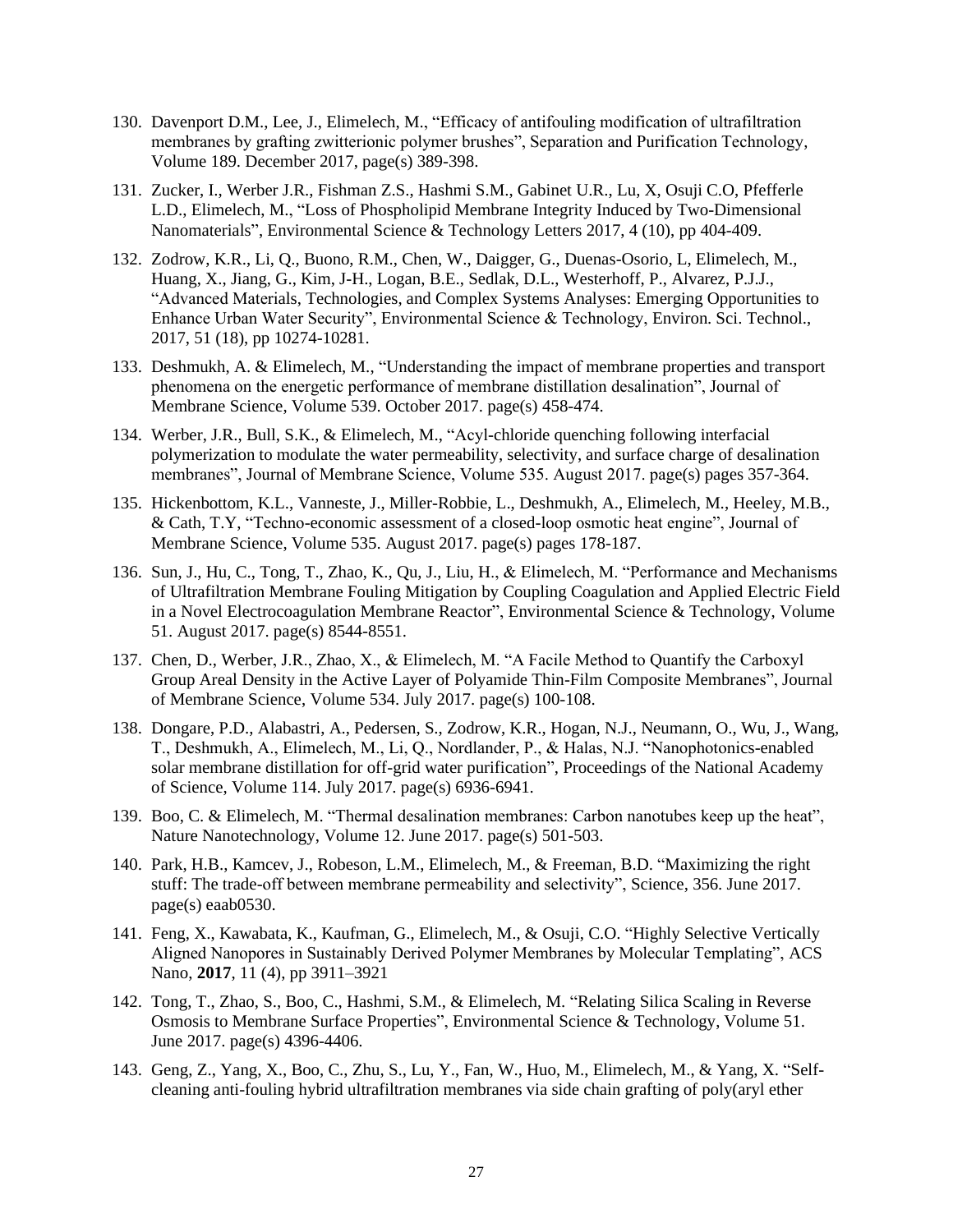sulfone) and titanium dioxide", Journal of Membrane Science, Volume 529. May 2017. page(s) 1- 10.

- 144. Shaulsky, E., Nejati, S., Boo, C., Perreault, F., Osuji, C.O., & Elimelech, M. "Post-fabrication modification of electrospun nanofiber mats with polymer coating for membrane distillation applications", Journal of Membrane Science, Volume 530. May 2017. page(s) 158-165.
- 145. Faria, A.F., Liu, C., Xie, M., Perreault, F., Nghiem, L.D., Ma, J., & Elimelech, M. "Thin-film composite forward osmosis membranes functionalized with graphene oxide–silver nanocomposites for biofouling control", Journal of Membrane Science, Volume 525. March 2017. page(s) 146-156.
- 146. Shaffer, D.L., Tousley, M.E., & Elimelech, M. "Influence of polyamide membrane surface chemistry on gypsum scaling behavior", Journal of Membrane Science, Volume 525. March 2017. page(s) 249-256.
- 147. Liu, C., Lee, J., Ma, J., & Elimelech, M. "Antifouling Thin-Film Composite Membranes by Controlled Architecture of Zwitterionic Polymer Brush Layer", Environmental Science & Technology, Volume 51. February 2017. page(s) 2161-2169.
- 148. Luo, W., Phan, H.V., Xie, M., Hai, F.I., Price, W.E., Elimelech, M., & Nghiem, L.D." Osmotic versus conventional membrane bioreactors integrated with reverse osmosis for water reuse: Biological stability, membrane fouling, and contaminant removal", Water Research, Volume 109. February 2017. page(s) 122-134.
- 149. Liu, C., Faria, A.F., Ma, J., & Elimelech, M." Mitigation of Biofilm Development on Thin-Film Composite Membranes Functionalized with Zwitterionic Polymers and Silver Nanoparticles", *Environmental Science & Technology*, Volume 51. January 2017. page(s) 182-191.
- 150. Werber, J.R., Deshmukh, A., & Elimelech, M. "Can batch or semi-batch processes save energy in reverse-osmosis desalination?", Desalination, 402. January 2017. page(s) 109-122.
- 151. Lin, S. & Elimelech, M. "Kinetics and energetics trade-off in reverse osmosis desalination with different configurations", Desalination, Volume 401. January 2017. page(s) 42-52.
- 152. Boo, C., Lee., J., & Elimelech, M. "Omniphobic Polyvinylidene Fluoride (PVDF) Membrane for Desalination of Shale Gas Produced Water by Membrane Distillation", Environmental Science & Technology, Volume 50, November 2016, page(s) 12275-12282.
- 153. Tousley, M.E., Shaffer, D.L., Lee, J.-H., Osuji, C.O, & Elimelech, M. "Effect of Final Monomer Deposition Steps on Molecular Layer-by-Layer Polyamide Surface Properties", Langmuir, Volume 32, October 2016, page(s) 10815-10823.
- 154. Luo, W., Hai, F.I., Price, W.E., Elimelech, M., & Nghiem, L.D. "Evaluating ionic organic draw solutes in osmotic membrane bioreactors for water reuse", Journal of Membrane Science, Volume 514, September 2016, page(s) 636-645.
- 155. Zhang, R., Liu, Y., He, M., Su, Y., Zhao, X., Elimelech, M., & Jiang, Z. "Antifouling membranes for sustainable water purification: strategies and mechanisms", Chemical Society Reviews, Volume 45, August 2016. page(s) 5888-5924.
- 156. Novek, E.J., Shaulsky, E., Fishman, Z.S., Pfefferle, L.D., & Elimelech, M. "Low-Temperature Carbon Capture Using Aqueous Ammonia and Organic Solvents", Environmental Science & Technology Letters, Volume 3, August 2016, page(s) 291-296.
- 157. Hickenbottom, K.L., Vanneste, J., Elimelech, M. & Cath, T.Y. "Assessing the current state of commercially available membranes and spacers for energy production with pressure retarded osmosis", Desalination, Volume 389, July 2016, page(s) 108-118.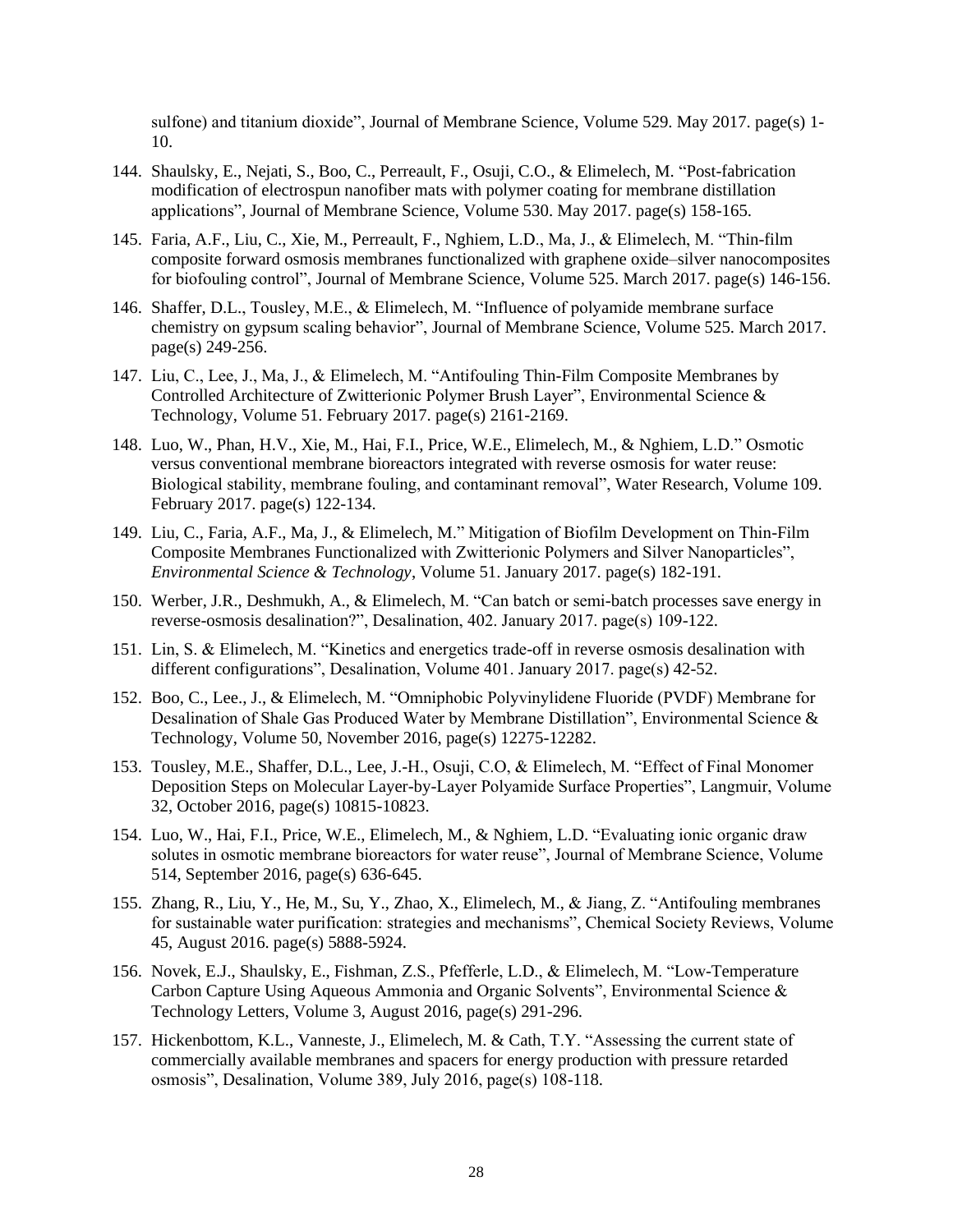- 158. Boo, C., Lee, J., & Elimelech, M. "Engineering Surface Energy and Nanostructure of Microporous Films for Expanded Membrane Distillation Applications", Environmental Science & Technology, Volume 50, July 2016, page(s) 8111-8119.
- 159. Ben-Sasson, M., Lu, X., Nejati, S., Jaramillo, H., & Elimelech, M. "In situ surface functionalization of reverse osmosis membranes with biocidal copper nanoparticles", Desalination, Volume 388, June 2016, page(s) 1-8.
- 160. Straub, A.P., Yip, N.Y., Lin, S., Lee, J., & Elimelech, M. "Harvesting low-grade heat energy using thermo-osmotic vapour transport through nanoporous membranes", Nature Energy, Volume 1, June 2016, page(s) 16090.
- 161. Tong, T. & Elimelech, M. "The Global Rise of Zero Liquid Discharge for Wastewater Management: Drivers, Technologies, and Future Directions", Environmental Science & Technology, Volume 50, June 2016, page(s) 6846–6855.
- 162. Perreault, F., Jaramillo, H., Xie, M., Ude, M., & Elimelech, M. "Biofouling Mitigation in Forward Osmosis using Graphene Oxide Functionalized Thin-Film Composite Membranes", Environmental Science & Technology, Volume 50 (11), May 2016, page(s) 5840-5848.
- 163. Lee, J., Boo, C., Ryu, W.-H., Taylor, A.D., & Elimelech, M. "Development of Omniphobic Desalination Membranes Using a Charged Electrospun Nanofiber Scaffold", ACS Applied Materials & Interfaces, Volume 8, May 2016, page(s) 11154-11161.
- 164. Werber, J.R., Osuji, C.O., & Elimelech, M. "Materials for next-generation desalination and water purification membranes", Nature Reviews Materials, April 2016, page(s) 16018.
- 165. Werber, J.R., Deshmukh, A., & Elimelech, M. "The Critical Need for Increased Selectivity, Not Increased Water Permeability, for Desalination Membranes", Environmental Science & Technology Letters, Volume 3, April 2016, page(s) 112-120.
- 166. Gilbertson, L.M., Albalghati, E.M., Fishman, Z.S., Perreault, F., Corredor, C., Posner, J.D., Elimelech, M., Pfefferle, L.D. & Zimmerman, J.B. "Shape-Dependent Surface Reactivity and Antimicrobial Activity of Nano-Cupric Oxide", Environmental Science & Technology, Volume 50, April 2016, page(s) 3975-3984.
- 167. Ryu, W.H., Wilson, H., Sohn, S., Li, J., Tong, X., Shaulsky, E., Schroers, J., Elimelech, M., & Taylor, A.D. "Heterogeneous WSx/WO3 Thorn-Bush Nanofiber Electrodes for Sodium-Ion Batteries", ACS Nano, Volume 10, March 2016, page(s) 3257-3266.
- 168. Wang, Z., Elimelech, M., & Lin, S. "Environmental Applications of Interfacial Materials with Special Wettability", Environmental Science & Technology, Volume 50, February 2016, page(s) 2132-50.
- 169. Hibbs, M.R., McGrath, L.K., Kang, S., Adout, A., Altman, S.J., Elimelech, M., & Cornelius, C.J. "Designing a biocidal reverse osmosis membrane coating: Synthesis and biofouling properties." *Desalination*, Volume 380. February 2016. pages 52-59.
- 170. Xie, M., Shon, H.K., Gray, S.R., & Elimelech, M. "Membrane-based Processes for Wastewater Nutrient Recovery: Technology, Challenges, and Future Direction." *Water Research*, Volume 89. February 2016. pages 210-221
- 171. Feng, X., Nejati, S., Cowan, M.G., Tousley, M.E., Wiesenauer, B.R., Noble, R.D., Elimelech, M., Gin, D.L., & Osuji, C.O. "Thin Polymer FIlms with Continuous Vertically Aligned 1-nm Pores Fabricated by Soft Confinement." *ACS Nano.*, Volume 10. January 2016. pages 150-158.
- 172. Straub, A.P., Deshmukh, A., & Elimelech, M. "Pressure-retarded osmosis for power generation from salinity gradients: is it viable?" *Energy & Environmental Science*, Volume 9. January 2016. pages 31-48.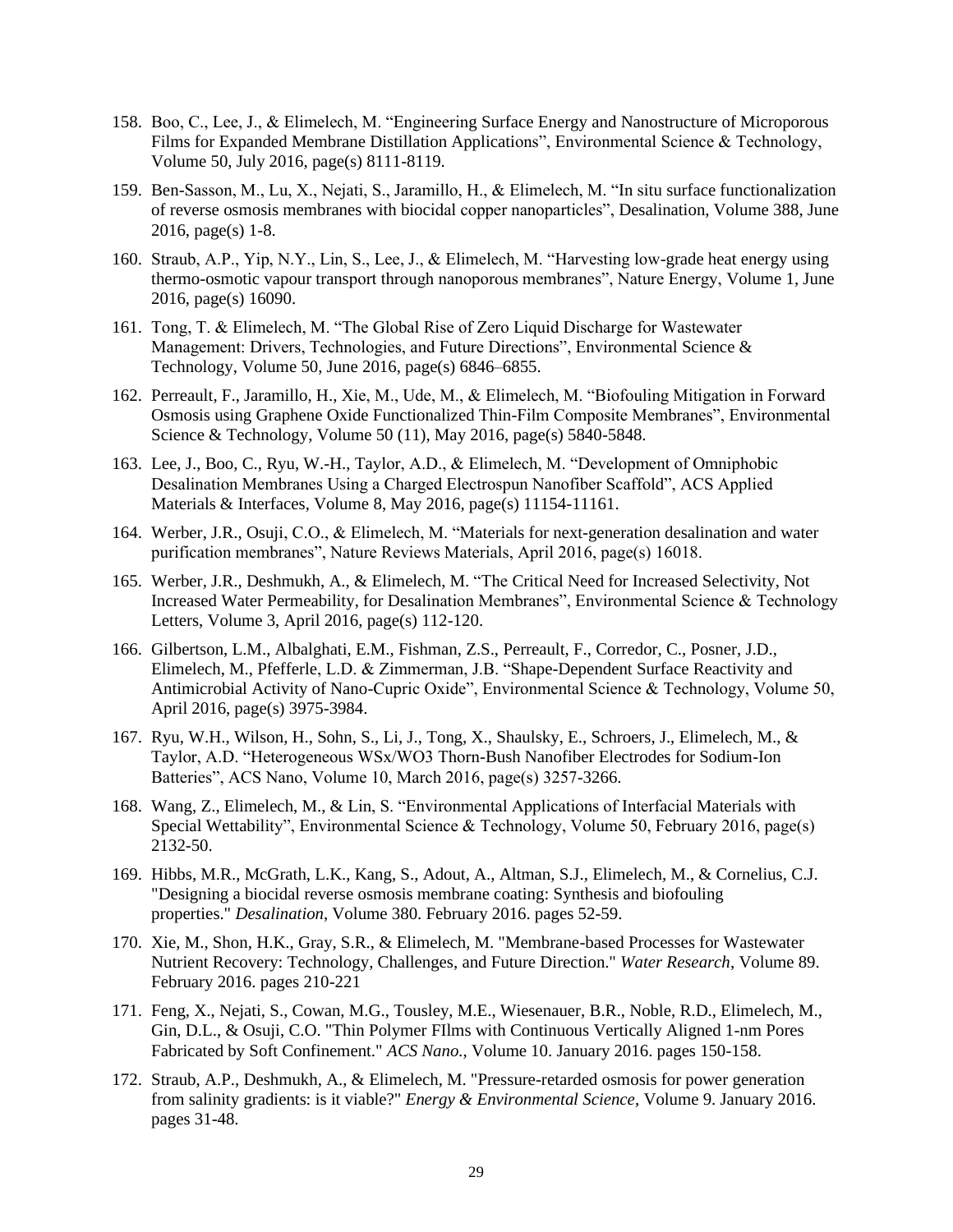- 173. Xie, M., Bar-Zeev, E., Hashmi, S.M., Nghiem, L.D., & Elimelech, M. "Role of Reverse Divalent Cation Diffusion in Forward Osmosis Biofouling." *Environmental Science & Technology*, Volume 49. November 2015. pages 13222-13229.
- 174. Bar-Zeev, E., Perreault, F., Straub, A.P., & Elimelech, M. "Impaired Performance of Pressure-Retarded Osmosis due to Irreversible Biofouling." *Environmental Science & Technology*, Volume 49. November 2015. pages 13050-13058.
- 175. Xie, M., Lee, J., Nghiem, L.D., & Elimelech, M. "Role of Pressure in Organic Fouling in Forward Osmosis and Reverse Osmosis." *Journal of Membrane Science*, Volume 493. November 2015. pages 748-754.
- 176. Kwan, S.E., Bar-Zeev, E., & Elimelech, M. "Biofouling in forward osmosis and reverse osmosis: Measurements and mechanisms ." *Journal of Membrane Science*, Volume 493. November 2015. pages 703-708.
- 177. Straub, A.P., Osuji, C.O., Cath, T.Y., & Elimelech, M. "Selectivity and Mass Transfer Limitations in Pressure-Retarded Osmosis at High Concentrations and Increased Operating Pressures." *Environmental Science & Technology*, Volume 49. October 2015. pages 12551-12559.
- 178. Ye, G., Lee, J., Perreault, F., & Elimelech, M. "Controlled Architecture of Dual-functional Block Copolymer Brushes on Thin-Film Composite Membranes for Integrated 'Defending' and 'Attacking' Strategies against Biofouling. " *ACS Applied Materials & Interfaces*, Volume 7. October 2015. pages 23069-23079.
- 179. Nejati, S., Boo, C., Osuji, C.O., & Elimelech, M. "Engineering flat sheet microporous PVDF films for membrane distillation." *Journal of Membrane Science*, Volume 492. October 2015. pages 355- 363
- 180. Deshmukh, A., Yip, N.Y., Lin, S., & Elimelech, M. "Desalination by forward osmosis: Identifying performance limiting parameters through module-scale modeling." *Journal of Membrane Science*, Volume 491. October 2015. pages 159-167.
- 181. Luo, W., Hai, F.I., Kang, J., Price, W.E., Nghiem, L.D., & Elimelech, M. "The role of forward osmosis and microfiltration in an integrated osmotic-microfiltration membrane bioreactor system." *Chemosphere*, Volume 136. October 2015. pages 125-132.
- 182. Mo, W., Soh, L., Werber, J.R., Elimelech, M., & Zimmerman, J.B. "Application of membrane dewatering for algal biofuel." *Algal Research*, Volume 11. September 2015. pages 1-12.
- 183. Shaffer, D.L., Jaramillo, H., Romero-Vargas Castrillón, S., Lu, X., & Elimelech, M. "Postfabrication modification of forward osmosis membranes with a poly(ethylene glycol) block copolymer for improved organic fouling resistance." *Journal of Membrane Science*, Volume 490. September 2015. pages 209-219.
- 184. Lu, X., Nejati, S., Choo, Y., Osuji, C.O., Ma, J., & Elimelech, M. "Elements Provide a Clue: Nanoscale Characterization of Thin-Film Composite Polyamide Membranes." *ACS Applied Materials & Interfaces*, Volume 7. August 2015. pages 16917-16922.
- 185. Perreault, F., Fonseca de Faria, A., & Elimelech, M. "Environmental applications of graphene-based nanomaterials." *Chemical Society Reviews*, Volume 44. August 2015. pages 5861-5895.
- 186. Perreault, F., Fonseca de Faria, A., Nejati, S., & Elimelech, M. "Antimicrobial Properties of Graphene Oxide Nanosheets: Why Size Matters ." *ACS Nano*, Volume 9. July 2015. pages 7226- 7236.
- 187. Fonseca de Faria, A., Perreault, F., Shaulsky, E., Arias Chavez, L.H., & Elimelech, M. "Antimicrobial Electrospun Biopolymer Nanofiber Mats Functionalized with Graphene Oxide -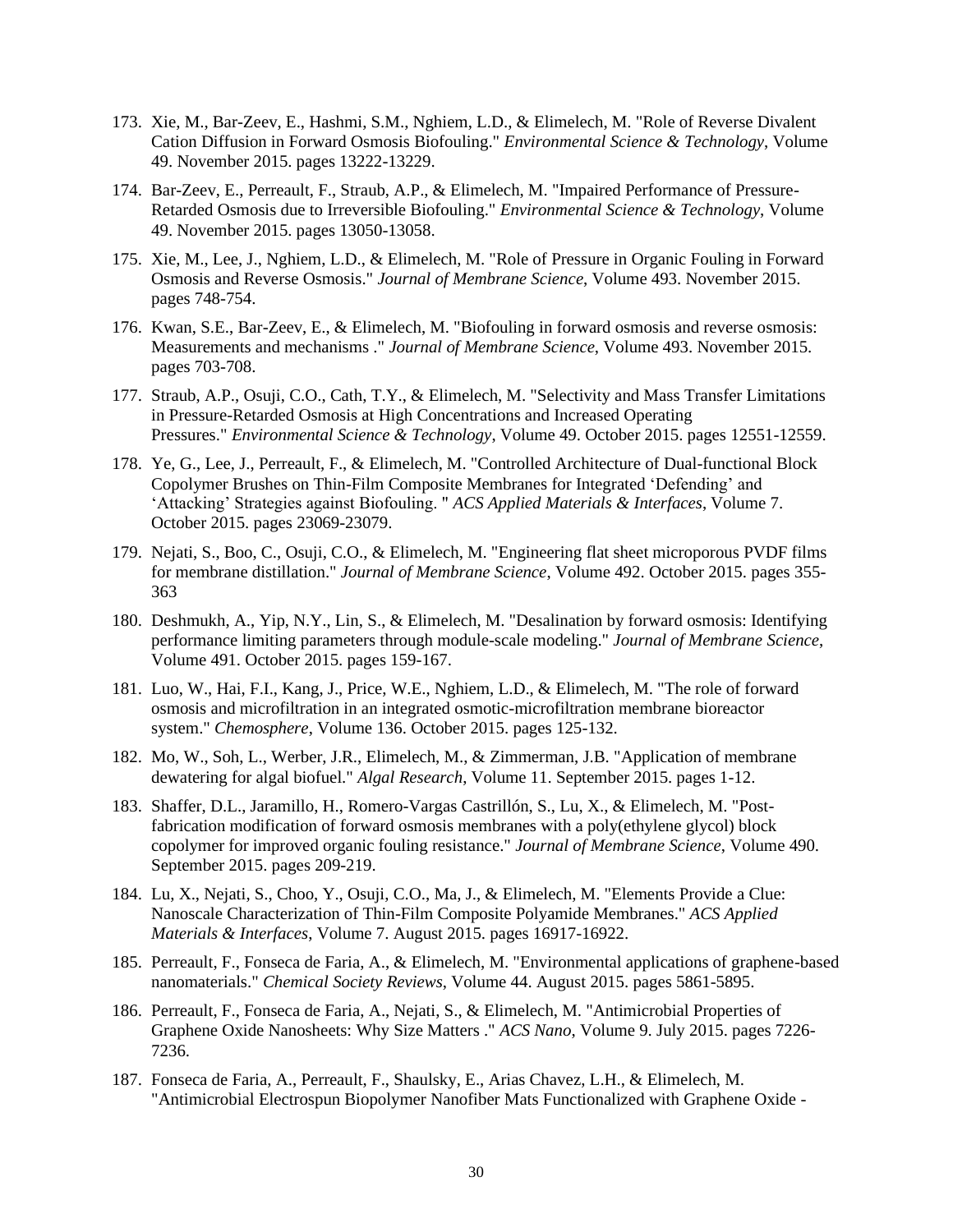Silver Nanocomposites" *ACS Applied Materials & Interfaces*, Volume 7. June 2015. pages 12751- 12759.

- 188. Lin, S. & Elimelech, M. "Staged reverse osmosis operation: Configurations, energy efficiency, and application potential" *Desalination*, Volume 366. June 2015. pages 9-14.
- 189. Shaulsky, E., Boo, C., Lin, S., & Elimelech, M. "Membrane-Based Osmotic Heat Engine with Organic Solvent for Enhanced Power Generation from Low-Grade Heat" *Environmental Science & Technology*, Volume 49. May 2015. pages 5820-5827.
- 190. Romero-Vargas Castrillón, S., Perrault, F., Fonseca de Faria, A., & Elimelech, M. "Interaction of Graphene Oxide with Bacterial Cell Membranes: Insights from Force Spectroscopy "*Environmental Science & Technology Letters*, Volume 2. March 2015. pages 112-117.
- 191. Lu, X., Arias Chavez, L.H., Romero-Vargas Castrillón, S., Ma, J., & Elimelech, M. "Influence of Active Layer and Support Layer Surface Structures on Organic Fouling Propensity of Thin-Film Composite Forward Osmosis Membranes" *Environmental Science & Technology*, Volume 49. February 2015. pages 1436-1444.
- 192. Bar-Zeev, E., Passow, U., Romero-Vargas Castrillón, S., & Elimelech, M. "Transparent Exopolymer Particles (TEP): From Aquatic Environments and Engineered Systems to Membrane Biofouling" *Environmental Science & Technology*, Volume 49. January 2015. pages 691-707.
- 193. Shaffer, D.L., Werber, J.R., Jaramillo, H., Lin, S., & Elimelech, M. "Forward osmosis: Where are we now?" *Desalination*, Volume 356. January 2015. pages 271-284.
- 194. Boo, C., Khalil, Y., and Elimelech, M. "Performance Evaluation of trimethylamine-carbon dioxide thermolytic draw solution for engineered osmosis." *Journal of Membrane Science*, Volume 473. January 2015. pages 302-309.
- 195. Lu, X., Boo, C., Ma, J., & Elimelech, M. "Bidirectional Diffusion of Ammonium and Sodium Cations in Forward Osmosis: Role of Membrane Active Layer Surface Chemistry and Charge" *Environmental Science & Technology*, Volume 48. December 2014. pages 14369-14376.
- 196. Feng, X., Tousley, M.E., Cowan, M.G., Wiesenauer, B.R., Nejati, S., Choo, Y., Noble, R.D., Elimelech, M., Gin, D.L., and Osuji, C.O. "Scalable Fabrication of Polymer Membranes with Vertically Aligned 1-nm Pores by Magnetic Field Directed Self-Assembly." *ACS Nano*, Volume 8. December 2014. pages 11977-11986.
- 197. Zodrow, K.R., Bar-Zeev, E., Giannetto, M.J., and Elimelech, M. "Biofouling and Microbial Communities in Membrane Distillation and Reverse Osmosis." *Environmental Science & Technology*, Volume 48. November 2014. pages 13155-13164.
- 198. Tousley, M.E., Feng, X., Elimelech, M., and Osuji, C.O. "Aligned Nanostructured Polymers by Magnetic Field Directed Self-Assembly of a Polymerizable Lyotropic Mesophase." *ACS Applied Materials & Interfaces*, Volume 6. November 2014. pages 19710-19717
- 199. Lin, S., Nejati, S., Boo., C., Hu, Y., Osuji, C.O., and Elimelech, M. "Omniphobic Membrane for Robust Membrane Distillation." *Environmental Science & Technology Letters*, Volume 1, November 2014, pages 443-447.
- 200. Straub, A.P., Lin, S., and Elimelech, M. "Module-Scale Analysis of Pressure Retarded Osmosis: Performance Limitations and Implications for Full-Scale Operation." *Environmental Science & Technology*, Volume 48. October 2014. pages 12435-12444.
- 201. Ben-Sasson, M., Lu, X., Bar-Zeev, E., Zodrow, K.R., Nejati, S., Qi, G., Giannelis, E.P., and Elimelech, M. "In situ formation of silver nanoparticles on thin-film composite reverse osmosis membranes for biofouling mitigation." *Water Research*, Volume 62, October 2014, pages 260-270.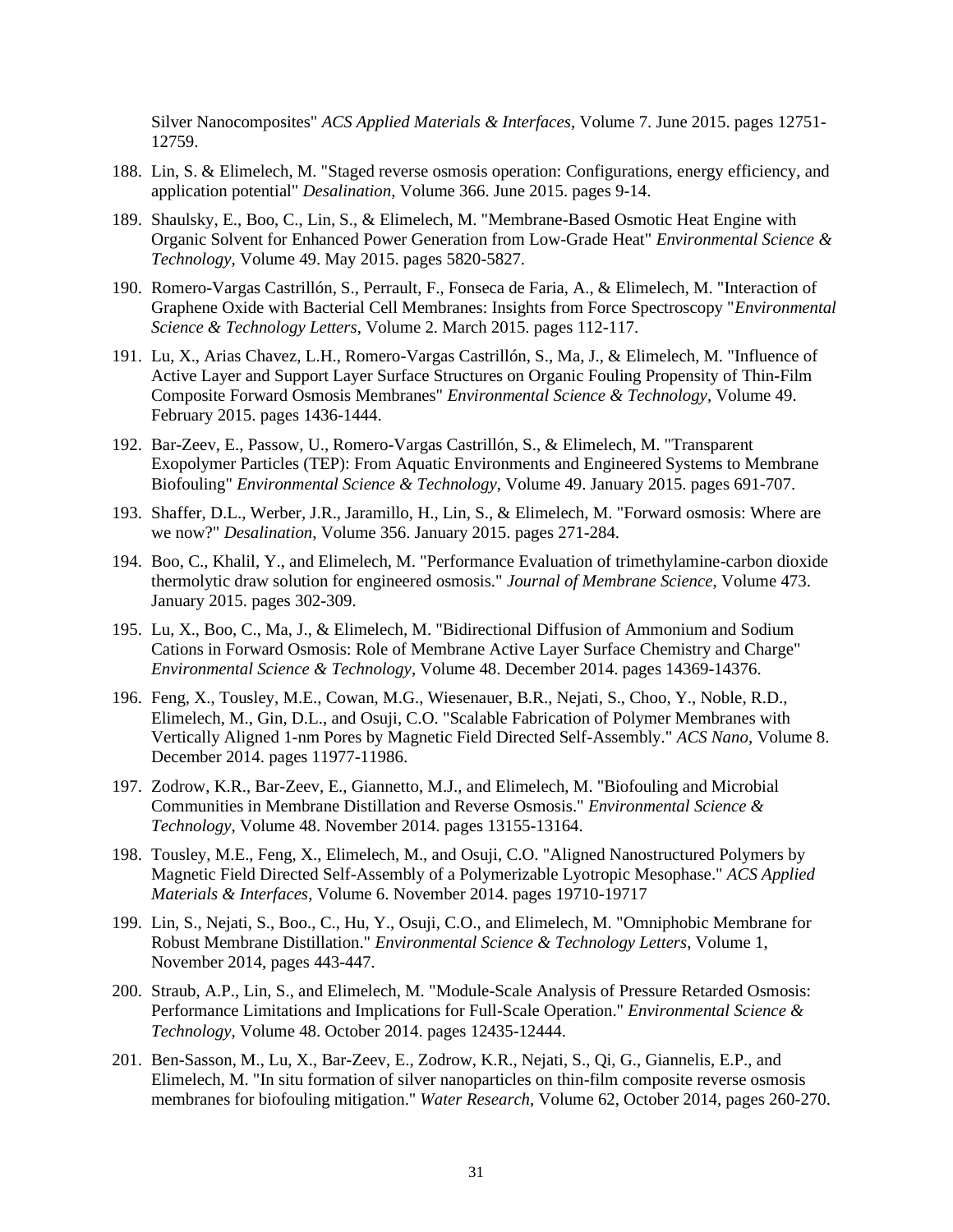- 202. Bar-Zeev, E., Zodrow, K.R., Kwan, S.E., and Elimelech, M. "The importance of microscopic characterization of membrane biofilms in an unconfined environment." *Desalination*, Volume 348, September 2014, pages 8-15.
- 203. Oh, Y., Lee, S., Elimelech, M., Ju, Y., Lee, S., Hong, S. "Effect of Hydraulic Pressure and Membrane Orientation on Water Flux and Reverse Solute Flux in Pressure Assisted Osmosis." *Journal of Membrane Science*, Volume 465, September 2014, pages 159-166.
- 204. Yip, N.Y. and Elimelech, M. "Comparison of Energy Efficiency and Power Density in Pressure Retarded Osmosis and Reverse Electrodialysis." *Environmental Science & Technology*, Volume 48, September 2014, pages 11002-11012.
- 205. Gopinadhan, M., Deshmukh, P., Choo, Y., Majewski, P.W., Bakajin, O., Elimelech, M., Kasi, R.M., Osuji, C.O. "Thermally Switchable Aligned Nanopores by Magnetic-Field Directed Self-Assembly of Block Copolymers." *Advanced Materials*, Volume 26, August 2014, pages 5148-5154. DOI: 10.1002/adma.201401569 PDF File
- 206. Liang, S., Qi, G., Xiao, K., Sun, J., Giannelis, E.P., Huang, X., Elimelech, M. "Organic fouling behavior of superhydrophilic polyvinylidene fluoride (PVDF) ultrafiltration membranes functionalized with surface-tailored nanoparticles: Implications for organic fouling in membrane bioreactors." *Journal of Membrane Science*, Volume 463, August 2014, pages 94-101.
- 207. Lin, S., Straub, A.P., Elimelech, M. "Thermodynamic Limits of Extractable Energy by Pressure Retarded Osmosis" *Energy & Environmental Science,* Volume 7, August 2014, pages 2706-2714.
- 208. Praetorius, A., Tufenkji, N., Goss, K.U., Scheringer, M., von der Kammer, F., Elimelech, M. "The road to nowhere: Equilibrium partition coefficients for nanoparticles." *Environmental Science: Nano*. Volume 1, August 2014, pages 317-323.
- 209. Phuntsho, S., Lotfi, F., Hong, S., Shaffer, D.L., Elimelech, M., Shon, H.K. "Membrane scaling and flux decline during fertiliser-drawn forward osmosis desalination of brackish groundwater." *Water Research*, Volume 57, June 2014, pages 172-182.
- 210. Kim, Y., Elimelech, M., Shon, H.K., Hong, S. "Combined organic and colloidal fouling in forward osmosis: Fouling reversibility and the role of applied pressure." *Journal of Membrane Science*, Volume 460, June 2014, pages 206-212.
- 211. Deshmukh, P., Gopinadhan, M., Choo, Y., Ahn, S., Majewski, P.W., Yoon, S.Y., Bakajin, O., Elimelech, M., Osuji, C.O., Kasi, R.M. "Molecular Design of Liquid Crystalline Brush-Like Block Copolymers for Magnetic Field Directed Self-Assembly: A Platform for Functional Materials." *ACS Macro Letters*. Volume 3, May 2014, pages 462-466.
- 212. Lin, S., Yip, N.Y., Cath, T.Y., Osuji, C.O., Elimelech, M. "Hybrid Pressure Retarded Osmosis − Membrane Distillation System for Power Generation from Low-Grade Heat: Thermodynamic Analysis and Energy Efficiency." *Environmental Science & Technology*, Volume 48, May 2014, pages 5306-5313.
- 213. Yip, N.Y., Vermaas, D.A., Nijmeijer, K., Elimelech, M. "Thermodynamic, Energy Efficiency, and Power Density Analysis of Reverse Electrodialysis Power Generation with Natural Salinity Gradients." *Environmental Science & Technology*, Volume 48, May 2014, pages 4925-2936.
- 214. Zodrow, K.R., Coulter, V.H., Shaulsky, E., Elimelech, M. "Low Flow Data Logger in Membrane Distillation: An Interdisciplinary Laboratory in Process Control." Interdisciplinary Engineering Design Education Conference, Volume 4, March 2014, pages 70-73.
- 215. Xie, M., Nghiem, L.D., Price, W.E., and Elimelech, M., "Impact of organic and colloidal fouling on trace organic contaminant rejection by forward osmosis: Role of initial permeate flux.", *Desalination*, Volume 336, March 2014, pages 146-152.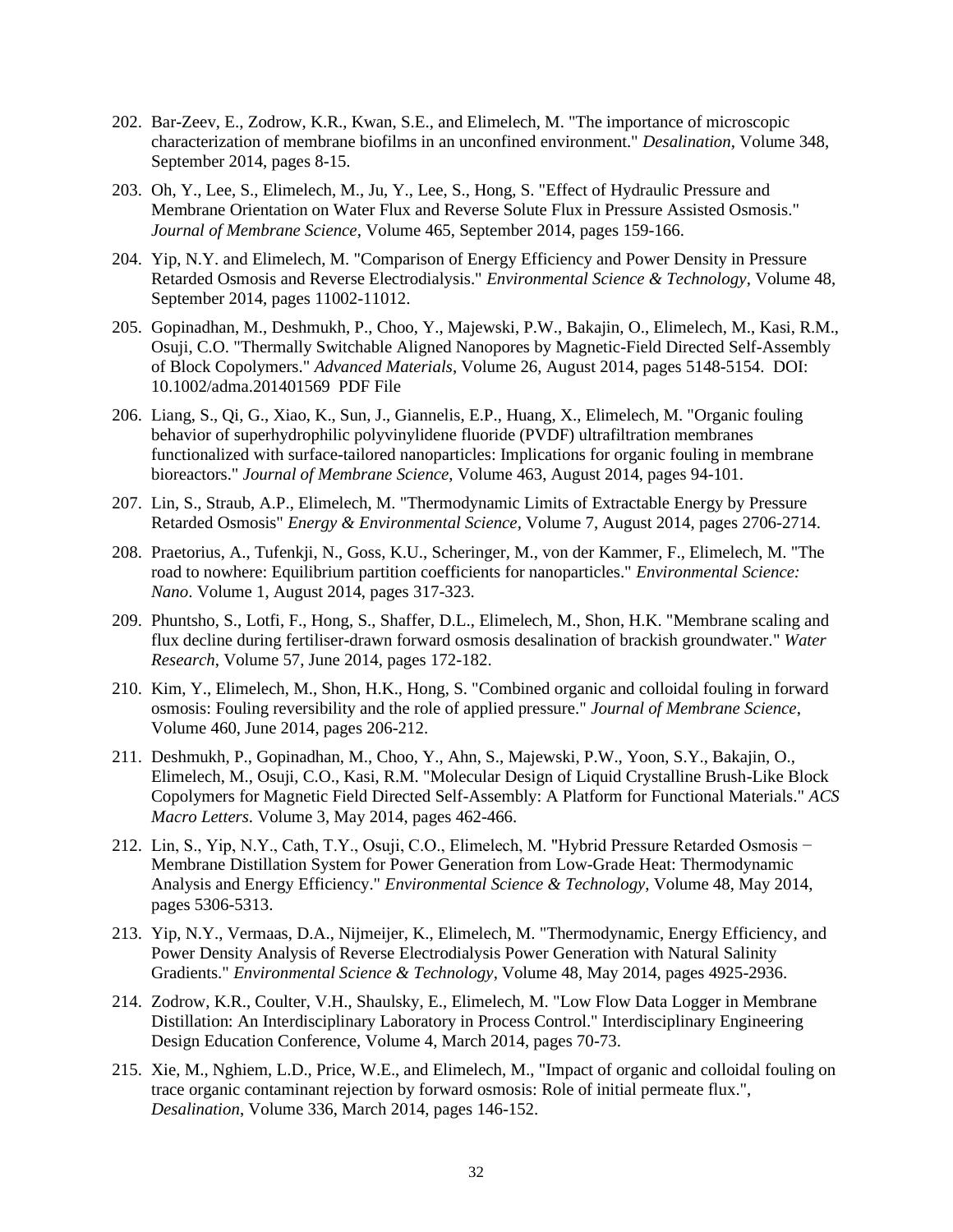- 216. Lin. S., Yip, N.Y., and Elimelech, M.. "Direct Contact Membrane Distillation with Heat Recovery: Thermodynamic Insights from Module Scale Modeling.", *Journal of Membrane Science*, Volume 453, March 2014, pages 498–515.
- 217. Phuntsho, S., Hong, S., Elimelech, M., and Shon, H.K "Osmotic Equilibrium in the Forward Osmosis Process: Modelling, Experiments and Implications for Process Performance.", *Journal of Membrane Science*, Volume 453, March 2014, pages 240–252.
- 218. Zodrow, K.R., Tousley, M.E., and Elimelech, M.. "Mitigating biofouling on thin-film composite polyamide membranes using a controlled-release platform." *Journal of Membrane Science*, Volume 453, March 2014, pages 84–91.
- 219. Rahaman, M.S., Therien-Aubin, H., Ben-sasson, M., Ober, C.K., Nielsen, M., and Elimelech, M. "Control of Biofouling on Reverse Osmosis Polyamide Membranes Modified with Biocidal Nanoparticles and Antifouling Polymer Brushes." *Journal of Materials Chemistry B*, Volume 2, March2014, pages 1724-1732.
- 220. Xie, M., Nghiem, L.D., Price, W.E., and Elimelech, M. "Relating Rejection of Trace Organic Contaminants to Membrane Properties in Forward Osmosis: Measurement, Modelling and Implications." *Water Research*, Volume 49, February 2014, pages 265–274.
- 221. Xie, M., Nghiem, L.D., Price, W.E., and Elimelech, M. "Toward Resource Recovery from Wastewater: Phosphorus Extraction from Digested Sludge using Hybrid Forward Osmosis – Membrane Distillation Process." *Environmental Science & Technology Letters*, Volume 1, February 2014, pages 191-195.
- 222. Bar-Zeev, E., and Elimelech, M. "Reverse Osmosis Biofilm Dispersal by Osmotic Back-Flushing: Cleaning via Substratum Perforation." *Environmental Science & Technology Letters*, Volume 1, February 2014.
- 223. Dorin, R.M., Phillip, W.A., Sai, H., Werner, J., Elimelech, M., and Wiesner U. "Designing Block Copolymer Architectures for Targeted Membrane Performance." *Polymer*, Volume 55, January 2014, pages 347–353.
- 224. Romero-Vargas Castrillón, S., Lu, X., Shaffer, D.L., and Elimelech, M. "Amine Enrichment and Poly(ethylene glycol) (PEG) Surface Modification of Thin-Film Composite Forward Osmosis Membranes for Organic Fouling Control." *Journal of Membrane Science*, Volume 450, January 2014, pages 331–339. .
- 225. Xie, M., Nghiem, L.D., Price, W.E., and Elimelech, M. "A Forward Osmosis-Membrane Distillation Hybrid Process for Direct Sewer Mining: System Performance and Limitations", *Environmental Science & Technology*, Volume 47, December 2013, pages 13486– 13493.
- 226. Yip, N.Y. and Elimelech, M. "Influence of Natural Organic Matter Fouling and Osmotic Backwash on Pressure Retarded Osmosis Energy Production from Natural Salinity Gradients", *Environmental Science & Technology*, Volume 47, November 2013, pages 12607–12616.
- 227. Lu, X., Romero- Castrillón, S., Shaffer, D.L., Ma, J., and Elimelech, M. "In Situ Surface Chemical Modification of Thin-Film Composite Forward Osmosis Membranes for Enhanced Organic Fouling Resistance", *Environmental Science & Technology*, Volume 47, November 2013, pages 12219– 12228.
- 228. Sima, L.C., Ng, R., and Elimelech, M. "Modeling Risk Categories to Predict the Longitudinal Prevalence of Childhood Diarrhea in Indonesia", *The American Journal of Tropical Medicine and Hygiene*, Volume 89, November 2013, pages 884–891.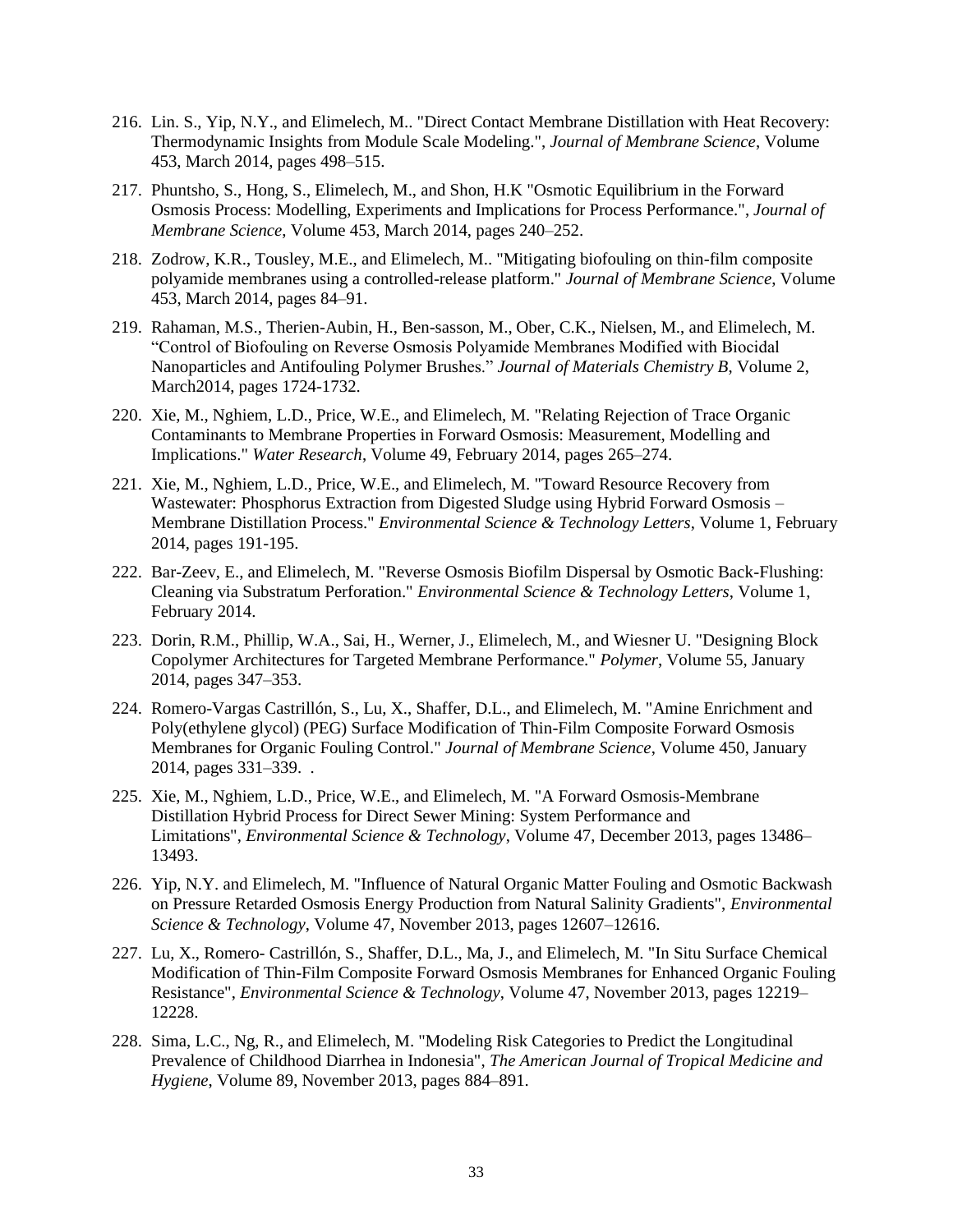- 229. Graeupner, J., Hintermair, U., Huang, D.L., Thomsen, J.M., Takase, M., Campos, J., Hashmi, S.M., Elimelech, M., Brudvig, G.W., and Crabtree, R.H. "Probing the Viability of Oxo-Coupling Pathways in Iridium-Catalyzed Oxygen Evolution", *Organometallics*, Volume 32, October 2013, pages 5384–5390.
- 230. Vermaas, D., Veerman, J., Yip, N.Y., Elimelech, M., Saakes, M., and Nijmeijer, K. "High Efficiency in Energy Generation from Salinity Gradients with Reverse Electrodialysis" *ACS Sustainable Chemistry & Engineering*, Volume 1, October 2013, pages 1295–1302.
- 231. Tiraferri, A., Yip, N.Y., Straub, A.P., Romero-Vargas Castrillon, S., and Elimelech, M. "A Method for the Simultaneous Determination of Transport and Structural Parameters of Forward Osmosis Membranes", *Journal of Membrane Science*, Volume 444, October 2013, pages 523–538
- 232. Boo, C., Elimelech, M., and Hong, S. "Fouling control in a forward osmosis process integrating seawater desalination and wastewater reclamation", *Journal of Membrane Science*, Volume 444, October 2013, pages 148–156.
- 233. Xie, M., Nghiem, L.D., Price, W.E., and Elimelech, M. " Impact of humic acid fouling on membrane performance and transport of pharmaceutically active compounds in forward osmosis", *Water Research*, Volume 47, September 2013, pages 4567-4575.
- 234. Shaffer, D.L., Arias Chavez, L.H., Ben-Sasson, M., Romero-Vargas Castrillon, S., Yip, N.Y., and Elimelech, M. "Desalination and Reuse of High-Salinity Shale Gas Produced Water: Drivers, Technologies, and Future Directions"*Environmental Science & Technology*, Volume 47, September 2013, pages 9569–9583.
- 235. Liang, S., Kang, Y., Tiraferri, A., Giannelis, E., Huang, X., and Elimelech, M. "A Highly Hydrophilic Polyvinylidene Fluoride (PVDF) Ultrafiltration Membrane via Post-Fabrication Grafting of Surface-Tailored Silica Nanoparticles", *ACS Applied Materials & Interfaces*, Volume 5 (14), July 2013, pages 6694–6703.
- 236. Sima, L.C. and Elimelech, M. "More than a Drop in the Bucket: Decentralized Membrane-Based Drinking Water Refill Stations in Southeast Asia" *Environmental Science & Technology*, Volume 47, July 2013, pages 7580–7588.
- 237. Xie, M., Price, W.E., Nghiem, L.D., and Elimelech, M. "Effects of feed and draw solution temperature and transmembrane temperature difference on the rejection of trace organic contaminants by forward osmosis", *Journal of Membrane Science*, Volume 438, July 2013, pages 57–64.
- 238. Mauter, M.S., Fait, A., Elimelech, M., and Herzberg, M. "Surface Cell Density Effects on Escherichia coli Gene Expression during Cell Attachment"*Environmental Science & Technology*, Volume 47, June 2013, pages 6223–6230.
- 239. Phuntshoa, S., Hong, S., Elimelech, M., and Shon, H.K. "Forward Osmosis Desalination of Brackish Groundwater: Meeting Water Quality Requirements for Fertigation by Integrating Nanofiltration", *Journal of Membrane Science*, Volume 436, June 2013, pages 1–15.
- 240. Sima, L.C., Klener-Levine, E., Eckelman, M.J., McCarty, K.M., and Elimelech, M. "Water Flows, Energy Demand, and Market Analysis of the Informal Water Sector in Kisumu, Kenya", *Ecological Economics*, Volume 87, March 2013, pages 137–144. Mi, B. and Elimelech, M. "Silica Scaling and Scaling Reversibility in Forward Osmosis", *Desalination*, Volume 312, March 2013, pages 75– 81.
- 241. Cath, T.Y., Elimelech, M., McCutcheon, J.R., McGinnis, R.L., Achilli, A., Anastasio, D., Brady, A.R., Childress, A.E., Farr, I.V., Hancock, N.T., Lampi, J., Nghiem, L.D., Xie, M., Yip, N.Y.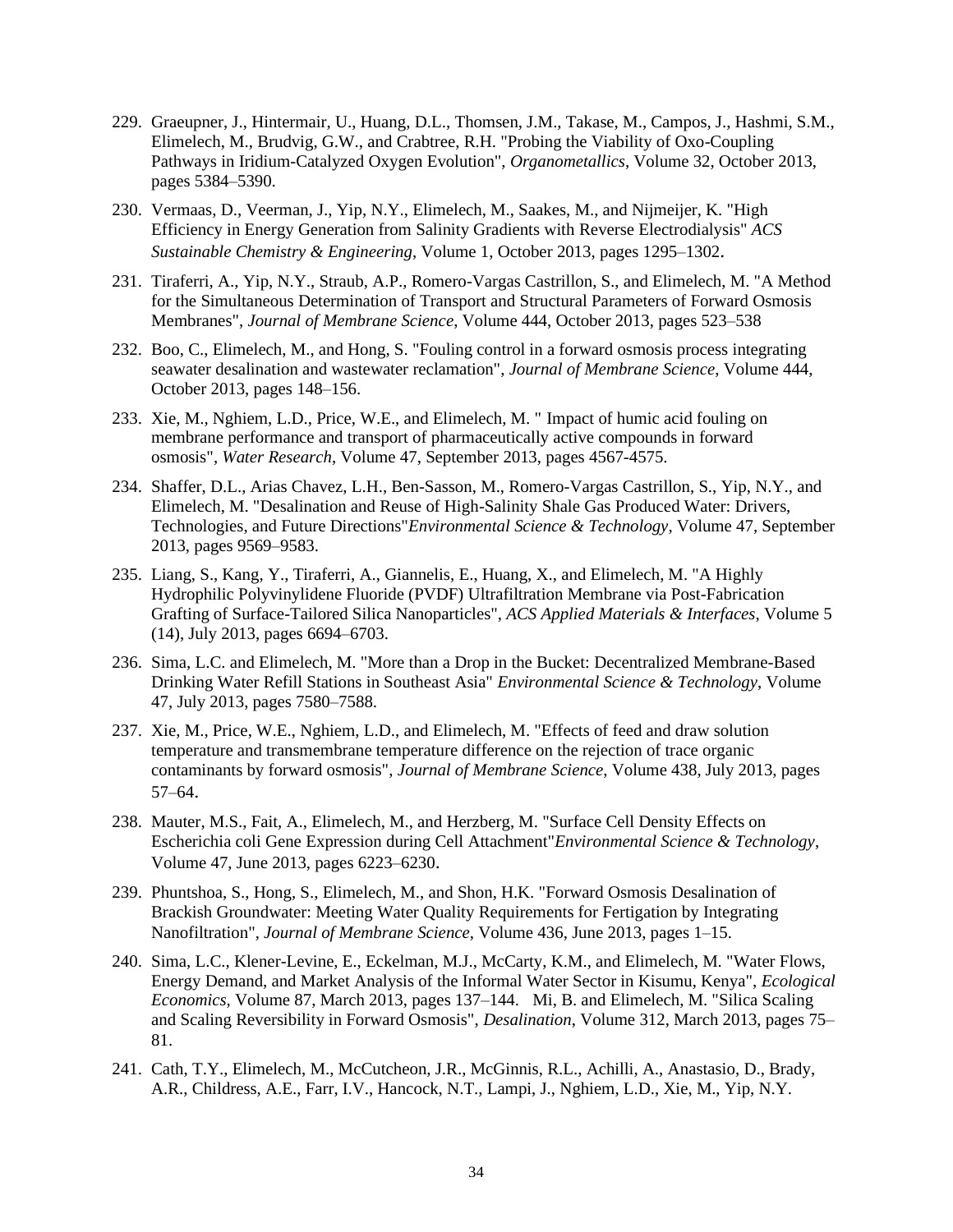"Standard Methodology for Evaluating Membrane Performance in Osmotically Driven Membrane Processes",*Desalination*, Volume 312, March 2013, pages 31–38.

- 242. Alsvik, I.L., Zodrow, K.R., Elimelech M., and Hägg, M.B. "Polyamide Formation on a Cellulose Triacetate Support for Osmotic Membranes: Effect of Linking Molecules on Membrane Performance", *Desalination*, Volume 312, March 2013, pages 2–9.
- 243. Mi, B., and Elimelech M. " Silica scaling and scaling reversibility in forward osmosis", *Desalination*, Volume 312, March 2013, pages 75-81.
- 244. Meng Zhou, M., Hintermair, U., Hashiguchi, B.G., Parent, A.R., Hashmi, S.M., Elimelech, M., Periana, R.A., Brudvig, G.W., Crabtree, R.H. "Cp\* Iridium Precatalysts for Selective C-H Oxidation with Sodium Periodate as the Terminal Oxidant", *Organometallics*, Volume 32, February 2013, pages 957–965.
- 245. Kim, Y.C. and Elimelech, M. "Potential of Osmotic Power Generation by Pressure Retarded Osmosis using Seawater as Feed Solution: Analysis and Experiments", *Journal of Membrane Science*, Volume 429, February 2013, pages 330–337.
- 246. Meng, Z., Hashmi, S.M., and Elimelech, M. "Aggregation Rate and Fractal Dimension of Fullerene Nanoparticles via Simultaneous Multiangle Static and Dynamic Light Scattering Measurement", *Journal of Colloid and Interface Science*, Volume 392, February 2013, pages 27– 33.
- 247. Aslan, S., Määttä, J., Haznedaroglu, B.Z., Pfefferle, L.D., Elimelech, M., Pauthe, E., Sammalkorpi, M., and Van Tassel, P.R. "Carbon nanotube bundling: influence on layer-by-layer assembly and antimicrobial activity", *Soft Matter*, Volume 9, January 2013, pages 2136–2144.
- 248. Rodrigues, D.F., Jaisi, D.P., and Elimelech, M. "Toxicity of Functionalized Single-Walled Carbon Nanotubes on Soil Microbial Communities: Implications for Nutrient Cycling in Soil", *Environmental Science & Technology*, Volume 47, January 2013, pages 625–633.
- 249. Alturki, A.A., McDonald, J.A., Khan, S.J., Price, W.E., Nghiem, L.D., and Elimelech, M. "Removal of trace organic contaminants by the forward osmosis process", *Separation and Purification Technology,* Volume 103, January 2013, pages 258–266.
- 250. Hoover, L.A., Schiffman, J.D., and Elimelech, M. "Nanofibers in Thin-Film Composite Membrane Support Layers: Enabling Expanded Application of Forward and Pressure Retarded Osmosis", *Desalination*, Volume 308, January 2013, pages 73–81.
- 251. Sima, L.C., Desai, M.M., McCarty, K.M., and Elimelech, M. "Relationship between Use of Water from Community-Scale Water Treatment Refill Kiosks and Childhood Diarrhea in Jakarta", The American Journal of Tropical Medicine and Hygiene, Volume 87, December 2012, pages 979–984.
- 252. Mo, Y.H., Tiraferri, A., Yip, N.Y., Adout, A., Huang, X., and Elimelech, M. "Improved Antifouling Properties of Polyamide Nanofiltration Membranes by Reducing the Density of Surface Carboxyl Groups", Environmental Science & Technology, Volume 46, December 2012, pages 13253–13261.
- 253. Aslan, S., Deneufchatel, M., Hashmi, S.M., Li N., Pfefferle, L.D., Elimelech, M., Pauthe, E., and Van Tassel, P.R. "Carbon nanotube-based antimicrobial biomaterials formed via layer-by-layer assembly with polypeptides", *Journal of Colloid and Interface Science*, Volume 388 (1), December 2012, pages 268–273.
- 254. Tiraferri, A., Kang, Y., Giannelis, E., and Elimelech, M. "Superhydrophilic Thin-Film Composite Forward Osmosis Membranes for Organic Fouling Control: Fouling Behavior and Antifouling Mechanisms", *Environmental Science & Technology*, Volume 46, October 2012, pages 11135– 11144.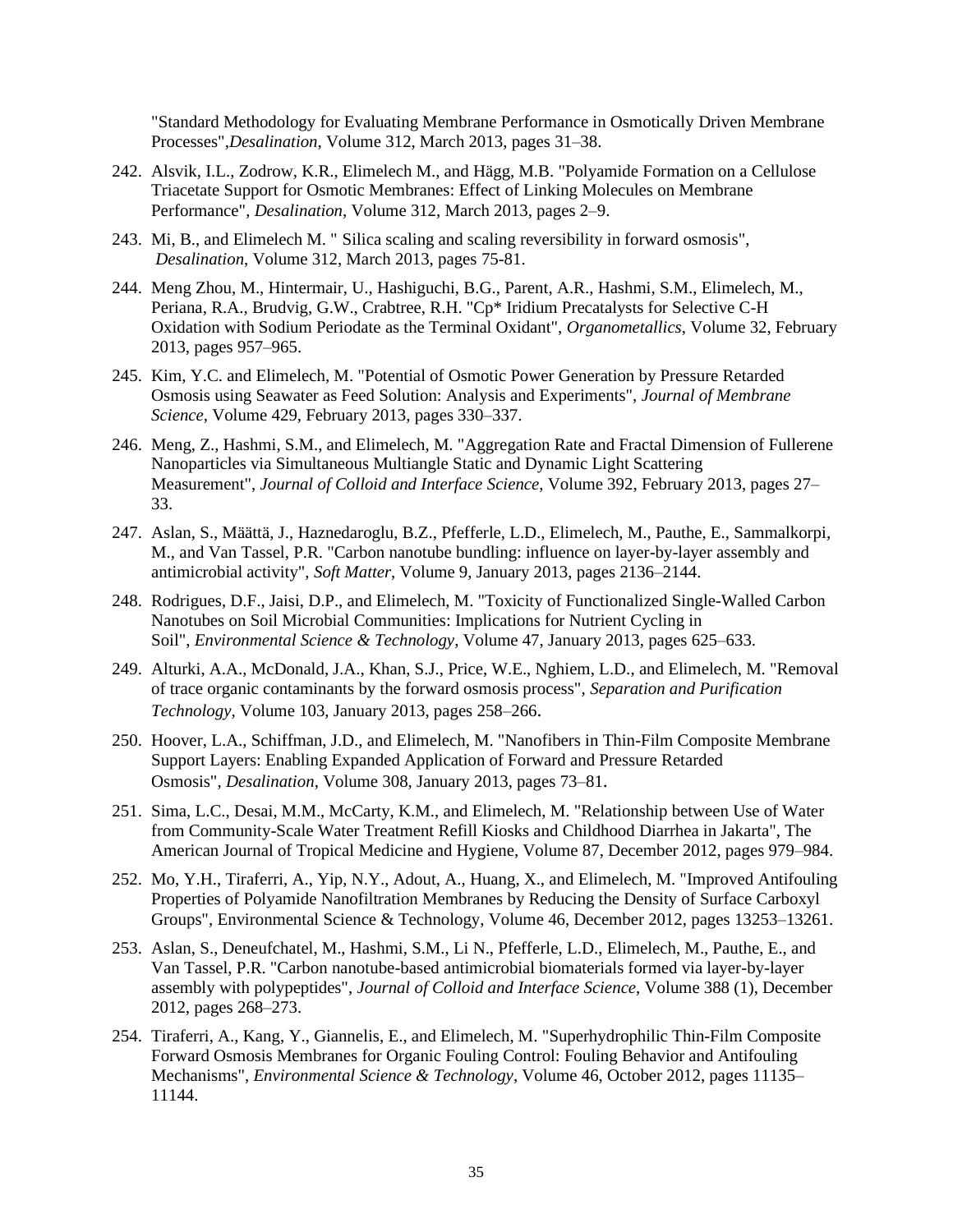- 255. Yong, J.S., Phillip, W.A., and Elimelech, M. "Reverse Permeation of Weak Electrolyte Draw Solutes in Forward Osmosis", *Industrial & Engineering Chemistry Research*, Volume 51 (41), October 2012, pages 13463–13472.
- 256. Zodrow, K.R., Schiffman, J.D., and Elimelech, M. "Biodegradable Polymer (PLGA) Coatings Featuring Cinnamaldehyde and Carvacrol Mitigate Biofilm Formation", *Langmuir*, Volume 28 (39), October 2012, pages 13993–13999.
- 257. Kim, C., Lee, S., Shon, H.K., Elimelech, M, and Hong, S. "Boron Transport in Forward Osmosis: Measurements, Mechanisms, and Comparison with Reverse Osmosis", *Journal of Membrane Science*, Volume 419–420, November 2012, pages 42–48.
- 258. Tiraferri, A., Kang, Y., Giannelis, E., and Elimelech, M. "Highly Hydrophilic Thin-Film Composite Forward Osmosis Membranes Functionalized with Surface-Tailored Nanoparticles", *ACS Applied Materials & Interfaces*, Volume 4 (9), September 2012, pages 5044–5053.
- 259. Logan, B.E. and Elimelech, M. "Membrane-Based Processes for Sustainable Power Generation using Water and Wastewater", *Nature*, Volume 488, August 2012, pages 313-319.
- 260. Shaffer, D.L., Yip, N.Y., Gilron J., and Elimelech, M. "Seawater Desalination for Agriculture by Integrated Forward and Reverse Osmosis: Improved Product Water Quality for Potentially Less Energy", *Journal of Membrane Science*, Volume 415–416, October 2012, pages 1 –8.
- 261. Pasquini, L., Hashmi, S.M., Sommer, T., Elimelech, M., and Zimmerman, J.B. "Impact of Surface Functionalization on Bacterial Cytotoxicity of Single-Walled Carbon Nanotubes", *Environmental Science & Technology*, Volume 46, June 2012, pages 6297–6305.
- 262. Hintermair, U., Hashmi, S.M., Elimelech,M., and Crabtree, R.H. "Particle Formation during Oxidation Catalysis with Cp\* Iridium complexes", *Journal of the American Chemical Society*, Volume 134, May 2012, pages 9785–9795.
- 263. Yip, N.Y. and Elimelech, M. "Thermodynamic and Energy Efficiency Analysis of Power Generation from Natural Salinity Gradients by Pressure Retarded Osmosis", *Environmental Science & Technology*, Volume 46, May 2012, pages 5230–5239.
- 264. Kim, Y.C. and Elimelech, M. "Adverse Impact of Feed Channel Spacers on the Performance of Pressure Retarded Osmosis", *Environmental Science & Technology*, Volume 46, April 2012, pages 4673–4681.
- 265. Xie, M., Nghiem, L.D., Price, W.E., and Elimelech, M. "Comparison of the Removal of Hydrophobic Trace Organic Contaminants by Forward Osmosis and Reverse Osmosis", *Water Research*, Volume 46, May 2012, pages 2683–2692.
- 266. Mauter, M.S., Elimelech, M., and Osuji, C.O. "Stable Sequestration of Single-Walled Carbon Nanotubes in Self-Assembled Aqueous Nanopores", *Journal of the American Chemical Society*, Volume 134, March 2012, pages 3950–3953.
- 267. Eckelman, M.J, Mauter, M.S, Isaacs, J.A., and Elimelech, M. "New Perspectives On Nanomaterial Aquatic Ecotoxicity: Production Impacts Exceed Direct Exposure Impacts for Carbon Nanotoubes", *Environmental Science & Technology*, Volume 46, March 2012, pages 2902–2910.
- 268. Yong, J.S., Phillip, W.A., and Elimelech, M. "Coupled Reverse Draw Solute Permeation and Water Flux in Forward Osmosis with Neutral Draw Solutes", *Journal of Membrane Science*, Volume 392– 393, March 2012, pages 9–17.
- 269. Rahaman, M.S., Vecitis, C.D., and Elimelech,M. "Electrochemical Carbon-Nanotube Filter Performance towards Virus Removal and Inactivation in the Presence of Natural Organic Matter", *Environmental Science & Technology*, Volume 46, February 2012, pages 1556–1564.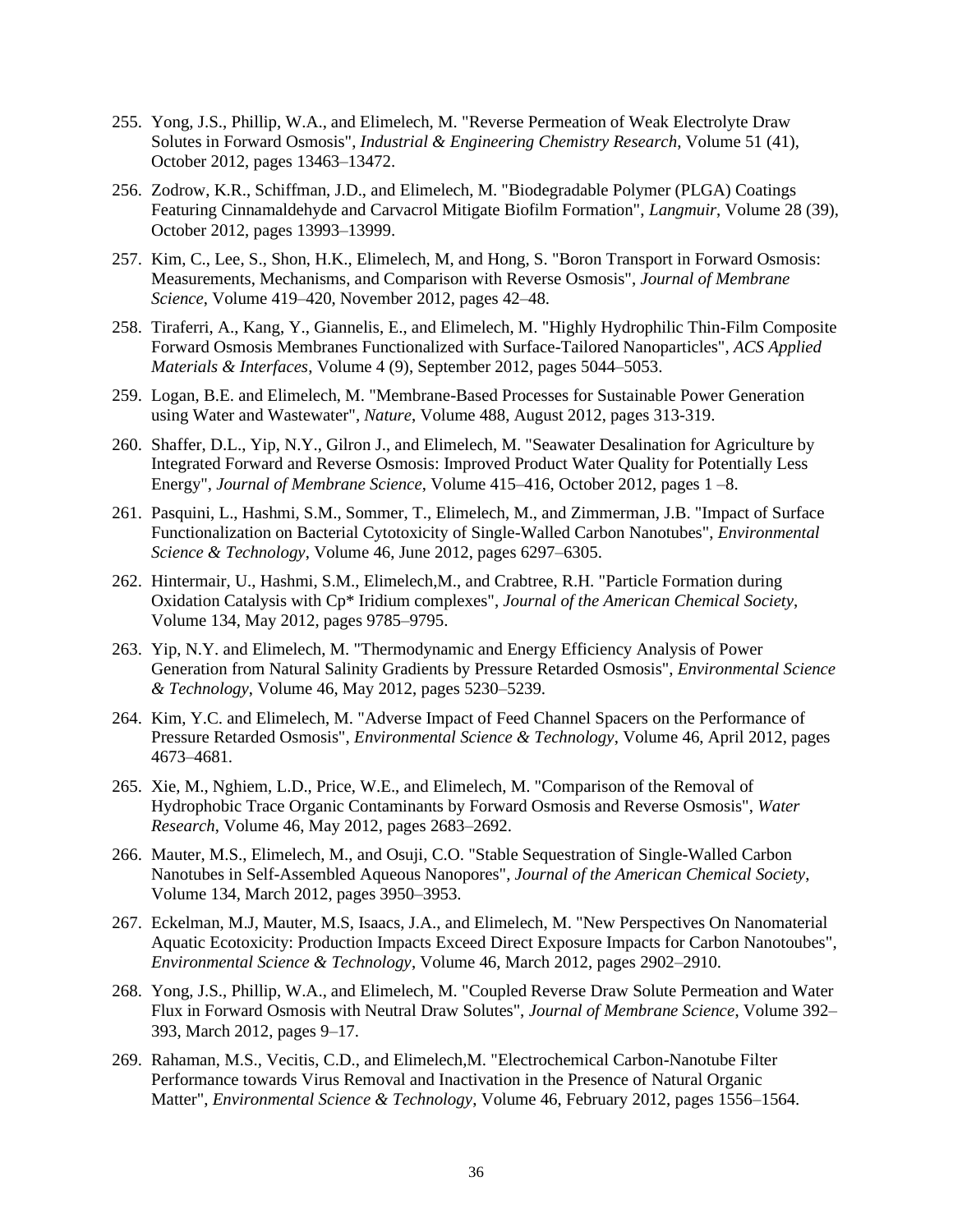- 270. Boo, C., Lee, S., Elimelech, M., Meng, Z., and Hong, S. "Colloidal Fouling in Forward Osmosis: Role of Reverse Salt Diffusion", *Journal of Membrane Science*, Volume 390–391, February 2012, pages 277–284.
- 271. Tiraferri, A., and Elimelech, M. "Direct Quantification of Negatively-Charged Functional Groups on Membrane Surfaces", *Journal of Membrane Science*, Volume 389, February 2012, pages 499– 508.
- 272. Hancock, N.T., Phillip, W.A., Elimelech, M., and Cath T.Y. "Bidirectional Permeation of Electrolytes in Osmotically Driven Membrane Processes", *Environmental Science & Technology*, Volume 45, December 2011, pages 10642–10651.
- 273. Yip, N.Y. and Elimelech, M. "Performance Limiting Effects in Power Generation from Salinity Gradients by Pressure Retarded Osmosis", *Environmental Science & Technology*, Volume 45, December 2011, pages 10273–10282.
- 274. Hoover, L.A., Phillip, W.A., Tiraferri, A., Yip, N.Y., and Elimelech, M. "Forward with Osmosis: Emerging Applications for Greater Sustainability", *Environmental Science & Technology*, Volume 45, December 2011, pages 9824–9830.
- 275. Schiffman, J.D., Wang, Y., Giannelis, E.P., and Elimelech, M. "Biocidal Activity of Plasma Modified Electrospun Polysulfone Mats Functionalized with Polyethyleneimine-Capped Silver Nanoparticles", *Langmuir*, Volume 27, November 2011, pages 13159–13164.
- 276. Elimelech, M. and Phillip, W.A. "The Future of Seawater Desalination: Energy, Technology, and the Environment", *Science*, Volume 333, August 2011, pages 712-717.
- 277. Ang, W.S., Yip, N.Y., Tiraferri, A., and Elimelech, M. "Chemical Cleaning of RO Membranes Fouled by Wastewater Effluent: Achieving Higher Efficiency with Dual-step Cleaning", *Journal of Membrane Science*, Volume 382, October 2011, pages 100-106.
- 278. Tiraferri, A.,Vecitis, C.D., and Elimelech, M. "Covalent Binding of Single-Walled Carbon Nanotubes to Polyamide Membranes for Antimicrobial Surface Properties", *ACS Applied Materials & Interfaces*, Volume 3, Issue 8, August 2011, pages 2869–2877.
- 279. Mauter, M.S, Wang, Y., Okemgbo, K.C., Osuji, C.O., Giannelis, E.P. and Elimelech, M. "Antifouling Ultrafiltration Membranes via Post-Fabrication Grafting of Biocidal Nanomaterials", *ACS Applied Materials & Interfaces*, Volume 3, Issue 8, August 2011, pages 2861–2868. .
- 280. Sima, L.C., Schaeffer, J., Le Saux, J.C., Parnaudeau, S., Elimelech, M., and Le Guyader, F.S., "Calicivirus Removal in a Membrane Bioreactor Wastewater Treatment Plant", *Applied and Environmental Microbiology*, Volume 77, August 2011, pages 5170–5177.
- 281. Phillip, W.A., Dorin, R.M., Werner, J.G., Hoek, E.M.V., Wiesner, U., and Elimelech, M. "Tuning Structure and Properties of Graded Triblock Terpolymer-Based Mesoporous and Hybrid Films", *Nano Letters*, Volume 11, June 2011, pages 2892–2900.
- 282. Montgomery, M.A., Desai, M.M., Groce, N.E., and Elimelech, M. "Relationship between Distance to Social Gathering Facilities and Risk of Trachoma for Households in Rural Tanzanian Communities", *Social Science & Medicine*, Volume 73, Issue 1, July 2011, pages 1–5.
- 283. Yip, N.Y., Tiraferri, A., Phillip, W.A., Schiffman, J.D., Hoover, L.A., Kim, Y.C., and Elimelech, M. "Thin-Film Composite Pressure Retarded Osmosis Membranes for Sustainable Power Generation from Salinity Gradients", *Environmental Science & Technology*, Volume 45, May 2011, pages 4360–4369.
- 284. Ang, W.S., Tiraferri, A., Chen, K.L., and Elimelech, M. "Fouling and cleaning of RO membranes Fouled by Mixtures of Organic Foulants Simulating Wastewater Effluent", *Journal of Membrane Science*, Volume 376, July 2011, pages 196-206.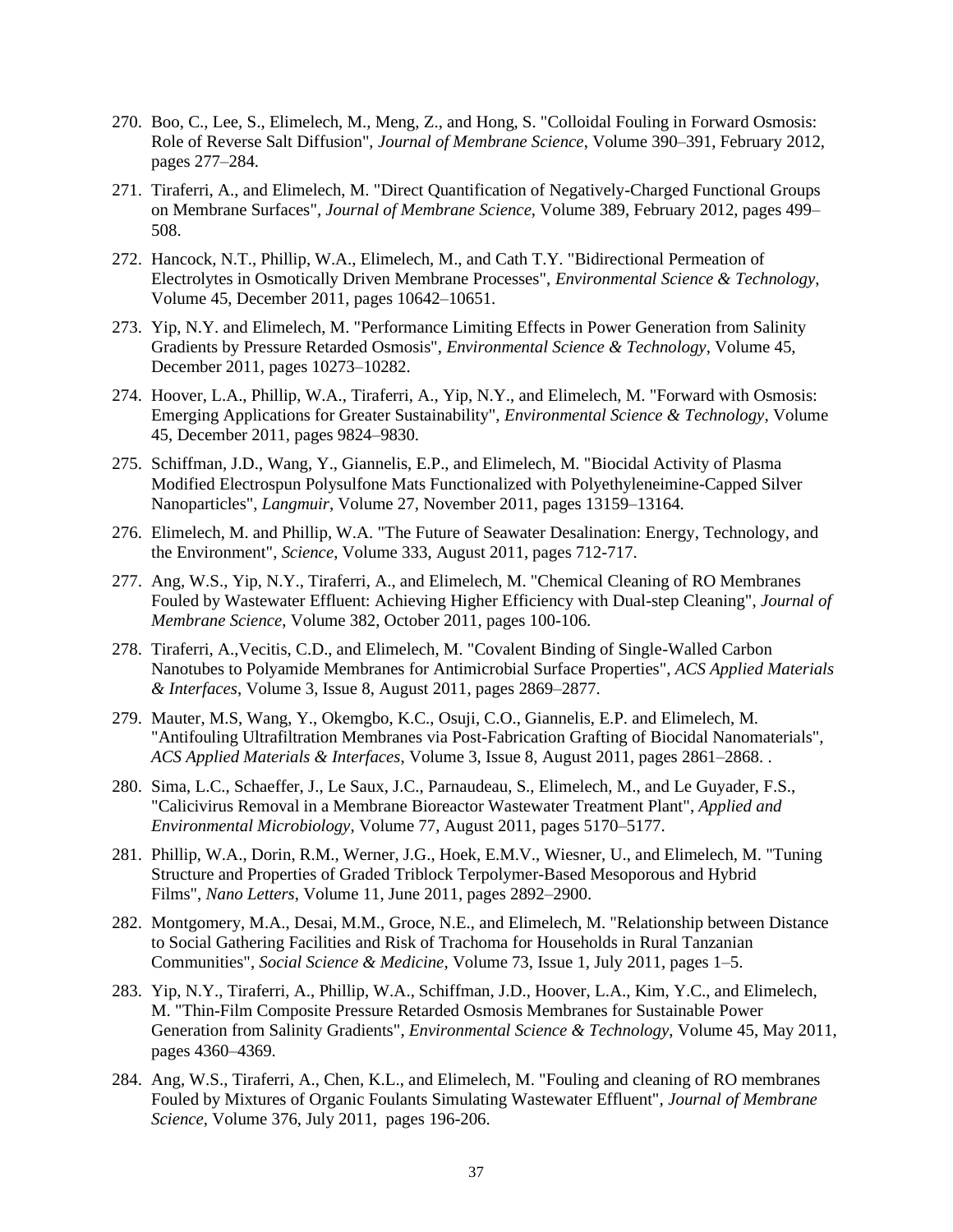- 285. Riley, M.R., Gerba, C.P., and Elimelech, M. "Biological Approaches for Addressing the Grand Challenge of Providing Access to Clean Drinking Water", *Journal of Biological Engineering*, Volume 5, March 2011.
- 286. Vecitis, C.D., Schnoor, M.H., Rahaman, M.S., Schiffman, J.D., Elimelech, M. "Electrochemical Multiwalled Carbon Nanotube Filter for Viral and Bacterial Removal and Inactivation", *Environmental Science & Technology*, Volume 45, April 2011, pages 3672–3679.
- 287. Schiffman, J.D. and Elimelech, M. "Antibacterial Activity of Electrospun Polymer Mats with Incorporated Narrow Diameter Single-Walled Carbon Nanotubes", *ACS Applied Materials & Interfaces*, Volume 3, January 2011, pages 462 –468.
- 288. Tiraferri, A., Yip, N.Y., Phillip, W.A., Schiffman, J.D., Elimelech, M. "Relating Performance of Thin-Film Composite Forward Osmosis Membranes to Support Layer Formation and Structure", *Journal of Membrane Science*, Volume 367, February 2011, pages 340-352.
- 289. da Silva, A.K., Kavanagh, O.V., Estes, M.K., and Elimelech, M. "Adsorption and Aggregation Properties of Norovirus GI and GII Virus-Like Particles Demonstrate Differing Responses to Solution Chemistry", *Environmental Science & Technology*, Volume 45, January 2011, pages 520– 526.
- 290. Lee, S., Lee, E. Elimelech, M., and Hong S. "Membrane Characterization by Dynamic Hysteresis: Measurements, Mechanisms, and Implications for Membrane Fouling", *Journal of Membrane Science*, Volume 366, January 2011, pages 17-24.
- 291. Brady-Estevez, A.S., Schnoor, M.H., Kang, S., and Elimelech, M. "SWNT-MWNT Hybrid Filter Attains High Viral Removal and Bacterial Inactivation", Langmuir, Volume 26, December 2010, pages 19153–19158.
- 292. Lee, S., Boo, C., Elimelech, M., Hong, S. "Comparison of Fouling Behavior in Forward Osmosis (FO) and Reverse Osmosis (RO)", Journal of Membrane Science, Volume 365, December 2010, pages 34-39.
- 293. Mauter, M.S., Elimelech, M., and Osuji, C.O. "Nanocomposites of Vertically Aligned SWNTs by Magnetic Alignment and Polymerization of a Lyotropic Precursor", ACS Nano, Volume 4, November 2010, pages 6651-6658.
- 294. Vecitis, C.D., Zodrow, K.R., Kang, S., Elimelech, M. "Electronic Structure Dependent Bacterial Cytotoxicity of Single-Walled Carbon Nanotubes", ACS Nano, Volume 4, September 2010, pages 5471-5479.
- 295. Brady-Estévez, A.S., Schnoor, M.H., Vecitis, C.D., Saleh, N.B., and Elimelech, M. "Multiwalled Carbon Nanotube Filter: Improving Viral Removal at Low Pressure", Langmuir, Volume 26, September 2010, pages 14975–14982.
- 296. Aslan, S., Kang, S., Zoican, C., Elimelech, M., Pfefferle, L.D., and Van Tassel, P.R. "Antimicrobial Biomaterials Based on Carbon Nanotubes Dispersed in Poly(Lactic-co-Glycolic Acid)", Nanoscale, Volume 2, September 2010, pages 1789-1794.
- 297. Petosa, A.R., Jaisi, D.P., Quevedo, I.R., Elimelech, M., and Tufenkji, N. "Aggregation and Deposition of Engineered Nanomaterials in Aquatic Environments: Role of Physicochemical Interactions", Environmental Science & Technology, Volume 44, September 2010, pages 6532– 6549.
- 298. Phillip, W.A., Yong, J., and Elimelech, M. "Reverse Draw Solute Permeation in Forward Osmosis: Modeling and Experiments", Environmental Science & Technology, Volume 44, July 2010, pages 5170–5176.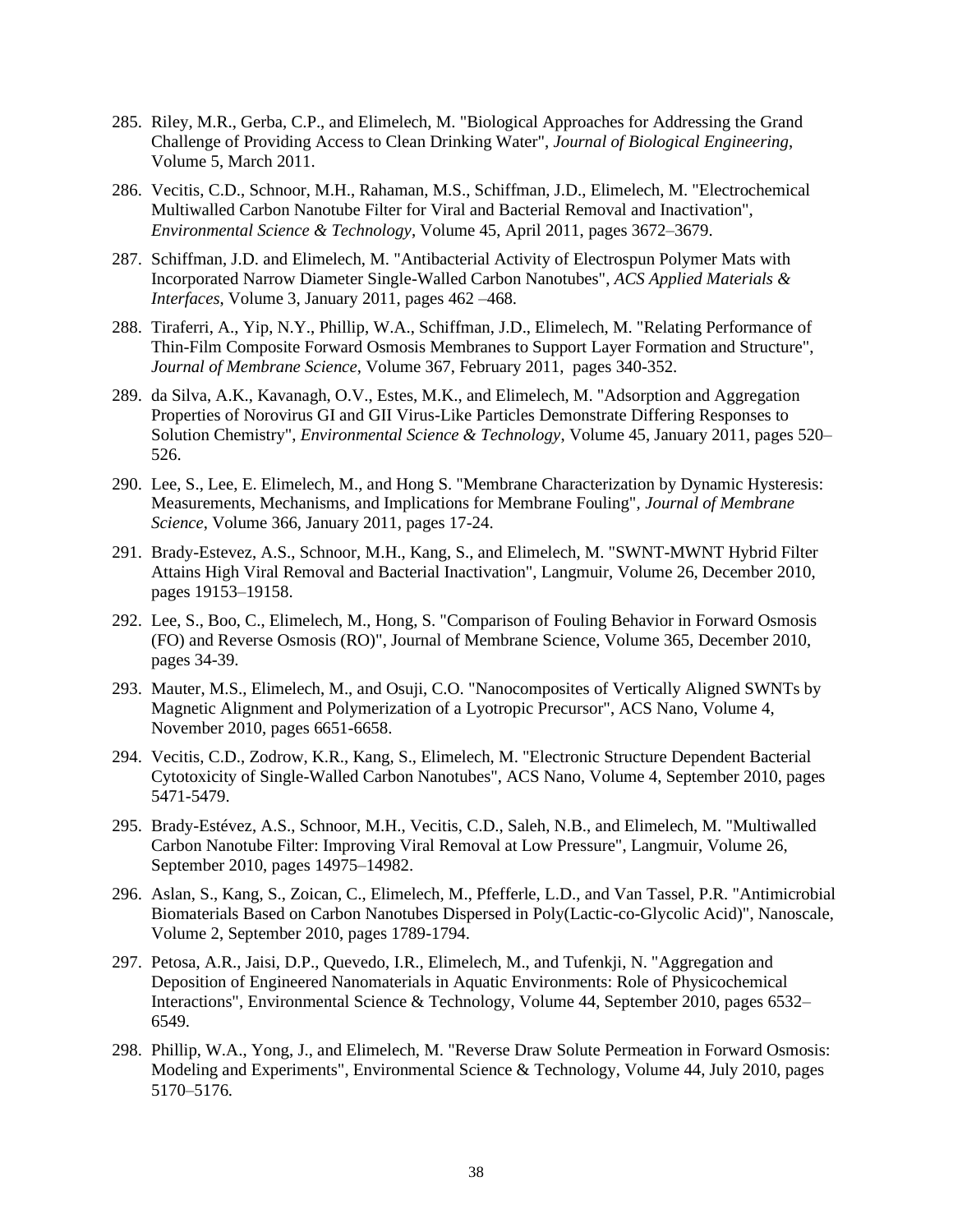- 299. Rodrigues, D.F. and Elimelech, M. "Toxic Effects of Single-Walled Carbon Nanotubes in the Development of E. coli Biofilm", Environmental Science & Technology, Volume 44, June 2010, pages 4583-4589.
- 300. Brady-Estévez, A.S., Nguyen, T.H., Gutierrez, L., and Elimelech, M. "Impact of Solution Chemistry on Viral Removal by a Single-Walled Carbon Nanotube Filter", Water Research, Volume 44, July 2010, pages 3773-3780.
- 301. Yip, N.Y., Tiraferri, A., Phillip, W.A., Schiffman, J.D., and Elimelech, M., "High Performance Thin-Film Composite Forward Osmosis Membrane", Environmental Science & Technology, Volume 44, May 2010, pages 3812–3818.
- 302. Nguyen, T.H., Chen, K.L., and Elimelech, M., "Adsorption Kinetics and Reversibility of Linear Plasmid DNA on Silica Surfaces: Influence of Alkaline Earth and Transition Metal Ions", Biomacromolecules, Vol. 11, May 2010, 1225–1230.
- 303. Montgomery, M.A., Desai, M.M., and Elimelech, M. "Comparing the Effectiveness of Shared Versus Private Latrines in Preventing Trachoma in Rural Tanzania", American Journal of Tropical Medicine & Hygiene, Vol. 82, April 2010, pages 693-695.
- 304. Montgomery, M.A., Desai, M.M., and Elimelech, M. "Assessment of Latrine use and Quality and Association with Risk of Trachoma in Rural Tanzania", Transactions of the Royal Society of Tropical Medicine and Hygiene, Volume 104, April 2010, pages 283-289.
- 305. Adout, A., Kang, S., Asatekin, A., Mayes, A.M., and Elimelech, M. "Ultrafiltration Membranes Incorporating Amphiphilic Comb Copolymer Additives Prevent Irreversible Adhesion of Bacteria", Environmental Science & Technology, Volume 44, April 2010, pages 2406–2411.
- 306. Saleh, N.B., Pfefferle, L.D., and Elimelech, M. "Influence of Biomacromolecules and Humic Acid on Aggregation Kinetics of Single- Walled Carbon Nanotubes", Environmental Science & Technology, Volume 44, April 2010, pages 2412–2418.
- 307. Mi, B. and Elimelech, M. "Gypsum Scaling and Cleaning in Forward Osmosis: Measurements and Mechanisms", Environmental Science & Technology, Volume 44, March 2010, pages 2022–2028.
- 308. Mi, B. and Elimelech, M. "Organic Fouling of Forward Osmosis Membranes: Fouling Reversibility and Cleaning without Chemical Reagents", Journal of Membrane Science, Volume 348, February 2010, pages 337-345.
- 309. Jaisi, D.P., and Elimelech, M. "Single-Walled Carbon Nanotubes Exhibit Limited Transport in Soil Columns", Environmental Science & Technology, Vol. 43, December 2009, pages 9161–9166.
- 310. Menniti, A. Kang, S., Elimelech, M., and Morgenroth, E. "Influence of Shear on the Production of Extracellular Polymeric Substances in Membrane Bioreactors", Water Research, Volume 43, October 2009, pages 4305–4315.
- 311. Chen, K.L., and Elimelech, M. "Relating Colloidal Stability of Fullerene (C60) Nanoparticles to Nanoparticle Charge and Electrokinetic Properties", Environmental Science & Technology, Volume 43, October 2009, pages 7270–7276..
- 312. Kang, S., and Elimelech, M. "Bioinspired Single Bacterial Cell Force Spectroscopy", Langmuir, Volume 25, August 2009, pages 9656–9659.
- 313. Herzberg, M., Kang, S., and Elimelech, M. "Role of Extracellular Polymeric Substances (EPS) in Biofouling of Reverse Osmosis Membranes", Environmental Science & Technology, Volume 43, July 2009, pages 4393–4398. .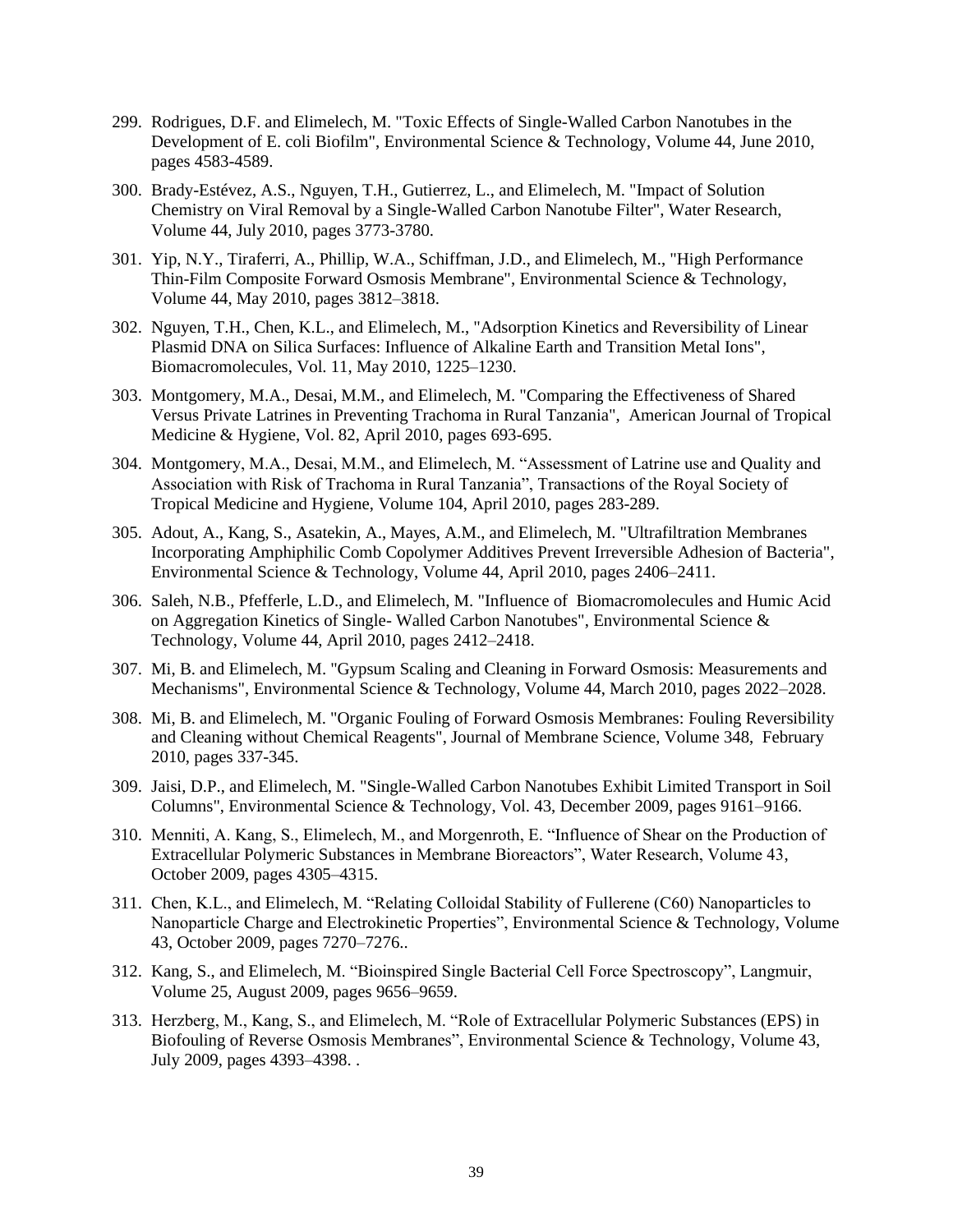- 314. Garcia-Castello, E.M., McCutcheon, J.R., and Elimelech, M. "Performance Evaluation of Sucrose Concentration Using Forward Osmosis", Journal of Membrane Science, Volume 338, August 2009, pages 61-66.
- 315. Rodrigues, D.F. and Elimelech, M. "Role of Type 1 Fimbriae and Mannose in the Development of E. coli K12 Biofilm: From Initial Cell Adhesion to Biofilm Formation", Biofouling, Volume 25, July 2009, pages 401-411.
- 316. Montgomery, M.A., Bartram, J. and Elimelech, M. "Increasing Functional Sustainability of Water and Sanitation Supplies in Rural Sub-Saharan Africa", Environmental Engineering Science, Volume 26, May 2009, pages 1017-1023.
- 317. Kang, S., Mauter, M.S. and Elimelech, M. "Microbial Cytotoxicity of Carbon-Based Nanomaterials: Implications for River Water and Wastewater Effluent", Environmental Science & Technology, Volume 43, March 2009, pages 2648-2653.
- 318. McGinnis, R.L., and Elimelech, M. "Global Challenges in Energy and Water Supply: The Promise of Engineered Osmosis", Environmental Science & Technology, Environmental Science & Technology, Volume 42, December 2008, pages 8625–8629.
- 319. da Silva, A.K., Le Guyader, F.S., Le Saux, J.C., Pommepuy, M., Montgomery, M.A., and Elimelech, M. "Norovirus Removal and Particle Association in a Waste Stabilization Pond", Environmental Science & Technology, Volume 42, December 2008, pages 9151-9157.
- 320. Saleh, N.B., Pfefferle, L.P., and Elimelech, M. "Aggregation Kinetics of Multiwalled Carbon Nanotubes in Aquatic Systems: Measurements and Environmental Implications", Environmental Science & Technology, Environmental Science & Technology, Volume 42, November 2008, pages 7963–7969.
- 321. Jaisi, D.P., Saleh, N.B., Blake, R.E., and Elimelech, M. "Transport of Single-Walled Carbon Nanotubes in Porous Media: Filtration Mechanisms and Reversibility", Environmental Science & Technology, Volume 42, November 2008, pages 8317–8323.
- 322. Ang, W.S., and Elimelech, M. "Fatty Acid Fouling of Reverse Osmosis Membranes: Implications for Wastewater Reclamation", Water Research, Volume 42, October 2008, pages 4393-4403.
- 323. Chen, K.L., and Elimelech, M. "Interaction of Fullerene (C60) Nanoparticles with Humic Acid and Alginate Coated Silica Surfaces: Measurements, Mechanisms, and Environmental Implications", Environmental Science & Technology, Environmental Science & Technology, Volume 42, October 2008, pages 7607–7614.
- 324. Kang, S., Mauter, M.S., and Elimelech, M. "Physicochemical Determinants of Multiwalled Carbon Nanotube Bacterial Cytotoxicity", Environmental Science & Technology, Environmental Science & Technology, Volume 42, August 2008, pages 5843-5859.
- 325. Mauter, M.S., and Elimelech, M. "Environmental Applications of Carbon-Based Nanomaterials", Environmental Science & Technology, Volume 42, August 2008, pages 5843-5859.
- 326. Tiraferri, A. Chen, K.L., Sethi, R., and Elimelech, M. "Reduced Aggregation and Sedimentation of Zero-Valent Iron Nanoparticles in the Presence of Guar Gum", Journal of Colloid and Interface Science, Volume 324, August 2008, pages 71-79.
- 327. Mi, B., and Elimelech, M. "Chemical and Physical Aspects of Organic Fouling of Forward Osmosis Membranes", Journal of Membrane Science, Volume 320, July 2008, pages 292-302.
- 328. Kang, S., Herzberg, M., Rodrigues, D. F., and Elimelech, M. "Antibacterial Effects of Carbon Nanotubes: Size Does Matter!", Langmuir, Volume 24, June 2008, pages 6409-6413.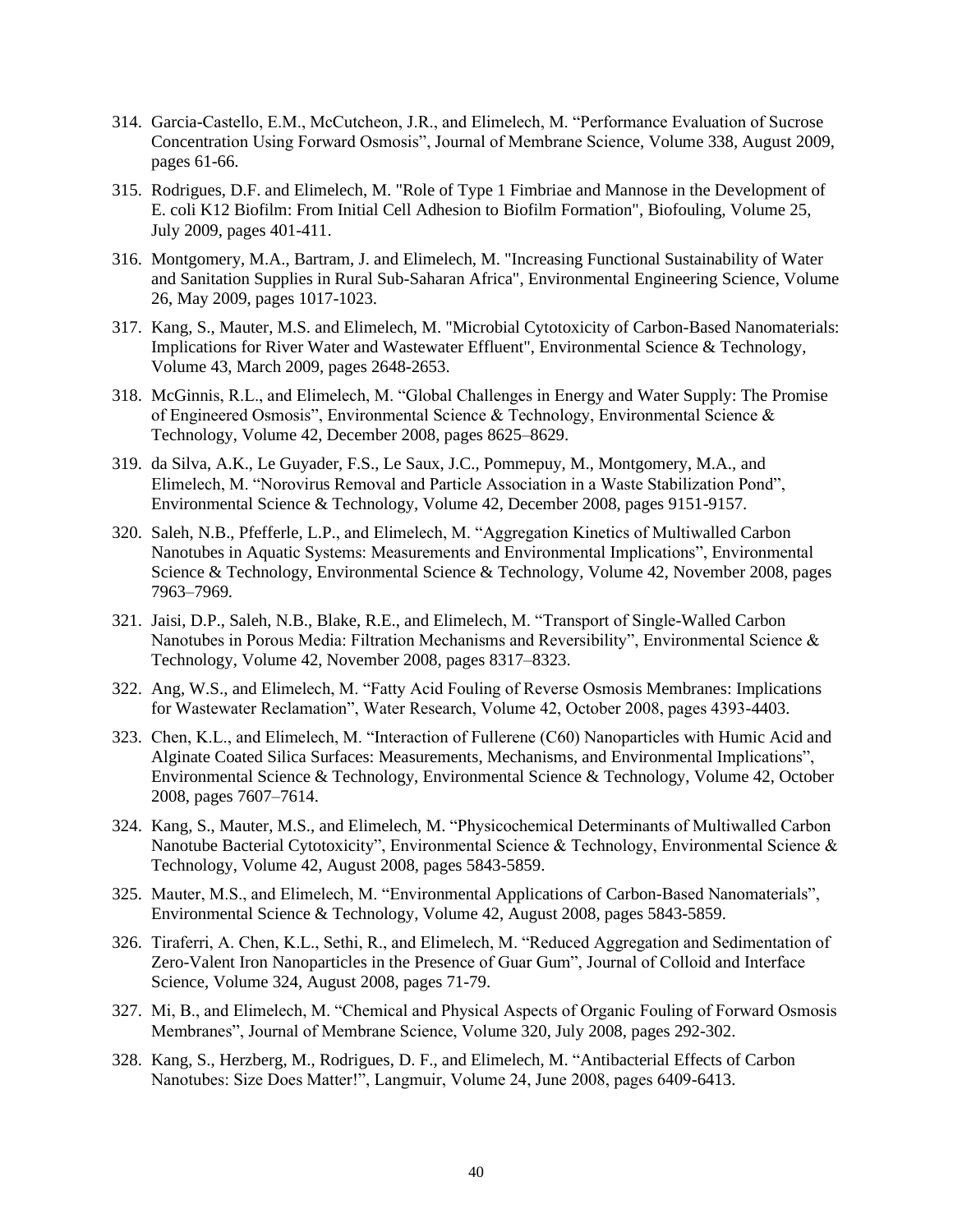- 329. McCutcheon, J.R., and Elimelech, M. "Influence of Membrane Support Layer Hydrophobicity on Water Flux in Osmotically Driven Membrane Processes", Journal of Membrane Science, Volume 318, June 2008, pages 458-466.
- 330. Huertas, H, Herzberg, M., Oron, G. Elimelech, M, "Influence of Biofouling on Boron Removal by Nanofiltration and Reverse Osmosis Membranes", Journal of Membrane Science, Volume 318, June 2008, pages 264-270.
- 331. de Kerchove, A.J., and Elimelech, M. "Bacterial Swimming Motility Enhances Cell Deposition and Surface Coverage", Environmental Science & Technology, Volume 42, June 2008, pages 4371- 4377.
- 332. Shannon, M.A., Bohn, P.W., Elimelech, M., Georgiadis, J.G., Mariñas, B.J. and Mayes, A.M. "Science and Technology for Water Purification in the Coming Decades", Nature, Volume 452, March 2008, pages 301-310.
- 333. de Kerchove, A.J. and Elimelech, M. "Calcium and Magnesium Cations Enhance the Adhesion of Motile and Non-Motile Pseudomonas aeruginosa on Alginate Films", Langmuir, Volume 24, March 2008, pages 3392-3399. .
- 334. Brady-Estévez, A.S., Kang, S., and Elimelech, M. "A Single-Walled Carbon Nanotube Filter for Removal of Viral and Bacterial Pathogens", Small, Volume 4, April 2008, pages 481-484.
- 335. Weronski, P., and Elimelech, M. "A Novel Numerical Method for Calculating Initial Flux of Colloid Particle Adsorption through an Energy Barrier", Journal of Colloid and Interface Science, Volume 319, March 2008, pages 406-415.
- 336. Herzberg, M. and Elimelech, M. "Physiology and Genetic Traits of Reverse Osmosis Membrane Biofilms: A Case Study with Pseudomonas aeruginosa", The ISME Journal, Volume 2, February 2008, pages 180-194.
- 337. da Silva, A.K, Le Saux, J.C., Parnaudeau, S. Pommepuy, M. Elimelech, M., and Le Guyader, F.S. "Evaluation of Removal of Noroviruses during Wastewater Treatment, Using Real-Time Reverse Transcription-PCR: Different Behaviors of Genogroups I and II", *Applied and Environmental Microbiology*, Volume 73, December 2007, pages 7891–7897.
- 338. Hill, J.E., Kysela, D.T., and Elimelech, M. "Isolation and Assessment of Phytate-Hydrolyzing Bacteria from the DelMarVa Peninsula", *Environmental Microbiology*, Volume 9, December 2007, pages 3100-3107.
- 339. de Kerchove, A.J. and Elimelech, M. "Adhesion of Non-Motile Pseudomonas aeruginosa on "Soft" Polyelectrolyte Layer in a Radial Stagnation Point Flow System: Measurements and Model Prediction", *Langmuir*, Volume 23, November 2007, pages 12301-12308.
- 340. McGinnis, R.L., McCutcheon, J.R., and Elimelech, M. "A Novel Ammonia Carbon Dioxide Osmotic Heat Engine for Power Generation", *Journal of Membrane Science*, Volume 305, November 2007, pages 13-19.
- 341. Kang, S., Pinault, M., Pfefferle, L.D., and Elimelech, M. "Single-Walled Carbon Nanotubes Exhibit Strong Antimicrobial Activity", *Langmuir*, Volume 23, August 2007, pages 8670-8673.
- 342. de Kerchove, A.J. and Elimelech, M. "Impact of Alginate Conditioning Film on Deposition Kinetics of Motile and Nonmotile *Pseudomonas aeruginosa* Strains", *Applied and Environmental Microbiology*, Volume 73, August 2007, pages 5227-5234.
- 343. McCutcheon, J.R., and Elimelech, M. "Modeling Water Flux in Forward Osmosis: Implications for Improved Membrane Design", *AIChE Journal*, Volume 53, June 2007, pages 1736-1744.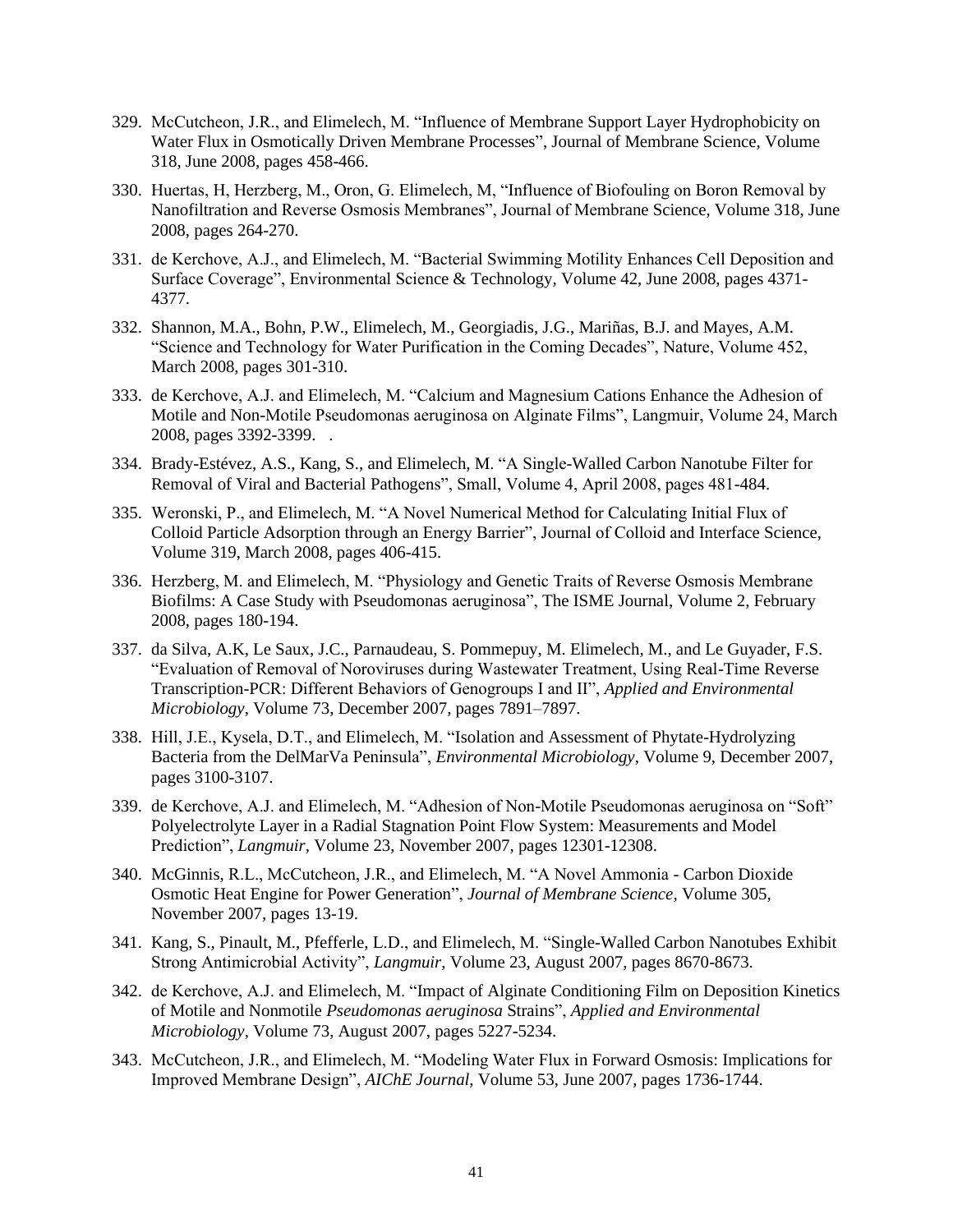- 344. Asatekin, A., Kang, S, Elimelech, M., and Mayes, A.M. "Anti-fouling Ultrafiltration Membranes Containing Polyacrylonitrile-Graft-Poly(Ethylene Oxide) Comb Copolymer Additives" , *Journal of Membrane Science,* Volume 298, June 2007, pages 136-146.
- 345. Chen, K. L., Mylon, S. E., and Elimelech, M. **"**Enhanced Aggregation of Alginate-Coated Iron Oxide (Hematite) Nanoparticles in the Presence of Calcium, Strontium, and Barium Cations"**,**  *Langmuir*, Volumes 23, May 2007, pages 5920-5928. [../../../../../../../../documents and](file:///C:/documents%20and%20settings/program%20files/eudora/attach/publication-pdf/Chen-Mylon-Elimelech-LANGMUIR-2007.pdf)  settings/program [files/eudora/attach/publication-pdf/Chen-Mylon-Elimelech-](file:///C:/documents%20and%20settings/program%20files/eudora/attach/publication-pdf/Chen-Mylon-Elimelech-LANGMUIR-2007.pdf)[LANGMUIR-2007.pdf](file:///C:/documents%20and%20settings/program%20files/eudora/attach/publication-pdf/Chen-Mylon-Elimelech-LANGMUIR-2007.pdf)
- 346. Kang, S., Asatekin, A., Mays, A.M., and Elimelech, M. "Protein antifouling mechanisms of PAN UF membranes incorporating PAN-g-PEO additive" *Journal of Membrane Science*, Volume 296, June 2007, pages 42-50.
- 347. Ang, W.S., and Elimelech, M. "Protein (BSA) Fouling of Reverse Osmosis Membranes: Implications for Wastewater Reclamation", *Journal of Membrane Science*, Volume 296, June 2007, pages 83-92.
- 348. Herzberg, M. and Elimelech, M. "Biofouling of Reverse Osmosis Membranes: Role of Biofilm-Enhanced Osmotic Pressure", *Journal of Membrane Science*, Volume 295, May 2007, Pages 11-20*.*
- 349. Chen, K.L., and Elimelech, M. "Influence of Humic Acid on the Aggregation Kinetics of Fullerene (C60) Nanoparticles in Monovalent and Divalent Electrolyte Solutions", *Journal of Colloid and Interface Science*, *Volume 309, May 2007*, p*ages 126-134*.
- 350. Nguyen, T.H., and Elimelech, M. "Adsorption of Plasmid DNA to a Natural Organic Matter Coated Silica Surface: Kinetics, Conformation, and Reversibility" *Langmuir*, Volume 23, March 2007, pages 3273-3279.
- 351. Lee, S., and Elimelech, M. "Salt cleaning of Organic-Fouled Reverse Osmosis Membranes", *Water Research,* Volume 41, March 2007, pages 1134-1142.
- 352. Kuznar, Z.A. and Elimelech, M. "Direct Microscopic Observation of Particle Deposition in Porous Media: Role of the Secondary Energy Minimum", *Colloids and Surfaces A*, Vol. 294, February 2007, pages 156-162.
- 353. Montgomery, M.A., and Elimelech, M. "Water and Sanitation in Developing Countries: Including Health in the Equation", *Environmental Science and Technology*, Volume 41, January 2007, pages 17-24.
- 354. Nguyen, T.H., and Elimelech, M. "Plasmid DNA Adsorption on Silica: Kinetics and Conformational Changes in Mono and Divalent Salts" *Biomacromolecules*, Volume 8, January 2007, pages 24-32.
- 355. de Kerchove, A.J. and Elimelech, M. "Formation of Polysaccharide Gel Layers in Presence of Ca<sup>2+</sup> and K<sup>+</sup> Ions: Measurements and Mechanisms", *Biomacromolecules*, Volume 8, January 2007, pages 113-121.
- 356. McGinnis, R.L., and Elimelech, M. "Energy Requirements of Ammonia−Carbon Dioxide Forward Osmosis Desalination", *Desalination*, Volume 207, 2007, pages 370-382.
- 357. McGinnis, R.L., and Elimelech, M. "Energy Requirements of Ammonia−Carbon Dioxide Forward Osmosis Desalination", *Desalination*, Volume 207, 2006, pages 370-382.
- 358. Nghiem, L.D., Schäfer, A.I, and Elimelech, M. "Role of Electrostatic Interactions in the Retention of Pharmaceutically Active Contaminants by a Loose Nanofiltration Membrane", *Journal of Membrane Science*, Volume 286, December 2006, pages 52-59.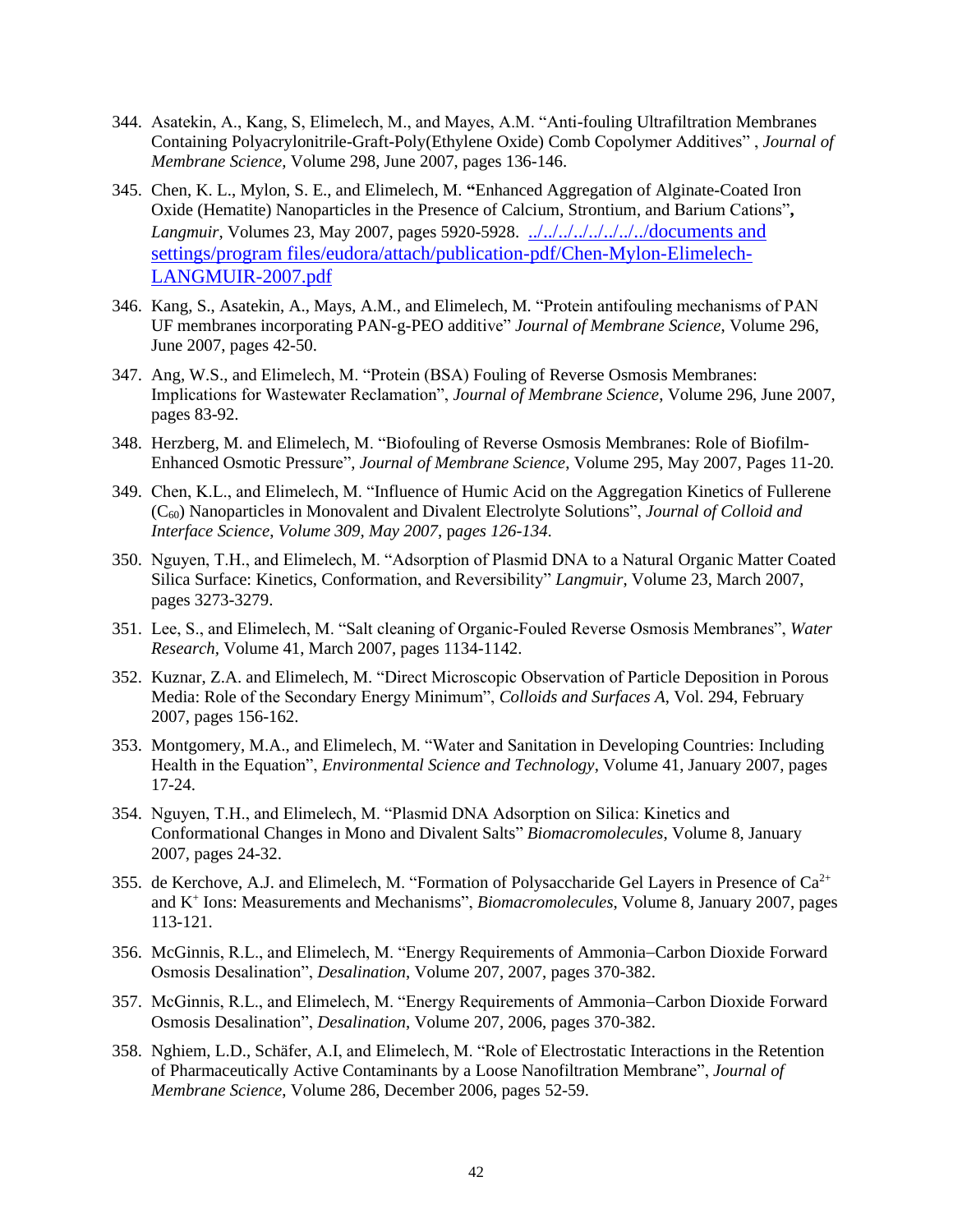- 359. Chen, K.L., and Elimelech, M. "Aggregation and Deposition Kinetics of Fullerene  $(C_{60})$ Nanoparticles", *Langmuir*, Volume 22, November 2006, pages 10994-11001.
- 360. Asatekin, A., Menniti, A., Kang, S. Elimelech, M., Morgenroth, E., and Mayes, A.M. "Antifouling Nanofiltration Membranes for Membrane Bioreactors from Self-Assembling Graft Copolymers", *Journal of Membrane Science*, Volume 285, November 2006, pages 81–89.
- 361. McCutcheon, J.R., and Elimelech, M. "Influence of Concentrative and Dilutive Internal Concentration Polarization on Flux Behavior in Forward Osmosis", *Journal of Membrane Science*, Volume 284, October 2006, pages 237-247.
- 362. de Kerchove, A.J. and Elimelech, M. "Structural Growth and Viscoelastic Properties of Adsorbed Alginate Layers in Monovalent and Divalent Salts", *Macromolecules*, Volume 39, September 2006, pages 6558-6564.
- 363. Cath, T.Y., Childress, A.E., and Elimelech, M. "Forward osmosis: Principles, Applications, and Recent Developments", *Journal of Membrane Science,* Volume 281, September 2006, pages 70-87*.*
- 364. Costa, A.R., de Pinho, M.N., and Elimelech, M. "Mechanisms of Colloidal Natural Organic Matter Fouling in Ultrafiltration", *Journal of Membrane Science*, Volume 281, September 2006, pages 716-725.
- 365. McCutcheon, J.R., McGinnis, R.L., and Elimelech, M. "Desalination by Ammonia-Carbon Dioxide Forward Osmosis: Influence of Draw and Feed Solution Concentrations on Process Performance", *Journal of Membrane Science*, Volume 278, July 2006, pages 114-123.
- 366. Gray, G.T., McCutcheon, J.R., and Elimelech, M. "Internal Concentration Polarization in Forward Osmosis: Role of Membrane Orientation", *Desalination*, Volume 197, June 2006, pages 1-8.
- 367. Li, Q., and Elimelech, M. "Synergistic Effects in Combined Fouling of a Loose Nanofiltration Membrane by Colloidal Materials and Natural Organic Matter", *Journal of Membrane Science*, Volume 278, July 2006, pages 72-82.
- 368. Kuznar, Z.A. and Elimelech, M. "*Cryptosporidium* Oocyst Surface Macromolecules Significantly Hinder Oocyst Attachment", *Environmental Science and Technology*, Volume 40, March 2006, pages 1837-1842.
- 369. Chen, K.L., Mylon, S.E., and Elimelech, M. "Aggregation Kinetics of Alginate-Coated Hematite Nanoparticles in Monovalent and Divalent Electrolytes", *Environmental Science and Technology*, Volume 40, March 2006, pages 1516-1523.
- 370. Lee, S., and Elimelech, M. "Relating Organic Fouling of Reverse Osmosis Membranes to Intermolecular Adhesion Forces", *Environmental Science and Technology*, Volume 40, February 2006, pages 980-987.
- 371. Ang, W.S., Lee, S., and Elimelech M., "Chemical and Physical Aspects of Cleaning of Organic-Fouled Reverse Osmosis Membranes", *Journal of Membrane Science,* Volume 272, March 2006, Pages 198-210.
- 372. Elimelech, M. "The Global Challenge for Adequate and Safe Water", *Journal of Water Supply: Research and Technology – AQUA,* Volume 55*,* February 2006, pages 3-10.
- 373. Lee, S., Ang, W.S., and Elimelech M., "Fouling of Reverse Osmosis Membranes by Hydrophilic Organic Matter: Implications for Water Reuse", *Desalination*, Volume 187, February 2006, pages 313-321.
- 374. Nghiem, L.D., Schäfer, A.I., and Elimelech, M. "Pharmaceutical Retention Mechanisms by Nanofiltration Membranes", *Environmental Science and Technology*, Volume 39, October 2005, pages 7698 – 7705.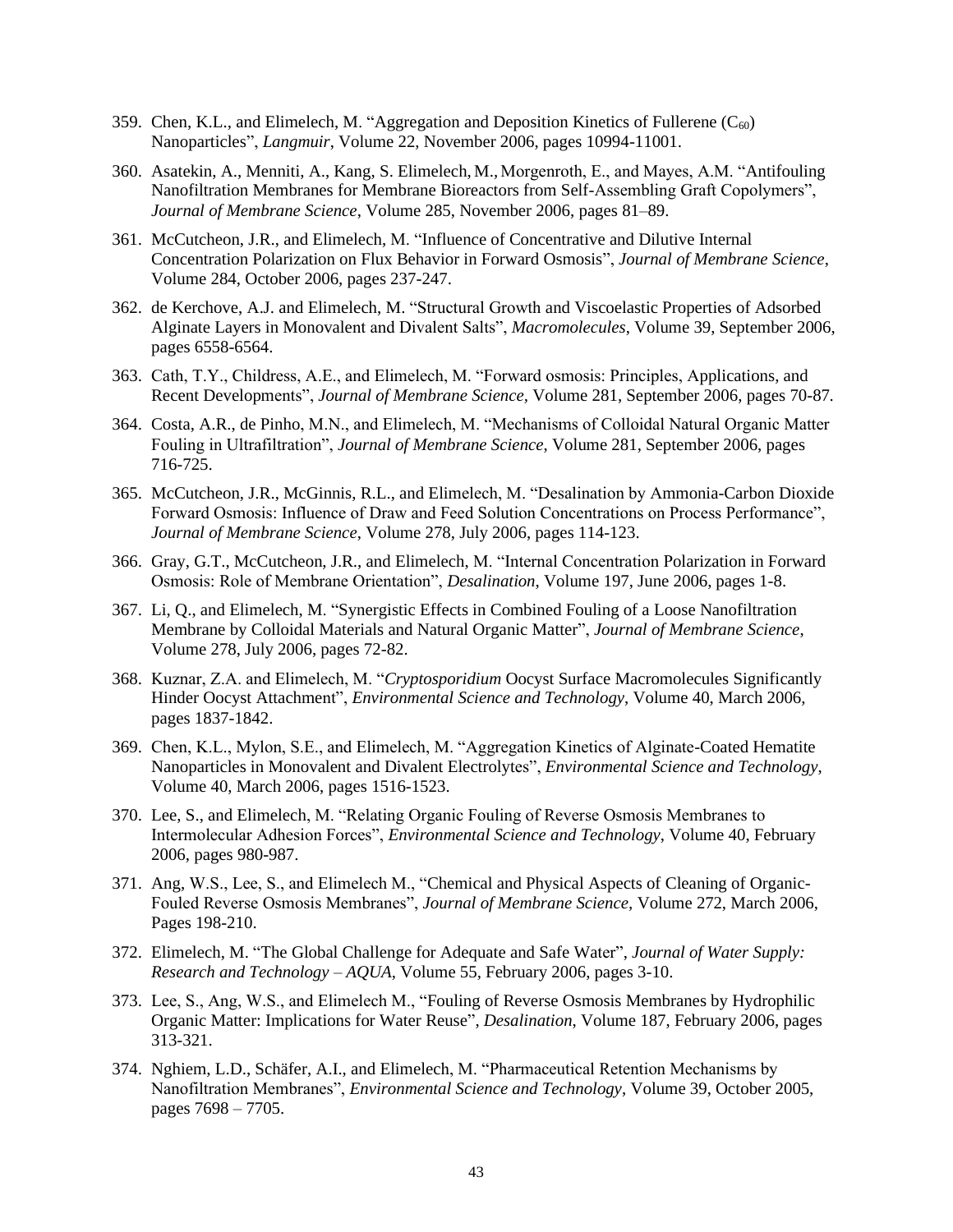- 375. Nghiem, L.D., Schäfer, A.I., and Elimelech, M. "Nanofiltration of Hormone Mimicking Trace Organic Contaminants", *Separation Science and Technology*, Volume 40, November 2005, pages 2633-2649.
- 376. Lee, S., Cho, J. and Elimelech M., "Combined Influence of Natural Organic Matter (NOM) and Colloidal Particles on Nanofiltration Membrane Fouling", *Journal of Membrane Science,* Volume 262, October 2005, pages 27-41*.*
- 377. Abudalo, R.A., Bogatsu, Y.G., Ryan, J.N., Harvey, R.W. Metge, D.W., and Elimelech, M. "The Effect of Ferric Oxyhydroxide Grain Coatings on the Transport of Bacteriophage PRD1 and *Cryptosporidium parvum* Oocysts in Saturated Porous Media." *Environmental Science and Technology*, Volume 39, September 2005, pages 6412 - 6419.
- 378. Walker, S.L., Redman, J.A., and Elimelech M. "Influence of Growth Phase on Bacterial Deposition: Interaction Mechanisms in Packed-Bed Column and Radial Stagnation Point Flow Systems", *Environmental Science and Technology*, Volume 39, September 2005, pages 6405 - 6411.
- 379. Lee, S., Cho, J. and Elimelech M., "A Novel Method for Investigating the Influence of Feed Water Recovery on Colloidal and NOM Fouling of RO and NF Membranes", *Environmental Engineering Science*, Volume 22, July 2005, pages 496-509.
- 380. de Kerchove, A.J. and Elimelech, M. "Relevance of Electrokinetic Theory for 'Soft' Particles to Bacterial Cells: Implications for Bacterial Adhesion", *Langmuir*, Volume 21, July 2005, pages 6462-6472.
- 381. Walker, S.L., Hill, J.E., Redman, J.A., and Elimelech M. "Influence of Growth Phase on the Adhesion Kinetics of *Escherichia coli* D21g", *Applied and Environmental Microbiology*, Volume 71, June 2005, pages 3093-3099.
- 382. Chen, J.C., Elimelech, M., and Kim, A.S., "Monte Carlo Simulation of Colloidal Membrane Filtration: Model Development with Application to Characterization of Phase Transition Phenomenon", *Journal of Membrane Science,* Volume 255, June 2005, Pages 291-305.
- 383. Tufenkji, N., and Elimelech M. "Spatial Distributions of *Cryptosporidium* Oocysts in Porous Media: Evidence for Dual Mode Deposition", *Environmental Science and Technology*, Volume 39, May 2005, pages 3620 - 3629.
- 384. McCutcheon, J.R., McGinnis, R.L., and Elimelech, M. "A Novel Ammonia-Carbon Dioxide Forward (Direct) Osmosis Desalination Process", *Desalination*, Volume 174, 2005, pages 1-11.
- 385. Tufenkji, N., and Elimelech M. "Breakdown of Colloid Filtration Theory: Role of the Secondary Energy Minimum and Surface Charge Heterogeneities", *Langmuir*, Volume 21, January 2005, pages 841-852.
- 386. Kuznar, Z.A. and Elimelech, M. "Role of Surface Proteins in the Deposition Kinetics of *Cryptosporidium parvum* Oocysts", *Langmuir*, Volume 21, January 2005, pages 710-716.
- 387. Kuznar, Z.A. and Elimelech, M. "Adhesion Kinetics of Viable *Cryptosporidium parvum* Oocysts to Quartz Surfaces", *Environmental Science and Technology*, Volume 38, December 2004, pages 6839-6845.
- 388. Tufenkji, N., and Elimelech M. "Deviation from Classical Colloid Filtration Theory in the Presence of Repulsive DLVO Interactions", *Langmuir*, Volume 20, December 2004, pages 10818-10828.
- 389. Tufenkji, N., Miller, G.F., Ryan, J.N., Harvey, R.W., and Elimelech M. "Transport of *Cryptosporidium* Oocysts in Porous Media: Role of Straining and Physico-Chemical Filtration", *Environmental Science and Technology*, Volume 38, November 2004, pages 5932-5938.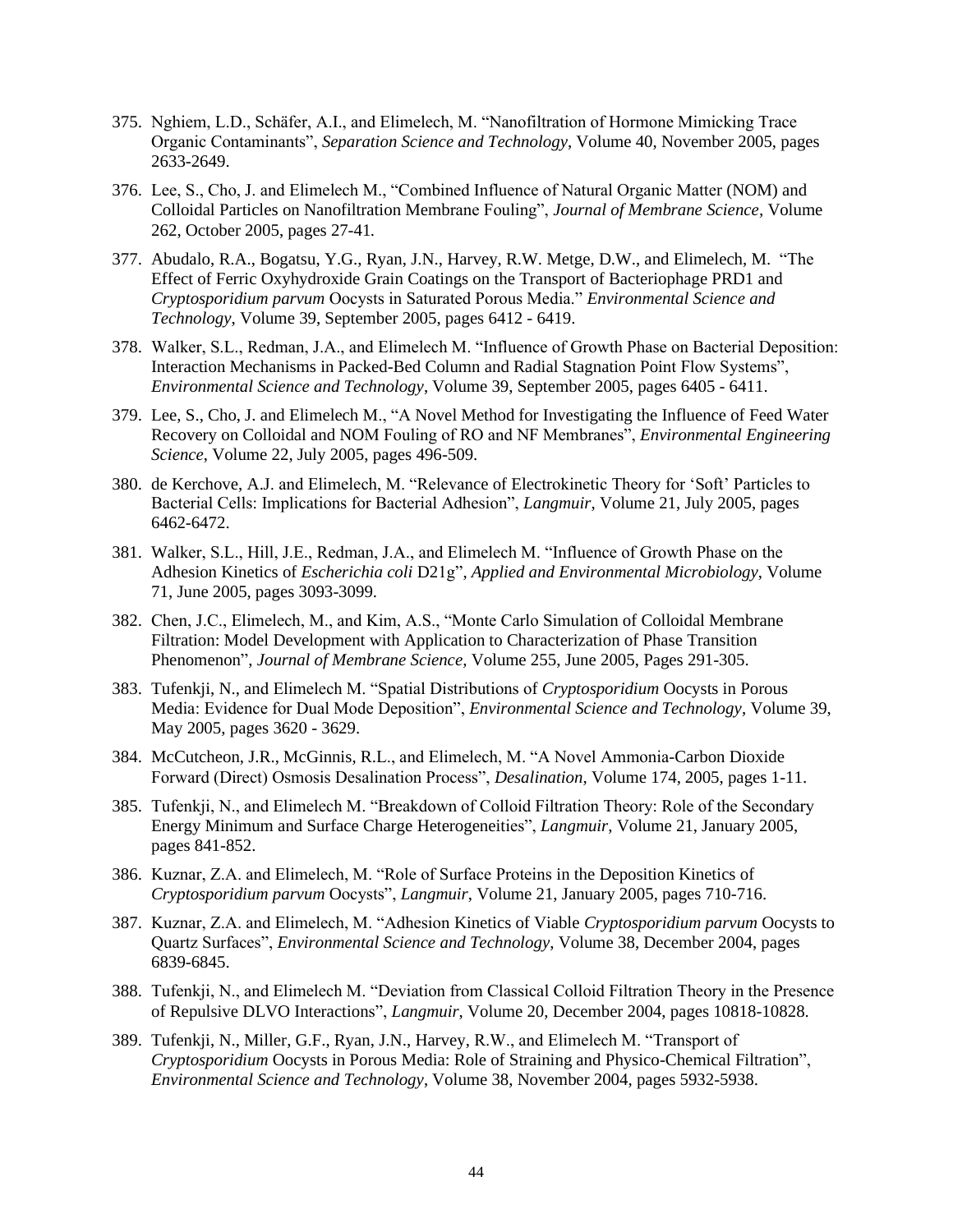- 390. Ng, H.Y., and Elimelech, M. "Influence of Colloidal Fouling on Rejection of Trace Organics by Reverse Osmosis", *Journal of Membrane Science,* Volume 244, November 2004, pages 215-226.
- 391. Mylon, S.E., Chen, K.L., and Elimelech, M. "Influence of Natural Organic Matter and Ionic Composition on the Kinetics and Structure of Hematite Colloid Aggregation: Implications to Iron Depletion in Estuaries", *Langmuir*, Volume 20, October 2004, pages 9000-9006.
- 392. Li, Q. and Elimelech, M. "Organic Fouling and Chemical Cleaning of Nanofiltration Membranes: Measurements and Mechanisms", *Environmental Science and Technology*, Volume 38, September 2004, pages 4683-4693.
- 393. Walker, S.L., Redman, J.A., and Elimelech M. "Role of Cell Surface Lipopolysaccharides (LPS) in *Escherichia coli* K12 Adhesion and Transport", *Langmuir*, Volume 20, August 2004, pages 7736- 7746.
- 394. Nghiem, D.L., McCutcheon, J., Schäfer, A.I., and Elimelech, M. "The Role of Endocrine Disrupters in Water Recycling: Risk or Mania?", *Water Science and Technology*, Volume 50, 2004, pages 215- 220.
- 395. Redman, J.A., Walker, S.L., and Elimelech, M., "Bacterial Adhesion and Transport in Porous Media: Role of the Secondary Energy Minimum", *Environmental Science and Technology*, Volume 38, March 2004, pages 1777-1785.
- 396. Nghiem, L.D., Schaefer, A.I., and Elimelech, M. "Removal of Natural Hormones by Nanofiltration Membranes: Measurement, Modeling, and Mechanisms", *Environmental Science and Technology*, Volume 38, March 2004, pages 1888-1896.
- 397. Chen, J.C., Li, Q., and Elimelech, M. "In-situ Monitoring Techniques for Concentration Polarization and Fouling in Membrane Filtration", *Advances in Colloid and Interface Science*, Volume 107, March 2004, pages 83-104.
- 398. Tufenkji, N. and Elimelech M. "Correlation Equation for Predicting Single-Collector Efficiency in Physicochemical Filtration in Saturated Porous Media", *Environmental Science and Technology*, Volume 38, January 2004, pages 529-536.
- 399. Lee, S., Cho, J. and Elimelech M., "Influence of Colloidal Fouling and Feed Water Recovery on Salt Rejection in RO and NF Membrane Separations", *Desalination*, Volume 160, January 2004, pages 1-12.
- 400. Hoek E.M.V., and Elimelech, M. "Cake-Enhanced Concentration Polarization: A New Fouling Mechanism for Salt Rejecting Membranes", *Environmental Science and Technology*, Volume 37, December 2003, pages 5581 - 5588
- 401. Loveland, J.P., Bhattacharjee, S., Ryan, J.N. Elimelech, M. "Colloid Transport in a Geochemically Heterogeneous Porous Medium: Aquifer Tank Experiment and Modeling", *Journal Contaminant Hydrology*, Volume 65, September 2003, pages 161-182.
- 402. Elimelech, M., Chen, J.Y., and Kuznar, Z. "Particle Deposition on Surfaces with Micropatterned Charge Heterogeneity: The Hydrodynamic Bump Effect, *Langmuir*, Volume 19, August 2003, pages 6594-6597.
- 403. Song, L., Hu, J. Y, Ong, S.L., Ng, W.J., Elimelech, M., and Wilf, M. "Emergence of Thermodynamic Restriction and its Implications for the Full-Scale Reverse Osmosis Process", *Desalination*, Vol. 155, July 2003, Pages 213-228
- 404. Weronski, P.; Walz, J.Y.; Elimelech, M. "Effect of Depletion Interaction on Transport of Colloidal Particles in Porous Media" *J. Colloid Interface Sci*., Volume 262, June 2003, pages 372-383.
- 405. Hoek E.M.V., Bhattacharjee, S., and Elimelech, M. "Effect of Membrane Surface Roughness of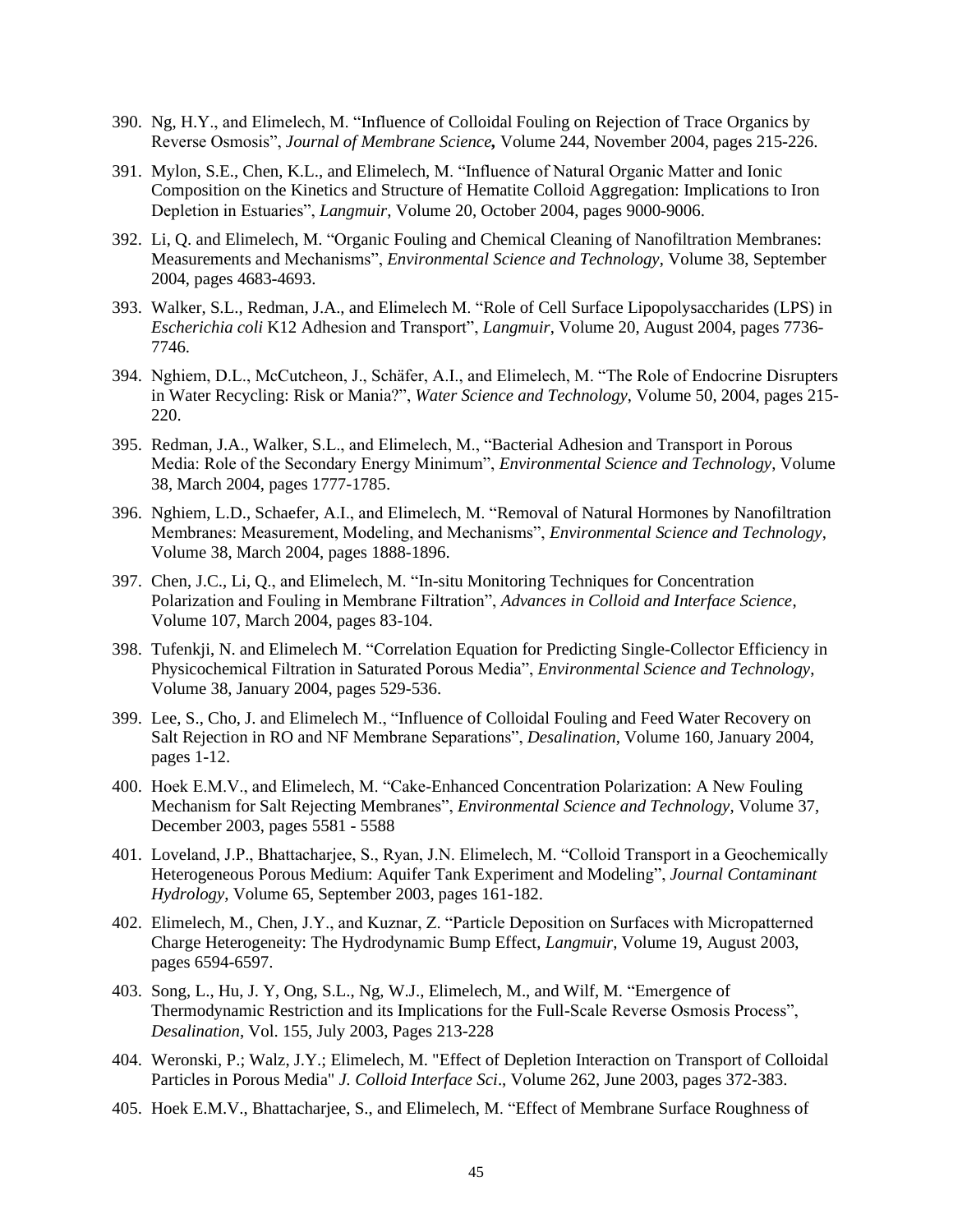Colloid-Membrane DLVO Interactions", *Langmuir*, Vol. 19, May 2003, pages 4836-4847.

- 406. Song, L., Hu, J. Y, Ong, S.L., Ng, W.J., Elimelech, M., and Wilf, M. "Performance Limitation in the Full-Scale Reverse Osmosis Process", *Journal of Membrane Science*, Vol. 214, April 2003, 239- 244.
- 407. Tufenkji, N., Redman, J.A., and Elimelech, M. "Interpreting Deposition Patterns of Microbial Particles in Laboratory-Scale Column Experiments" *Environmental Science & Technology*, Volume 37, February 2003, pages 616-623.
- 408. Hoek, E.M.V., Kim, A.S., and Elimelech, M., "Influence of Crossflow Membrane Filter Geometry and Shear Rate on Colloidal Fouling in reverse Osmosis and Nanofiltration Separations", *Environmental Engineering Science*, Volume 19, December 2002, pages 357-372.
- 409. Le Gouellec, Y.A., and Elimelech, M. "Control of Calcium Sulfate (Gypsum) Scale in Nanofiltration of Saline Agricultural Drainage Water", *Environmental Engineering Science*, Volume 19, December 2002, pages 387-398.
- 410. Tufenkji, N., Ryan, J.N., and Elimelech M. "The Promise of Bank Filtration", *Environmental Science & Technology*, Volume 36, November 2002, pages 422A-428A.
- 411. Ryan, J.N., Harvey, R.H., Metge, D., Elimelech, M., Navigato, T., and Piper A.P. "Field and Laboratory Investigations of Inactivation of viruses (PRD1 and MS2) Attached to Iron Oxide-Coated Quartz Sand", *Environmental Science and Technology*, Volume 36, August 2002, pages 2403-2413.
- 412. LeGouellec, Y. and Elimelech, M. "Gypsum Scaling in Nanofiltration of Agricultural Drainage Water", *Journal of Membrane Science*, Volume 205, August 2002, 279-291.
- 413. Bhattacharjee, S., Ryan, J.N., and Elimelech, M. "Virus Transport in Physically and Geochemically Heterogeneous Subsurface Porous Media", *Journal of Contaminant Hydrology*, Volume 57, August 2002, 161-187.
- 414. Chen, J.Y., Klemic, J.F., Elimelech, M. "Micropatterning Microscopic Chemical Heterogeneity on Flat Surfaces for Studying the Interaction between Colloidal Particles and Heterogeneously Charged Surfaces", *Nano* Letters, Volume 2, April 2002, pages 393-396.
- 415. Seidel, A., and Elimelech, M. "Coupling between Chemical and Physical Interactions in NF Membrane Fouling by Natural Organic Matter: Implications for Fouling Control", *Journal of Membrane Science*, Volume 203, March 2002, pages 245-255.
- 416. Walker, S.L., Bhattacharjee, S., Hoek. E.M.V., and Elimelech, M. "A Novel Asymmetric Clamping Cell for Measuring Streaming Potential of Flat Surfaces", *Langmuir*, Volume 18, March 2002, pages 2193-2198.
- 417. Bunn, R.A., Ryan, J.N., and Elimelech, M. "Mobilization of Natural Colloids from an Iron Oxide Coated Sand Aquifer: Effect of pH and Ionic Strength", *Environmental Science and Technology*, Volume 36, February 2002, pages 314-322.
- 418. Bhattacharjee, S., Chen, J.C., and Elimelech, M. "Coupled Model of Concentration Polarization and Pore Transport in Crossflow Nanofiltration of Multi-Component Electrolytes", *AIChE Journal*, December 2001, Vol. 47, pages 2733-2745.
- 419. Chen, J.Y., Ko, C.-H., Bhattacharjee, S., and Elimelech, M. "Role of Spatial Distribution of Porous Medium Geochemical Heterogeneity in Colloid Transport", *Colloids and Surfaces A*, Volume 191, October 2001, pages 3-16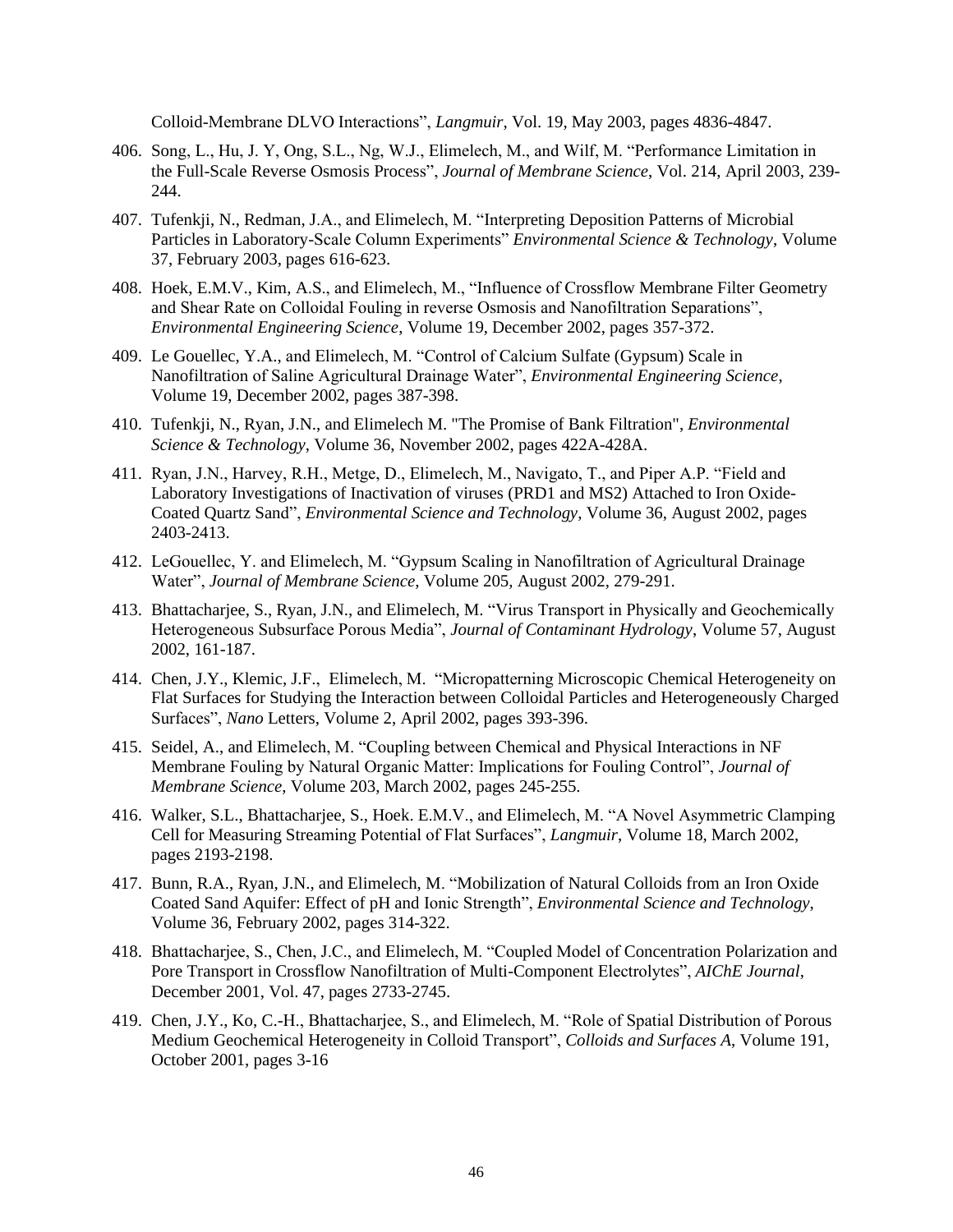- 420. Grolimund, D., Elimelech, M., and Borkovec, M. "Aggregation and Deposition Kinetics of Mobile Colloidal Particles in Natural Porous Media", *Colloids and Surfaces A*, Volume 191, October 2001, pages 179-188.
- 421. Vrijenhoek, E.M., Hong, S., and Elimelech, M. "Influence of Membrane Surface Properties on Initial Rate of Colloidal Fouling of Reverse Osmosis and Nanofiltration Membranes", *Journal of Membrane Science*, Volume 188, June 2001, pages 115-128.
- 422. Sun, N., Elimelech, M., Sun, N.-Z., and Ryan, J.N. "A Novel Two-Dimensional Model for Colloid Transport in Physically and Geochemically Heterogeneous Porous Media", *Journal of Contaminant Hydrology*, Volume 49, June 2001, pages 173-199.
- 423. Seidel, A., Waypa, J.J. and Elimelech, M. "Role of Charge (Donnan) Exclusion in Removal of Arsenic from Water by a Negatively Charged Porous Nanofiltration Membrane", *Environmental Engineering Science*, Volume 18, May 2001, pages 105-113.
- 424. Sun, N., Sun, N.-Z ., Elimelech, M., and Ryan, J.N. "Sensitivity Analysis and Parameter Identifiability in Colloid Transport in Geochemically Heterogeneous Porous Media", *Water Resources Research*, Volume 37, February 2001, pages 209-222.
- 425. Kim, S., Bhattacharjee, S. and Elimelech, M. "Shear Induced Reorganization of Deformable Molecular Assemblages: Monte Carlo Studies, *Langmuir,* Vol. 17, January 2001, pages 552-561.
- 426. Kuhnen, F., Bhattacharjee, S., Elimelech, M, and Kretzschmar, R. "Transport and Deposition Dynamics of Iron Oxide Colloids in Packed Quartz Media: Monolayer and Multilayer Deposition" *Journal of Colloid and Interface Science*, Vol. 231, November 2000, pages 32-41.
- 427. Ko, C.-H., and Elimelech, M. "The Shadow Effect in Colloid Transport and Deposition Dynamics in Granular Porous Media: Measurements and Mechanisms", *Environmental Science and Technology*, Volume 34, September 2000, pages 3681-3689.
- 428. Ko, C.-H., Bhattacharjee, S., and Elimelech, M. "The Coupled Influence of Ionic Strength, Particle Size, and Flow Velocity on the RSA Dynamic Blocking Function during Colloid Deposition in a Packed Bed of Spherical Collectors", *Journal of Colloid and Interface Science*, Volume 229, September 2000, pages 554-567.
- 429. Childress, A.E., and Elimelech, M. "Relating Nanofiltration Membrane Performance to Membrane Charge (Electrokinetic) Characteristics", *Environmental Science and Technology*, Volume 34, September 2000, pages 3710-3716.
- 430. Ryan, J.N., Elimelech, M., Magelky, R.D., and Baseman, J.L., "Silica-Coated Titania and Zirconia Colloids for Subsurface Transport Field Experiments", *Environmental Science and Technology*, Volume 34, May 2000, pages 2000-2005.
- 431. Elimelech, M., Nagai, M., Ko, C.-H., and Ryan, J.N. " Relative Insignificance of Mineral Grain Zeta Potential to Colloid Transport in Geochemically Heterogeneous Porous Media", *Environmental Science and Technology*, Volume 34, June 2000, pages 2143-2148.
- 432. Bhattacharjee, S., Chen, J.Y., and Elimelech M. "DLVO Interaction between Spheroidal Particles and a Flat Surface", *Colloids and Surfaces A*, Volume 165, May 2000, pages 143-156.
- 433. Childress, A.E., Vrijenhoek, E.M., Elimelech, M. "Particulate and THM Precursor Removal with Ferric Chloride", *Journal of Environmental Engineering, ASCE,* Volume 125 (11), November 1999, pages 1054-1061.
- 434. Bhattacharjee, S., Kim, A.S., and Elimelech, M., "Concentration Polarization of Interacting Solute particles in Crossflow membrane Filtration", *Journal of Colloid and Interface Science*, Volume 212, April 1999, pages 81-99.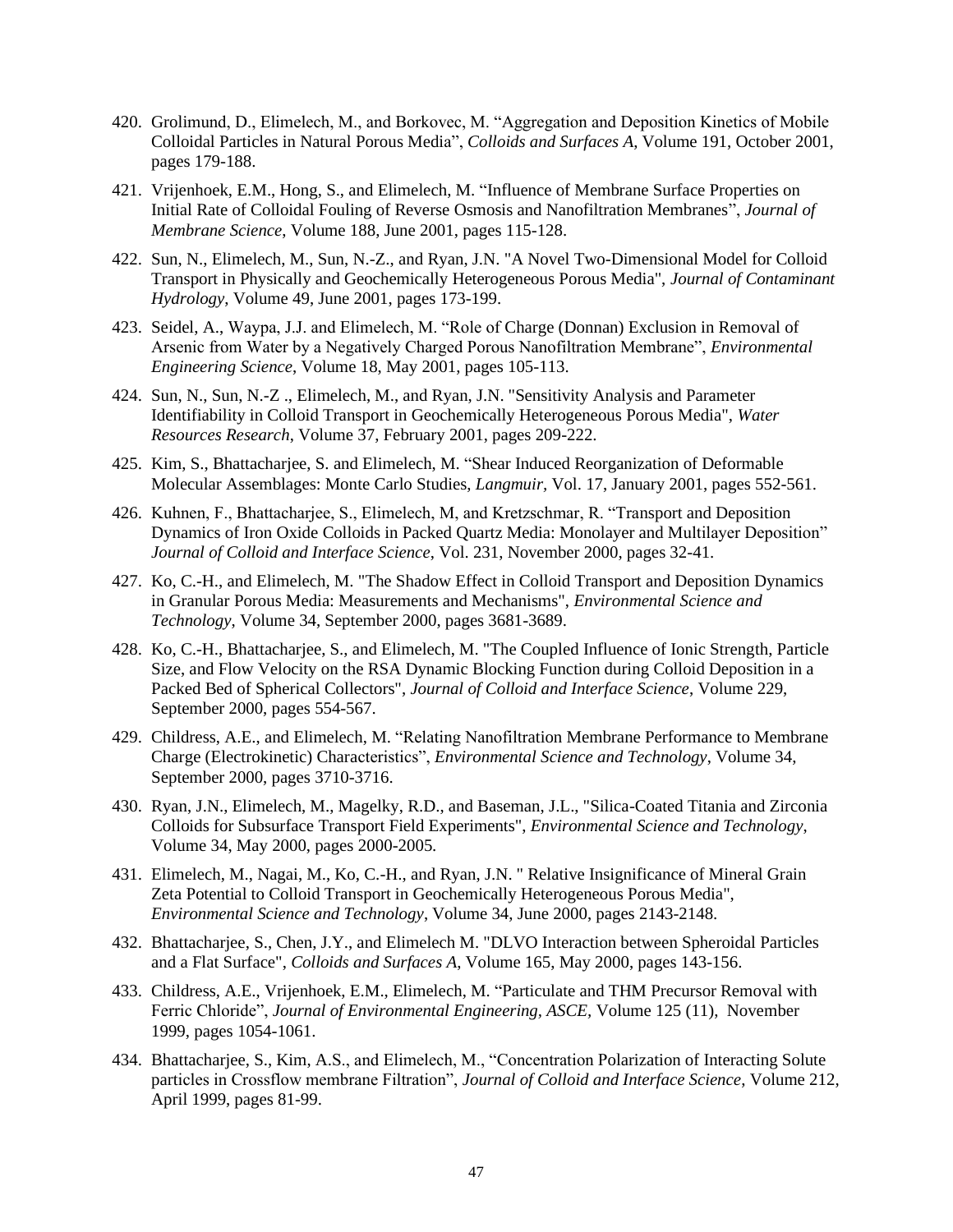- 435. Kretzschmar, R., Borkovec, M., Grolimund, D., and Elimelech, "Mobile Subsurface Colloids and their Role in Contaminant Transport" (Review Paper), *Advances in Agronomy*, Volume 66, January 1999, pages 121-194.
- 436. Ryan J.N., Elimelech M., Ard R.A., Harvey R.W., and Johnson P.R., "Bacteriophage PRD1 and Silica Colloid Transport and Recovery in an Iron Oxide-Coated Sand Aquifer", *Environmental Science & Technology*, Volume 33, January 1999, pages 63-73.
- 437. Bhattacharjee, S., Elimelech, M., and Borkovec, M., "DLVO Interaction between Colloidal Particles: Beyond Derjaguin's Approximation", (Invited Paper for a Special Issue in Honor of Professor Egon Matijevic) *Croatica Chemica Acta*, Volume 71, December 1998, pages 883-903.
- 438. Grolimund, D., Elimelech, M., Borkovec, M., Barmettler, K., Kretzschmar, R., and Sticher, H., "Transport of *in-situ* Mobilized Colloidal Particles in Packed Soil Columns"**,** *Environmental Science & Technology*, Volume 32, November 1998, pages 3562-3569.
- 439. Clark, M.M. *et al*. AWWA "Committee Report: Membrane Processes", *Journal American Water Works Association*, Volume 90, June 1998, pages 91-105.
- 440. Faibish, R.S., Elimelech, M., and Cohen, Y., "Effect of Interparticle Electrostatic Double Layer Interactions on Permeate Flux Decline in Crossflow Membrane Filtration of Colloidal Suspensions: An Experimental Investigation", *Journal of Colloid and Interface Science*, Volume 204, August 1998, pages 77-86.
- 441. Elimelech, M, and Bhattacharjee, S. "A Novel Approach for Modeling Concentration Polarization in Crossflow Membrane Filtration Based on the Equivalence of Osmotic Pressure Model and Filtration Theory", *Journal of Membrane Science*, Volume 145, July 1998, pages 223-241.
- 442. Bhattacharjee, S., Ko, C.-H., and Elimelech, M., "DLVO Interaction between Rough Surfaces, *Langmuir*, Volume 14, June 1998, pages 3365-3375.
- 443. Vrijenhoek, E., Childress, A.E., Elimelech, M, Tanaka, T.S., and Beuhler, M.D., "Removal of Particles and THM Precursors by Enhanced Coagulation", *Journal American Water Works Association*, Volume 90, April 1998, pages 139-150.
- 444. Mazzolani, G., Stolzenbach, K.D., and Elimelech, M. "Coagulation of Settling Aggregates of Different Size and Density", *Journal of Colloid and Interface Science*, Vol. 197, January 1998, pages 334-347.
- 445. Hong, S., Faibish, R.S., and Elimelech, M. "Kinetics of Permeate Flux Decline in Crossflow Membrane Filtration of Colloidal Suspensions", *Journal of Colloid and Interface Science*, Volume 196, December 1997, pages 267-277.
- 446. Zhu, X., and Elimelech M. "Colloidal Fouling of Reverse Osmosis Membranes: Measurements and Fouling Mechanisms", *Environmental Science & Technology*, Volume 31, December 1997, pages 3654-3662.
- 447. Bhattacharjee, S., and Elimelech, M., "Surface Element Integration: A Novel Technique for Evaluation of DLVO Interaction between a Particle and an Infinite Flat Plate", *Journal of Colloid and Interface Science*, Volume 193, October 1997, pages 273-285.
- 448. Waypa, J.J., Hering, J.G., and Elimelech, M. "Arsenic Removal from Water by Reverse Osmosis and Nanofiltration Membrane Processes*", Journal American Water Works Association*, Volume 89(10), October 1997, pages 102-114..
- 449. Hong, S., and Elimelech, M. "Chemical and Physical Aspects of Natural Organic Matter (NOM) Fouling of Nanofiltration Membranes", *Journal of Membrane Science*, Volume 132, September 1997, pages 159 - 181.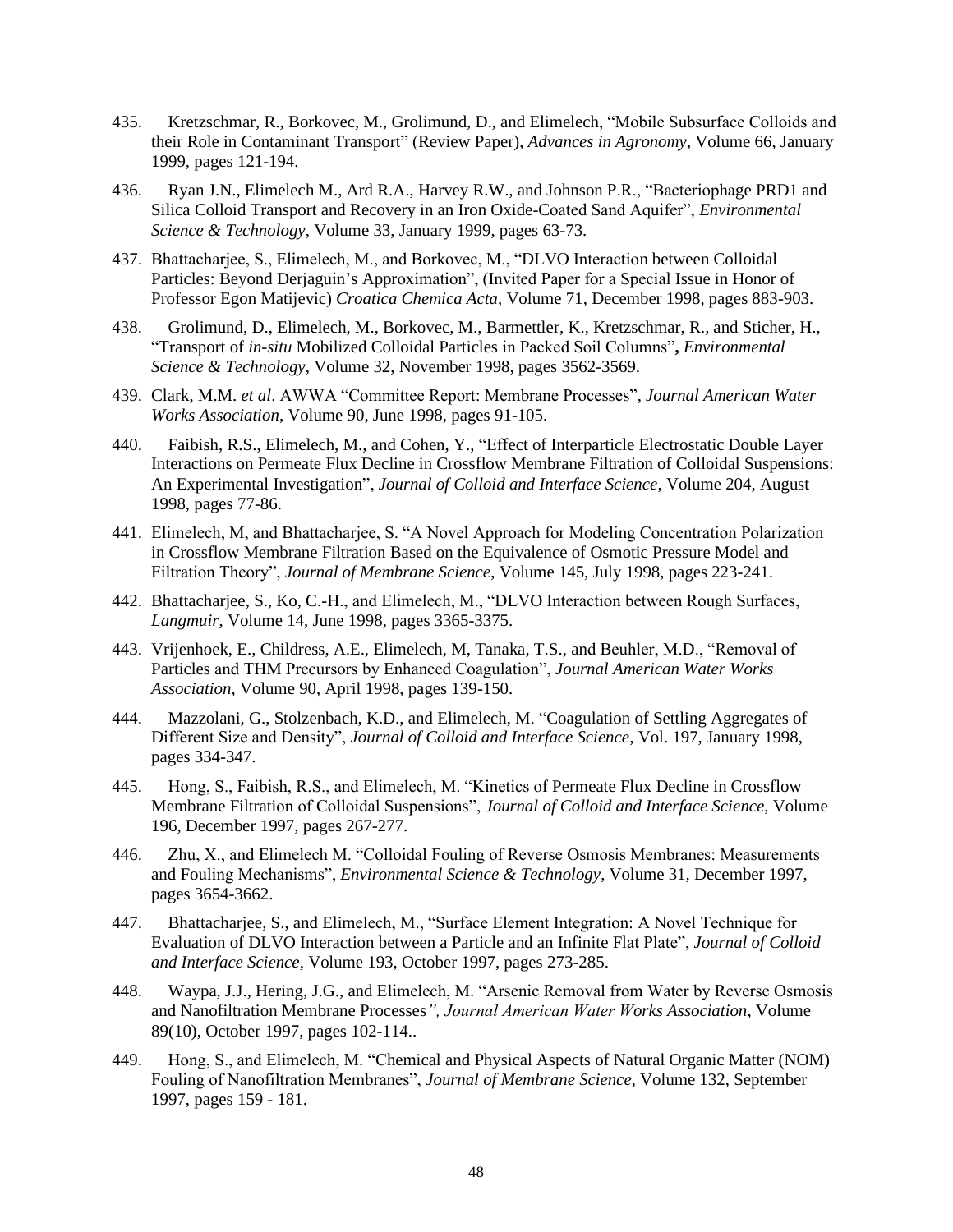- 450. Hering, J.G., Chen P-Y., Wilkie, J.A., and Elimelech, M. "Arsenic Removal from Drinking Water During Coagulation", *Journal of Environmental Engineering, ASCE*., Volume 123(8), August 1997, pages 800-807.
- 451. Elimelech, M., Zhu, X., and Childress, A.E. "Role of Surface Morphology in Colloidal Fouling of Polymeric Membranes", *Journal of Membrane Science*, Volume 127, April 1997, pages 101-109.
- 452. Johnson, P.R., Sun, N., and Elimelech, M. "Colloid Transport in Geochemically Heterogeneous Porous Media: Modeling and Measurements", *Environmental Science & Technology*, Volume 30, November 1996, pages 3284-3293.
- 453. Childress, A.E., and Elimelech, M. "Effect of Solution Chemistry on the Surface Charge of Polymeric Reverse Osmosis and Nanofiltration Membranes", *Journal of Membrane Science*, Volume 119(2), October 1996, pages 253-268.
- 454. Hering, J.G., Chen, P.-Y., Wilkie, J.A., Elimelech, M., and Liang, S. "Arsenic Removal by Ferric Chloride", Journal American Water Works Association, Volume 88, April 1996, pages 155-167.
- 455. Ryan, J.N., and Elimelech, M. "Colloid Mobilization and Transport in Groundwater", *Colloids and Surfaces A*, Volume 107, February 1996, pages 1-56.
- 456. Liu, D., Johnson, P.R., and Elimelech, M. "Colloid Deposition Dynamics in Flow Through Porous Media: Role of Electrolyte Concentration", *Environmental Science & Technology*, Volume 29, December 1995, pages 3021-3031.
- 457. Zhu, X., and Elimelech, M. "Fouling of Reverse Osmosis Membranes by Aluminum Oxide Colloids", *Journal of Environmental Engineering, ASCE*., Volume 121, December 1995, pages 884- 892..
- 458. Song, L. and Elimelech M. "Theory of Concentration Polarization in Crossflow Filtration", *Journal of the Chemical Society, Faraday Transactions* , Volume 91, October 1995; pages 3389- 3398.
- 459. Song, L. and Elimelech M. "Particle Deposition onto a Permeable Surface in Laminar Flow" *Journal of Colloid and Interface Science* Vol. 173, July 1995, pages 165-180
- 460. Johnson, P.R., and Elimelech, M. "Dynamics of Colloid Deposition in Porous Media: Blocking Based on Random Sequential Adsorption", *Langmuir* Vol. 11, March 1995, pages 801-812.
- 461. Elimelech, M., "Particle Deposition on Ideal Collectors from Dilute Flowing Suspensions: Mathematical Formulation, Numerical Solution, and Simulations", *Separations Technology*, Vol. 4, October 1994, pages 186-212.
- 462. Song, L., and Elimelech, M., "Transient Deposition of Colloidal Particles in Heterogeneous Porous Media", *Journal of Colloid and Interface Science,* Vol. 167 October 1994, pages 222-234
- 463. Elimelech, M., Chen, W. H., and Waypa, J. J. "Measuring the Zeta (Electrokinetic) Potential of Reverse Osmosis Membranes by a Streaming Potential Analyzer", *Desalination*., Vol. 95(3), July 1994, pages 269-286.
- 464. Glater J., Hong, S-K., and Elimelech, M. "The Search for a Chlorine Resistant Reverse Osmosis Membrane", *Desalination*., Vol. 95(3), July 1994, pages 325-345.
- 465. Song, L., Johnson, P. R., and Elimelech, M. "Kinetics of Colloid Deposition onto Heterogeneously Charged Surfaces in Porous Media", *Environmental Science & Technology*,. Vol. 28(6), June 1994, pages 1164-1171.
- 466. Elimelech, M. "Effect of Particle Size on the Kinetics of Particle Deposition under Attractive Double Layer Interactions", *Journal of Colloid and Interface Science*., Vol. 164, April 1994, pages 190-199.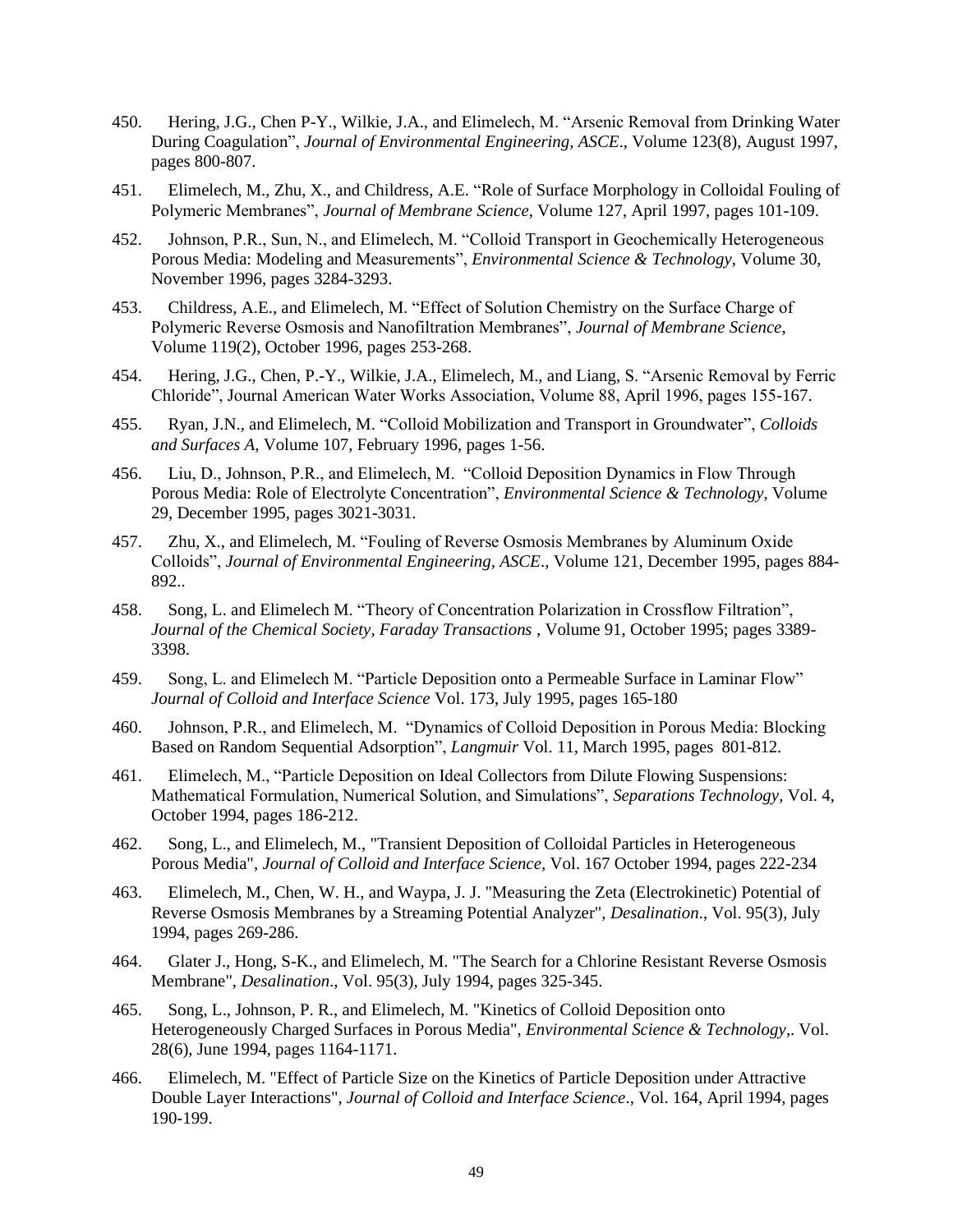- 467. Stolzenbach, K. D., and Elimelech, M., "The Effect of Particle Density on Collisions Between Sinking Particles: Implications for Particle Aggregation in the Ocean", *Deep-Sea Research*, Vol. 41(3), March 1994, pages 469-483.
- 468. Ching, H-W., and Elimelech, M., "Dynamics of Coagulation of Kaolin Particles with Ferric Chloride", *Water Research*, Vol. 28, March 1994, pages 559-569**.**
- 469. Ching, H-W., Elimelech, M., and Hering J. G., "Dynamics of Coagulation of Clay Particles with Aluminum Sulfate", *Journal of Environmental Engineering, ASCE*., Vol. 120, January/February 1994, pages 169-189.
- 470. Song, L., and Elimelech, M., "Calculation of Particle Deposition Rate under Unfavorable Particle-Surface Interactions", *Journal of the Chemical Society, Faraday Transactions*, Vol. 89, September 1993, pages 3443-3452.
- 471. Song, L., and Elimelech, M., "Dynamics of Colloid Deposition in Porous Media: Modeling the Role of Retained Particles", *Colloids and Surfaces A,* Vol. 73, June 1993, pages 49-63.
- 472. van Zanten, J. H., and Elimelech, M., "Determination of Absolute Coagulation Rate Constants by Multiangle Light Scattering", *Journal of Colloid and Interface Science*, Vol. 154, November 1992, pages 1-7.
- 473. Song, L., and Elimelech, M., "Deposition of Brownian Particles in Porous Media: Modified Boundary Conditions for the Sphere-in-Cell Model", *Journal of Colloid and Interface Science*, Vol. 153, October 1992, pages 294-297.
- 474. Elimelech, M., and Song L., "Theoretical Investigation of Colloid Separation from Dilute Aqueous Suspensions by Oppositely Charged Granular Media", *Separations Technology*, Vol. 2, January 1992, pages 2-12.
- 475. Elimelech, M., "Predicting Collision Efficiencies of Colloidal Particles in Porous Media", *Water Research*, Vol. 26, January 1992, pages 1-8.
- 476. Elimelech, M., "Kinetics of Capture of Colloidal Particles in Packed Beds Under Attractive Colloidal Interactions", *Journal of Colloid and Interface Science*, Vol. 146, October 1991, pages 337-352.
- 477. Elimelech, M., and O'Melia C.R., "Kinetics of Deposition of Colloidal Particles in Porous Media", *Environmental Science & Technology*, Vol. 24, October 1990, pages 1528-1536.
- 478. Elimelech, M., "Indirect Evidence for Hydration Forces in the Deposition of Polystyrene Latex Colloids on Glass Surfaces", *Journal of the Chemical Society, Faraday Transactions*, Vol. 86(9), May 1990, pages 1623-1624.
- 479. Elimelech, M., and O'Melia C.R., "Effect of Particle Size on Collision Efficiency in the Deposition of Brownian Particles with Electrostatic Energy Barriers", *Langmuir*, Vol. 6(6), June 1990, pages 1153-1163.
- 480. Elimelech, M., and C.R., O'Melia, "Effect of Electrolyte Type on the Electrophoretic Mobility of Polystyrene Latex Colloids", *Colloids and Surfaces*, Vol. 44, March 1990, pages 165-177.
- 481. Adin, A., and Elimelech, M., "Particle Filtration for Wastewater Irrigation", *Journal of Irrigation and Drainage Engineering, ASCE*, Vol. 115, No. 3, June 1989, pages 474-487.

#### **Patents**

1. Osmotic heat engine, [R L McGinnis,](https://www.google.com/search?tbo=p&tbm=pts&hl=en&q=ininventor:%22Robert+L.+McGinnis%22) [M Elimelech,](https://www.google.com/search?tbo=p&tbm=pts&hl=en&q=ininventor:%22Menachem+Elimelech%22) [J McCutcheon,](https://www.google.com/search?tbo=p&tbm=pts&hl=en&q=ininventor:%22Jeffrey+McCutcheon%22) US Patent App. 60/858,245 5/22/2008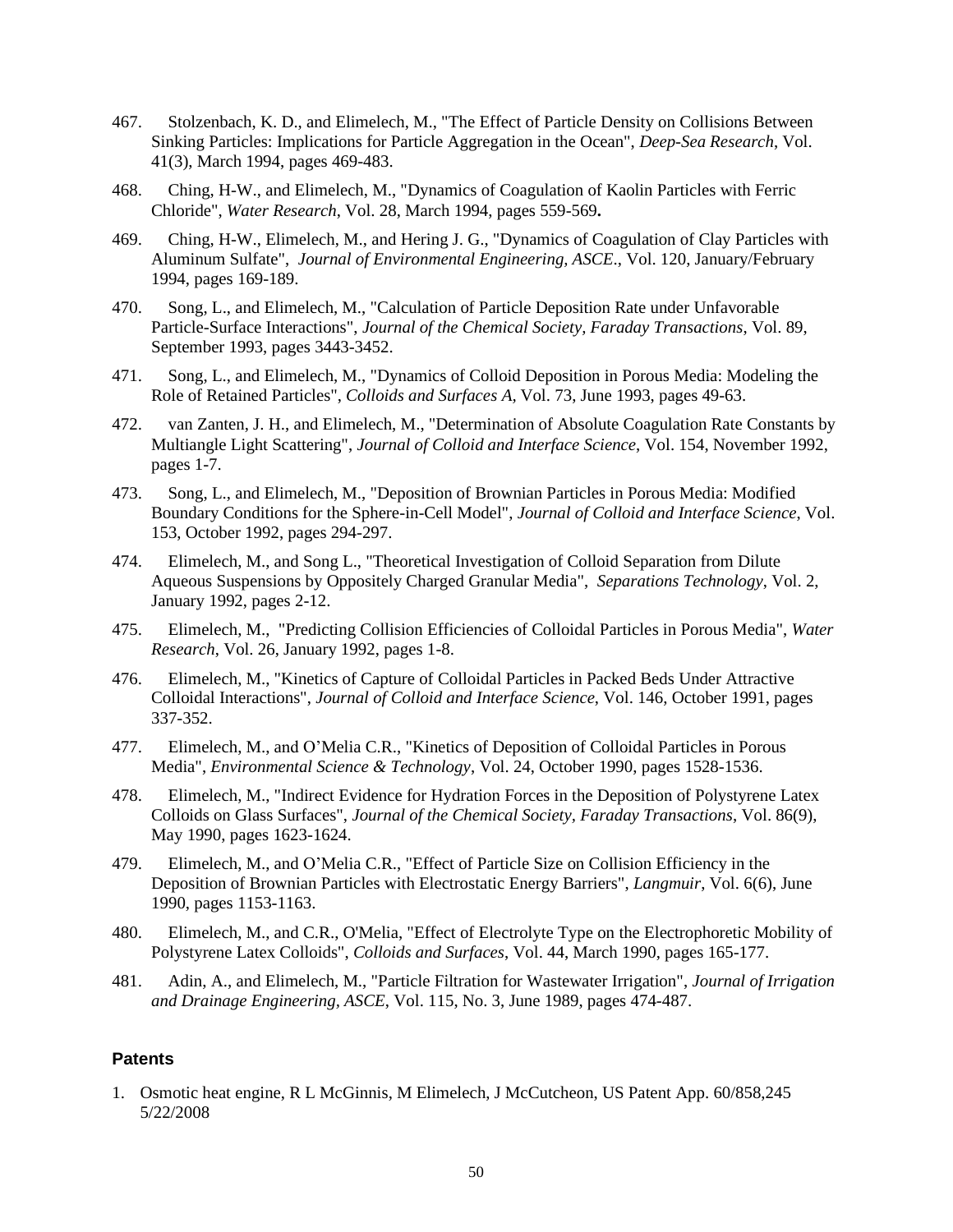- 2. Method for designing membranes for osmotically driven membrane processes, M Elimelech[, J](https://www.google.com/search?tbo=p&tbm=pts&hl=en&q=ininventor:%22Jeffrey+McCutcheon%22)  [McCutcheon,](https://www.google.com/search?tbo=p&tbm=pts&hl=en&q=ininventor:%22Jeffrey+McCutcheon%22) US Patent App. 60/927,222, 11/13/2008
- 3. Multi-Stage Column Distillation (MSCD) Method for Osmotic Solute Recovery, Robert L. McGinnis, M Elimelech, US Patent App. 60/812,383, 12/3/2009
- 4. Forward Osmosis Separation Processes, RL McGinnis, M Elimelech, US Patent App. 13/420,052, 12/23/2009
- 5. Carbon nanotube filters, A S Brady-Estevez, M Elimelech, US Patent App. 61/167,318, 11/4/2010
- 6. High flux thin-film composite forward osmosis and pressure-retarded osmosis membranes, N Y Yip, W A Phillip, J D Schiffman, M Elimelech, US Patent App. 13/512,788, 06/09/2011
- 7. Nanoparticle-functionalized membranes, methods of making same, and uses of same, E P Giannelis, Y Wang, M Elimelech, A Tiraferri, M Mauter, US Patent App. 61/490,806, 12/6/2012
- 8. Forward Osmosis Separation Processes, R L McGinnis, M Elimelech, US Patent App. 13/086,050, 9/13/2012
- 9. Electrochemical desalination cell, David Kohn, Andre D. Taylor, Menachem Elimelech, US Patent App. 61/512,063 1/31/2013
- 10. Polymeric composites having oriented nanomaterials and methods of making the Same, M Elimelech, C Osuji, M Mauter, US Patent App. 61/545,830, 6/10/2014
- 11. Polymeric composites having oriented nanomaterials and methods of making the Same, M Elimelech, C Osuji, M Mauter, US Patent App. 13/649,472, 2/19/2015
- 12. In situ formation of biocidal metal nanoparticles on thin-film composite reverse osmosis membranes for biofouling mitigation, M Elimelech, M Ben-Sasson, US Patent App. 62/010,824, 5/4/2017

### **Discussions**

Elimelech, M. Discussion of "Colloid Filtration in Fluidized Beds" by G. Sprouse and B. E. Rittmann, *Journal of Environmental Engineering, ASCE*, Vol. 117, No. 5., September/October 1991, pages 706-708.

### **Books**

Elimelech, M., J. Gregory, X. Jia, and R. A. Williams (1995). "*Particle Deposition and Aggregation: Measurement, Modeling, and Simulation*", **Butterworth-Heinemann,** Oxford.

# **Book Chapters**

- 1. Elimelech, M., and Song L., "Deposition of Colloids in Porous Media: Theory and Numerical Solution", In: *Transport and Remediation of Subsurface Environments: Colloidal, Interfacial, and Surfactant Phenomena*, Sabatini, D. A. and Knox, R. C. Editors, **ACS Symposium Series 491**, 1992, pages 26-39
- 2. Elimelech, M. "Deposition of Colloidal Particles in Porous Media in the Presence of Attractive Double Layer Interactions", In: *Manipulation of Groundwater Colloids for Environmental Restoration*, McCarthy, J. F. and Wobber, F. J. Editors, **Lewis Publishers**, 1993, pages 219-224.
- 3. Song, L., and Elimelech, M., "Dynamics of Colloid Deposition in Porous Media: Modeling the Role of Retained Particles", In: C*olloids in the Aquatic Environment* , Tadros, Th. F. and Gregory, J. Editors, Elsevier Science Publishers, 1993, pages 49-63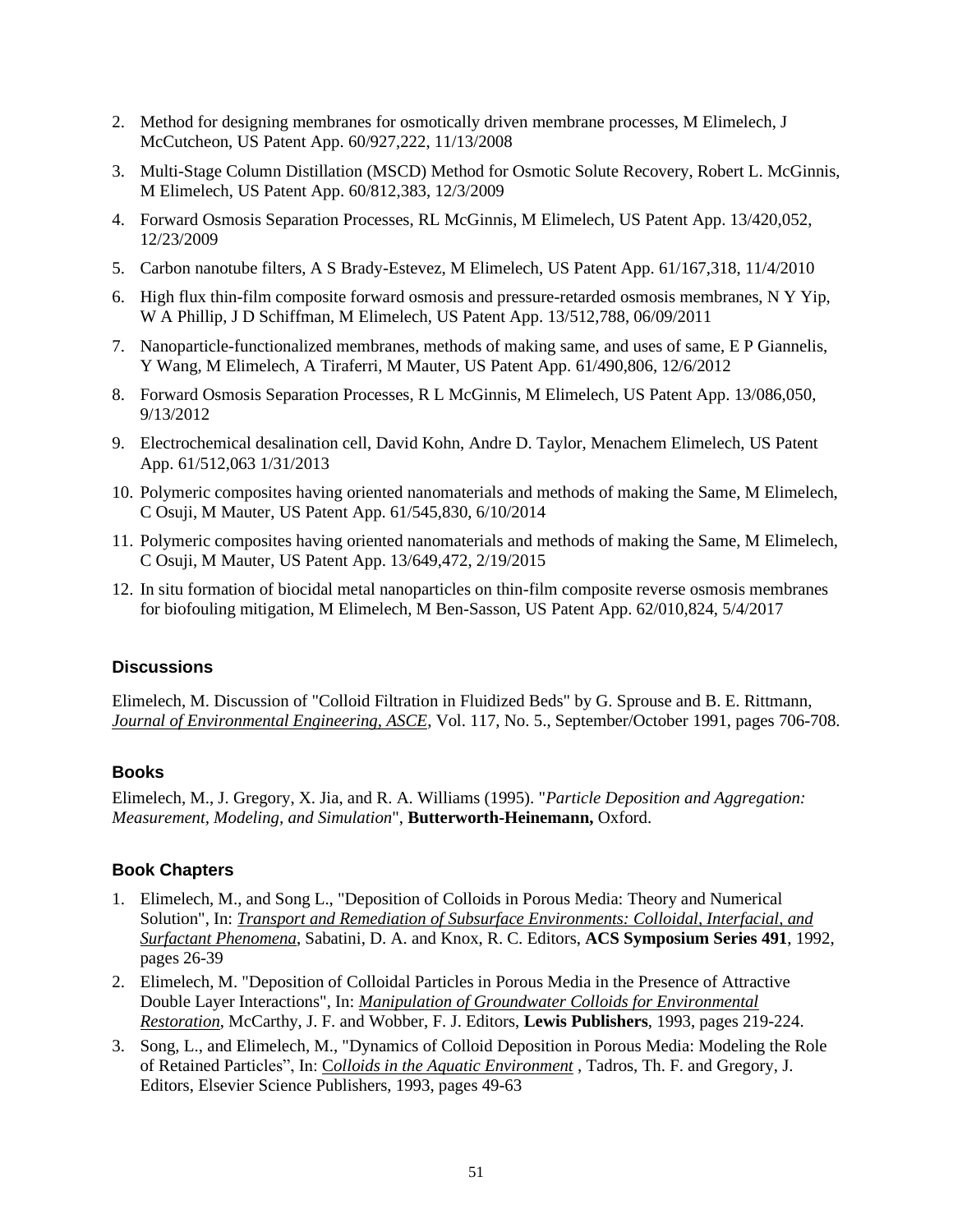4. Elimelech M. and Ryan, J.N., "The Role of Mineral Colloids in the Facilitated Transport of Contaminants in Saturated Porous Media", Wiley Interscience, in press.

### **Papers in Conference Proceedings (not updated)**

- 1. Elimelech, M., "The Role of Colloidal Interactions in the Filtration of Submicron Particles", *Proceedings of the Annual American Water Works Association Conference* , June 18-21, 1990, pages 1831-1840.
- 2. Elimelech, M., "Particle Filtration in the Presence of Attractive Double Layer Interactions", *Proceedings of the National Meeting of the American Filtration Society*, October 20-23, 1991, Volume 5, pages 13-16.
- 3. Elimelech, M., Liu, D., and Song, L., "Role of Retained Particles in Particle Deposition: Measurements and Modeling", *Proceedings of the National Meeting of the American Filtration Society*, W.W.-F. Leung, Editor, Volume 7, May 1993, pages 39-40.
- 4. Elimelech, M., and Ching, H-W., "Monitoring the Dynamics of Coagulation with Metal Salts by a Flow-Through Optical Technique", *Proceedings of the National Meeting of the American Filtration Society*, W.W.-F. Leung, Editor, Volume 7, May 1993, pages 576-580.
- 5. Elimelech, M., and Song, L., "A Model for the Dynamics of Particle Deposition in Packed Bed Filters", *Proceedings of the National Meeting of the American Filtration Society*, W.W.-F. Leung, Editor, Volume 7, May 1993, pages 208-211.
- 6. Elimelech, M., Chen, W. H. and Fairhurst, D. "Measuring the Electrokinetic (Zeta) Potential of Reverse Osmosis Membranes by a Streaming Potential Analyzer", *Proceedings of the National Meeting of the American Filtration Society*, W.W.-F. Leung, Editor, Volume 7, May 1993, page 382.
- 7. Ching, H-W., Elimelech, M., and Tanaka, T. S., "Use of Scattered Light Fluctuations to Monitor Coagulation Dynamics with Aluminum Sulfate", *Proceedings of the 1993 Annual American Water Works Association Conference,* June 1993, pages 373-380.
- 8. Elimelech, M., and Zhu, X., "Colloidal Fouling of Reverse Osmosis Membranes", *Proceedings of the ASCE-1994 National Conference on Environmental Engineering*, July 11-13, 1994, pages 329- 335.
- 9. Glater, J., Hong, S., and Elimelech, M. "Reverse Osmosis Membrane Chlorine Sensitivity", *Proceedings of the 7th International Symposium on Synthetic Membranes in Science and Industry*, August 29-September 1, 1994, Tubingen, Germany, pages 238-241.
- 10. Waypa, J.J., Wilkie, J.A., and Elimelech, M. "Removal of Arsenic from Water by Membrane Processes" *Proceedings of the 1995 Annual American Water Works Association Conference,* June 1995.
- 11. Hering, J.G., and Elimelech, M. "International Perspectives on Arsenic in Groundwater: Problems and Treatment Strategies" *Proceedings of the 1995 Annual American Water Works Association Conference,* June 1995.
- 12. Zhu, X., Hong, S., Childress, A.E., and Elimelech, M. "Colloidal Fouling of Reverse Osmosis Membranes: Experimental Results, Fouling Mechanisms, and Implications for Water Treatment", *Proceedings of the 1995 AWWA Membrane Technology Conference*, August 1995, Reno, Nevada, pages 251-262.
- 13. Childress, A.E., Deshmukh, S.S., and Elimelech, M., "Zeta Potential Measurements of Reverse Osmosis and Nanofiltration Membranes", *American Desalination Association Biennial Conference and Exposition*, August 4-8, 1996, Monterey, California, pages 700-716.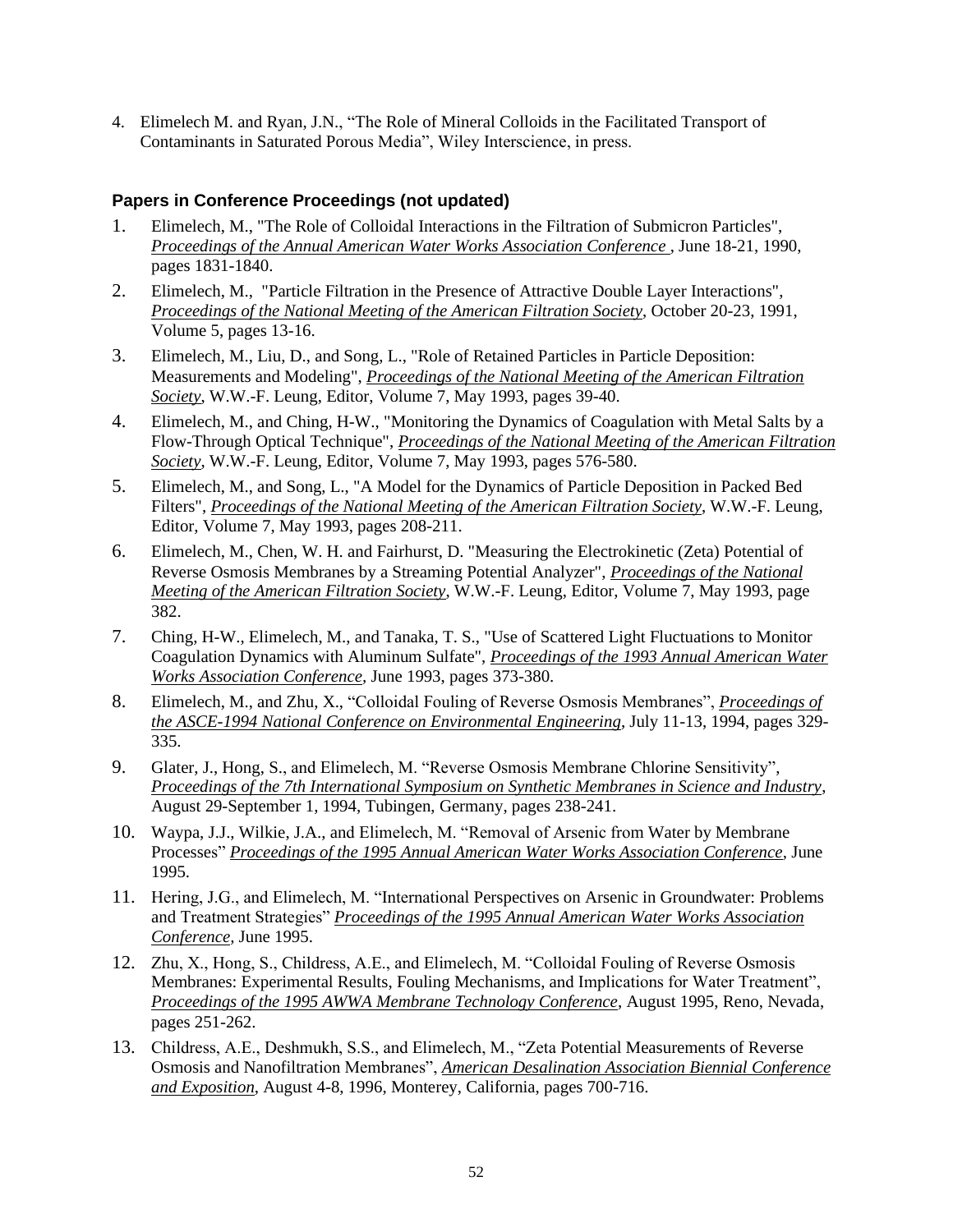- 14. Hong, S. and Elimelech, M. "Fouling of Nanofiltration Membranes by Natural Organic Matter", Proceedings of *American Desalting Association 1996 Biennial Conference and Exposition*, August 4-8, 1996, Monterey, California, pages 717-727.
- 15. Childress, A.E. and Elimelech, M., "Effects of Humics and Surfactants on the Zeta Potential of Polymeric Reverse Osmosis and Nanofiltration Membranes", *American Chemical Society 212th National Meeting*, August 25-29, 1996, Orlando, Florida, pages 106-108.
- 16. Hong, S. and Elimelech, M. "Chemical and Physical Aspects of Natural Organic Matter Fouling of Nanofiltration Membranes", *American Chemical Society 212th National Meeting*, August 25-29, 1996, Orlando, Florida, pages 89-81.
- 17. Hong, S., Elimelech, M, and Song, L. "Crossflow Membrane Filtration of Colloidal Suspensions", *American Chemical Society 212th National Meeting*, August 25-29, 1996, Orlando, Florida, pages 121-122.
- 18. Le Goullec, Y., Elimelech, M., and Glater, J. "High Performance Nanofiltration Membranes for Agricultural Wastewater reclamation", Proceedings of the *IDA World Congress ion Desalination and Reuse*, October 6-9, 1997, Madrid, Spain, pages 97-111.
- *19.* **LeGouellec**, Y., Nagai M., and Elimelech M., "Calcium Sulfate Scale Formation and Control in Nanofiltration of Agricultural Drainage Water", *Proceedings of the American Water Works Association 1998 Annual Conference, Dallas, TX*, June 1998.
- 20. Elimelech, M., LeGouellec, Y., Nagai, M., and Glater, J. "Fouling of Nanofiltration Membranes due to Calcium Sulfate in Treatment of Agricultural Drainage", Proceedings of the *National Conference on Environmental Engineering, ASCE*, July 25-28, 1999, Norfolk, Virginia, pages 538-542.
- 21. Vrijenhoek, E.M., M. Elimelech, and S. Hong, "Influence of Membrane Properties, Solution Chemistry, and Hydrodynamics on Colloidal Fouling of Reverse Osmosis and Nanofiltration Membranes" *in Preprints of Extended Abstracts of the 220th American Chemical Society National Meeting*, Washington, DC, August 20-24, 40(2) (2000) 281-283.
- 22. Vrijenhoek, E.M., M. Elimelech and S. Bhattacharjee, "Influence of Membrane Surface Morphology on Colloidal Interactions in Membrane Systems" in *Proceedings of the American Institute of Chemical Engineers Annual Meeting –Colloidal Interactions in Membrane Systems Session*, Reno, NV, November 4-9, 2001.
- 23. Vrijenhoek, E.M., M. Elimelech and S. Bhattacharjee, "Effect of Crossflow Shear Rate on Initial Rate of Colloidal Fouling in Crossflow Membrane Filtration Processes" in *Proceedings of the Membrane Technology for Wastewater Reclamation and Reuse Conference*, Tel Aviv, Israel, September 9-13, 2001.
- 24. Seidel, A., and M. Elimelech, "Coupled Influence of Chemical and Physical Interactions in Natural Organic Matter (NOM) Fouling of NF Membranes" in *Proceedings of the Membrane Technology for Wastewater Reclamation and Reuse Conference*, Tel Aviv, Israel, September 9-13, 2001.
- 25. Vrijenhoek, E.M., M. Elimelech and S. Bhattacharjee, "Optimization of Channel Geometry for Control of Colloidal Fouling in Crossflow Membrane Filtration Processes" in *Proceedings of the AWWA Annual Conference*, Washington, DC, June 17-20, 2001.
- 26. Vrijenhoek, E.M., M. Elimelech and S. Bhattacharjee, "Optimization of Channel Height to Control Colloidal Fouling in Crossflow Membrane Filtration Processes" in *Proceedings of the AWWA Membrane Technology Conference*, San Antonio, TX, March 4-7, 2001.
- 27. Ryan J.N., Elimelech M., and Harvey R.W., "Attachment and inactivation during virus transport in groundwater", In 2001 STAR Drinking Water Progress Review Workshop, February 22-23, 2001, Silver Spring, Maryland, Report EPA/6/R-01/027, National Center for Environmental Research, U.S. Environmental Protection Agency, Washington, DC.
- 28. Ryan J.N., Elimelech M., Harvey R.W., Aronheim J.S., Bhattacharjee S., Bogatsu Y., Loveland J.P., Metge D.W., Navigato T., and Pieper A.P. (2002) "Transport of Viruses in Porous Media. In Colloids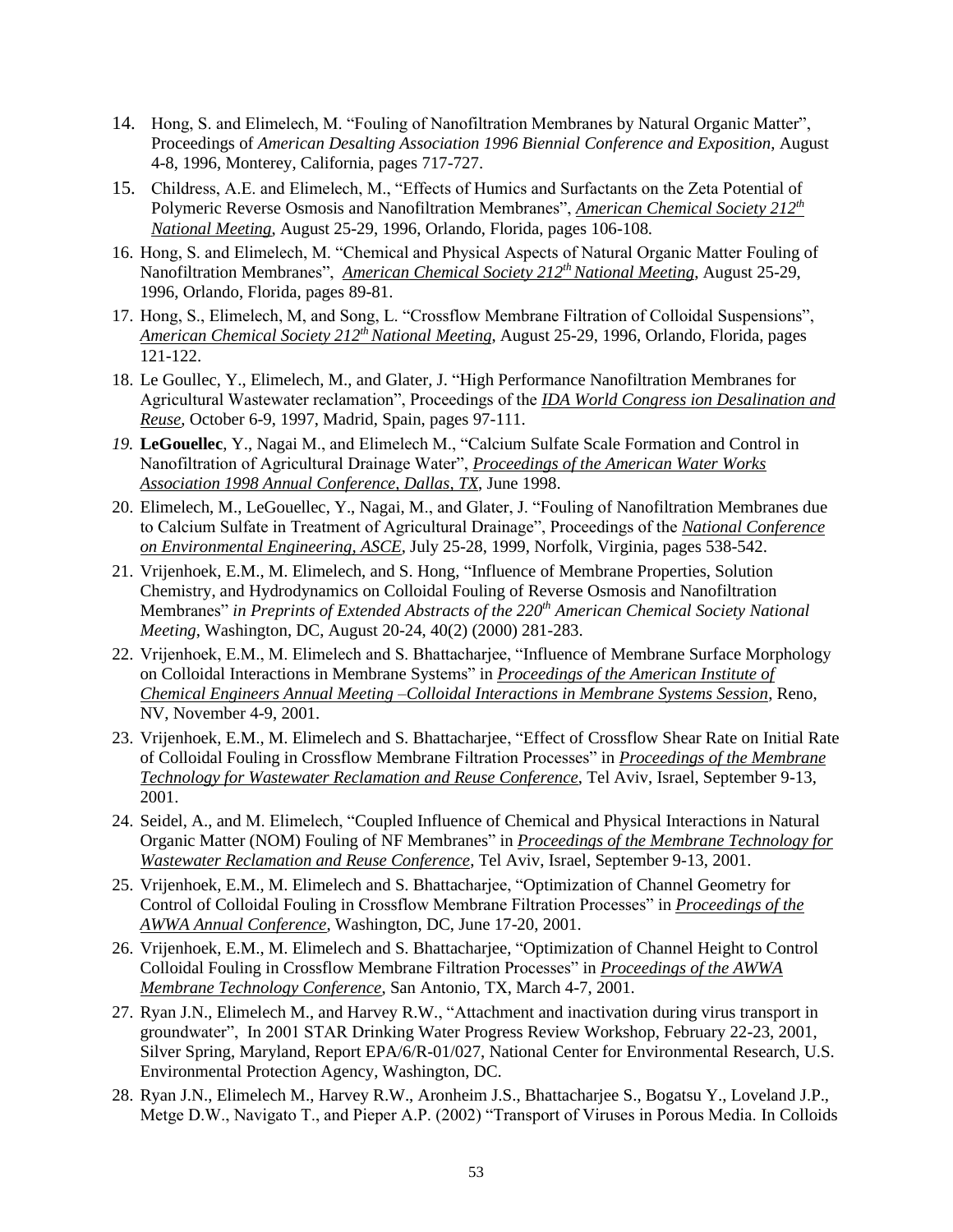and Colloid-Facilitated Transport of Contaminants in Soils and Sediments, de Jonge L.W., Moldrup P., and Jacobsen O.H., eds., Danish Institute of Agricultural Sciences Plant Production Report No. 80, Tjele, Denmark, 93-99.

- 29. Nghiem, L.D.; Schäfer, A.I.; Elimelech, M., Mechanisms of steroid hormones and hormone mimicking compounds removal in nanofiltration, Environmental Engineering Research event 2003, Melbourne, Australia.
- 30. Nghiem, L.D.; Schäfer, A.I.; Elimelech, M., *Retention of emerging water and wastewater pollutants in nanofiltration*, *IMSTEC, November 11-13, 2003, Australia, Sydney.*
- 31. Nghiem, L.D.; McCutcheon, J.; Schäfer, A.I. ; Elimelech, M. The role of endocrine disrupters in water recycling – risk or mania?, IWA 4th International Symposium on Wastewater Reclamation and Reuse, November 12-14, 2003, Mexico, City.

# **Seminar, Conference, and Symposium Presentations (including invited, keynote, plenary; updated through December 2011)**

- 1. Elimelech, M., and C.R., O'Melia, "Kinetics of Deposition of Colloidal Particles in Porous Media", presented in: *Workshop on "Aquatic Chemical Kinetics: Reaction Rates of Processes in Natural Water"*, March 19-23, 1989, Kartause Ittingen, Warth, Switzerland.
- 2. Elimelech, M., and C.R., O'Melia, "The Effect of Particle Size on the Capture Efficiency of Colloids by Surfaces in the Presence of DLVO Energy Barriers", presented at: *ACS - 63rd Annual Colloid and Surface Science Symposium*, June 18-21, 1989, Seattle, Washington.
- 3. Elimelech, M., and C.R., O'Melia, "Electrokinetic Studies of Hydrophobic Latex Particles", presented at: *ACS - 63rd Annual Colloid and Surface Science Symposium*, June 18-21, 1989, Seattle, Washington.
- 4. Elimelech, M. (invited) "Kinetics of Deposition of Colloidal Particles in Porous Media", *Environmental Engineering Science, California Institute of Technology*, March 1990.
- 5. Elimelech, M., "The Role of Colloidal Interactions in the Filtration of Submicron Particles", presented at: *Annual American Water Works Association Conference* , June 18-21, 1990, Cincinnati, Ohio.
- 6. Elimelech, M., "Role of Particle Size in Liquid Filtration of Submicron Particles", presented at: *21st Annual Meeting of the Fine Particle Society*, August 19-25, 1990, San Diego, California.
- 7. Elimelech, M., "Deposition of Colloidal Particles in Porous Media in the Presence of Attractive Double Layer Interactions," presented in Department of Energy Workshop on: *Concepts in Manipulation of Ground Water Colloids for Environmental Restoration*, October 15-18, 1990, Manteo, North Carolina.
- 8. Elimelech, M., (invited) "Physicochemical Aspects of Colloid Deposition in Porous Media", *Department of Civil and Environmental Engineering, University of California, Irvine*, November, 1990.
- 9. Elimelech, M., (invited) "Chemical Aspects of Depth Filtration in Water Treatment", *Department of Civil and Environmental Engineering, University of Southern California* November, 1990.
- 10. Elimelech, M., (invited) "Kinetics of Particle Deposition in Porous Media under Attractive Double Layer Interactions", *Department of Civil and Environmental Engineering, University of California, Berkeley,* March, 1991.
- 11. Elimelech, M., and Song L., "Capture of Colloids in Porous Media: Theory, Numerical Solution, and Implications to the Transport of Colloidal Contaminants in Groundwaters", presented at: *ACS - 65th Annual Colloid and Surface Science Symposium;*, in the session of: **Colloid and Interfacial Aspects of Groundwater and Soil Cleanup**, June 17-19, 1991, Norman, Oklahoma.
- 12. Elimelech, M., "Kinetics of Colloid Deposition Under Attractive Double Layers", presented at: *22nd Annual Meeting of the Fine Particle Society*, July 29 - August 2, 1991, San Jose, California.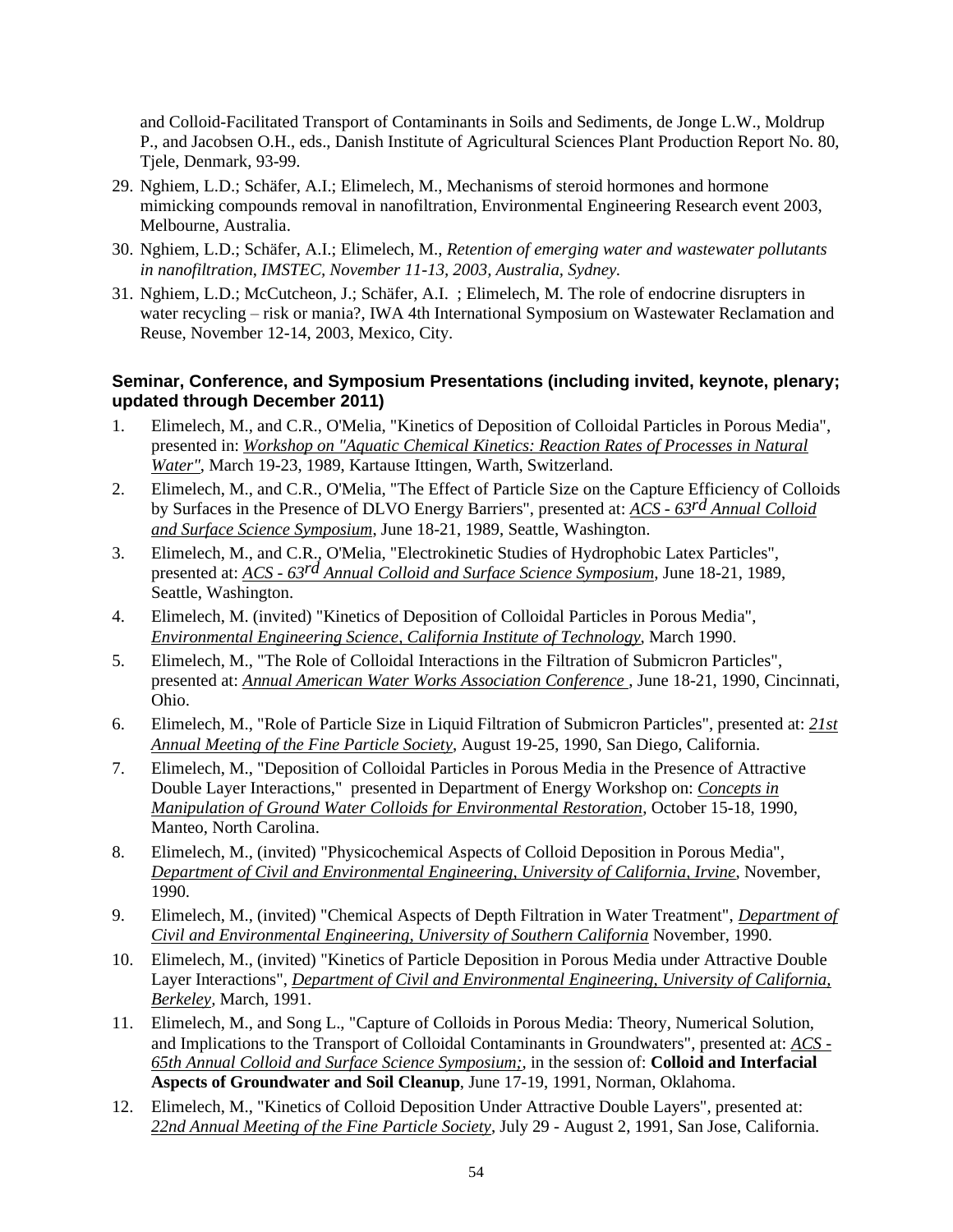- 13. Elimelech, M., and H. Ching, "Effects of Organic Molecules on Electrokinetic Properties and Colloidal Stability of Aluminum Oxide Colloids", presented at: *22nd Annual Meeting of the Fine Particle Society*, July 29 - August 2, 1991, San Jose, California.
- 14. Elimelech, M., "Kinetics of Particle Deposition in Porous Media under Attractive Double Layer Interactions", presented in the international conference: *Interfacial Phenomena in the Environment*, October 6-11, 1991, Davos, Switzerland.
- 15. Elimelech, M., "Particle Filtration in the Presence of Attractive Double Layer Interactions", presented at: *1991 National Meeting of the American Filtration Society*, October 20-23, Atlanta, Georgia.
- 16. Ching, H.-W., and Elimelech, M., "Chemical Aspects of Coagulation in Natural Waters", presented at: *American Geophysical Union 1991 Fall Meeting*, December 9-13, 1991, San Francisco, California.
- 17. Song, L., and Elimelech, M., "Modeling of Particle Deposition in Porous Media", presented at: *American Geophysical Union 1991 Fall Meeting*, December 9-13, 1991, San Francisco, California.
- 18. Liu, D., and Elimelech, M., "Dynamics of Colloid Transport in Porous Media: Chemical-Colloidal Aspects", presented at: *American Geophysical Union 1991 Fall Meeting*, December 9-13, 1991, San Francisco, California.
- 19. Song, L., and Elimelech, M., "Deposition of Brownian Particles in Porous Media: Modified Boundary Conditions for the Sphere-in-Cell Model", presented at: *ACS - 66th Annual Colloid and Surface Science Symposium*, June 17-21, 1992, Morgantown, West Virginia.
- 20. Song, L., and Elimelech, M., "Dynamics of Particle Deposition in Porous Media: Role of Retained Particles*", presented at: ACS - 66th Annual Colloid and Surface Science Symposium*, June 17-21, 1992, Morgantown, West Virginia.
- 21. Elimelech, M., and Song L., "Dynamics of Colloid deposition in Porous Media", presented at: *Colloids in the Aquatic Environment: An International symposium*, September 7-9, 1992, London, United Kingdom.
- 22. Elimelech, M., (invited) "Dynamics of Colloid deposition in Porous Media", *Department of Chemical Engineering, University of Manchester Institute of Science and technology (UMIST), United Kingdom*, September 1992.
- 23. Elimelech, M. "Transport and Deposition of Colloids in Porous Media: Chemical Aspects", presented at: *Second Forum on NSF Research Activities in Subsurface Systems,* October 7-9, 1992, University of Michigan, Ann Arbor.
- 24. Elimelech, M., Liu, D., and Song, L., "Role of Retained Particles in Particle Deposition: Measurements and Modeling", presented at the *1993 National Meeting of the American Filtration Society*, May 1993, Chicago, Illinois.
- 25. Elimelech, M., and Ching, H-W., "Monitoring the Dynamics of Coagulation with Metal Salts by a Flow-Through Optical Technique", presented at the *1993 National Meeting of the American Filtration Society*, May 1993, Chicago, Illinois.
- 26. Elimelech, M., and Song, L., "A Model for the Dynamics of Particle Deposition in Packed Bed Filters", presented at the *1993 National Meeting of the American Filtration Society*, May 1993, Chicago, Illinois.
- 27. Elimelech, M., Chen, W. H. and Fairhurst, D. "Measuring the Electrokinetic (Zeta) Potential of Reverse Osmosis Membranes by a Streaming Potential Analyzer", presented at the *1993 National Meeting of the American Filtration Society*, May 1993, Chicago, Illinois.
- 28. Elimelech, M., Liu, D., and Song, L., "Role of Retained Particles in the Dynamics of Particle Deposition in Porous Media: Modeling and Measurements", presented at the *ACS-67th Annual Colloid and Surface Science Symposium*, June, 1993, Toronto, Canada.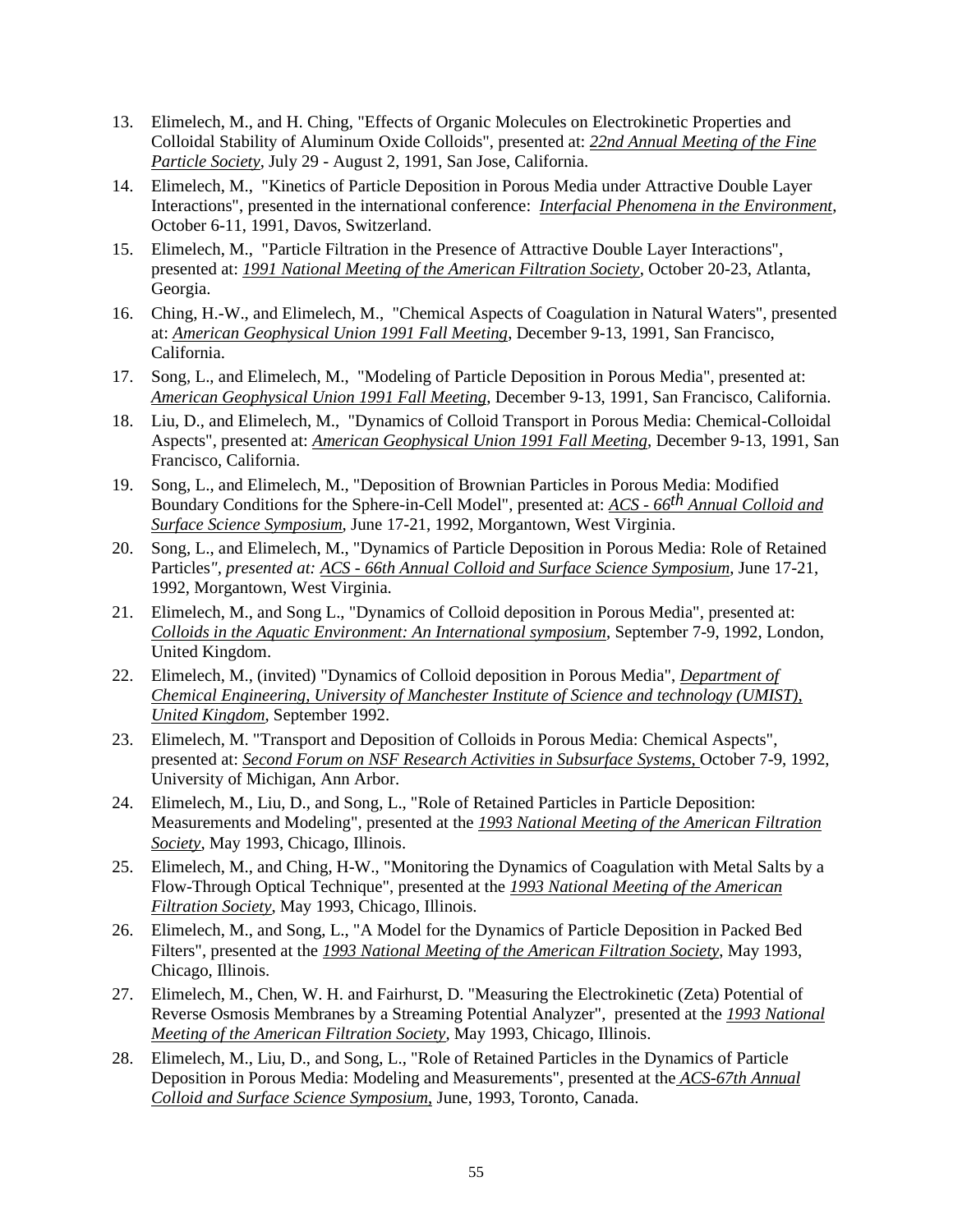- 29. Elimelech, M., and Song, L., "Role of Particle Size in the Kinetics of Particle Deposition under Attractive Electric Double Layer Interactions", presented at the *ACS-67th Annual Colloid and Surface Science Symposium*, June, 1993, Toronto, Canada.
- 30. Song, L., and Elimelech, M., "Deposition of Colloidal Particles from Flowing Suspensions onto Heterogeneous Solid Surfaces", presented at the *ACS-67th Annual Colloid and Surface Science Symposium*, June, 1993, Toronto, Canada.
- 31. Ching, H-W., Elimelech, M., and Tanaka, T. S., "Use of Scattered Light Fluctuations to Monitor Coagulation Dynamics with Aluminum Sulfate", presented at the *AWWA 1993 Annual Conference,* June 1993, San Antonio, Texas.
- 32. Elimelech, M., "Arsenic Removal by Membrane Processes", presented at the *1993 Arsenic Workshop of the Association of California Water Agencies*, May 1993, Diamond Bar, California.
- 33. Fairhurst, D., and Elimelech, M. "Use of Streaming Potential for the Determination of Zeta Potentials of Polymeric Membranes", presented at the *24th Annual Meeting of the Fine Particle Society*, August 1993, Chicago, Illinois.
- 34. Elimelech, M., "Particles in Water Treatment: Analysis, Removal, and Challenges", presented at *ALEX 93: The Analytical Laboratory and Exposition Conference*, October 4-8, 1993, San Francisco, California.
- 35. Stolzenbach, K. D., and Elimelech, M. "The Effect of Particle Density and Porosity on Particle Deposition by Differential Sedimentation" presented at the *Sixth International Symposium: Interactions Between Sediments and Water*, December 1993, Santa Barbara, California..
- 36. Liu, D. and Elimelech, "Effect of Retained Colloids on Particle Deposition Dynamics", presented at the *American Chemical Society Annual Meeting*, March 1994, San Diego, California.
- 37. Song, L., and Elimelech, M. "Colloid Deposition onto Heterogeneously Charged Surfaces in Porous " presented at the *American Chemical Society Annual Meeting*, March 1994, San Diego, California.
- 38. Stolzenbach, K. D., and Elimelech, M. "The Effect of Particle Density on Collisions Between Sinking Particles: Implications for particle Aggregation in the Ocean" presented at the *AGU, Ocean Sciences Meeting*, February 1992, San Diego, California..
- 39. Song, L., Hong, S., and Elimelech, M., "Particle Transport and Deposition in Porous Membrane Channels", presented at the *ACS-68th Annual Colloid and Surface Science Symposium*, June 12-15, 1994, Stanford, California.
- 40. Elimelech, M., and Song, L., "Transient Deposition of Colloidal Particles in Heterogeneous Porous Media", presented at the *ACS-68th Annual Colloid and Surface Science Symposium*, June 20-23, 1994, Stanford, California.
- 41. van Zanten, J. H., and Elimelech, M., "Determination of Absolute Coagulation Rate Constants by Multiangle Static Light Scattering ", presented at the *ACS-68th Annual Colloid and Surface Science Symposium*, June 12-15, 1994, Stanford, California.
- 42. Elimelech, M., and Zhu, X., "Colloidal Fouling of Reverse Osmosis Membranes", presented at the *ASCE-1994 National Conference on Environmental Engineering*, July 11-13, 1994, Boulder, Colorado.
- 43. Elimelech, M. "Transport and Deposition of Colloids in Groundwater: Theory and Applications", presented at the *ACS National Meeting*, August 21-25, 1994, Washington, D.C.
- 44. Glater, J., Hong, S., and Elimelech, M. "Reverse Osmosis Membrane Chlorine Sensitivity", presented at the *7th International Symposium on Synthetic Membranes in Science and Industry*, August 29-September 1, 1994, Tubingen, Germany.
- 45. Johnson, P.R., and Elimelech, M. "Colloid Deposition in Granular Porous Media Based on Random Sequential Adsorption " presented at the *American Chemical Society Annual Meeting*, March 2-7, 1995, Anaheim, California.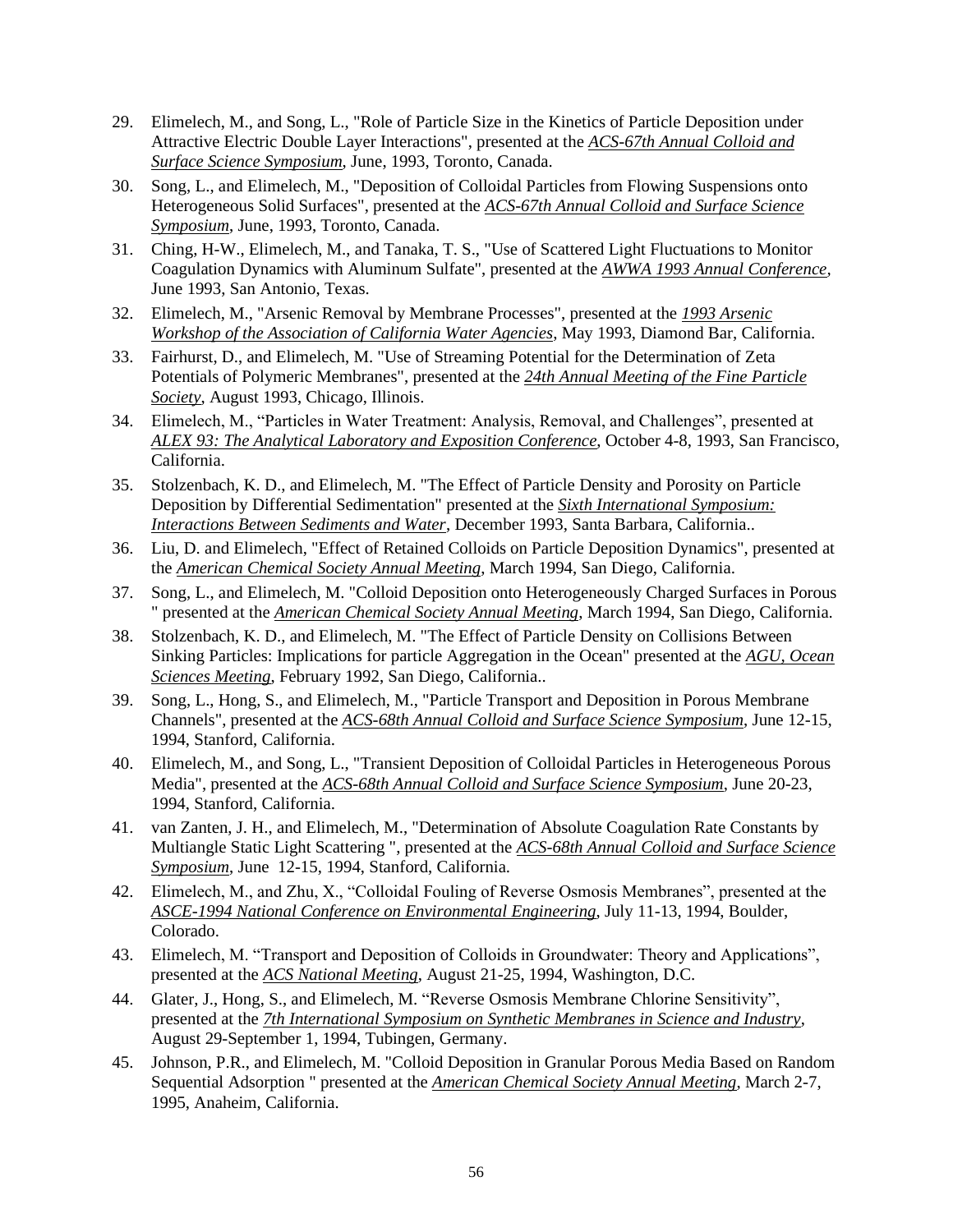- 46. Johnson, P.R., Liu, D., and Elimelech, M. "Transient Deposition of Colloidal Particles onto Oppositely Charged Porous Media Surfaces: Experimental Investigation on the Role of lateral Double Layer Repulsion" presented at the *American Chemical Society Annual Meeting*, March 2-7, 1995, Anaheim, California.
- 47. Waypa, J.J., and Elimelech, M. "Removal of Arsenic from Water by Reverse Osmosis and Nanofiltration Membranes", Presented at the *1995 North American Membrane Society Meeting*, May 20-24, 1995, Portland, Oregon.
- 48. Hong, S. and Elimelech M. "Particle Transport and Deposition in a Semi-Permeable Membrane Channel", Presented at the *1995 North American Membrane Society Meeting*, May 20-24, 1995, Portland, Oregon.
- 49. Zhu, X. and Elimelech M. "Fouling of Reverse Osmosis Membranes by Colloidal Silica", Presented at the *1995 North American Membrane Society Meeting*, May 20-24, 1995, Portland, Oregon.
- 50. Childress, A.E. and Elimelech M. "Zeta Potential Characterization of Reverse Osmosis and Nanofiltration Membranes", Presented at the *1995 North American Membrane Society Meeting*, May 20-24, 1995, Portland, Oregon.
- 51. Waypa, J.J., Wilkie, J.A., and Elimelech, M. "Removal of Arsenic from Water by Membrane Processes" presented at the *1995 Annual American Water Works Association Conference,* June 18- 22, 1995, Anaheim, California.
- 52. Hering, J.G., and Elimelech, M. "International Perspectives on Arsenic in Groundwater: Problems and Treatment Strategies" presented at the *1995 Annual American Water Works Association Conference,* June 18-22, 1995, Anaheim, California.
- 53. Hering, J.G., Elimelech, M., and Chen, P.-Y. "Arsenic Removal by Enhanced Coagulation and Membrane Processes" presented at the *1995 Annual American Water Works Association Conference,* June 18-22, 1995, Anaheim, California.
- 54. Elimelech, M. "Colloidal Fouling of Reverse Osmosis Membranes: Experimental Results and Fouling Mechanisms", presented at the: *1995 AWWA Membrane Technology Conference*, August 1995, Reno, Nevada.
- 55. Elimelech, M. (invited) "Colloidal Transport in Chemically Heterogeneous Porous Media", *Department of Chemical Engineering, University of Southern California*, November 1995.
- 56. Elimelech, M. (invited) "Colloid Mobilization and Transport in the Subsurface Aquatic Environment" presented at the *International Chemical Congress of Pacific Rim Societies (Pacifichem 95)*, December 17-22, 1996, Honolulu, Hawaii.
- 57. Elimelech, M. (invited) "Colloidal Transport in Geochemically Heterogeneous Porous Media", *Environmental Engineering Science, California Institute of Technology*, April 3, 1996.
- 58. Elimelech, M. "Colloidal Fouling of Reverse Osmosis Membranes: Experimental Results and Fouling Mechanisms", presented at: *Workshop on Colloid Science in Membrane Engineering*, May 13-15, 1996, Toulouse, France.
- 59. Elimelech, M. "Theory of Concentration Polarization of Non-interacting Particles in Crossflow Membrane Filtration", presented at: *Workshop on Colloid Science in Membrane Engineering*, May 13-15, 1996, Toulouse, France.
- 60. Hong, S., Song, L., and Elimelech, M. "Crossflow Membrane Filtration of Particle Suspensions: Theory and Experiments", *Annual Meeting of the North American Membrane Society,* May 19-23.
- 61. Hong, S., Tanaka, S., and Elimelech, M. "Role of Multivalent Cations in Natural Organic Matter Fouling of Nanofiltration Membranes", *Annual Meeting of the North American Membrane Society,*  May 19-23.
- 62. Elimelech, M. and Hong, S. "On the 'Flux Paradox' and Particle Back-transport Mechanisms in Crossflow membrane Filtration", *ACS - 70th Colloid and Surface Science Symposium*, June 16-19, Potsdam, New York.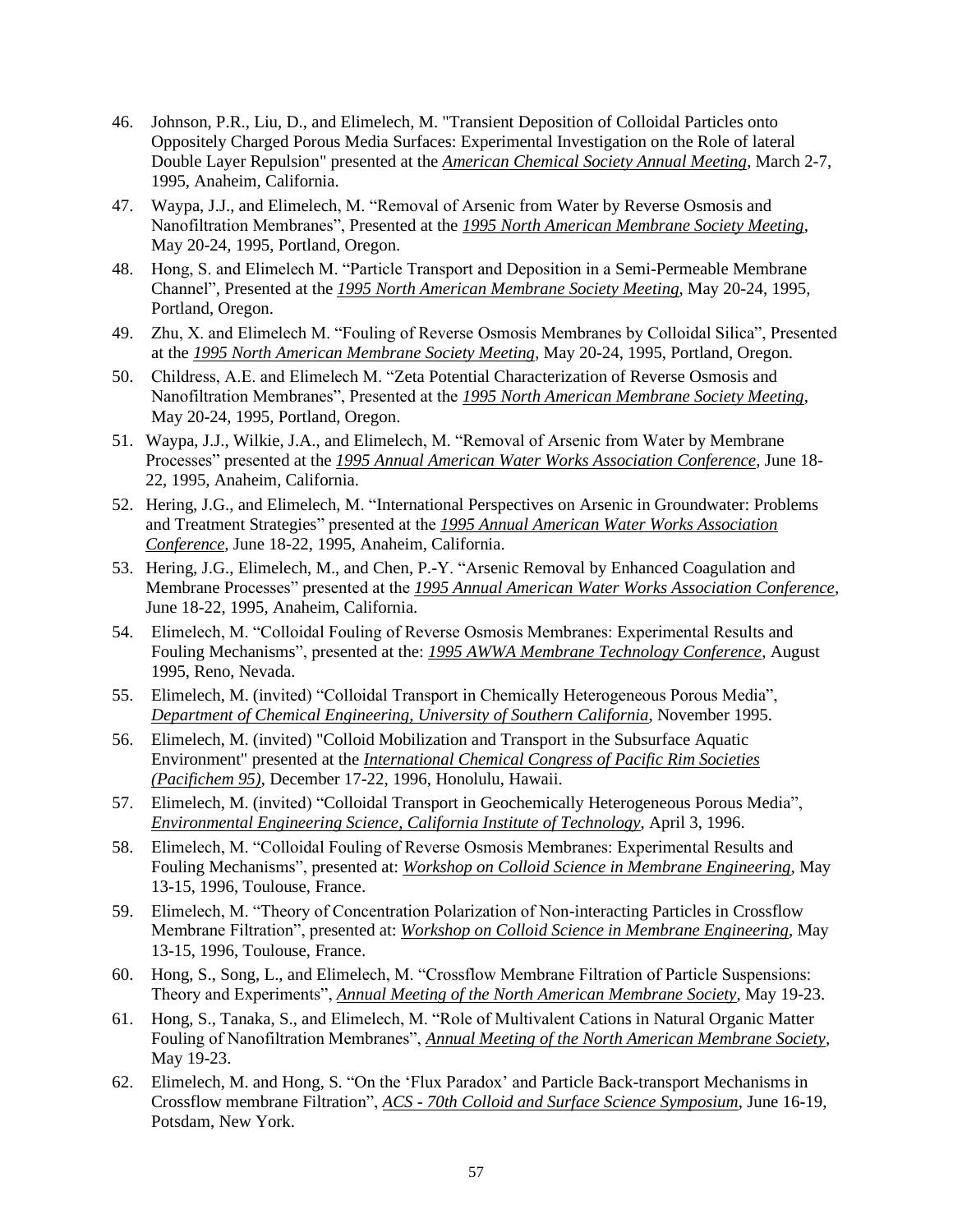- 63. Johnson, P.R., Sun, N., and Elimelech, M. "Colloid Transport in Chemically Heterogeneous Porous Media", *ACS - 70th Colloid and Surface Science Symposium*, June 16-19, Potsdam, New York.
- 64. Waypa, J.J. and Elimelech, M. "Removal of Arsenic from Water Using Reverse osmosis and Nanofiltration Membranes", *1996 Biennial Conference of the American Desalting Association*, August 4-8, 1996, Monterey, California.
- 65. Childress, A.E. and Elimelech, M. "Zeta Potential Measurements of Reverse Osmosis and Nanofiltration Membranes", *1996 Biennial Conference of the American Desalting Association*, August 4-8, 1996, Monterey, California.
- 66. Hong, S. and Elimelech, M. "Fouling of Nanofiltration Membranes by Natural Organic Matter", *1996 Biennial Conference of the American Desalting Association*, August 4-8, 1996, Monterey, California.
- 67. Hong S. and Elimelech, M. "Chemical and Physical Aspects of Natural Organic Matter Fouling of Nanofiltration Membranes", *212th American Chemical Society National Meeting*, August 25-29, 1996, Orlando, Florida.
- 68. Childress, A.E. and Elimelech, M. "Effect of Humics and Surfactants on the Zeta Potential of Polymeric Reverse Osmosis and Nanofiltration Membranes", *212th American Chemical Society National Meeting*, August 25-29, 1996, Orlando, Florida.
- 69. Elimelech, M. and Song, S. "Crossflow Membrane Filtration of Colloidal Suspensions", *212th American Chemical Society National Meeting*, August 25-29, 1996, Orlando, Florida.
- 70. Elimelech, M. (invited) "Colloid Transport in Chemically Heterogeneous Porous Media", *Department of Geography and Environmental Engineering, Johns Hopkins University*, October 1996
- 71. Elimelech, M. (invited) "Interactions of Natural Organic Matter with Nanofiltration Membranes", *Environmental Engineering Science, California Institute of Technology*, November 1996
- 72. Long, J., Sun, N-Z., and Elimelech, M. "Colloidal Transport in Physically and Chemically Heterogeneous Porous Media", *American Geophysical Union Fall Meeting*, December 16-19, 1996, San Francisco, California.
- 73. Johnson, P.R. and Elimelech, M. "Modeling Colloid Transport in Geochemically Heterogeneous Porous Media", *American Geophysical Union Fall Meeting*, December 16-19, 1996, San Francisco, California.
- 74. Elimelech M. (invited) "Colloidal Fouling of Reverse Osmosis Membranes", March 1197, Montgomery-Watson Consulting Engineers, Pasadena, California.
- 75. Elimelech, M. (invited), "Colloid Transport in Geochemically Heterogeneous Porous Media", May 1997, ETH/EAWAG, Swiss Federal Institute of Environmental Science and Technology , Duebendorf, Switzerland
- 76. Elimelech, M. (invited), "Colloid Transport in the Subsurface Aquatic Environment", May 1997, Department of Inorganic, Analytical, and Environmental Chemistry, University of Geneva, Geneva, Switzerland
- 77. Elimelech, M. and Bhattacharjee, S. "Calculation of DLVO Interactions between Small Colloidal Particles", *9th International Conference on Surface and Colloid Science*, July 6-12, 1997, Sofia, Bulgaria.
- 78. Elimelech, M. and Hong, S., "NOM Fouling of NF Membranes", *9th International Conference on Surface and Colloid Science*, July 6-12, 1997, Sofia, Bulgaria.
- 79. Bhattacharjee, S., and Elimelech, M., "A Novel Technique for Evaluation of DLVO Interactions between a Small Colloidal Particle and a Planar Surface", *71st Colloid and Surface Science Symposium*, July 29-July 2, 1997, University of Delaware, Newark, Delaware.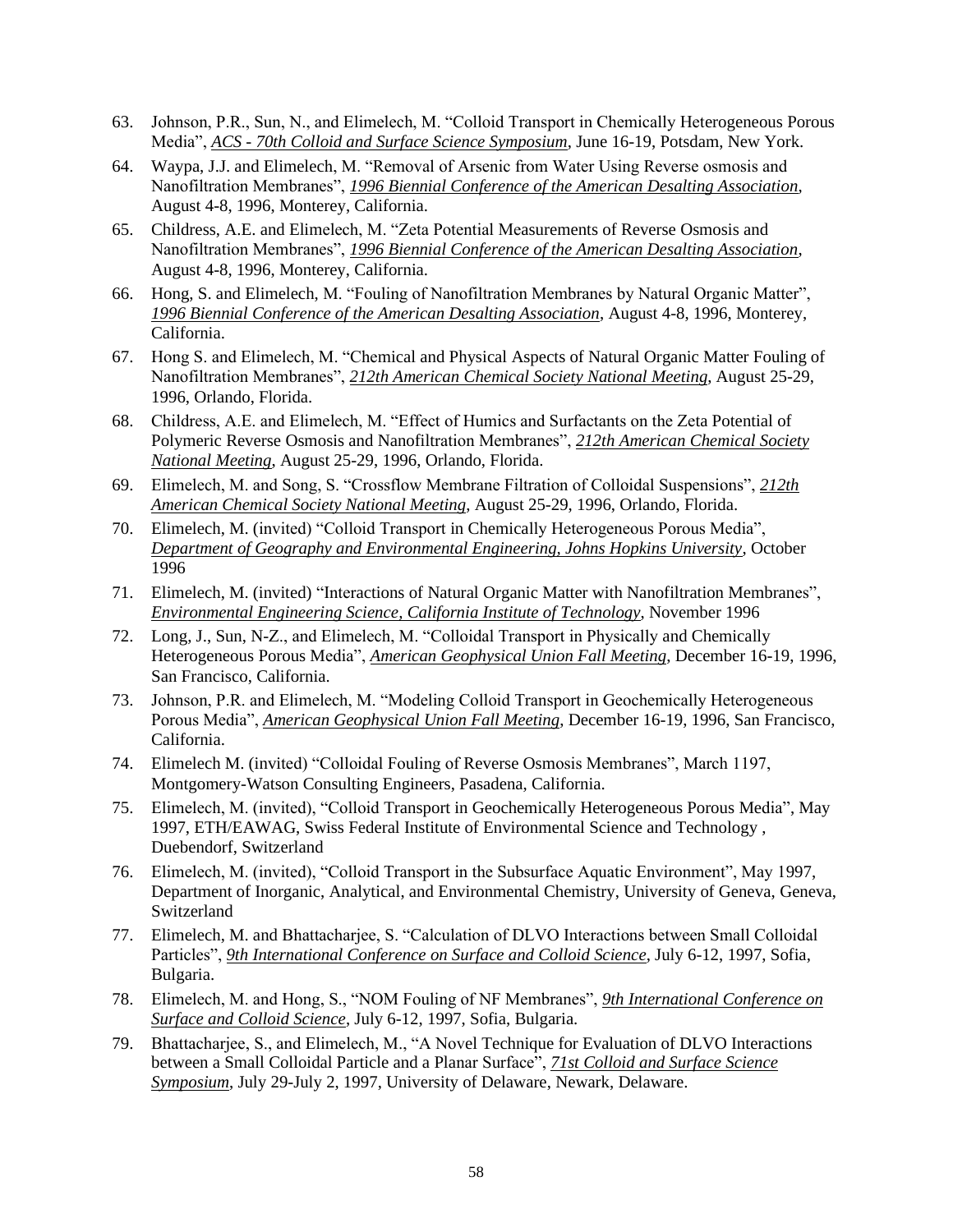- 80. Bhattacharjee, S., and Elimelech, M., "Determination of DLVO Interaction between Rough Surfaces", *71st Colloid and Surface Science Symposium*, July 29-July 2, 1997, University of Delaware, Newark, Delaware.
- 81. Ko, C-H., and Elimelech, M., "Colloid Transport and Mobilization in Heterogeneous Porous Media", *71st Colloid and Surface Science Symposium*, July 29-July 2, 1997, University of Delaware, Newark, Delaware.
- 82. Elimelech, M. "Colloid Transport in the Subsurface Aquatic Environment", IAP 97: International Symposium on Interfaces Against Pollution, August 10-13, 1997, Wageningen, the Netherlands.
- 83. Elimelech, M. (invited) "Colloid Transport in Heterogeneous Porous Media", September 1997, Polish Academy of Sciences, Institute of Catalysis and Surface Chemistry, Krakow, Poland
- 84. Elimelech, M. (invited) "Colloid Transport in Heterogeneous Porous Media", September 4, 1997, Polish Academy of Sciences, Institute of Catalysis and Surface Chemistry, Krakow, Poland
- 85. Bhattacharjee, S. and Elimelech M. "Accurate Evaluation of DLVO Interactions between Small Colloidal Particles", *214th American Chemical Society National Meeting*, September 7, 1997, Las Vegas, Nevada.
- 86. Bhattacharjee, S. and Elimelech M. "Prediction of DLVO Interaction Energy and Particle Deposition Rates for Rough Surfaces", *214th American Chemical Society National Meeting*, September 7, 1997, Las Vegas, Nevada.
- 87. Elimelech, M. (invited) "Physical and Chemical Aspects of NOM Fouling of NF Membranes", September 9, 1997, Institute of Water Research (IWW), University of Duisburg, Muelheim, Germany.
- 88. Elimelech, M. (invited) "Colloid Transport in Geochemically Heterogeneous Subsurface Porous Media", September 22, 1997, Department of Environmental Sciences, Weizmann Institute of Science, Rehovot, Israel.
- 89. Elimelech, M. (invited) "Colloid Transport in the Subsurface Aquatic Environment", September 22, 1997, Institute of Soils and Water, ARO, The Volcani Center for Agricultural Research, Bet Dagan, Israel.
- 90. Elimelech, M. (invited) "Colloid Transport in Geochemically Heterogeneous Subsurface Porous Media", October 1997, Environmental and Water Resources Engineering Program, University of Michigan, Ann Arbor.
- 91. Waypa, J.J., and Elimelech M. "Modeling the Transport and Separation of Ionic Species in Membrane Filtration", presented at the: *1997 AIChE Annual Meeting*, November 16-21, Los Angeles, California.
- 92. Faibish, R.S., Elimelech, M., and Cohen, Y., "Role of Interparticle Colloidal Interactions on Permeate Flux Decline in Crossflow Membrane Filtration of Colloidal Suspensions", presented at the: *1997 AIChE Annual Meeting*, November 16-21, Los Angeles, California.
- 93. Bhattacharjee, S., and Elimelech, M., "Solute Rejection by Membrane Pores in Presence of Attractive Interactions Between the Solute and the Membrane", presented at the: *1997 AIChE Annual Meeting*, November 16-21, Los Angeles, California.
- 94. Bhattacharjee, S., and Elimelech, M., "Surface Element Integration: A Novel Technique for Evaluation of DLVO Interaction between a Particle and a Flat Plate", presented at the: *1997 AIChE Annual Meeting*, November 16-21, Los Angeles, California.
- 95. Mazzolani, G., Stolzenbach, K.D., and Elimelech, M., "Gravity-Induced Coagulation of Spherical Particles of Different Size and Density", presented at the: *1997 AIChE Annual Meeting*, November 16-21, Los Angeles, California.
- 96. Bhattacharjee, S., Kim, A.S., and Elimelech, M., "Concentration Polarization of Protein Solutions in Crossflow Ultrafiltration: Effects of Intermolecular Interactions", presented at the: *1997 AIChE Annual Meeting*, November 16-21, Los Angeles, California.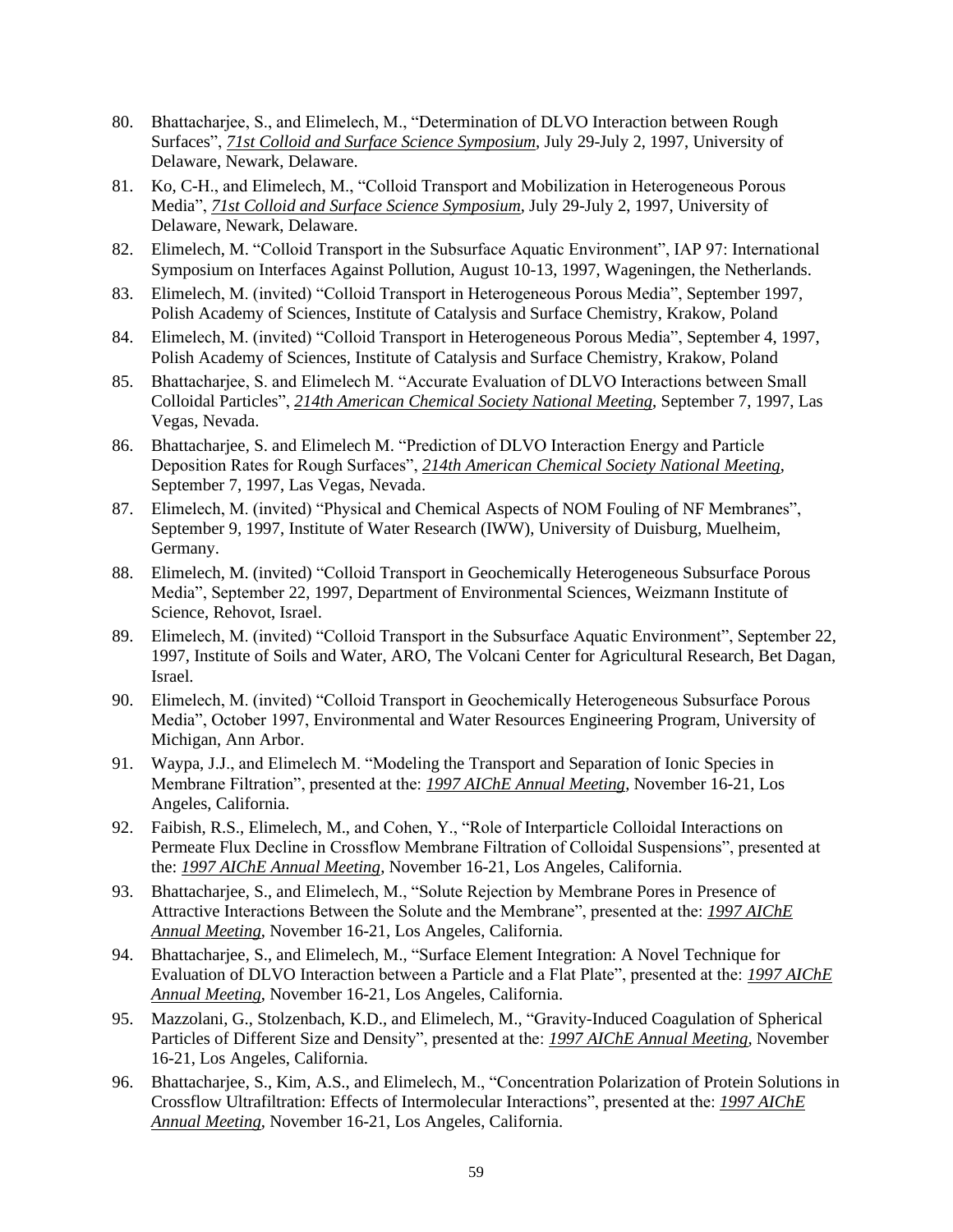- 97. Elimelech, M. (invited plenary lecture) "Interaction of Colloidal Particles with Surfaces: Concepts and Applications", presented at the Annual Meeting of the Swiss Group of Colloid and Interface Scientists", November 21, Lausanne, Switzerland.
- 98. Elimelech, M. (invited) "Colloid Transport in Geochemically Heterogeneous Subsurface Porous Media", January 30, 1998, Department of Chemical Engineering, Yale University.
- 99. Elimelech, M. (invited) "Colloid Transport in Subsurface Porous Media", March 6, 1998, Department of Chemical Engineering, Tulane University.
- 100. Le Gouellec Y., Nagai, M., Glater, J., and Elimelech, M. "Gypsum Scale Prevention in Agricultural Drainage Water Reclamation by Nanofiltration Membranes", *Annual Meeting of the North American Membrane Society,* May 16-20, 1998, Cleveland, Ohio.
- 101. Bhattacharjee, S. and Elimelech, M., "Influence of Intermolecular Interactions on Concentration Polarization during Crossflow Membrane Filtration", *Annual Meeting of the North American Membrane Society,* May 16-20, 1998, Cleveland, Ohio.
- 102. Bhattacharjee, S. and Elimelech, M., "A Novel Approach for Modeling Concentration Polarization in Crossflow Membrane Filtration Based on the Equivalence of Osmotic Pressure Model and Filtration Theory", *Annual Meeting of the North American Membrane Society,* May 16-20, 1998, Cleveland, Ohio.
- 103. Kim, S., Bhattacharjee, S. and Elimelech, M., "M Shear Induced Reorganization of Deformable Molecular Assemblages: Monte Carlo Studies", *Annual Meeting of the North American Membrane Society,* May 16-20, 1998, Cleveland, Ohio.
- 104. Sun, N., Sun, N.-Z., and Elimelech, M. "Colloid Transport in Physically and Geochemically Heterogeneous Porous Media: Sensitivity Analysis and Parameter Identifiability", *American Geophysical Union Spring Meeting*, May 26-29, 1998, Boston, Massachusetts
- 105. Leslie, G.L., Childress, A.E., and Elimelech, M., "Colloidal Fouling of Synthetic Membranes in Indirect Reuse Applications", presented at: *University of California Annual Water Reuse Research Conference*, June 4-5, 1998, Monterey, California.
- 106. Elimelech, M., and Ko, C.-H. "Colloid Transport Dynamics in Flow through Granular Porous Media", *72nd ACS Colloid and Surface Science Symposium*, June 21-24, 1998, University Park, Pennsylvania.
- 107. Elimelech, M., and Hong, S. "Natural Organic Matter of Nanofiltration Membranes", *72nd ACS Colloid and Surface Science Symposium*, June 21-24, 1998, University Park, Pennsylvania.
- 108. Le Gouellec, Y., Nagai, M., and Elimelech, M. "Gypsum Scale Formation and Control in Nanofiltration of Agricultural Drainage Water" Membranes", *Annual American Water Works Association meeting*, June 21-25, 1998, Dallas, Texas.
- 109. Childress, A.E., Deshmukh, S.S., and Elimelech, M., "Surface Characterization and Performance of Polymeric Reverse Osmosis and Nanofiltration Membranes", presented at: *International Water Services Association 1998 Conference on Membranes in Drinking and Industrial Water Production*, September 21-24, 1998, Amsterdam, The Netherlands.
- 110. Elimelech, M. (invited) "Natural Organic Matter Fouling of nanofiltration Membranes", October 23, 1998, Department of Civil and Environmental Engineering, University of Massachusetts, Amherst, MA.
- 111. Elimelech, M. (invited) "Colloid Transport in Geochemically Heterogeneous Subsurface Porous Media", October 30, 1998, Environmental Engineering Program, University of Connecticut, Storrs, CT.
- 112. Kim, A.S., Bhattacharjee, S., and Elimelech M. "Shear Induced Reorganization of Deformable Molecular Assemblages: Monte Carlo Studies", presented at the: *1998 AIChE Annual Meeting*, November 15-20, Miami Beach, Florida.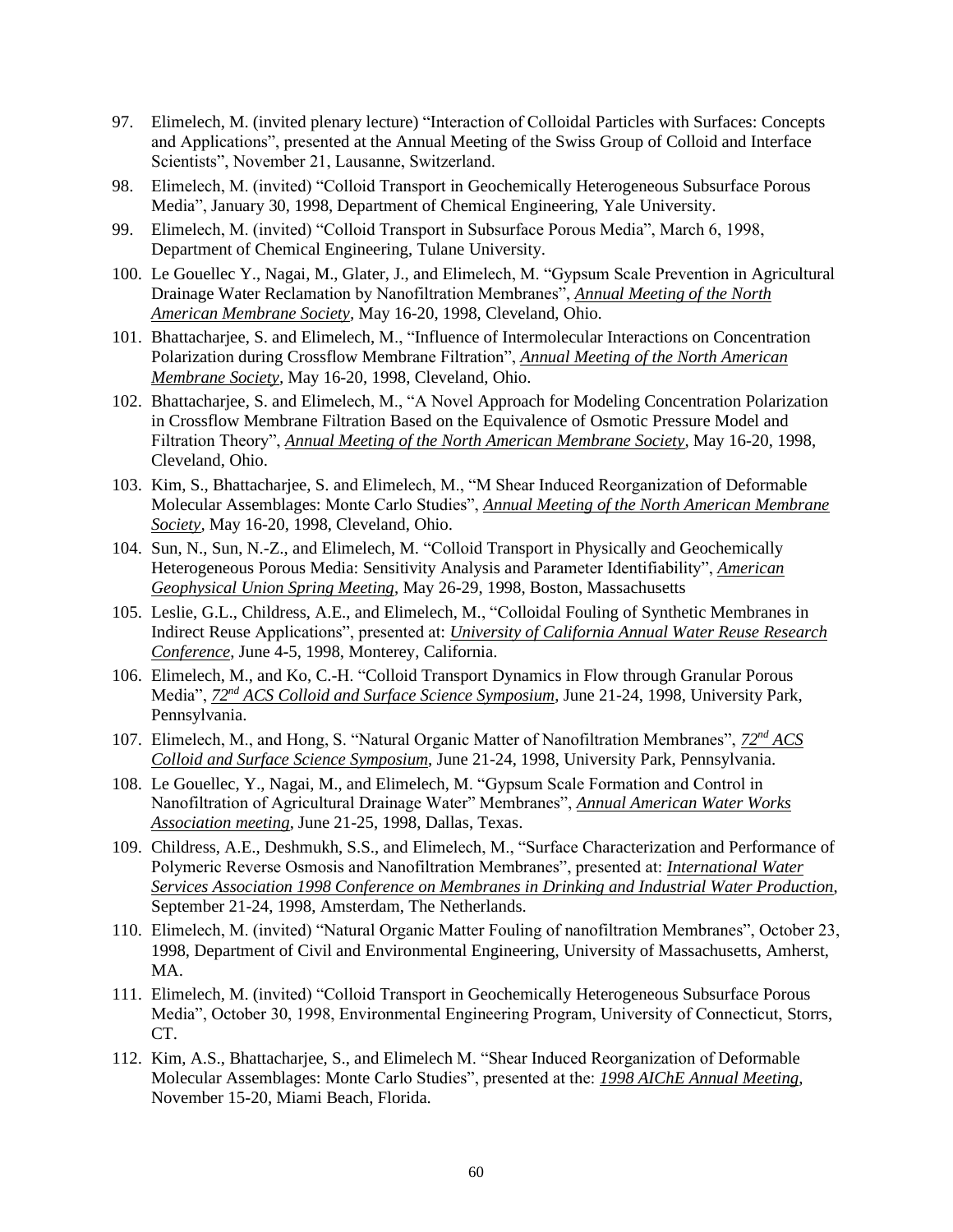- 113. Ko, C.-H., and Elimelech M. "Dynamics of Colloid Deposition in Granular Porous Media: Effect of Solution Chemistry and Flow Intensity on Deposited Layer Structure", presented at the: *1998 AIChE Annual Meeting*, November 15-20, Miami Beach, Florida.
- 114. Elimelech, M., Ko, C.-H., and Nagai, M. "Colloidal Transport in Geochemically Heterogeneous Subsurface Porous Media: Implications for Colloid Facilitated Transport", presented at the: *1998 AIChE Annual Meeting*, November 15-20, Miami Beach, Florida.
- 115. Elimelech, M. (invited) "Fouling of Pressure-Driven Membranes: Measurements, Modeling, and Fouling Mechanisms", to be presented at the international workshop *"Fouling Mitigation in Membrane Processes*", January 27-28, Haifa, Israel.
- 116. Waypa,J.J., Bhattacharjee, S., and Elimelech, M. "Separation of Ionic Species by Polymeric Nanofiltration Membranes during Crossflow Membrane Filtration", presented at: *American Water Works Association 1999 Membrane Technology Conference*, February 28-March 3, 1999, Long Beach, California.
- 117. Elimelech M. (invited keynote) "Particle Deposition and Release Processes in Environmental Engineering Science", presented at the *International Workshop Particles and Surfaces: Fundamentals, Techniques, and Applications*, March 13-16, 1999, Oud Poelgeest, The Netherlands.
- 118. Ko, C.-H., Bhattacharjee, S., and. Elimelech, M. "The 'Shadow Effect' in Colloid Transport and Deposition Dynamics in Granular Porous Media: Measurements and Mechanisms", presented at the: *217th American Chemical Society (ACS) National Meeting,* Anaheim, California, March 21-25, 1999.
- 119. Elimelech, M., and Bhattacharjee , S. "Effect Of Interparticle Interactions on Concentration Polarization during Crossflow Membrane Filtration", presented at the *International Congress on Membranes and Membrane Processes*, June 13-16, 1999, Toronto, Canada.
- 120. Elimelech, M., LeGouellec, Y., Nagai, M , "Nanofiltration Membrane Fouling By Calcium Sulfate Precipitation In Treatment Of Agricultural Drainage Water", ", presented at the *International Congress on Membranes and Membrane Processes*, June 1999, Toronto, Canada.
- 121. Elimelech, M. (invited) "Crossflow Membrane Filtration of Suspended Colloidal Particles: Mechanisms, Modeling, and Measurements", presented at: *American Water Works Association Annual Meeting*, June 21, 1999, Chicago, IL.
- 122. Bhattacharjee, S. and Elimelech, M. "A model of Virus Transport in Heterogeneous Porous Media", *31st Mid-Atlantic Industrial and Hazardous Waste Conference*, University of Connecticut, Storrs, CT, June 20-23,1999.
- 123. Bhattacharjee, S. and Elimelech, M., "Structure and Properties of Concentrated Colloidal Dispersions: Sedimentation and Mutual Diffusion, *ACS 73rd Colloid and Surface Science Symposium*, Cambridge, MA, June 13 – 16, 1999.
- 124. S. Bhattacharjee, S. and Elimelech, M., Concentration Polarization of Interacting Colloidal Particles in Crossflow Membrane Filtration", *ACS 73rd Colloid and Surface Science Symposium*, Cambridge, MA, June 13 – 16, 1999.
- 125. Bhattacharjee, S. and Elimelech, M., "Deformation of Molecular Assemblages in Presence of Hydrodynamic Shear", *ACS 73rd Colloid and Surface Science Symposium*, Cambridge, MA, June 13  $-16, 1999.$
- 126. Elimelech, M., LeGouellec, Y., Nagai, M., and Glater J., "Fouling of Nanofiltration Membranes due to Calcium Sulfate Precipitation in Treatment of Agricultural Drainage Water", presented at the *American Society of Civil Engineers Conference on Environmental Engineering*, July 25-28, 1999, Norfolk, Virginia.
- 127. Elimelech, M. (invited), "Colloid Transport in Geochemically Heterogeneous Subsurface Porous Media", Department of Chemical Engineering, University of Alberta, October, 1999.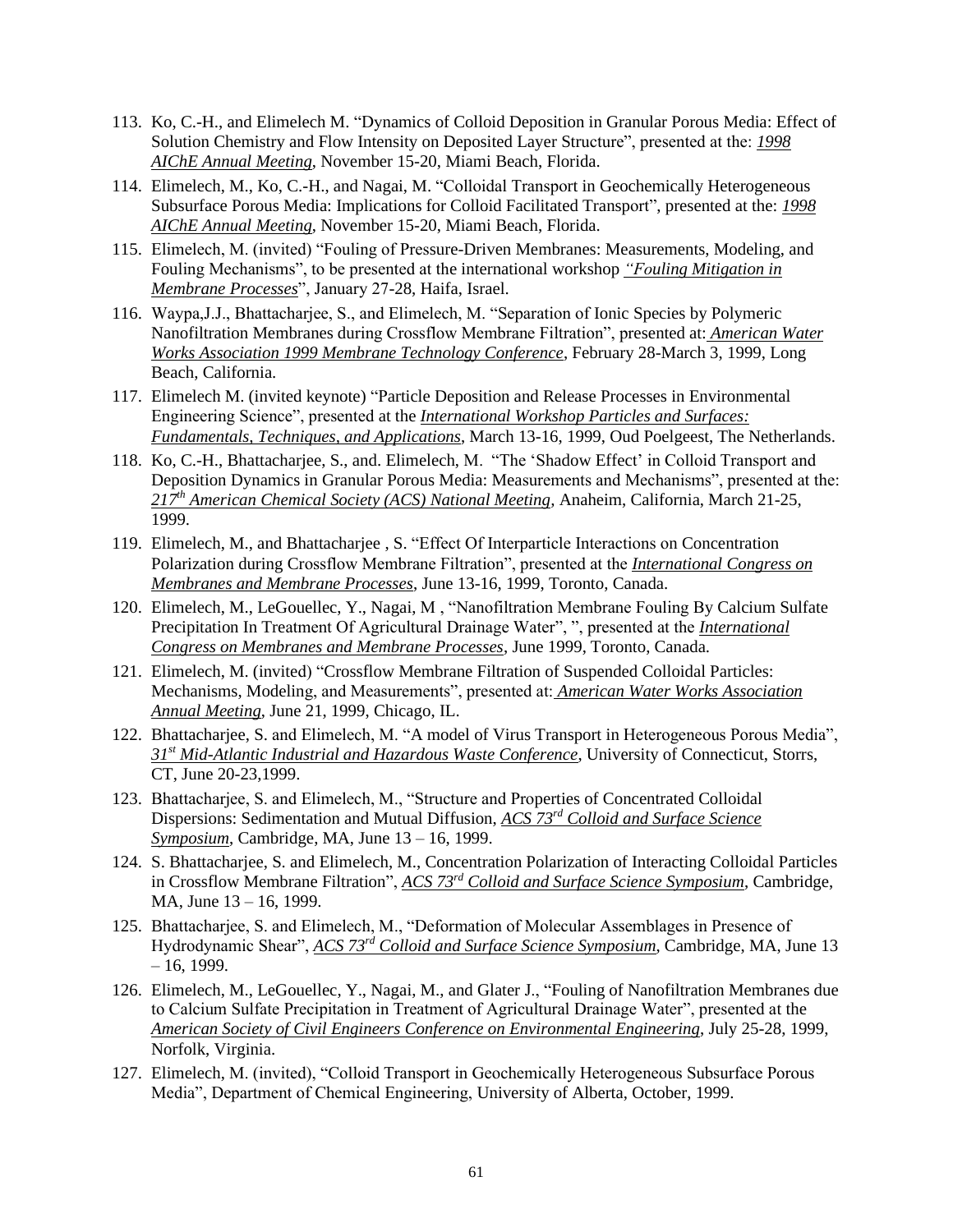- 128. Bhattacharjee, S., and Elimelech, M., Structure and Properties of Colloidal Dispersions in a Concentration Polarization Layer: Influence on Permeate Flux Behavior during Crossflow Membrane Filtration, presented at the *AIChE Annual Meeting*, October 31 - November 5, 1999, Dallas, Texas.
- 129. Bhattacharjee, S., and Elimelech, M., A Model of Virus Transport in Heterogeneous Subsurface Porous Media, presented at the *AIChE Annual Meeting*, October 31 - November 5, 1999, Dallas, Texas.
- 130. Elimelech, M. (invited), "Colloid Transport in Geochemically Heterogeneous Porous Media", Department of Chemistry, Clarkson University, November 1999.
- 131. Elimelech, M. (invited), "Colloid Transport in Geochemically Heterogeneous Porous Media", Department of Chemical Engineering, Technion, Israel Institute of Technology, December 1999.
- 132. Elimelech, M. (invited), "Fouling Mechanisms of Nanofiltration Membranes", Institute of Applied Research, Ben Gurion University, Israel, December 1999.
- 133. Elimelech, M. (invited), "Colloid Transport and Mobilization in Subsurface Aquatic Environments", Graduate School of Applies Science, Environmental Science and technology Division, Hebrew University, December 1999.
- 134. Elimelech, M. (invited), "Colloid Transport in Geochemically Heterogeneous Subsurface Porous Media: Measurements, Mechanisms, and Modeling", Division of Engineering and Applied Science, Harvard University, February 18, 2000.
- 135. Vrijenhoek, E.M., Elimelech, M., and Hong, S. "Interplay between Physical and Chemical Interactions in Colloidal Fouling of Reverse Osmosis and Nanofiltration Membranes" *North American Membrane Society (NAMS2000) Meeting*, Boulder, CO, May 23-28, 2000.
- 136. Bhattacharjee, S., Ko, C.-H., and Elimelech, M. "Dynamics of Colloid Deposition based on Random Sequential Adsorption: Influence of Electrostatic and Hydrodynamic Interactions on Maximum Surface Coverage", *74th Colloid and Surface Symposium of the American Chemical Society*, Lehigh University, Bethlehem, Pennsylvania, June 2000.
- 137. Bhattacharjee, S., Elimelech, M., and Ryan, J.N. "Virus Transport in Heterogeneous Subsurface Porous Media", *74th Colloid and Surface Symposium of the American Chemical Society*, Lehigh University, Bethlehem, Pennsylvania, June 2000.
- 138. Loveland J.P., Ryan J.N., and Elimelech M., "Anionic surfactant adsorption and silica-coated colloid release in a geochemically heterogeneous porous media", *74th Colloid and Surface Symposium of the American Chemical Society*, Lehigh University, Bethlehem, Pennsylvania, June 2000.
- 139. Chen, J.Y., Bhattacharjee, S. and Elimelech, M. "DLVO Interaction Energy between Spheroidal Particles and a Flat Surface", *74th Colloid and Surface Symposium of the American Chemical Society*, Lehigh University, Bethlehem, Pennsylvania, June 2000.
- 140. Ko, C.-H and Elimelech, M. "The "Shadow Effect" in Colloid Transport in Granular Porous Media", *74th Colloid and Surface Symposium of the American Chemical Society*, Lehigh University, Bethlehem, Pennsylvania, June 2000.
- 141. Ko, C.-H and Elimelech, M., and Ryan, J.N. "The Role Of Mineral Grain Zeta Potential In Colloid Transport Through Geochemically Heterogeneous Porous Media", *74th Colloid and Surface Symposium of the American Chemical Society*, Lehigh University, Bethlehem, Pennsylvania, June 2000.
- 142. Vrijenhoek, E.M. and M. Elimelech, "Role of Physical and Chemical Interactions in Colloidal Fouling of Reverse Osmosis and Nanofiltration Membranes", *74th Colloid and Surface Symposium of the American Chemical Society*, Lehigh University, Bethlehem, Pennsylvania, June 2000.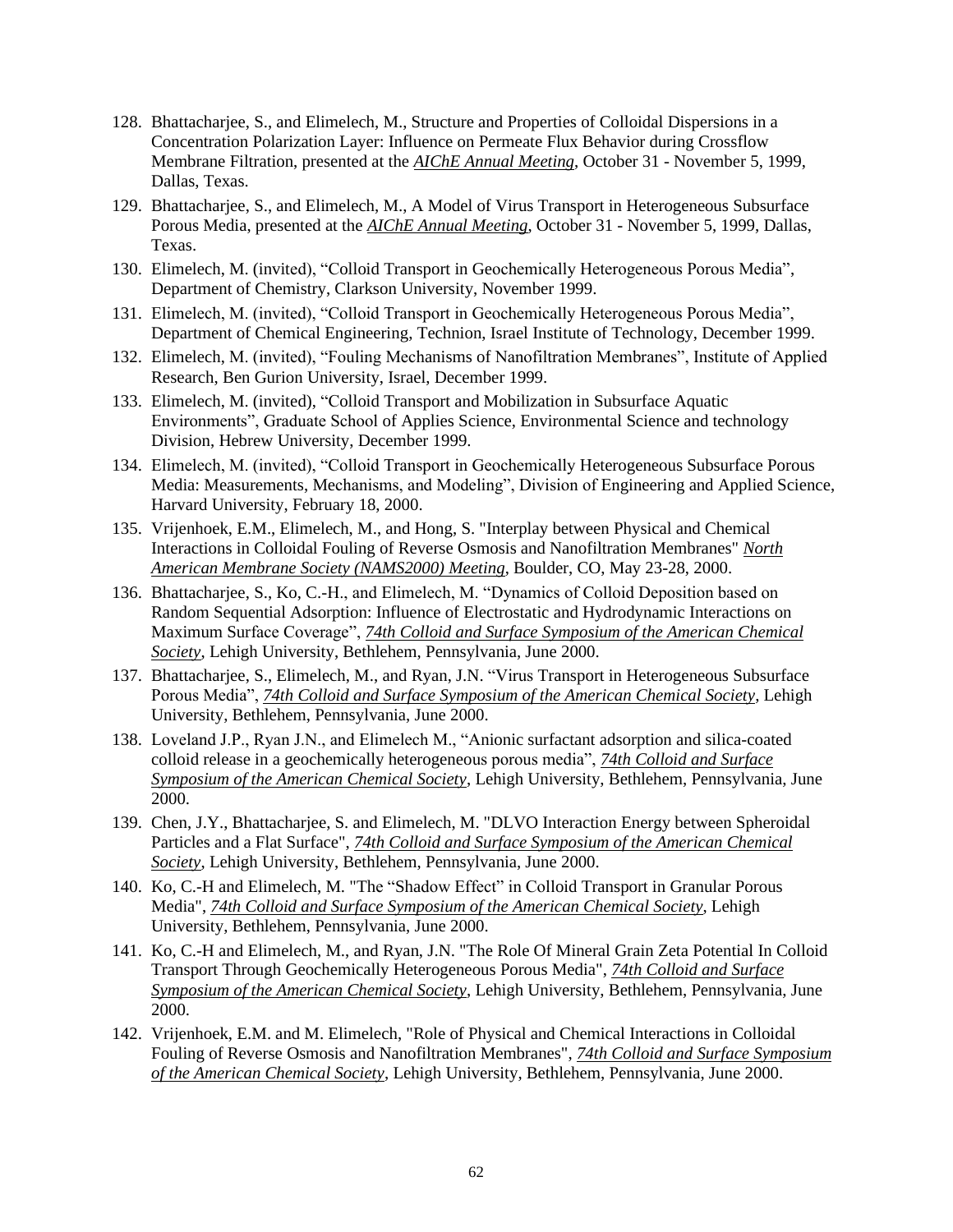- 143. Bhattacharjee, S. and Elimelech, M. Particle deposition dynamics in a bed of spherical collectors: Beyond random sequential adsorption, *220th American Chemical Society National Meeting*, Washington, DC, August 19-24, 2000.
- 144. Elimelech, M., and Ko, C.-H. The Relative Insignificance of Zeta Potential of Mineral Grains to Colloid Transport in Geochemically Heterogeneous Porous Media, *220th American Chemical Society National Meeting*, Washington, DC, August 19-24, 2000.
- 145. Vrijenhoek, E.M., M. Elimelech, and S. Hong, "Influence of Membrane Properties, Solution Chemistry, and Hydrodynamics on Colloidal Fouling of Reverse Osmosis and Nanofiltration Membranes" *220th American Chemical Society National Meeting*, Washington, DC, August 20-24, 2000.
- 146. Seidel A. and M. Elimelech, "Effect of Operational Parameters on NOM Fouling of a Negatively Charged NF Membrane", *220th American Chemical Society National Meeting*, Washington DC, August 20-24, 2000.
- 147. Bhattacharjee, S. and Elimelech, M. "Concentration polarization of interacting colloidal particles: Influence of interparticle and hydrodynamic interactions on permeate flux", *220th American Chemical Society National Meeting*, Washington, DC, August 19-24, 2000.
- 148. Vrijenhoek, E.M., M. Elimelech, and S. Hong, "Importance of Physical and Chemical Interactions in Colloidal Fouling of Reverse Osmosis and Nanofiltration Membranes" *Bi-annual Meeting of the European Membrane Society, EUROMEMBRANE 2000*, Jerusalem, Israel, September 24-27, 2000.
- 149. Chen, J.Y., Ko, C.-H., and Elimelech, M. "Effect of Spatial Distribution of Porous Media Geochemical Heterogeneity on Colloid Transport", *American Institute of Chemical Engineers Annual Meeting*, Los Angeles, CA, November 2000.
- 150. Elimelech, M. and Vrijenhoek, E. "Role of Physical and Chemical Interactions in Colloidal Fouling of Reverse Osmosis and Nanofiltration Membranes", *The International Chemical Congress of Pacific Basin Societies, Pacifichem 2000*, Honolulu, Hawaii, December 14-19, 2000.
- 151. Vrijenhoek, E.M., M. Elimelech and S. Bhattacharjee, "Optimization of Channel Height to Control Colloidal Fouling in Crossflow Membrane Filtration Processes" *American Water Works Association Membrane Technology Conference*, San Antonio, TX, March 4-7, 2001.
- 152. Elimelech, M. and Seidel, A. "Coupling between Chemical and Physical Interactions in NOM Fouling of NF Membranes: Implications for Fouling Control" *American Water Works Association Membrane Technology Conference*, San Antonio, TX, March 4-7, 2001.
- 153. Elimelech M. (invited) "Colloidal Fouling of Crossflow Pressure-Driven Membranes", Department of Environmental Science and Engineering, Rice University, March 20, 2001.
- 154. Elimelech M. (invited) "Colloidal Fouling of Pressure-Driven Membranes: Role of Membrane Surface Morphology", Department Civil Engineering, National University of Singapore, May 2001.
- 155. Elimelech M. (invited) "Nanofiltration Membrane Fouling by Calcium Sulfate Precipitation in Treatment of Agricultural Drainage Water", Department Civil Engineering, National University of Singapore, June 2001.
- 156. Elimelech M. (invited) "Natural Organic Matter (NOM) Fouling of NF Membranes", Department Civil Engineering, National University of Singapore, June 2001.
- 157. Vrijenhoek, E.M., S. Bhattacharjee and M. Elimelech, "Role of Morphological Surface Heterogeneity in Deposition of Colloidal Particles onto Semi-Permeable Polymeric Membrane Surfaces" *75th ACS Colloid and Surface Science Symposium*, Carnegie-Mellon University, Pittsburgh, PA, June 10-13, 2001.
- 158. Vrijenhoek, E.M. and M. Elimelech, "Role of Membrane Surface Roughness in Colloidal Fouling of Nanofiltration Membranes" *75th ACS Colloid and Surface Science Symposium*, Carnegie-Mellon University, Pittsburgh, PA, June 10-13, 2001.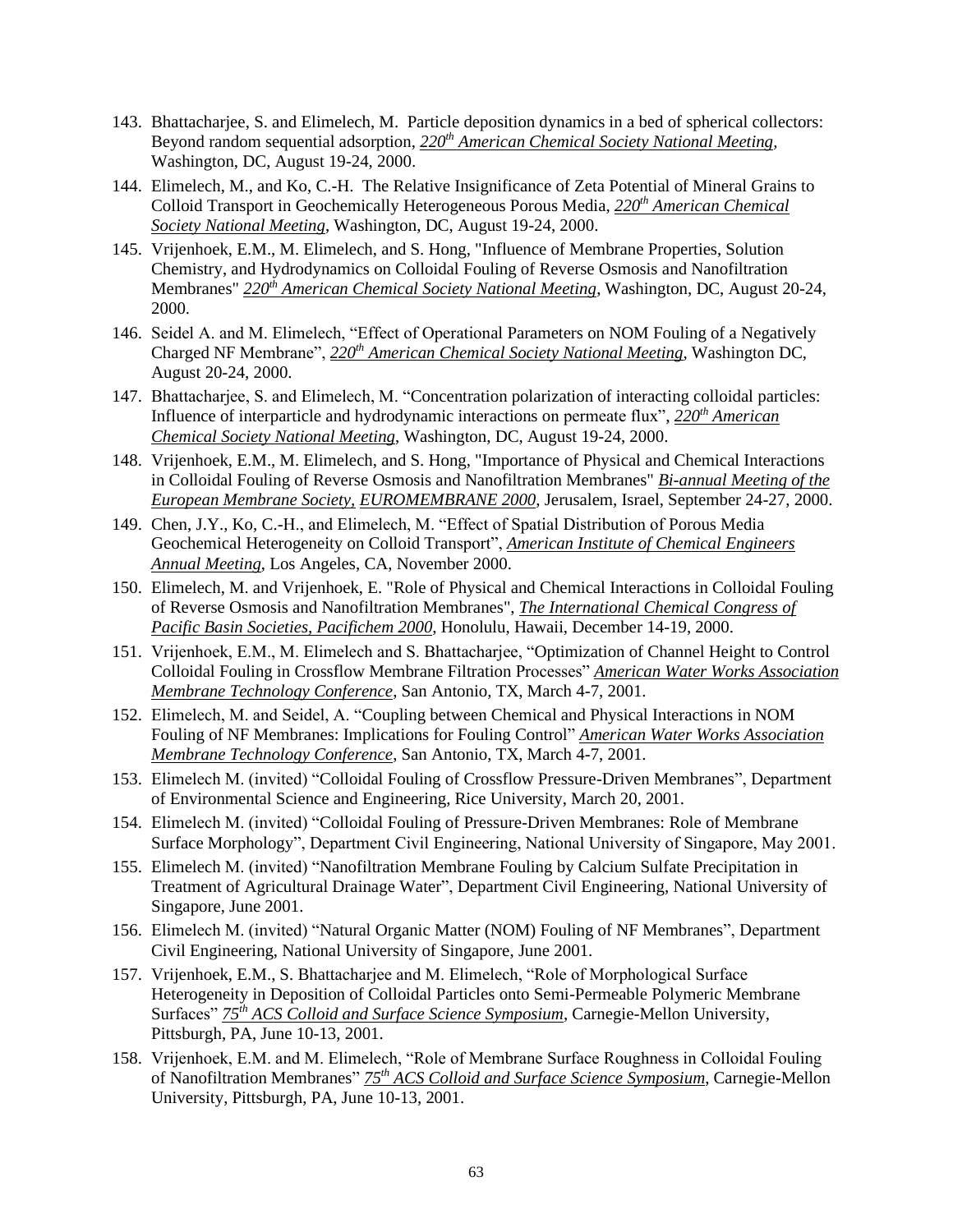- 159. Bunn, R., Magelky, R.D., Ryan, J.N., and Elimelech, M. "Effect of Chemical Perturbations on the Mobilization of Colloids in a Ferric Oxyhydroxide-Coated Sand Aquifer: Field Experiments", *75th ACS Colloid and Surface Science Symposium*, Carnegie-Mellon University, Pittsburgh, PA, June 10-13, 2001.
- 160. Chen, J.Y., Bhattacharjee, S., and Elimelech, M. "Influence of Surface Charge Nanoheterogeneity on the Attachment of Colloidal Particles to Solid Surfaces in a Stagnation Point Flow System", *75th ACS Colloid and Surface Science Symposium*, Carnegie-Mellon University, Pittsburgh, PA, June 10-13, 2001.
- 161. Chen, J.C., Bhattacharjee, S., and Elimelech, M. "A Coupled Model for Transport of Multicomponent Ionic Species through Nanofiltration Membranes: Implications for Arsenic Removal", *75th ACS Colloid and Surface Science Symposium*, Carnegie-Mellon University, Pittsburgh, PA, June 10-13, 2001.
- 162. Vrijenhoek, E.M., M. Elimelech and S. Bhattacharjee, "Optimization of Channel Geometry for Control of Colloidal Fouling in Crossflow Membrane Filtration Processes" *American Water Works Association Annual Conference*, Washington, DC, June 17-21, 2001.
- 163. Chen, J.Y., Walker, S.L., and Elimelech, M. "A Novel Technique for Studying the Role of Microscopic Chemical Heterogeneity on Colloid and Bacterial Adhesion", *222nd American Chemical Society National Meeting*, Chicago, IL, August, 2001.
- 164. Logan, B.E., Chorover, J.D., Velegol, D., Kubicki, J., and Elimelech, M. "Molecular Level Analysis of Macromolecule-Surface Interactions in Bacterial Adhesion", *222nd American Chemical Society National Meeting*, Chicago, IL, August, 2001.
- 165. Vrijenhoek, E.M., M. Elimelech and S. Bhattacharjee, "Effect of Crossflow Shear Rate on Initial Rate of Colloidal Fouling in Crossflow Membrane Filtration Processes" *Membrane Technology for Wastewater Reclamation and Reuse Conference*, Tel Aviv, Israel, September 9-13, 2001.
- 166. Elimelech M., (invited keynote) "Colloidal Phenomena in Membrane Systems" *Membrane Technology for Wastewater Reclamation and Reuse Conference*, Tel Aviv, Israel, September 9-13, 2001.
- 167. Elimelech, M. and Seidel, A., "Coupled Influence of Chemical and Physical Interactions in Natural Organic Matter (NOM) Fouling of NF Membranes" *Membrane Technology for Wastewater Reclamation and Reuse Conference*, Tel Aviv, Israel, September 9-13, 2001.
- 168. Elimelech, M. (invited) "Transport of Colloidal Particles in Heterogeneous Subsurface Porous Media", Department of Civil and Environmental Engineering, University of Illinois at Urbana-Champaign, October 18, 2001.Elimelech, M. (invited) "Colloid Deposition and Aggregation", Cabot Corporation, Billerica, MA., October 23, 2001.
- 170. Vrijenhoek, E.M., S. Bhattacharjee, and M. Elimelech, "Influence of Membrane Surface Morphology on Colloidal Interactions in Membrane Systems" *American Institute of Chemical Engineers Annual Meeting*, Reno, NV, November 4-9, 2001.
- 171. Chen J.Y., and M. Elimelech, "Influence of Microscopic Surface Charge Heterogeneity on Colloid Deposition Kinetics in a Stagnation Point Flow System" *American Institute of Chemical Engineers Annual Meeting*, Reno, NV, November 4-9, 2001.
- 172. Elimelech M. (invited) "Transport of Colloidal Particles in Heterogeneous Subsurface Porous Media", Department of Civil and Environmental Engineering, University of Nevada, Reno, November 8, 2001
- 173. Walker, S.L., Chen, J.C.; Elimelech, M, "A Novel Technique for Synthesizing Microscopic Chemical Heterogeneity for Studying Colloidal and Bacterial Adhesion" Poster at the 5<sup>th</sup> Annual Environmental Chemistry Symposium, Pennsylvania State University, March 22-23, 2002, State College, PA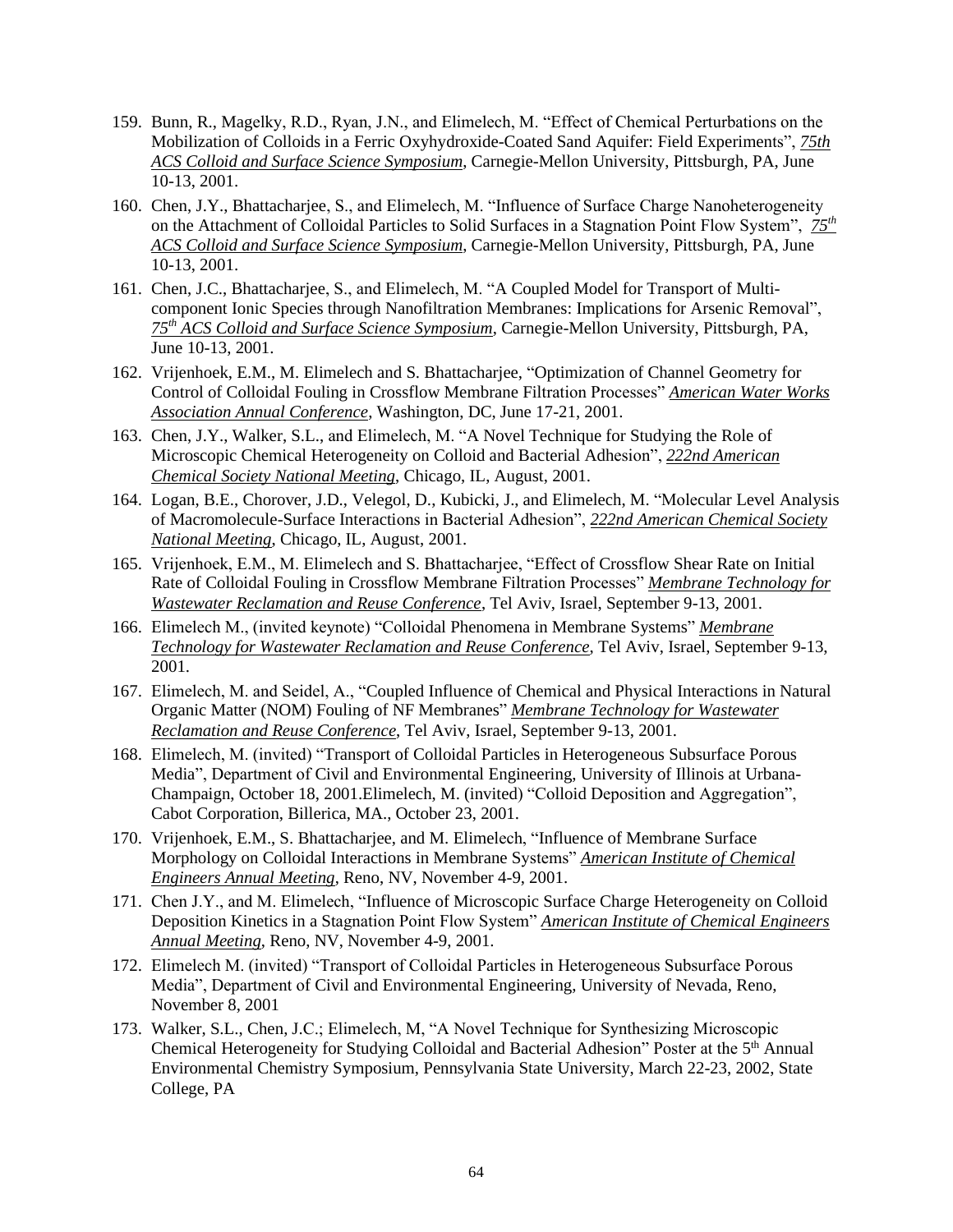- 174. Hoek, E.M.V., and M. Elimelech, "DLVO Interactions between Colloidal Particles and Rough Membrane Surfaces," presented at the *13th Annual Meeting of the North American Membrane Society*, Long Beach, CA, May 11-15, 2002.
- 175. Hoek, E.M.V., and M. Elimelech, "Role of Cake-Enhanced Osmotic Pressure in Colloidal Fouling of Reverse Osmosis and Nanofiltration Membranes," presented at *13 th Annual Meeting of the North American Membrane Society*, Long Beach, CA, May 11-15, 2002.
- 176. Walker, S.L., Bhattacharjee, S..; Elimelech, M, "Measuring the Streaming Potential of Flat Surfaces Using a Novel Asymmetric Clamping Cell" Presentation at the American Chemical Society 76<sup>th</sup> Colloid and Surface Science Symposium, June 20, 2002, Ann Arbor, MI.
- 177. Tufenkji, N; Redman, J. A.; Elimelech, M. "Interpreting biocolloid deposition patterns in laboratory-scale column experiments" presented at the American Chemical Society 76<sup>th</sup> Colloid and Surface Science Symposium, University of Michigan, Ann Arbor, Michigan, June 23, 2002.
- 178. Chen, J.C., Walker, S.L., Elimelech, M, "A Novel Technique for Investigation the Influence of Microscopic Surface Chemical Heterogeneity on the Kinetics Of Colloid and Bacterial Deposition" Presentation at the American Chemical Society 76<sup>th</sup> Colloid and Surface Science Symposium, June 20, 2002, Ann Arbor, MI.
- 179. Redman, J. A.; Walker, S.; Elimelech, M. "Tailing in particle and bacterial breakthrough curves in porous flow-through media" presented at the American Chemical Society 76<sup>th</sup> Colloid and Surface Science Symposium, University of Michigan, Ann Arbor, Michigan, June 23, 2002.
- 180. Weronski, P.; Walz, J.Y.; Elimelech, M. "Effect of Depletion Interaction on Transport of Colloidal Particles in Porous Media", *ACS 76th Annual Colloid and Surface Science Symposium*, June 23-26 , 2002, Ann Arbor, Michigan.
- 181. Elimelech, M. (invited) "Role of Geochemical Heterogeneity in the Transport of Colloids and Microbial Particles in Subsurface Environments", Gordon Research Conference on Environmental Sciences: Water, June 2002, Holderness School, Plymouth, New Hampshire.
- 182. Hoek, E.M.V., and M. Elimelech, "Cake-Enhanced Osmotic Pressure in Reverse Osmosis and Nanofiltration Separations," *76th ACS Colloid and Surface Science Symposium*, Ann Arbor, MI, June 23-26, 2002.
- 183. Lee, S. and Elimelech, M. "A novel method for investigating the influence of recovery on colloidal and NOM fouling of RO and NF membranes", 76th ACS Colloids & Surface Science Symposium, University of Michigan, Ann Arbor, Michigan, June 23-26, 2002
- 184. Elimelech, M. (invited) "Cake-Enhanced Osmotic Pressure: A Major Fouling Mechanism for Reverse Osmosis & Nanofiltration Membranes", Department of Civil Engineering, National University of Singapore, July 26, 2002
- 185. Elimelech, M. (invited) "A Novel Method for Investigating the Influence of Feed Water Recovery on Colloidal and NOM Fouling of RO and NF Membranes", Department of Civil Engineering, National University of Singapore, July 31, 2002
- 186. Elimelech, M. (invited) "Role of Chemical Heterogeneity in the Transport of Colloids & Microbial Particles in Subsurface Environments", Department of Civil Engineering, National University of Singapore, August 7, 2002
- 187. Weronski, P.; Walz, J.Y.; Elimelech, M. "Effect of Depletion Interaction on Transport of Colloidal Particles in Porous Media", presented at: *International Symposium on Electrokinetic Phenomena*, August 18-22, 2002, Krakow, Poland.
- 188. Elimelech, M. (keynote lecture) "Interactions and Transport of Colloidal Particles in Porous Media", Symposium in Honor of Professor Egon Matijevic, 224th ACS National Meeting, Boston, MA, August 18-22, 2002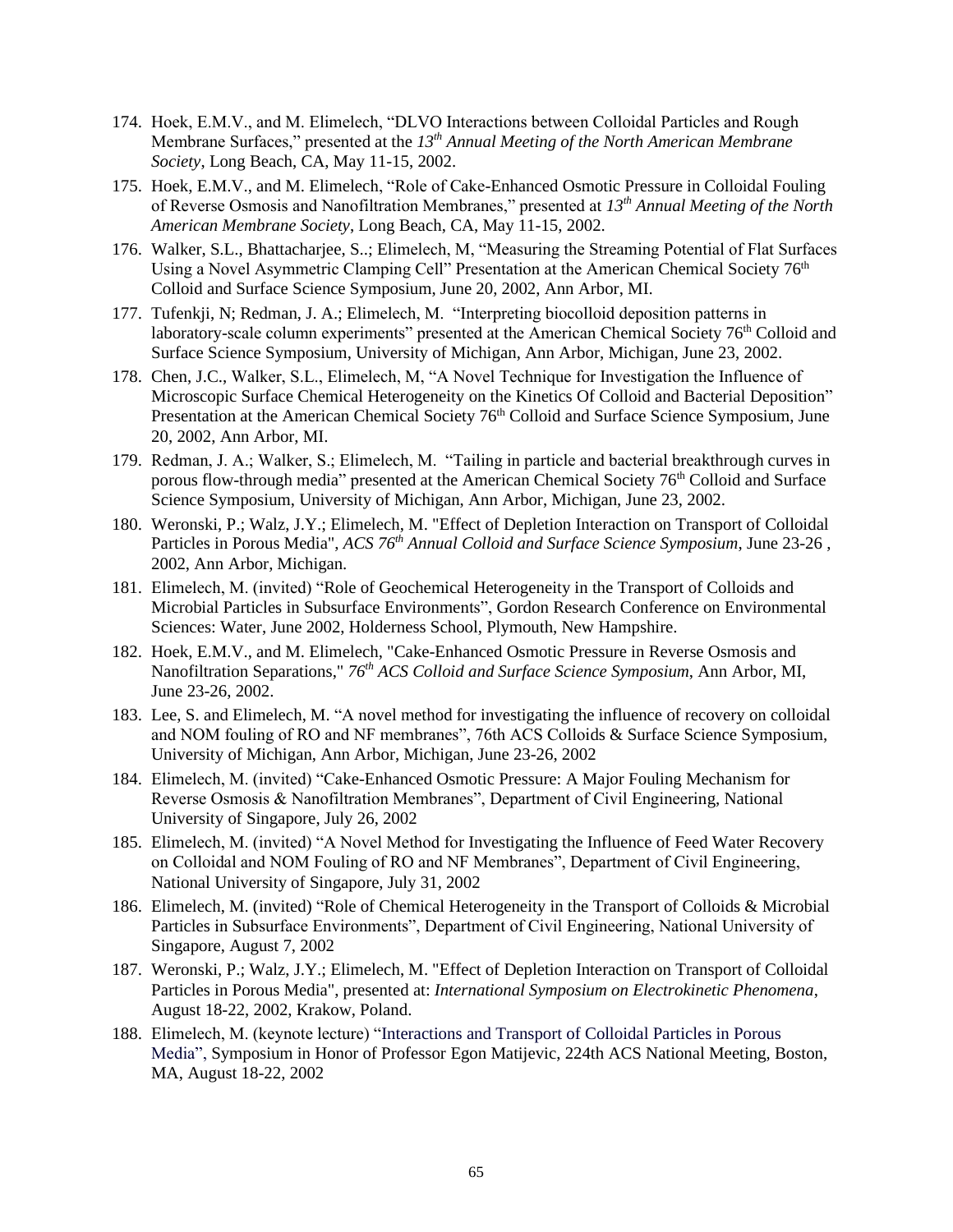- 189. Redman, J. A.; Walker, S.; Elimelech, M. "Observations of Tailing in particle breakthrough curves in porous media" presented at the 224<sup>th</sup> American Chemical Society National Meeting, Boston, Massachusetts, August 18, 2002.
- 190. Tufenkji, N; Redman, J. A.; Elimelech, M. "Interpreting biocolloid deposition patterns in laboratory-scale column experiments" presented at the 224<sup>th</sup> American Chemical Society National Meeting, Boston, Massachusetts, August 18, 2002.
- 191. Walker, S.L., Chen, J.C.; Elimelech, M, "Colloid and Bacterial Deposition Kinetics onto Chemically Micropatterned Surfaces in a Stagnation Point Flow System" Presentation at the 224<sup>th</sup> American Chemical Society National Meeting, August 18, 2002, Boston, MA
- 192. Ryan, J.N., Elimelech, M. and Harvey, R., "Virus Transport in Porous Media" International Workshop on Colloids and Colloid-Facilitated Transport of Contaminants in Soils and Sediments, Research Center Foulom, Tjele, Denmark, September 2002.
- 193. Tufenkji, N.; Redman, J. A.; Elimelech, M. (invited) "Microbial Deposition Patterns in Laboratory-Scale Column Experiments" presented at the National Institute of Public Health and the Environment, Bilthoven, The Netherlands, September 27, 2002.
- 194. Lee, S. Cho, J.. and Elimelech, M. "Simulation of feed water recovery and concentration factor and their influence on colloid and NOM fouling of NF membranes", AWWA Membrane Technology Conference, March 2-5, 2003, Atlanta, Georgia.
- 195. Walker, S.L., Redman, J.A., and Elimelech, M, The Role of LPS Composition on Bacterial Adhesion and Detachment under Flow Conditions, *225th American Chemical Society National Meeting*, March 24, 2003, New Orleans, LA.
- 196. Elimelech, M. (invited) "Transport of Colloidal Particles over Heterogeneously Charged Collector Surfaces: Coupling between Hydrodynamic and Colloidal Interactions", 3<sup>rd</sup> Chemical Engineering Conference for Collaborative Research in Easter Mediterranean, Thessaloniki, Greece, May 13-15, 2003
- 197. Li, Q., and Elimelech, M. "Chemical Cleaning of Organic-fouled Nanofiltration Membranes: Measurements and Mechanisms", *14th Annual Meeting of the North American Membrane Society*. Jackson Hole, Wyoming, May 17-21, 2003.
- 198. Nghiem, L.D.; Schäfer, A.I.; and Elimelech, M. "Removal Mechanisms of Steroid Hormones and Alkyl Phenols in Nanofiltration, Annual Meeting of the North American Membrane Society, May 17-21, 2003, Jackson Hole, WY.
- 199. Li, Q., and Elimelech, M. "Chemical Cleaning of Fouled Nanofiltration and Reverse Osmosis Membranes: Measurements and Mechanisms", *77th ACS Colloid and Surface Science Symposium*, Atlanta, GA, June 15-18, 2003.
- 200. Walker, S.L., Redman, J.A., Elimelech, M, "Measuring Effect of Bacterial Lipopolysaccharides on Adhesion and Detachment Under Flow Conditions", *American Chemical Society 77th Colloid and Surface Science Symposium*, June 16, 2003, Atlanta, GA.
- 201. Kuznar, Z.A.; Chen, J.Y.; Elimelech, M. "Transport of Colloidal Particles over Heterogeneously Charged Collector Surfaces", *American Chemical Society 77th Colloid and Surface Science Symposium*, June 16, 2003, Atlanta, GA.
- 202. Miller, G. and Elimelech, M. " Transport of *Cryptosporidium* in Saturated Porous Media", *American Chemical Society 77th Colloid and Surface Science Symposium*, June 16, 2003, Atlanta, GA.
- 203. Tufenkji, N and Elimelech, M. "A New Correlation Equation for Predicting Single-Collector Efficiency in Physicochemical Filtration in Saturated Porous Media" *American Chemical Society 77th Colloid and Surface Science Symposium*, Georgia Tech, Atlanta, Georgia, June 16, 2003.
- 204. .Nghiem, L.D. ; Schäfer, A.I.; and Elimelech, M. "Rejection of trace organic contaminants by nanofiltration membranes: role of membrane surface properties and contaminant chemical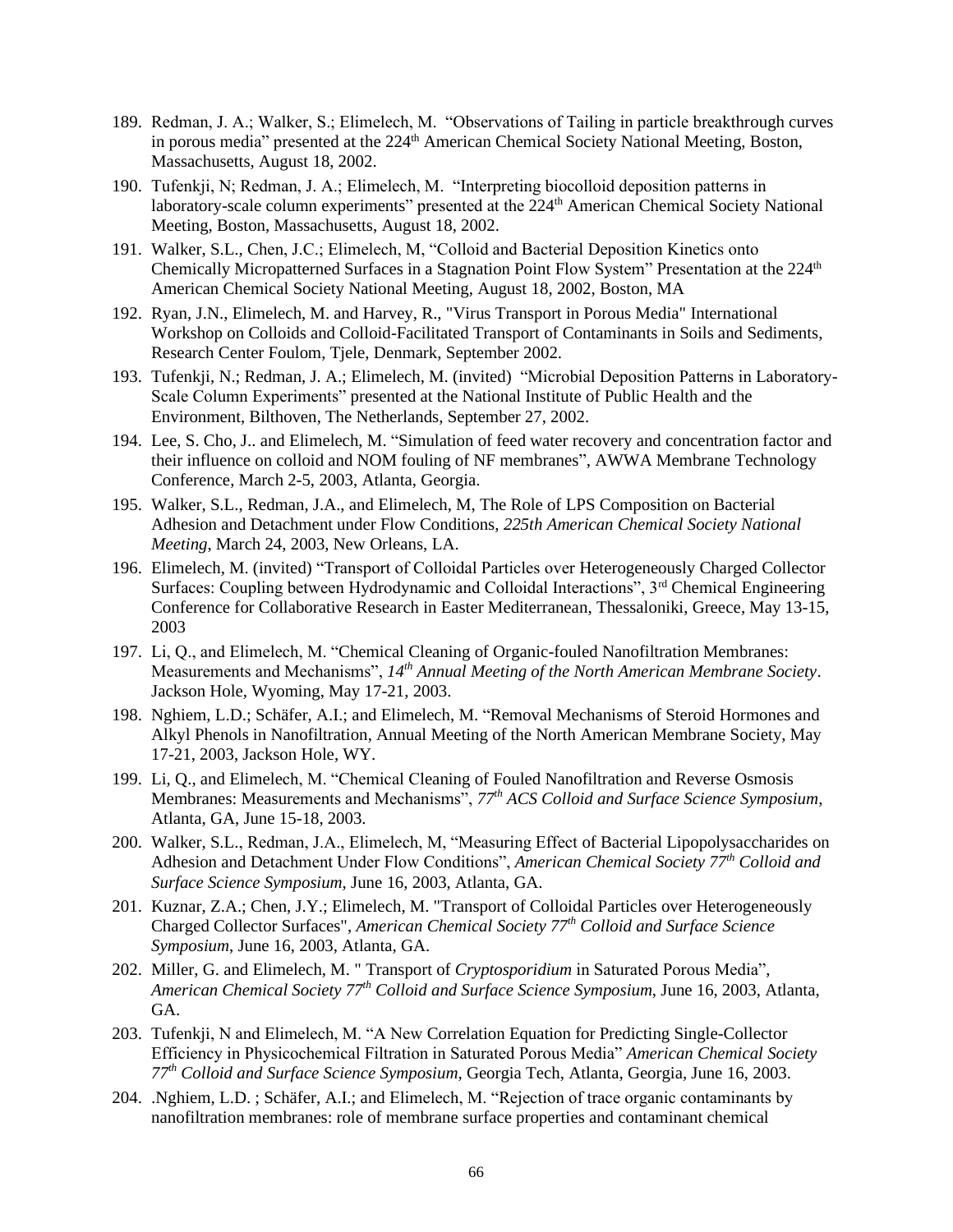structure", *American Chemical Society 77th Colloid and Surface Science Symposium*, Georgia Tech, Atlanta, Georgia, June 16, 2003.

- 205. Elimelech, M., Chen, J.Y., and Kuznar, Z.A. (invited) "Particle Deposition onto Solid Surfaces with Microscopic Charge Heterogeneity: The 'Hydrodynamic Bump' Effect", *International Conference on MEMS, NANO and Smart Systems (ICMENS 2003)*, July 20 - 23, Banff, AB, Canada.
- 206. Walker, S.L, and Elimelech, M. "The Role of LPS in Bacterial Adhesion and Transport in Aquatic Systems", presented at the Gordon Research Conference, Molecular Mechanisms of Microbial Adhesion, Salve Regina University, July 27-August 1, 2003, Newport, RI.
- 207. Walker, S.L., Redman, J.A., Elimelech, M. "Role of Secondary Minimum on bacterial Adhesion and Transport", *226th American Chemical Society National Meetin*g, Symposium in Honor of Professor Walter J. Weber Jr. , September 10, 2003, New York, NY
- 208. Elimelech, M., Chen, J.Y., and Kuznar, Z.A. "Deposition of Colloidal Particles on Chemically Heterogeneous Surfaces: Role of Microscopic Surface Charge Heterogeneity", *226th American Chemical Society National Meetin*g, Symposium in Honor of Professor Walter J. Weber Jr. , September 10, 2003, New York, NY.
- 209. Tufenkji, N and Elimelech, M. "Relating Heterogeneities in Molecular-Scale Properties to Distributions in the Microbial Deposition Rate", *226th American Chemical Society Annual Meeting*, New York, New York, September 10, 2003.
- 210. Nghiem, L.D. ; Schäfer, A.I.; and Elimelech, M, "Removal of Natural Hormones by Nanofiltration Membranes: Measurement, Modeling, and Mechanisms," *226th American Chemical Society Annual Meeting*, New York, New York, September 10, 2003.*.*
- 211. Li, Q. and Elimelech, M. "Revealing the Mechanisms of Organic Fouling and Chemical Cleaning of Nanofiltration Membranes", *226th ACS National Meeting*, New York, NY, September 7-11, 2003
- 212. Elimelech, M., Miller, G., and Kuznar, Z.A., "Transport and Removal of Cryptosporidium Oocysts in Subsurface Porous Media", National Water Research Institute, The Second International Riverbank Filtration Conference, Cincinnati, OH, September 16, 2003
- 213. Tufenkji, N and Elimelech, M. "Relating Physical and Chemical Heterogeneities of Microbial Particles to Distributions in the Deposition Rate" *11th International Conference on Surface and Colloid Science*, Iguassu Falls, Brazil, September 18, 2003.
- 214. Elimelech, M. and Lee, S. (invited) "Colloidal/NOM Fouling of Salt Rejecting Membranes: Measurements and Mechanisms", IWA International Conference on Nano and Microparticles in Water and Wastewater Treatment, Zurich, Switzerland, 22 - 24 September, 2003
- 215. Elimelech, M. (invited) "Chemical and Physical Aspects of Bacterial Adhesion in Aquatic Systems", Department of Chemistry, University of Geneva, September 25, 2003
- 216. Elimelech, M. (invited) "Chemical and physical Aspects of Bacterial Adhesion" , Department of Chemical Engineering, University of Virginia, October 16, 2003
- 217. Elimelech, M. (invited) "Physical and Chemical Aspects of Bacterial Transport and Adhesion", Department of Civil and Environmental Engineering, University of Delaware, October 17, 2003
- 218. Elimelech, M. (invited, CH2M Hill Distinguished Lecture) "Physical and Chemical Aspects of Microbial Transport and Adhesion", Department of Civil and Environmental Engineering, Auburn University, October 29, 2003
- 219. Elimelech, M. (invited) "Organic fouling and chemical cleaning of NF Membrane : Measurements and mechanisms", Department of Environmental Science and Engineering, Kwangju Institute of Science and Technology (K-JIST), Gwangju, Korea, December 3, 2003
- 220. Elimelech, M. (invited) "Chemical and Chemical Aspects of Bacterial Adhesion and Transport", Department of Environmental Science and Engineering, Kwangju Institute of Science and Technology (K-JIST), Gwangju, Korea, December 3, 2003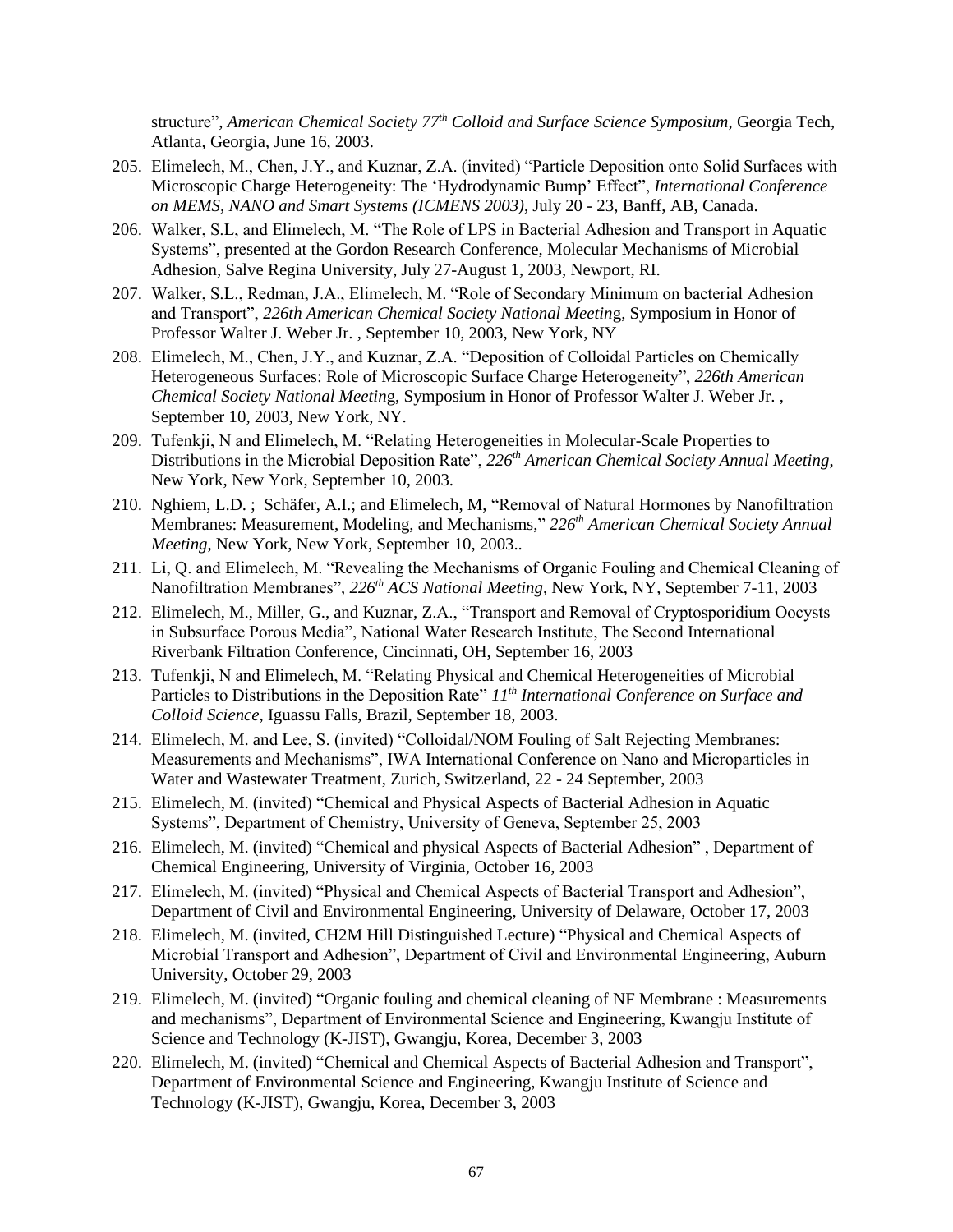- 221. Elimelech, M. (invited) "Organic fouling and chemical cleaning of NF Membrane: Measurements and mechanisms", Department of Civil Engineering, Korea University, Seoul, Korea, December 6, 2003.
- 222. Sangyoup Lee, Boksoon Kwon, Menachem Elimelech, and Jaeweon Cho, "Characterization of NOM in NF and tight-UF permeates" Natural Organic Material Research: Innovations and Applications for Drinking Water, March 2-5, 2004, Victor Harbor, South Australia.
- 223. Elimelech, M. (invited) "Chemical and Physical Aspects of Bacterial Transport and Adhesion", Department of Civil and Environmental Engineering, Johns Hopkins University, March 9, 2004.
- 224. Abu-Dalo R.A., Bogatsu Y.G., Ryan J.N., Metge D.W., Elimelech M., and Harvey R.W. "Transport of bacteriophage PRD1 and Cryptosporidium parvum oocysts in saturated porous media: The importance of surface ferric oxyhydroxides", presented at the 1st Water Environment Federation/American Water Works Association Student Conference, Rocky Mountain Region, Golden, Colorado, May 2004
- 225. Abu-Dalo R.A., Bogatsu Y.G., Ryan J.N., Metge D.W., Harvey R.W., and Elimelech M., "The effect of ferric oxyhydroxide surface coatings on the transport of bacteriophage PRD1 and Cryptosporidium parvum oocysts in saturated porous media", presented at the 78th American Chemical Society Colloids and Surfaces Symposium, Yale University, New Haven, CT, June 2004.
- 226. H. Y. Ng, Q. Li and M. Elimelech, 2004. "Organic Fouling of RO Membranes for Water Reuse: Role of Proteins and Polysaccharides", IWA Specialty Conference: Water Environment-Membrane Technology, WEMT2004, June 7-10, 2004, Seoul, Korea.
- 227. Elimelech, M. (invited keynote) "Role of Electrostatic Interactions in Bacterial Adhesion and Transport in Aquatic Environments" presented at the International Electrokinetics Conference, ELKIN 2004, Pittsburgh, PA, June 13-17, 2004.
- 228. Walker, S.L., Redman, J.A., Elimelech, M, "Influence of Lipopolysaccharides on Bacterial Adhesion and Transport in Aquatic Systems" Presented at the American Chemical Society 78th Colloid and Surface Science Symposium, June 22, 2004, New Haven, CT.
- 229. Redman, J.A., Walker, S.L., Hill, J.E., Elimelech, M, "Influence of Growth Phase on Bacterial Adhesion and Transport" Presented at the American Chemical Society 78th Colloid and Surface Science Symposium, June 22, 2004, New Haven, CT.
- 230. Mylon, S.E. and Chen K.L., and M. Elimelech, "Influence of natural organic matter and ionic composition on the kinetics and structure of hematite colloid aggregation: Implications to iron depletion in estuaries" presented at the 78th ACS Colloid and Surface Science Symposium, Yale University, New Haven, CT, Jun 20-23, 2004
- 231. Li, Q. and Elimelech, M. Combined Colloidal and Organic Fouling and Chemical Cleaning of Nanofiltration Membranes. The 15th North America Membrane Society Annual Meeting. Honolulu, Hawaii, June 26-30, 2004.
- 232. Li, Q. and Elimelech, M. Combined Fouling of Nanofiltration Membranes by Colloidal Material and Natural Organic Matter and Chemical Cleaning of the Fouled Membranes. The 78th ACS Colloid and Surface Science Symposium. New Haven, Connecticut, June 20-23, 2004.
- 233. Kuznar, Z.A.; Elimelech, M. "Adhesion of Viable *Cryptosporidium* oocysts to Quartz Surfaces" presented at the 78th Colloid and Surface Science Symposium, Yale University, New Haven, CT, June  $20 - 24$ , 2004.
- 234. Sangyoup Lee, Jaeweon Cho, and Menachem Elimelech, "Combined influence of natural organic matter and colloidal particles on nanofiltration membrane fouling" 78<sup>th</sup> ACS Colloids and Surface Science Symposium, June 20-23, 2004, New Haven, CT
- 235. de Kerchove, A. J. and Elimelech, M. "Application of Electrokinetic Theory for Soft Particles to Bacterial Cells" presented at the American Chemical Society 78<sup>th</sup> Colloid and Surface Science Symposium, Yale University, New Haven, Connecticut, June 2004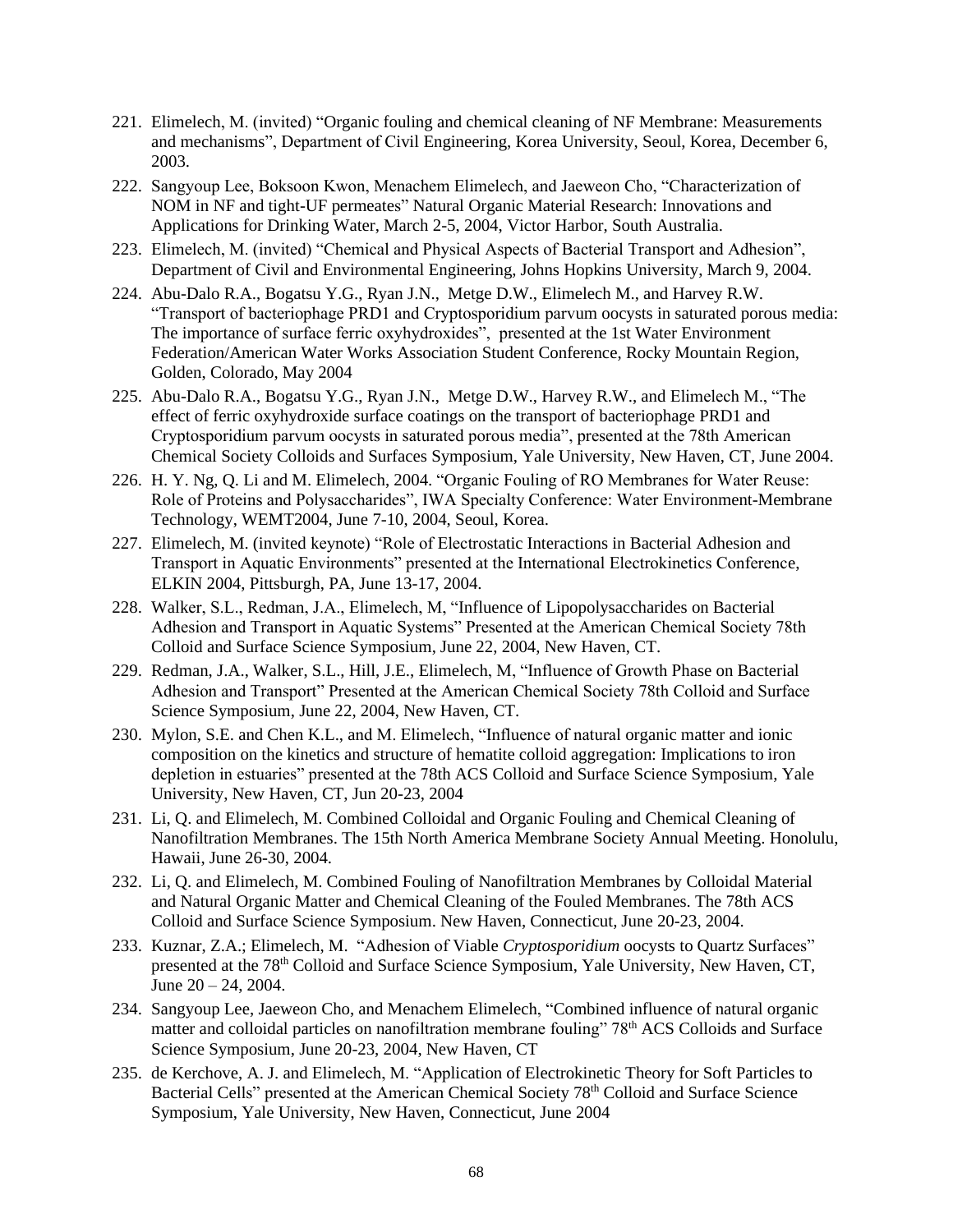- 236. de Kerchove, A. J. and Elimelech, M. "Relevance of the Soft Particle Outer-Surface Potential to Bacterial-Surface Interactions in Aquatic Systems" presented at the American Chemical Society 78<sup>th</sup> Colloid and Surface Science Symposium, Yale University, New Haven, Connecticut, June 2004
- 237. Tufenkji, N. and Elimelech, M. "Deposition Patterns of Colloidal Particles in Saturated Porous Media – Deviation from Colloid Filtration Theory" presented at the American Chemical Society 78th Colloid and Surface Science Symposium, Yale University, New Haven, Connecticut, June 22, 2004.
- 238. McCutcheon, J.R.; Elimelech, M. "Forward (direct) osmosis desalination", presented at the 78<sup>th</sup> Colloid and Surface Science Symposium, Yale University, New Haven, Connecticut, June 20<sup>th</sup>-23<sup>rd</sup>, 2004
- 239. McCutcheon, J.R.; Elimelech, M. "Forward (direct) osmosis desalination", presented at the 15<sup>th</sup> annual meeting of the North American Membrane Society, Honolulu, Hawaii, June 26<sup>th</sup>-30<sup>th</sup>, 2004.
- 240. H. Y.Ng and M. Elimelech, 2004. "Effect of Colloidal Fouling on Removal of Trace Organics by RO", North American Membrane Society 15th Annual Meeting, June 26-30, 2004, Honolulu, Hawaii, USA.
- 241. McCutcheon, J.R.; Elimelech, M. "Forward (direct) osmosis desalination", presented at the Gordon Research Conference on Membranes, Colby Sawyer College, New London, New Hampshire, August 1-5, 2004.
- 242. Elimelech, M. (invited) "Organic Fouling and Chemical Cleaning of Polymeric Membranes: Measurements and Mechanisms", presented at the Gordon Research Conference on Membranes, Colby Sawyer College, New London, New Hampshire, August 1-5, 2004.
- 243. Sangyoup Lee and Menachem Elimelech, "Salt cleaning of organic fouled reverse osmosis membranes" ", presented at the Gordon Research Conference on Membranes, Colby Sawyer College, New London, New Hampshire, August 1-5, 2004.
- 244. Nghiem, L.D.*,* Schäfer, A.I.*, and* Elimelech, M., *"*Solute-membrane affinity in nanofiltration: natural hormones vs pharmaceuticals", ", presented at the Gordon Research Conference on Membranes, Colby Sawyer College, New London, New Hampshire, August 1-5, 2004.
- 245. McCutcheon, J.R.; Elimelech, M. "Forward (direct) osmosis desalination using polymeric membranes", presented at the 228<sup>th</sup> American Chemical Society National Meeting, Philadelphia, Pennsylvania, August  $22<sup>nd</sup>$  – August  $26<sup>th</sup>$ , 2004
- 246. de Kerchove, A. J. and Elimelech, M. "Relevance of the Soft Particle Outer-Surface Potential to Bacterial-Surface Interactions in Aquatic Systems" presented at the 227<sup>th</sup> American Chemical Society National Meeting, Philadelphia, Pennsylvania, August 2004
- 247. Mylon, S.E. and Chen K.L., and M. Elimelech "Influence of natural organic matter and ionic composition on the kinetics and structure of hematite colloid aggregation: Implications for iron depletion in estuaries" presented at the 228th ACS National Meeting, Philadelphia, PA, Aug 22-26, 2004
- 248. Kuznar, Z.A.; Elimelech, M. "Deposition Kinetics of *Cryptosporidium parvum* oocysts" presented at the  $228<sup>th</sup>$  American Chemical Society National Meeting, Philadelphia, PA, August  $22 - 26$ , 2004.
- 249. Walker, S.L., Redman, J.A., Elimelech, M, "Bacterial Transport and Deposition in Porous Media: Role of Cell Surface Lipopolysaccharides (LPS)" Presented at the 228th American Chemical Society National Meeting, Symposium in Honor of Professor Charles O'Melia, August 2004, Philadelphia, PA.
- 250. Tufenkji, N.; Redman, J. A.; Elimelech, M. "Deviation from Colloid Filtration Theory in the Presence of Repulsive DLVO Interactions – Implications to Microbial Transport" presented at the 227th American Chemical Society National Meeting, Philadelphia, Pennsylvania, August 23, 2004.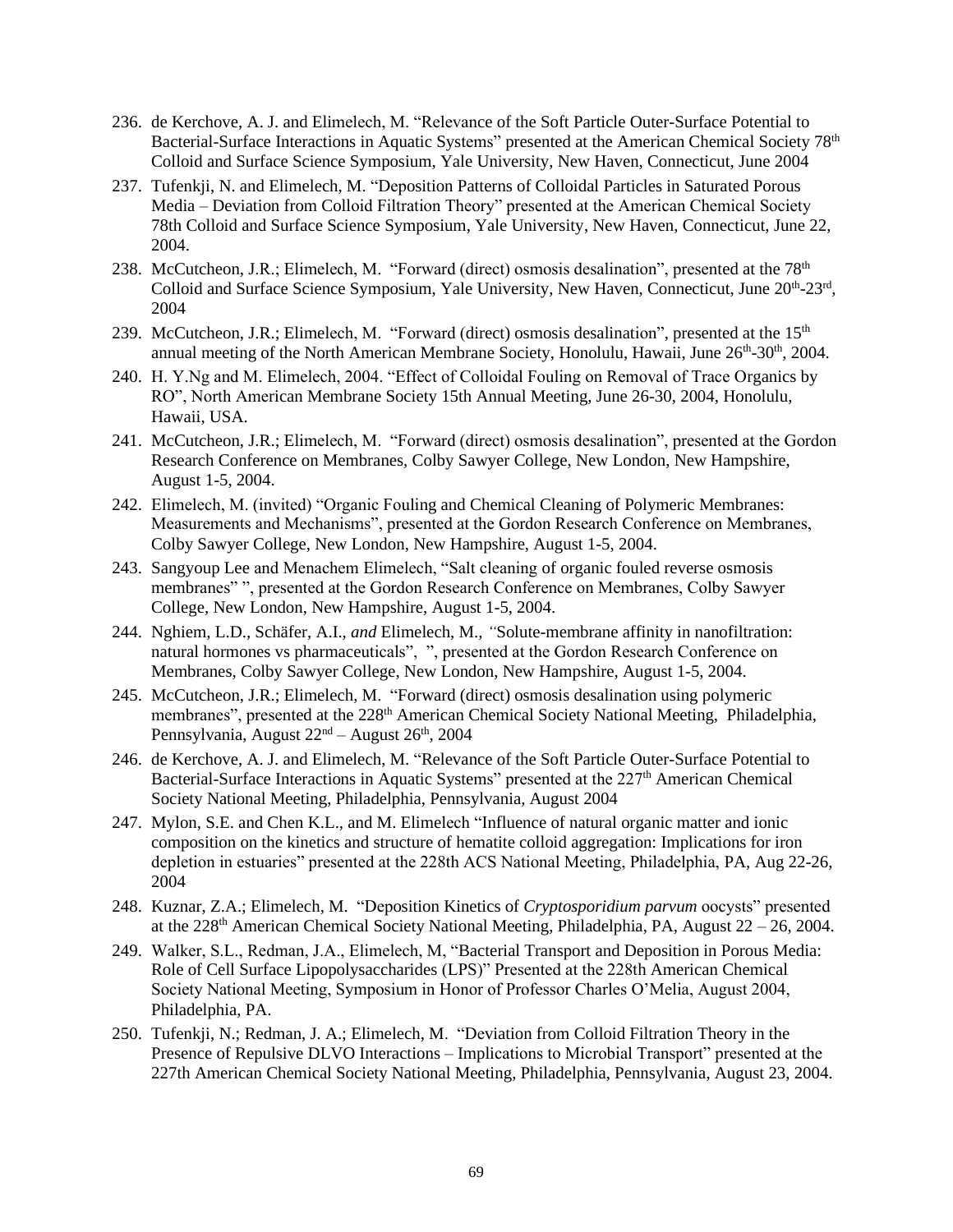- 251. Sangyoup Lee, Wui Seng Ang, and Menachem Elimelech, "Role of divalent cations in organic fouling of reverse osmosis membranes" 228<sup>th</sup> ACS National Meeting, August 22-26, 2004, Philadelphia, PA.
- 252. Elimelech, M., and Li, Q. "Natural Organic Matter (NOM) Fouling and Chemical Cleaning of Nanofiltration Membranes", presented at the International Water Association 4th World Water Congress, September 19-24, Marrakech, Morocco.
- 253. Nghiem, L.D., Schäfer, A.I., and Elimelech, M. "Mechanisms of steroid hormones and hormone mimicking compounds removal in nanofiltration", presented at the International Water Association 4th World Water Congress, September 19-24, Marrakech, Morocco.
- 254. Elimelech, M., and Ng, H.Y. "Influence of Colloidal Fouling on removal of Trace Organics by RO Membranes", presented at the International Water Association 4th World Water Congress, September 19-24, Marrakech, Morocco.
- 255. Nghiem, L.D., Khan, S, Schäfer, A.I., and Elimelech, M. "Membrane-Organic solute affinity and its role in NF/RO separation, Euromembrane 2004, September 29- October 1, 2004, Hamburg, Germany.
- 256. M. Elimelech (invited) "A Novel Forward Osmosis Desalination Process", presented at the International Water Desalination and Purification Workshop, Office of Naval Research Global, October 14-15, 2004, London.
- 257. Elimelech, M. (invited) "Chemical and Physical Aspects of Bacterial Transport and Adhesion", Department of Civil and Environmental Engineering, Duke University, November 17, 2004.
- 258. Elimelech, M., (invited) "Chemical and Physical Interactions in Bacterial Adhesion and Transport", department of Earth and Environmental Engineering, Columbia University, NY, January 28, 2005.
- 259. Elimelech, M., (keynote) "Membrane Technology in Water Recycling Principles and Challenge", Symposium on Integrated Concepts in Water Recycling Wollongong, NSW, Australia, 13-17 February, 2005
- 260. Hill, J. and Elimelech, M. "Sulfur and Organic Phosphorus Cycling by Thiobacillus", The American Society of Limnology and Oceanography (ASLO) Aquatic Sciences Meeting, February 20-25, 2005, Salt Lake City, UT.
- 261. Chen, K.L. Mylon, S.E., and Elimelech, M., "Influence of Solution Chemistry on the Aggregation Kinetics of Alginate-Coated Hematite Colloids", American Chemical Society 229<sup>th</sup> National Meeting, March 13-17, 2005, San Diego, CA.
- 262. Ang, W.S., Lee, S., and Elimelech, M., "Chemical and Physical Aspects of Cleaning of Organicfouled Reverse Osmosis Membranes", 2005 ACS Annual Meeting, March 13, San Diego, CA.
- 263. Chen, J.C., Kim, A.S, and Elimelech, M. "Monte Carlo Simulation of Colloidal Membrane Filtration: Model Development with Application to Characterization of Phase Transition Phenomenon", the 229th American Chemical Society National Meeting, San Diego, CA, March 13– 17, 2005.
- 264. Kuznar, Z.A. and Elimelech, M., "Role of surface proteins in the deposition kinetics of *Cryptosporidium* parvum oocysts", American Chemical Society 229<sup>th</sup> National Meeting, March 13-17, 2005, San Diego, CA.
- 265. Lee, S. Ang, W.S., and Elimelech, M., "Novel salt cleaning of organic fouled reverse osmosis membranes", American Chemical Society 229<sup>th</sup> National Meeting, March 13-17, 2005, San Diego, CA.
- 266. Elimelech, M., (keynote) "Organic Fouling and Chemical Cleaning of RO Membranes: Role of Chemical and Physical Interactions", Symposium on Advanced Materials for Purification of Water with Systems, Atlanta, GA, April 13-15, 2005.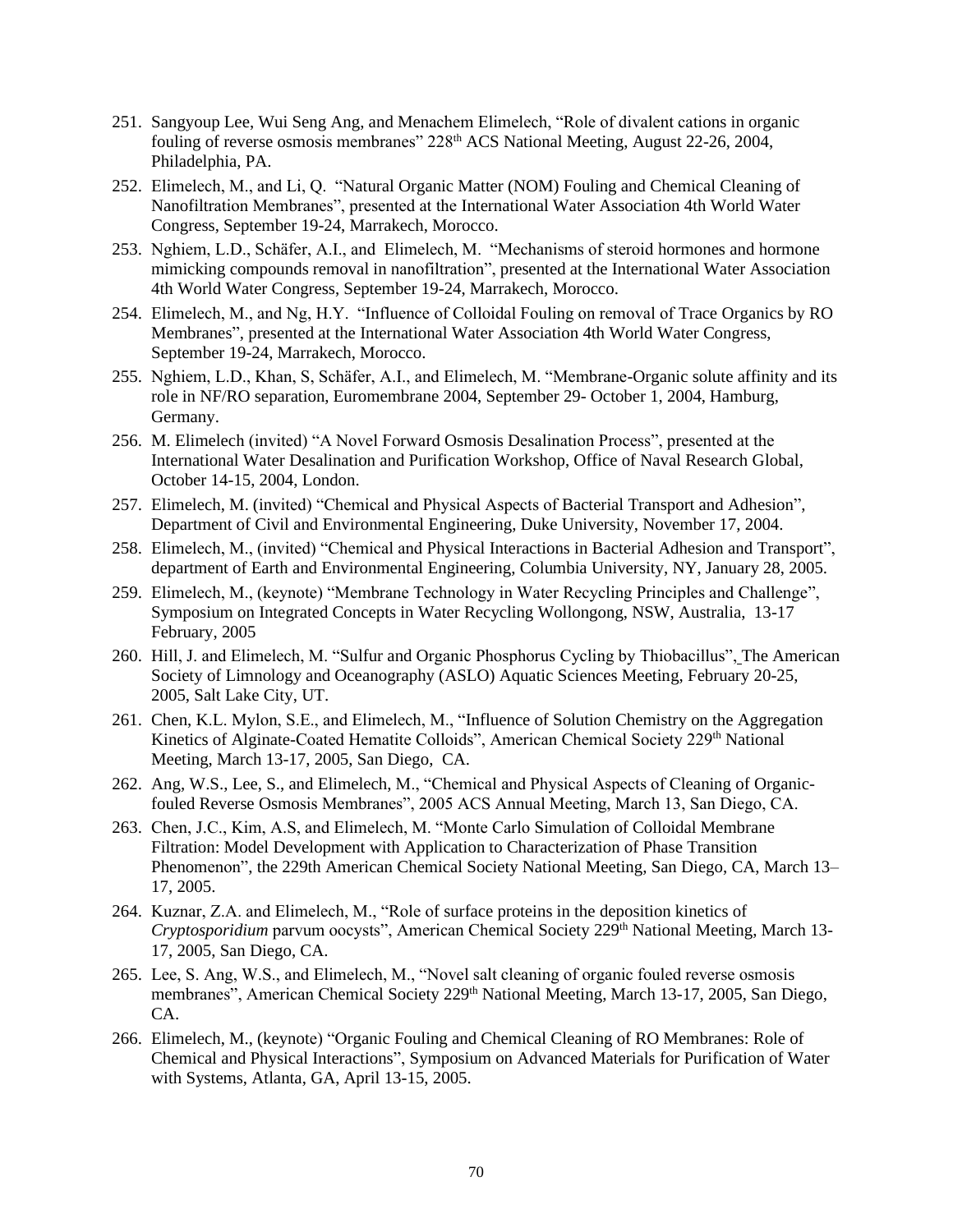- 267. Kuznar, Z.A., and Elimelech, M. "Role of Surface Polymers in the Deposition Kinetics of *Cryptosporidium parvum* oocysts onto Quartz Surfaces", 79th American Chemical Society Colloid and Surface Science Symposium, June 12-15, 2005, Clarkson University, Potsdam, NY.
- 268. de Kerchove, A. J. and Elimelech, M. "Effect of Monovalent and Divalent Electrolytes on the Adsorption of Polysaccharides on Solid Surfaces in Aquatic Systems" Presented at the American Chemical Society 79th Colloid and Surface Science Symposium, June 2005, Clarkson University, Potsdam, NY.
- 269. de Kerchove, A. J. and Elimelech, M. "Multi-Layer Adsorption of Sodium Alginate on Quartz Surfaces: A QCM-D Study of Adsorbed Layer Properties" Presented at the American Chemical Society 79<sup>th</sup> Colloid and Surface Science Symposium, June 2005, Clarkson University, Potsdam, NY.
- 270. Li, Y., Chen, J.C., Elimelech, M., and Kim, A.S., "Monte Carlo Simulation of Colloidal Membrane Filtration: Principal Issues for Modeling", American Chemical Society, the 79th Colloid and Surface Science Symposium, Potsdam, NY, June 12–15, 2005.
- 271. Ang, W.S., Lee, S., and Elimelech, M., "Mechanisms of Chemical Cleaning of Organic-fouled Reverse Osmosis Membranes", 2005 Annual North American Membrane Society (NAMS) Meeting, June 11-15, Providence, RI.
- 272. Chen, K.L. Mylon, S.E., and Elimelech, M., "Influence of Alginate and Ionic Composition on the Stability of Hematite Colloids", 79<sup>th</sup> American Chemical Society Colloid and Surface Science Symposium, June 12-15, 2005, Clarkson University, Potsdam, NY.
- 273. Chen, K.L. Mylon, S.E., and Elimelech, M., "Aggregation Kinetics of Alginate-Coated Hematite Colloids in Divalent Electrolytes", 79<sup>th</sup> American Chemical Society Colloid and Surface Science Symposium, June 12-15, 2005, Clarkson University, Potsdam, NY.
- 274. McCutcheon, J.R., McGinnis, R.L., and Elimelech, M. "Desalination by a Novel Ammonia-Carbon Dioxide Forward Osmosis Process: Influence of Draw and Feed Solution Concentrations on Process Performance", 2005 Annual North American Membrane Society (NAMS) Meeting, June 11-15, Providence, RI.
- 275. Lee, S., and Elimelech, M. "AFM as a Tool to Characterize the Organic Fouling Potential of RO and NF Membranes", 2005 Annual North American Membrane Society (NAMS) Meeting, June 11- 15, Providence, RI.
- 276. Elimelech, M., Walker, S.L. and de Kerchove, A.J. (Keynote), "Role of Electrostatic Interactions in Bacterial Deposition", 79<sup>th</sup> American Chemical Society Colloid and Surface Science Symposium, June 12-15, 2005, Clarkson University, Potsdam, NY.
- 277. Elimelech, M., "The Global Challenge for Adequate and Safe Water", The 2005 Clarke Prize Lecture, July 7, 2005, Danna Point, CA.
- 278. Elimelech, M., (invited) "Membrane Technology for Wastewater Reuse and Desalination", presented at the Israel Electric Company, Haifa, Israel, 7 August, 2005.
- 279. Chen, K.L. Mylon, S.E., and Elimelech, M., "Aggregation of Alginate-Coated Hematite Nanoparticles in Monovalent and Divalent Electrolytes", American Chemical Society 230<sup>th</sup> National Meeting, August 28 – September 1, 2005, Washington, DC.
- 280. Chen, K.L. Mylon, S.E., and Elimelech, M., "Influence of Alginate and Ionic Composition on Aggregate Structure of Hematite Colloids", American Chemical Society 230<sup>th</sup> National Meeting, August 28 – September 1, 2005, Washington, DC.
- 281. Da Siva, A.K., and Elimelech, M., "Adsorption kinetics of recombinant Norovirus nanoparticles to a quartz surface", American Chemical Society  $230<sup>th</sup>$  National Meeting, August  $28$  – September 1, 2005, Washington, DC.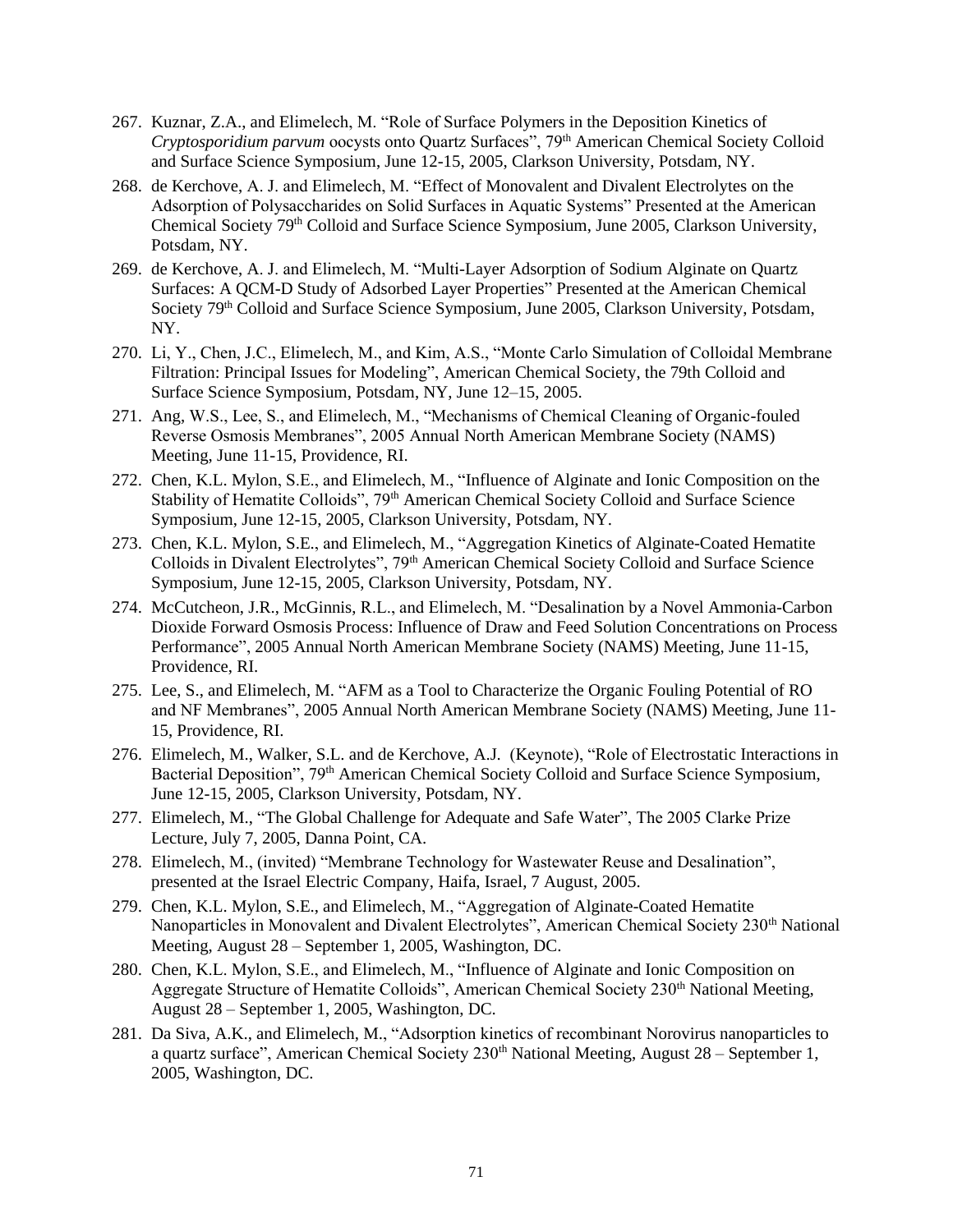- 282. McCutcheon, J.R., McGinnis, R.L., and Elimelech, M. "Desalination Using a Novel Ammonia-Carbon Dioxide Forward Osmosis Process: Evaluation of Process Performance", 2005 Annual AIChE Meeting, November 2005, Cincinnati, OH.
- 283. Lee, S., and Elimelech, M. "Role of Foulant-Foulant Adhesion in Organic Fouling of Reverse Osmosis Membranes", 2005 Annual AIChE Meeting, November 2005, Cincinnati, OH.
- 284. Chen, K.L. Mylon, S.E., and Elimelech, M., "Enhanced Aggregation of Alginate-Coated Hematite Nanoparticles", The American Institute of Chemical Engineers (AIChE) 2005 Annual Meeting, October 30 – November 4, 2005, Cincinnati, Ohio.
- 285. Ang, W.S., Lee, S., and Elimelech, M., "Cleaning Mechanisms of Organic-fouled Reverse Osmosis Membranes", 2005 Annual AIChE Meeting, November 2, Cincinnati, OH.
- 286. de Kerchove, A. J. and Elimelech, M. "Structural Growth and Viscoelastic Properties of Polysaccharide Layers in Mono- and Divalent Salts" Presented at the 2005 AIChE Annual Meeting, Nov. 2005, Cincinnati, OH.
- 287. Elimelech, M., (plenary lecture) "Membrane Fouling and Cleaning: Role of Chemical and Physical Interactions", International Symposium on Wastewater Reclamation & Reuse for Sustainability, Jeju, Korea, November 8-11, 2005
- 288. Elimelech, M. "Transport of Biological Agents in the Subsurface Environment", Presentation at the International Conference on Hazardous Waste Management for a Sustainable Future, 10-12 January 2006, Bangkok, Thailand.
- 289. McGinnis, R.L., McCutcheon, J.R., Elimelech, M., "Pilot Scale Demonstration of Ammonia Carbon Dioxide Forward Osmosis Desalination Process", Presented at EUWP Program Funding Review Conference, January  $17<sup>th</sup>$  -  $18<sup>th</sup>$ , 2006, Long Beach, CA.
- 290. Nguyen, T.H. and Elimelech M. "Plasmid DNA Adhesion on Silica: Kinetics and Conformational Changes in Mono and Divalent Salts". Poster presentation at Gordon Research Conference on Bioanalytical Sensors, CA, USA, Feb. 2006.
- 291. Elimelech, M. "Transport and Adhesion of Microbes in Subsurface Aquatic Environments: Viruses, Bacteria, and *Cryptosporidium*", CESEP Distinguished Lecture, Colorado School of Mines, March 9, 2006.
- 292. Chen, K-L., and Elimelech, M., Aggregation and Deposition Kinetics of Fullerene Nanoparticles in Aquatic Environments, 26<sup>th</sup> New England Workshop on Complex Fluids, March 10, 2006, Yale University, New Haven, Connecticut.
- 293. Elimelech, M. "Relating Organic Fouling of Reverse Osmosis Membranes to Intermolecular Adhesion Forces", Presentation at the U.S. – Israeli Workshop on Nanotechnology for Water Purification, Arlington, VA, March 13-15, 2006
- 294. Elimelech, M. "Physical and Chemical Interactions in Adhesion and Transport of Microbes in Subsurface Aquatic Environments", Presentation at the Workshop on "Subsurface Transport of Microorganisms and other Colloids", RIVM, Bilthoven, The Netherlands, March 16, 2006.
- 295. Elimelech, M. "Aggregation of Alginate-Coated Hematite Nanoparticles in Aquatic Systems", Seminar, Department of Chemistry, University of South Carolina, March 31, 2006
- 296. Elimelech, M. "Mechanisms of Organic Fouling and Subsequent Cleaning of Fouled Membranes", Presentation at Procter and Gamble, Cincinnati, OH, April 17, 2006.
- 297. Elimelech, M. "Filtration Mechanisms of Microbial Pathogens in Flow through Porous Media", Presentation at Procter and Gamble, Cincinnati, OH, April 17, 2006.
- 298. Herzberg, M. and Elimelech, M.**;** "Influence of Biofouling on Reverse Osmosis Membrane Performance", *WATERCAMPWS 3rd Annual symposium*, April 17, 2006, San Francisco, CA.
- 299. McCutcheon, J.R.; Elimelech, M. "Modeling flux in forward osmosis: Influence of feed and draw solution concentration and membrane structural properties on performance.", poster presented at the 17<sup>th</sup> annual meeting of the North American Membrane Society, Chicago, IL, May 12-17, 2006.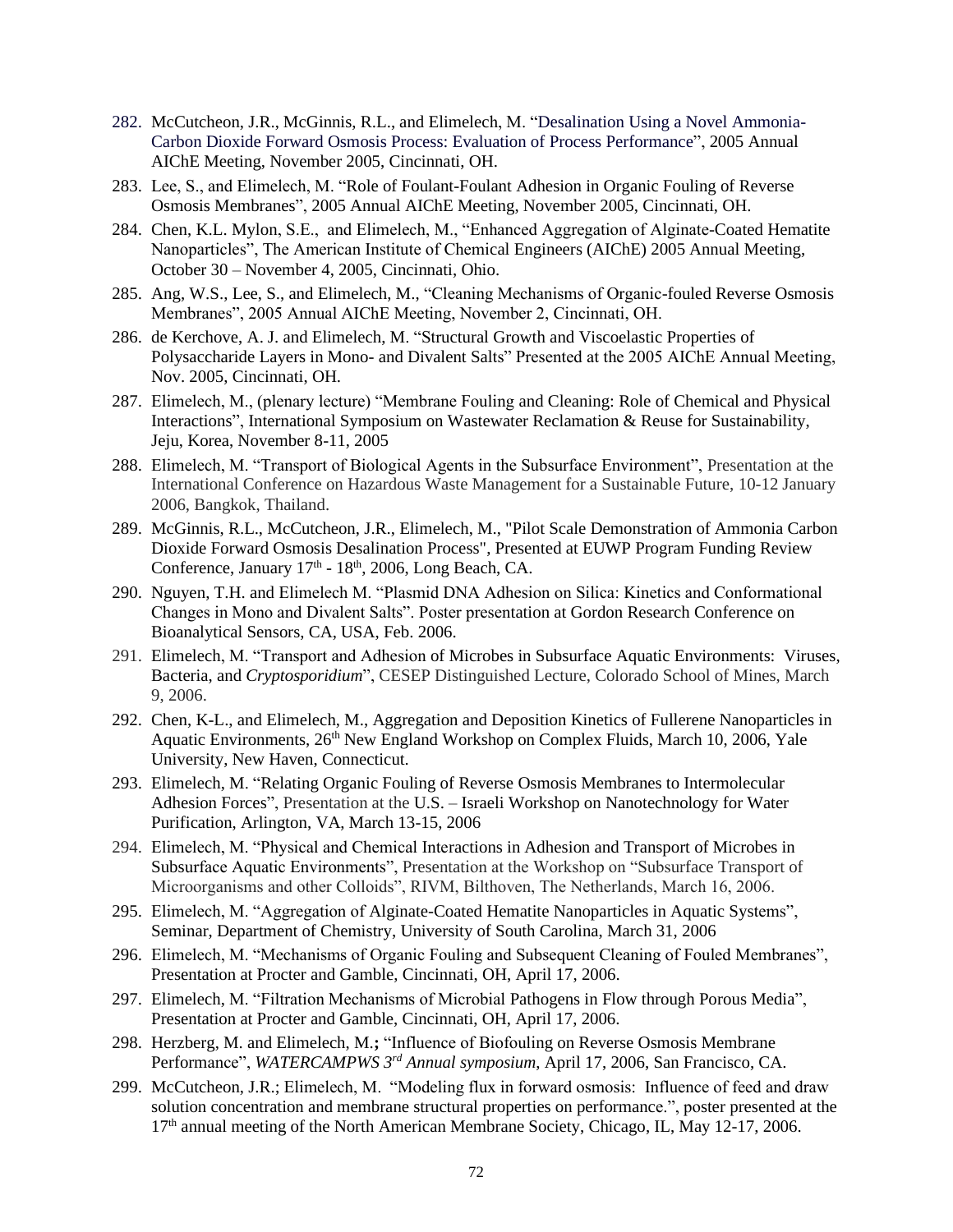- 300. McCutcheon, J.R.; Elimelech, M. "Influence of concentrative and dilutive internal concentration polarization on flux behavior in forward osmosis", Keynote lecture at the  $17<sup>th</sup>$  annual meeting of the North American Membrane Society, Chicago, IL, May 12-17, 2006.
- 301. Ang W-S., and Elimelech, M. Protein Fouling of Reverse Osmosis Membranes, Annual NAMS Meeting, May 16, 2006, Chicago, Illinois.
- 302. McGinnis, R.L., McCutcheon, J.R., Elimelech, M., "Energy Requirements of Forward Osmosis Desalination", Poster Presented at 2006 National Meeting of the North American Membrane Society, May  $16<sup>th</sup>$ , 2006, Chicago, IL.
- 303. Elimelech, M. (plenary) "Microbial Adhesion and Transport in Aquatic Environments", Presentation at the 4th International Conference: *Interfaces Against Pollution*, June 4-7, 2006, Granada, Spain.
- 304. Chen, K-L., and Elimelech, M., Aggregation and Deposition Kinetics of Fullerene Nanoparticles in Aquatic Environments, Interfaces Against Pollution 4<sup>th</sup> International Conference, June 4–7, 2006, Granada, Spain.
- 305. Nguyen, T.H. and Elimelech, M. "Plasmid DNA Adhesion on Silica: Kinetics and Conformational Changes in Mono and Divalent Salts", presented at the 80th Colloid and Surface Science Symposium, University of Colorado, Boulder, June 17-21, 2006.
- 306. Chen, K-L. and Elimelech, M., Aggregation and Deposition Kinetics of Fullerene Nanoparticles in Monovalent and Divalent Electrolytes,  $80<sup>th</sup>$  American Chemical Society Colloid and Surface Science Symposium, June 18–21, 2006, Colorado University, Boulder, Colorado.
- 307. Chen, K-L., Mylon, S.E., and Elimelech, M., Enhanced Aggregation of Alginate-Coated Hematite Nanoparticles: Influence of Divalent Cations on Gel-Network Formation, 80<sup>th</sup> American Chemical Society Colloid and Surface Science Symposium, June 18–21, 2006, Colorado University, Boulder, Colorado.
- 308. Elimelech, M. "Water, Sanitation, and Health in Developing Countries", Presentation at the Gordon Research Conference, Environmental Sciences: Water, June 25-30, 2006, Holderness School, Plymouth, NH.
- 309. McGinnis, R.L., McCutcheon, J.R., Elimelech, M., "Pilot Scale Demonstration of Ammonia Carbon Dioxide Forward Osmosis Desalination Process", Presented at EUWP Program Funding Review Conference, June  $27<sup>th</sup>$  -  $29<sup>th</sup>$ , 2006, Washington, D.C.
- 310. McGinnis, R.L., McCutcheon, J.R., Elimelech, M., "Pilot Scale Demonstration of Ammonia Carbon Dioxide Forward Osmosis Desalination Process", Presented at EUWP Industry-Academia Workshop, June 28<sup>th</sup>, 2006, Washington, D.C.
- 311. McCutcheon, J.R.; Elimelech, M. "Modeling flux in forward osmosis: Influence of feed and draw solution concentration and membrane structural properties on performance.", poster presented at the Gordon Research Conference, Colby Sawyer College, New London, NH, August 6 - 10, 2006.
- 312. Elimelech, M. "Mechanisms of Organic Fouling and Chemical Cleaning of RO/NF Membranes", Presentation at Sandia National Lab, Albuquerque, NM, August 17, 2006.
- 313. de Kerchove, A. J. and Elimelech, M. "Role of Alginate Conditioning Film in the Deposition Kinetics of *Pseudomonas aeruginosa* in a Radial Stagnation Point Flow Chamber" Presented at the American Chemical Society 232<sup>th</sup> National Meeting, San Francisco, CA, September 10-14, 2006.
- 314. de Kerchove, A. J. and Elimelech, M. "Role of Divalent Cations in the Deposition Kinetics of *Pseudomonas aeruginosa* on Quartz Surfaces" Presented at the American Chemical Society 232<sup>th</sup> National Meeting, San Francisco, CA, September 10-14, 2006.
- 315. Herzberg, M. and Elimelech, M.**; "**Biofouling of reverse osmosis membrane: Mechanisms and performance", *232nd American Chemical Society National Meeting*, September 10-14, 2006**,** San Francisco, CA.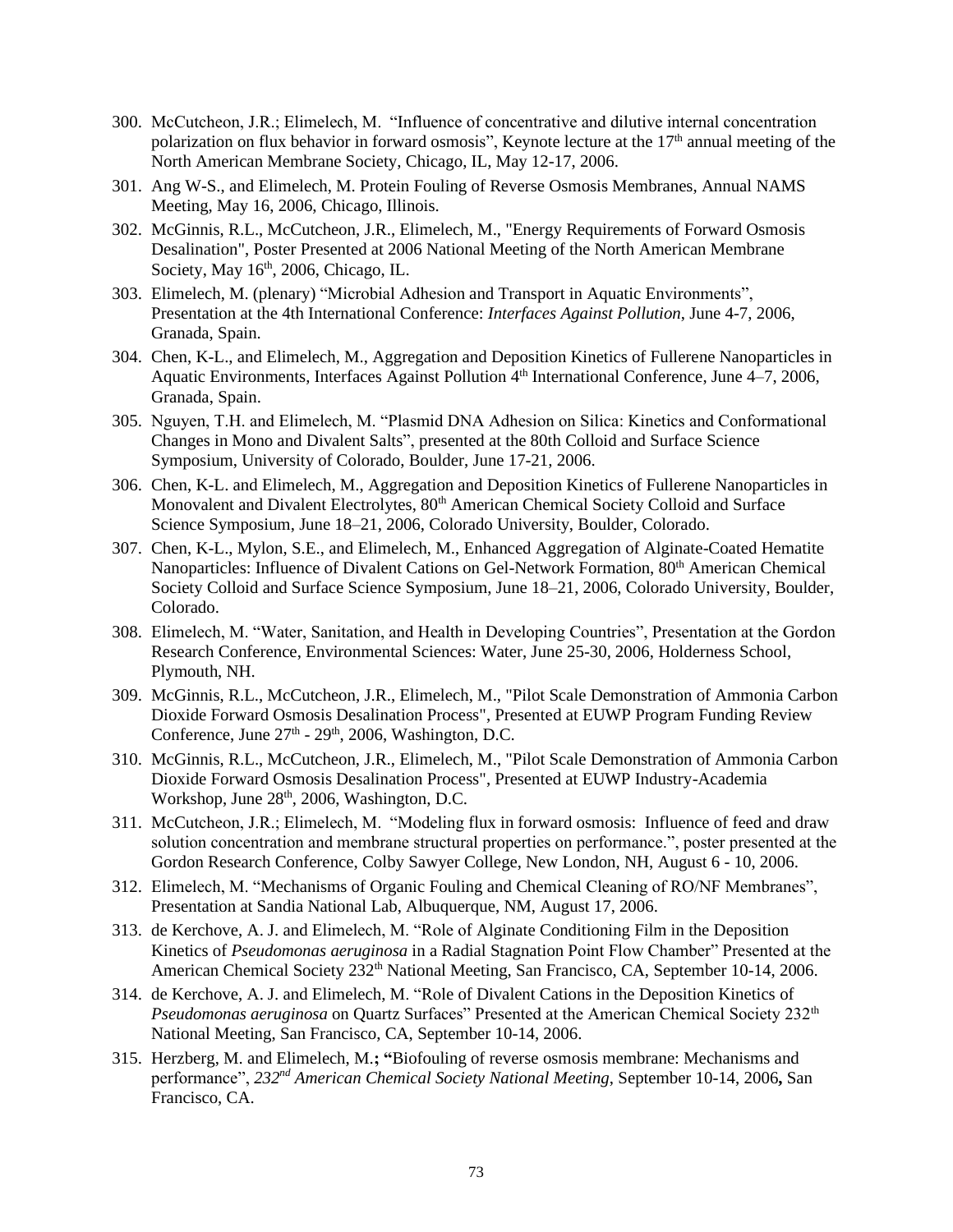- 316. Herzberg, M. and Elimelech, M.**; "**Dynamics of biofilm growth on reverse osmosis membranes", *232nd American Chemical Society National Meeting*, September 10-14, 2006**,** San Francisco, CA.
- 317. Elimelech, M. "Microbial Adhesion and Transport in Aquatic Environments", Presentation at the University of Minnesota, Civil Engineering Department, October 27, 2006.
- 318. Elimelech, M. "Aggregation Kinetics of Hematite Nanoparticles in Aquatic Systems", Seminar, Department of Civil and Environmental Engineering, Virginia Tech, Nov. 3, 2006.
- 319. Nguyen, T.H., Chen, K-L., and Elimelech, M., Adhesion of Plasmid DNA to Natural Organic Matter Coated Mineral Surfaces, The American Institute of Chemical Engineers 2006 Annual Meeting, November 12–17, 2006, San Francisco, California.
- 320. Chen, K-L. and Elimelech, M. Aggregation and Deposition Kinetics of Fullerene Nanoparticles onto Quartz Surface, The American Institute of Chemical Engineers 2006 Annual Meeting, November 12–17, 2006, San Francisco, California.
- 321. Chen, K-L., Mylon, S.E., and Elimelech, M., Mechanism of Enhanced Aggregation of Alginate-Coated Hematite Nanoparticles in the Presence of Calcium, Strontium, and Barium Cations, The American Institute of Chemical Engineers 2006 Annual Meeting, November 12–17, 2006, San Francisco, California.
- 322. McCutcheon, J.R.; Elimelech, M. "Influence of concentrative and dilutive internal concentration polarization on flux behavior in forward osmosis", oral presentation at the American Institute of Chemical Engineers national meeting, San Francisco, CA. November 12-17, 2006.
- 323. McCutcheon, J.R.; Elimelech, M. "The ammonia-carbon dioxide forward osmosis desalination process: A high recovery alternative to reverse osmosis", oral presentation at the American Institute of Chemical Engineers national meeting, San Francisco, CA. November 12-17, 2006.
- 324. McCutcheon, J.R.; Elimelech, M. "The ammonia-carbon dioxide forward osmosis desalination process: Performance and modeling", poster presented at the American Institute of Chemical Engineers national meeting, San Francisco, CA. November 12-17, 2006.
- 325. Nguyen, T.H., Chen K.L. and Elimelech, M. "Adhesion of Plasmid DNA to Natural Organic Matter Coated Mineral Surfaces", presented at the 2006 AIChE Annual Meeting, San Francisco, California, November 12-17, 2006.
- 326. Nguyen, T.H., and Elimelech, M. "Plasmid DNA Adhesion on Silica: Kinetics and Conformational Changes in Mono and Divalent Salts", presented at the 2006 AIChE Annual Meeting, San Francisco, California, November 12-17, 2006.
- 327. Ang W-S. and Elimelech, M., Effect of  $Ca^{2+}$  on Fouling of RO Membranes by Combined Organic Foulants in Wastewater Reclamation, AIChE Annual Meeting, November 14, 2006, San Francisco, California.
- 328. Elimelech, M. (plenary) "The Global Challenge for Adequate and Clean Water", AIChE Annual Meeting, San Francisco, California, November 15, 2006.
- 329. Elimelech, M. "Mechanisms of Organic Fouling and Chemical Cleaning of RO/NF Membranes", Presentation at the Department of Civil and Environmental Engineering, Arizona State University, December 7, 2006.
- 330. Elimelech, M. "Aggregation and Deposition Behavior of Carbon-Based Nanomaterials in Aquatic Environments", 2007 NSF Nanoscale Science and Engineering Grantees Conference, Arlington, VA, December 3-6, 2007
- 331. Elimelech, M. "Carbon-Based Nanomaterials in Aquatic Environments: Aggregation, Deposition, and Cytotoxicity", Rice University, Department of Civil and Environmental Engineering, November 30, 2007.
- 332. Elimelech, M. Kang, S., Asatekin, A., Mayes, A.M. "AFM as a Tool to Characterize Membrane Fouling Mechanisms by Biomacromolecules", Presentation at the MRS Fall Meeting, Boston, MA, November 27, 2007.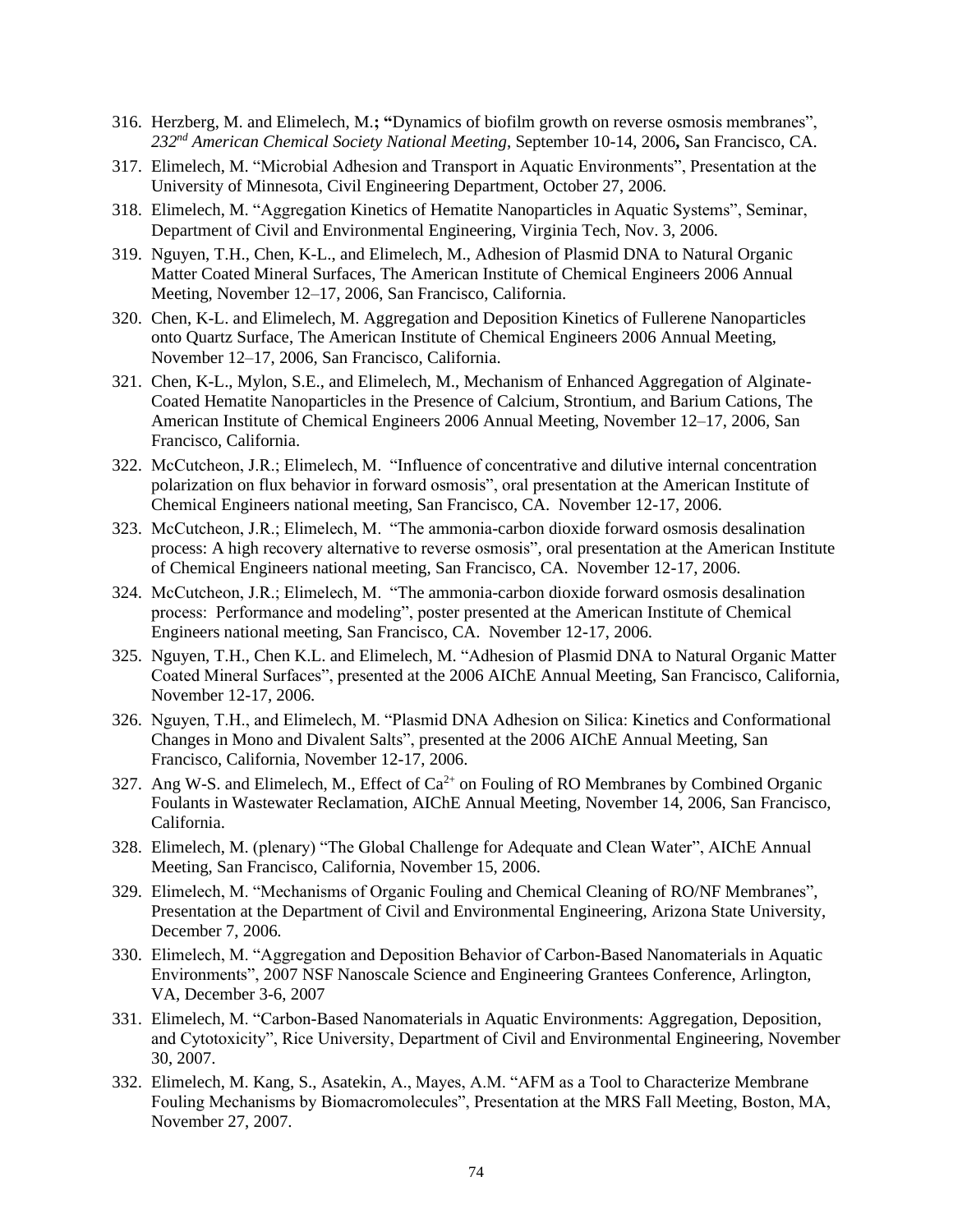- 333. Elimelech, M. (keynote) "Water, Sanitation, and Health in Developing Countries", Department of Geography and environmental Engineering Alumni Day, Johns Hopkins University, Baltimore, MD, September 29, 2007.
- 334. Elimelech, M. (invited/keynote) "Interaction of Carbon Nanotubes with Bacterial Cells", UCLA/CNSI workshop "*Bio-physicochemical Interactions of Engineered Nanomaterials",*  September 10, 2007
- 335. Elimelech, M. (keynote) "Nanoparticles and Biomacromolecules in Natural and Engineered Aquatic Environments", AEESP Education and Research Conference, Virginia Tech, Blacksburg, VA, July 31, 2007.
- 336. Elimelech, M. "Nanoparticles and Nanomaterials in Aquatic Environments", Presentation at Ben Gurion University, Beer Sheva, Israel, July 5, 2007.
- 337. Elimelech, M. (Distinguished Lecture)"Nanoparticles and Nanomaterials in Aquatic Environments: Transport, Aggregation, and Environmental Implications", MWH Distinguished Lecture, Department of Civil & Environmental Engineering, UCLA, May 29, 2007.
- 338. Elimelech, M. "Aggregation Kinetics of Nanoparticles in Aquatic Systems ", Lindsay Lecture Series, Department of Chemical Engineering, Texas A&M University, April 20, 2007
- 339. Elimelech, M. "Aggregation Kinetics of Nanoparticles in Aquatic Systems", Department of Civil and Environmental Engineering, University of Connecticut, April 13, 2007.
- 340. Elimelech, M. "Aggregation Kinetics of Nanoparticles in Aquatic Systems", Department of Civil and Environmental Engineering, University of Michigan, March 22, 2007.
- 341. Elimelech, M. (invited) "Environment − Water: The Water and Sanitation Challenge", BioVision 2007, 11-14 March, 2007, Lyon, France.
- 342. Elimelech, M. "Mechanisms of Organic Fouling and Chemical Cleaning of Reverse Osmosis and Nanofiltration Membranes", Presentation at the Department of Chemistry, Stony Brook University, February 23, 2007.
- 343. Elimelech, M. (keynote) "Environmental Engineering in the New Millennium Opportunities and Challenges", International Conference on "Civil Engineering in the New Millennium: Opportunities and Challenges (CENeM-2007)", Bengal Engineering and Science University, January 11-14, 2007, Kolkata, India
- 344. McCutcheon, J.R.; Elimelech, M. "Wetting phenomenon and internal concentration polarization in pressure retarded osmosis", oral presentation at the 18th<sup>th</sup> annual meeting of the North American Membrane Society, Orlando, FL, May 12-16, 2007.
- 345. McCutcheon, J.R.; McGinnis, R.L., Elimelech, M. "The ammonia-carbon dioxide forward osmosis desalination process: A high recovery, sustainable desalination alternative" oral presentation at the American Water Works Association: Membrane Technology Conference & Exposition, March 18- 21, 2007.
- 346. McCutcheon, J.R.; Elimelech, M. "Wetting phenomenon in engineered osmosis", poster presented at the Engineering Conference International Water Treatment and Reuse II, Tomar, Portugal, February 11-17, 2007. "Honorable Mention" in poster competition.
- 347. McCutcheon, J.R.; Elimelech, M. "Modeling of membrane performance in forward osmosis desalination: Implications for improved membrane design", oral presentation at the Engineering Conference International Water Treatment and Reuse II, Tomar, Portugal, February 11-17, 2007.
- 348. Mi, B. and Elimelech, M. "Organic fouling of forward osmosis membranes" Presented at the North American Membrane Society Annual Meeting, April 14-17, 2007, Orlando, FL.
- 349. Mi, B. and Elimelech, M. "Mechanisms of organic fouling of forward osmosis (FO)membranes" Presented at the Materials Research Society Fall Meeting, November 26-30, 2007, Boston, MA.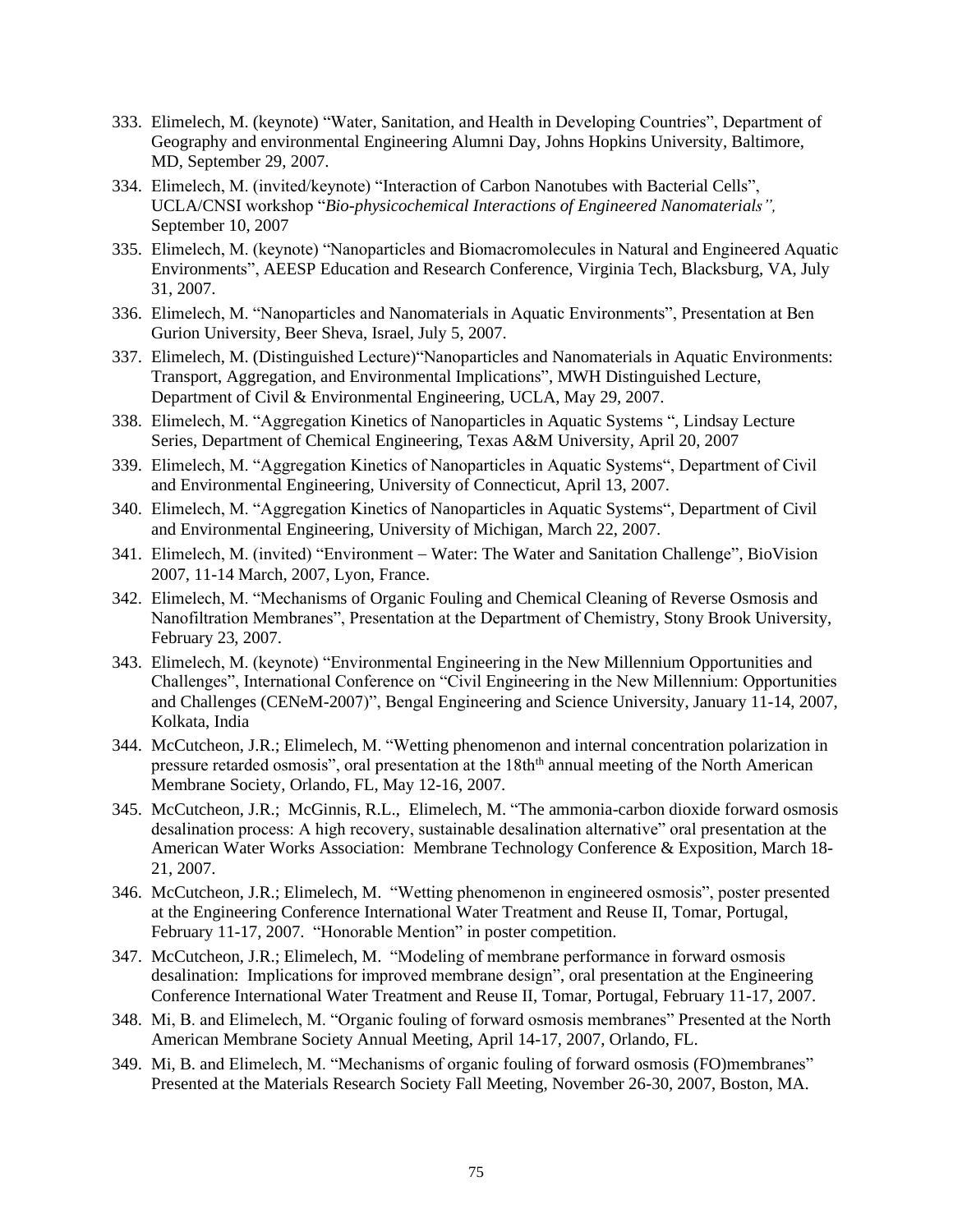- 350. Tiraferri, A., Chen, K.L., Sethi, R., Elimelech, M., "Reduced Aggregation and Sedimentation of Zerovalent Iron Nanoparticles in the Presence of Guar Gum" Presented at the 3rd International Symposium on Permeable Reactive Barriers and Reactive Zones, November 8-9, 2007, Rimini, Italy
- 351. Kang, S., Asatekin, A., Mayes, A.M., and Elimelech, M. "Protein Antifouling Mechanisms of PAN UF Membranes Incorporating PAN-g-PEO Additive" Presented at the American Chemical Society 233<sup>rd</sup> National Meeting, March 27<sup>th</sup>, Chicago, IL, 2007
- 352. Kang, S., Asatekin, A., Mayes, A.M., and Elimelech, M. "Application of AFM Force Measurements for the Selection of Antifouling UF Membranes Containing Polyacrylonitrile-graft-Poly(ethylene oxide) Comb Copolymer Additives" Presented at the North American Membrane Society 2007 Meeting, May  $14<sup>th</sup>$ , Orlando, FL, 2007
- 353. Kang, S., Pinault, M., Pfefferle, L. D., and Elimelech, M. "Single-walled Carbon Nanotubes Exhibit Strong Antimicrobial Activity" Presented at the American Chemical Society 234<sup>th</sup> National Meeting, August  $20<sup>th</sup>$ , Boston, MA, 2007
- 354. Montgomery, M.A., Elimelech, M. "Enhancing Trachoma Elimination with Environmental Prevention Measures." In Collaboration with the World Health Organization (WHO), Geneva Switzerland. Presented at Unite for Sight 2007 International Health Conference, April 2007, Stanford University, CA.
- 355. Herzberg, M. and Elimelech, M. "The role of EPS in biofouling of reverse osmosis membranes" Presented at the American Chemical Society 233rd National Meeting, Chicago, IL, 2007
- 356. Herzberg, M. and Elimelech, M. "Gene expression in reverse osmosis membrane biofilms" Presented at the American Chemical Society 233rd National Meeting, Chicago, IL, 2007.
- 357. Herzberg, M. and Elimelech, M. "Gene expression in reverse osmosis membrane biofilms" Presented at the 4th American Society for Microbiology Conference on Biofilms, Quebec, Canada, 2007.
- 358. Chen, K. L. and Elimelech, M., Aggregation Kinetics of Fullerene (C60) Nanoparticles in the Presence of Humic Acid, The American Institute of Chemical Engineers 2007 Annual Meeting, November 4–9, 2007, Salt Lake City, Utah.
- 359. Chen, K. L. and Elimelech, M., Electrokinetic Properties and Stability of Engineered Fullerene ( $C_{60}$ ) Nanoparticles in Aqueous Solutions, The American Institute of Chemical Engineers 2007 Annual Meeting, November 4–9, 2007, Salt Lake City, Utah.
- 360. Chen, K. L. and Elimelech, M., Influence of Humic Acid on the Aggregation Kinetics of Fullerene (C60) Nanoparticles in Monovalent and Divalent Electrolyte Solutions, American Chemical Society 234th National Meeting, August 19–23, 2007, Boston, Massachusetts *(Invited Talk)*.
- 361. Chen, K. L. and Elimelech, M., Aggregation and Deposition Kinetics of Fullerene  $(C_{60})$ Nanoparticles in Aquatic Environments, Association of Environmental Engineering and Science Professors Conference, July 28–August 1, 2007, Virginia Tech, Blacksburg, Virginia.
- 362. Chen, K. L. and Elimelech, M., Influence of Humic Acid on the Aggregation Kinetics of Fullerene  $(C_{60})$  Nanoparticles,  $81<sup>st</sup>$  American Chemical Society Colloid and Surface Science Symposium, June 24–27, 2007, University of Delaware, Newark, Delaware.
- 363. Chen, K. L. and Elimelech, M., Influence of Synthesis Technique on Electrokinetic Properties of Fullerene  $(C_{60})$  Nanoparticles in Aqueous Solutions,  $81<sup>st</sup>$  American Chemical Society Colloid and Surface Science Symposium, June 24–27, 2007, University of Delaware, Newark, Delaware.
- 364. da Silva, A.K., Le Saux, J.C., Parnaudeau, S., Elimelech, M., Pommepuy, M., Le Guyader, S.F. "Annual gastroenteritis outbreak in France: tracking norovirus GI and GII through sewage treatment," Presented at the 7<sup>th</sup> National Congress of the French Society of Microbiology, Nantes, France, May 30 – June 1, 2007.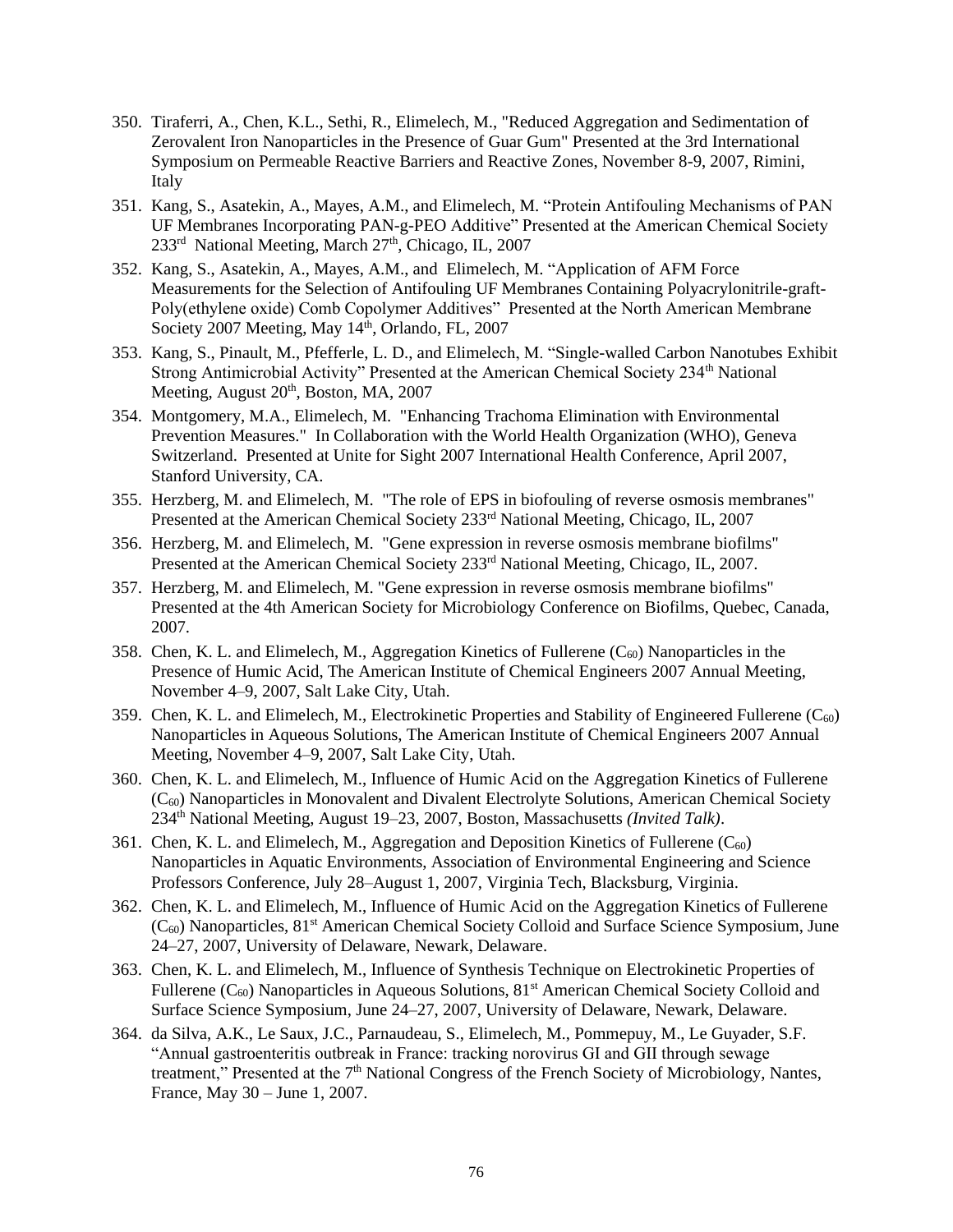- 365. da Silva, A.K., Le Saux, J.C., Parnaudeau, S., Elimelech, M., Pommepuy, M., Le Guyader, S.F. "Removal of norovirus in wastewater treatment using real-time RT-PCR: different behavior of genogroup I (GI) and genogroup II (GII)," Presented at the International Water Association  $14<sup>th</sup>$ Int'l Symposium on Health-related Water Microbiology ("WaterMicro 2007"), Tokyo, Japan, September 9-15, 2007.
- 366. da Silva, A.K., Le Saux, J.C., Parnaudeau, S., Elimelech, M., Pommepuy, M., Le Guyader, S.F. "Removal of norovirus genogroup I (GI) and genogroup II (GII) in wastewater treatment using realtime RT-PCR," Presented at the 3<sup>rd</sup> International Calicivirus Conference, Cancun, México, November 10-13, 2007.
- 367. Brady-Estevez, A. S., Kang, S., Elimelech, M. "A Single-Walled Carbon Nanotube Hybrid Filter for Removal of Microbial Contaminants" Presented at the 2007 Fall Meeting of the Materials Research Society, Boston, MA, 2007.
- 368. Brady-Estevez, A. S., Kang, S., Elimelech, M. "A Single-Walled Carbon Nanotube Hybrid Filter for Removal of Microbial and Viral Contaminants" Poster Presented at NT '07 The Eighth International Conference on the Science and Application of Nanotubes, Ouro Preto, Brazil, 2007.
- 369. Asatekin, A., S. Kang, M. Elimelech, M.F. Rubner, A.M. Mayes, "Anti-fouling ultrafiltration membranes containing polyacrylonitrile-graft-poly(ethylene oxide) comb copolymer additives", North American Membrane Society (NAMS) 2007 Annual Meeting, Orlando, FL, May 14, 2007.
- 370. Asatekin, A., S. Kang, E. Olivetti, M. Elimelech, M.F. Rubner, A.M. Mayes, "Amphiphilic comb copolymers for better water purification membranes", Millipore Research & Development Center, Bedford, MA, July  $26<sup>th</sup>$ ,  $2007$ .
- 371. Asatekin, A., S. Kang, M. Elimelech, M.F. Rubner, A.M. Mayes, "Anti-fouling ultrafiltration membranes containing polyacrylonitrile-graft-poly(ethylene oxide) comb copolymer additives", MRS 2007 Fall Meeting, Boston, MA, November 27, 2007.
- 372. Asatekin, A., S. Kang, M. Elimelech, M.F. Rubner, A.M. Mayes "Amphiphilic comb copolymers for fouling resistant ultrafiltration (UF) membranes", MIT Materials Day 2007, Cambridge, MA, October 16, 2007.
- 373. McGinnis, R., McCutcheon, J., Elimelech, M. "Pilot Scale Demonstration of Ammonia / Carbon Dioxide Forward Osmosis Desalination Process", oral presentation to the EUWP Desalination Program, Las Cruces, NM, September 2007.
- 374. McGinnis, R., McCutcheon, J., Elimelech, M. "Forward Osmosis Desalination", oral presentation to the employees of Membrane Technology & Research, Menlo Park, CA. August 2007.
- 375. McGinnis, R., McCutcheon, J., Elimelech, M. "Forward Osmosis Desalination: Current Research and Future Prospects", oral presentation at the American Membrane Technology Association conference, Las Vegas, NV. July 2007.
- 376. McGinnis, R., Elimelech, M. "Osmotic Heat Engine (Closed Cycle NH3/CO2 PRO)", oral presentation at the ACS Green Chemistry and Engineering conference, Washington, D.C. June, 2007.
- 377. McGinnis, R., McCutcheon, J., Elimelech, M. "Forward Osmosis Energy Use: Comparisons to RO, MSF, and MED", oral presentation at the North American Membrane Society conference, Orlando, Fl. May, 2007.
- 378. McCutcheon, J.R., McGinnis, R.L., Elimelech, M. "Influence of membrane support layer hydrophilicity on water flux in pressure retarded osmosis applications", Presented at the International Congress on Membranes and Membrane Processes, Honolulu, HI, June 12-18, 2008.
- 379. Rodrigues, D. F., Elimelech, M. Influence of D-mannose on Biofilm Formation. Presented at the Gordon Research Conference on Environmental Sciences: Water, Holderness, NH, 2008.
- 380. Rodrigues, D.F., Elimelech, M. Influence of Carbon Source on Biofilm Formation. Presented at the 235th ACS meeting, New Orleans, LA, 2008.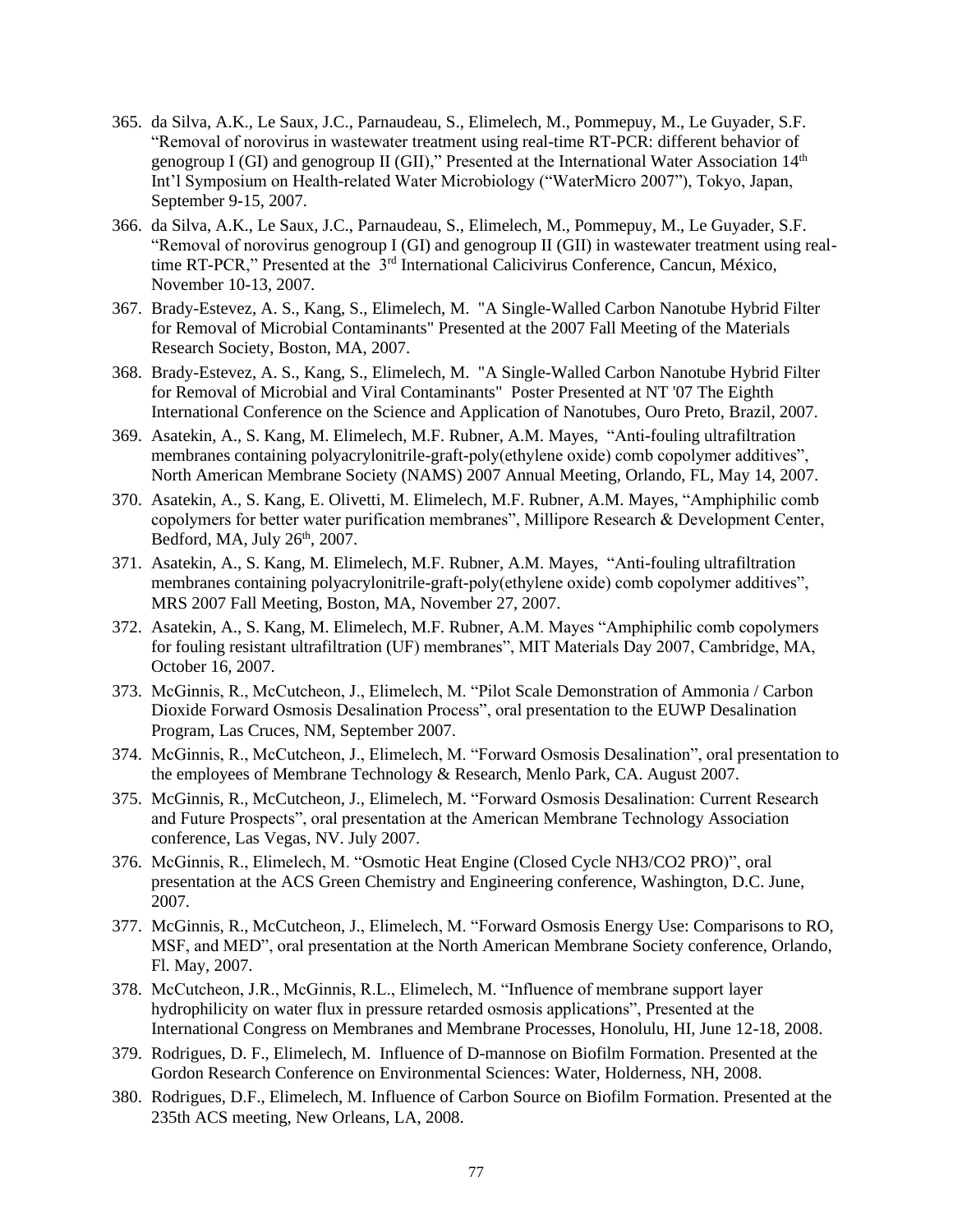- 381. McGinnis, R., Elimelech, M. "Osmotically Driven Membrane Processes" Presented at the 1st annual Osmosis Membrane Summit, October 27-28, 2008, Amsterdam, Netherlands.
- 382. Adout, A. Kang, S. Mayes,A. M. and Elimelech M. Antibiofouling Ultrafiltration Membranes Incorporating PAN-g-PEO Comb Copolymer Additives. Presented at the 235th American Chemical Society National meeting & exposition, New Orleans, LA, 2008
- 383. Saleh, N. B., Pfefferle, L. D., Elimelech, M. "Aggregation Kinetics of Carbon Nanotubes in the Presence of Biomacromolecules" Presented at the American Institute of Chemical Engineers 100th Annual Meeting, November 16-21, 2008, Philadelphia, PA.
- 384. Saleh, N. B., Pfefferle, L. D., Elimelech, M. "Aggregation Kinetics of Multi-walled Carbon Nanotubes in Aquatic Systems" Presented at the American Institute of Chemical Engineers 100th Annual Meeting, November 16-21, 2008, Philadelphia, PA.
- 385. Jaisi, P. D., Saleh, N. B., Blake, R. E., Elimelech, M. "Filtration Mechanisms of Single-walled Carbon Nanotubes in Porous Media" Presented at the American Institute of Chemical Engineers 100th Annual Meeting, November 16-21, 2008, Philadelphia, PA.
- 386. Saleh, N. B., Pfefferle, L. D., Elimelech, M. "Effect of Biomacromolecules on Aggregation Kinetics of Carbon Nanotubes" Presented for the Best Poster Award at the Gordon Research Conference, Environmental Sciences: Water, June 22-27, Holderness School, Holderness, NH.
- 387. Saleh, N. B., Pfefferle, L. D., Elimelech, M. "Aggregation Kinetics of Multi-walled Carbon Nanotubes in Aquatic Systems." Presented at the American Chemical Society 235th National Meeting, April 6-10, New Orleans, LA.
- 388. Tiraferri, A., Chen, K.L., Sethi, R. and Elimelech, M., "Guar gum reduces aggregation of zerovalent iron nanoparticles and enhances their mobility in porous media", Poster presented at 2008 nanoECO "Nanoparticles in the environment - Implications and Applications", March 2nd-7th, 2008, Monte Verità, Switzerland
- 389. Kang, S., Herzberg, M., Rodrigues, D. F., and Elimelech, M. "Carbon Nanotube Bacterial Cytotoxicity: Does the Type of Carbon Nanotubes Matter?" Presented at the 2008 AIChE Annual Meeting, Philadelphia, PA, 2008
- 390. Kang, S., Asatekin, A., Mayes, A. M., and Elimelech, M. "Atomic Force Microscopy as a Tool to Characterize the Antifouling Properties of Polymer-Grafted membranes" Presented at the Gordon Research Conference on Membranes: Materials and Processes, New London, NH, 2008
- 391. Kang, S. and Elimelech, M. "Bacterial Toxicity of Multi-Walled Carbon Nanotubes" Presented at the American Chemical Society 235th National Meeting, New Orleans, LA, 2008
- 392. Kang, S. and Elimelech, M. "Cellular Toxicity of Single-Walled Carbon Nanotubes (SWNT) Deposited Surfaces" Presented at the American Chemical Society 235th National Meeting, New Orleans, LA, 2008
- 393. Kang, S., Asatekin, A., Mayes, A.M., Elimelech, M. "Implication of AFM force measurements for the various blends of antifouling UF membranes containing polyacrylonitrile-graft-poly(ethylene oxide) comb copolymer additives" Presented at the American Chemical Society 235th National Meeting, New Orleans, LA, 2008
- 394. Kang, S., Mauter, M.S., Elimelech, M., "Physiochemical Determinants of CNT toxicity. Gordon Research Conference", Poster Presented at 2008 Gordon Research Conference, Environmental Sciences: Water, June 23rd 2008, Holderness, NH.
- 395. Kang, S., Mauter, M.S., Elimelech, M., Carbon-based Nanotechnologies in River Water and Wastewater. Poster Presented at Chemodynamics of Ecosystems Conference, October 28th 2008, Ascona, Switzerland
- 396. Jaisi, D.P., Saleh, N.B., Blake, R.B., Elimelech, M. "Transport and filtration of carbon nanotubes in porous media" Poster presented at *Goldschmidt 2008* Vancouver, Canada, 2008.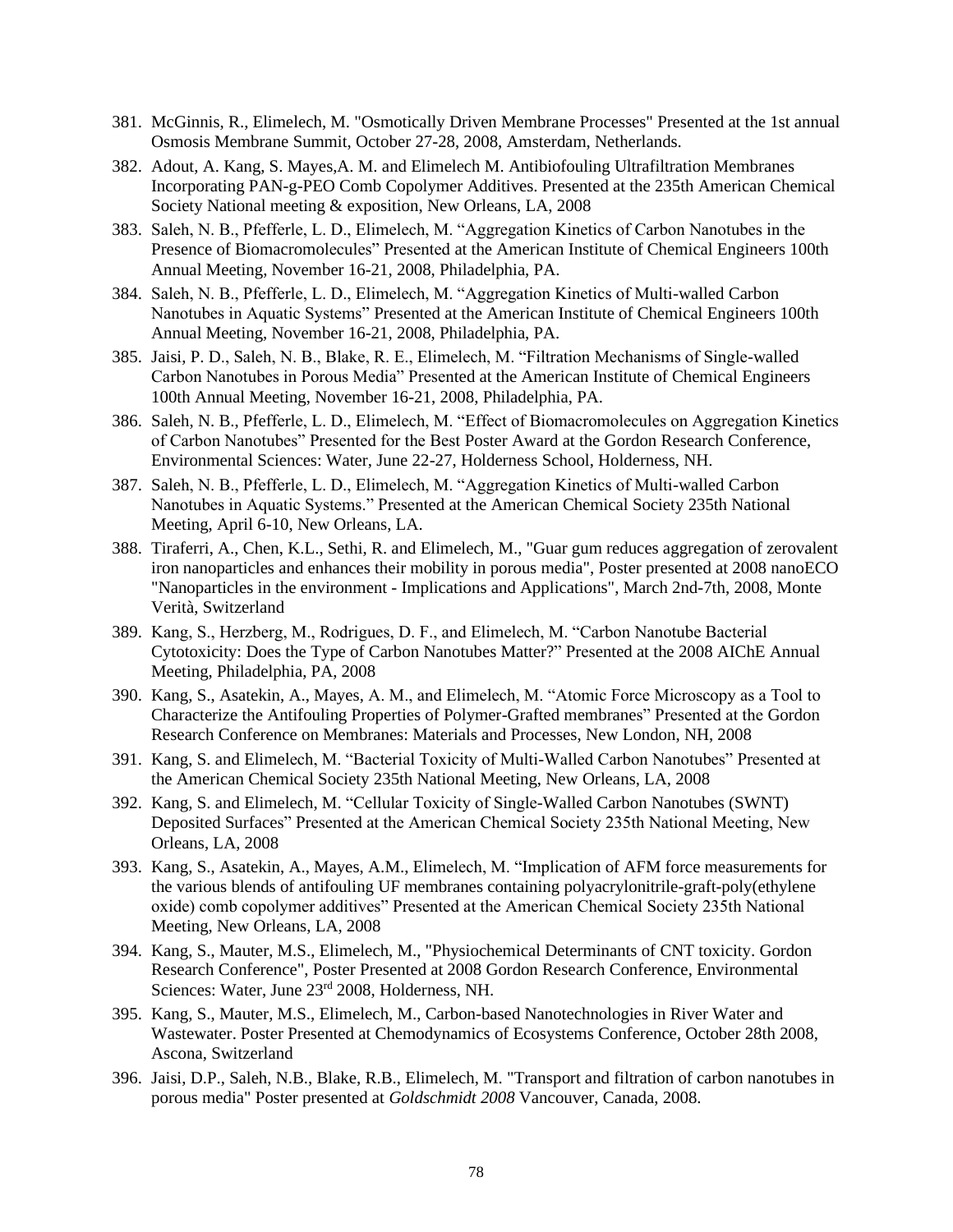- 397. Chen, K. L. and Elimelech, M., Aggregation of Fullerene (C60) Nanoparticles in Monovalent and Divalent Electrolytes: Implications for Fate, Transport, and Bioavailability, The American Institute of Chemical Engineers 2008 Annual Meeting, November 16–21, 2008, Philadelphia, Pennsylvania.
- 398. Chen, K. L. and Elimelech, M., Interaction of Fullerene (C60) Nanoparticles with Humic Acid and Alginate Coated Silica Surfaces: Implications for Fate and Transport, The American Institute of Chemical Engineers 2008 Annual Meeting, November 16–21, 2008, Philadelphia, Pennsylvania.
- 399. Chen, K. L. and Elimelech, M., Deposition Kinetics of Fullerene (C60) Nanoparticles on Silica Surfaces: Influence of Surface Modification with Humic Acid and Alginate, Chemodynamics of Ecosystems, October 26–31, 2008, Monte Verità, Ascona, Switzerland.
- 400. Chen, K. L. and Elimelech, M., Deposition Kinetics of Fullerene Nanoparticles on Silica Surfaces Coated with Humic Acid and Alginate, 82nd American Chemical Society Colloid and Surface Science Symposium, June 15–18, 2008, North Carolina State University, Raleigh, North Carolina.
- 401. Chen, K. L. and Elimelech, M., Deposition Kinetics of Fullerene (C60) Nanoparticles on Silica Surfaces: Influence of Surface Modification with Humic Acid and Alginate, Poster Presented at Chemodynamics of Ecosystems, October 26–31, 2008, Monte Verità, Ascona, Switzerland.
- 402. Chen, K. L. and Elimelech, M., Deposition Kinetics of Fullerene Nanoparticles on Silica Surfaces Coated With Humic Acid and Alginate, Poster Presented at Gordon Research Conference 2008 – Environmental Sciences: Water, June 22–27, 2008, Holderness, New Hampshire.
- 403. Rodrigues, D. F., Elimelech, M. Influence of D-mannose on Biofilm Formation. Presented at the Gordon Research Conference on Environmental Sciences: Water, Holderness, NH, 2008.
- 404. Rodrigues, D.F., Elimelech, M. Influence of Carbon Source on Biofilm Formation. Presented at the 235th ACS meeting, New Orleans, LA, 2008.
- 405. McCutcheon, J.R., McGinnis, R.L., Elimelech, M. "Influence of membrane support layer hydrophilicity on water flux in pressure retarded osmosis applications", Presented at the International Congress on Membranes and Membrane Processes, Honolulu, HI, June 12-18, 2008.
- 406. Montgomery, M., Desai, M., Elimelech, M. "Relationship between use and quality of latrines and risk of trachoma among children in rural Tanzania." Presentation given at Sustainable and Safe Drinking Water, UNC-Chapel Hill, November 5-6, 2008, Chapel Hill, North Carolina.
- 407. Montgomery, M., Elimelech, M. "Three Pillars of Sustainability: A framework for provision of water and sanitation in rural Africa." Presentation given at Sanitation Challenge. Wageningen University, May 19-21, 2008, Wageningen, Netherlands.
- 408. Montgomery, M., Desai, M., Elimelech, M. "Associations between latrines, hygiene, and trachoma". Presentation given at Stanford Water and Development Conference. Stanford University, April 29- 30, 2008, Stanford, California.
- 409. Montgomery, M., Desai, M., Elimelech, M. "Preliminary results of environment and trachoma research in rural Tanzania." Presentation given at World Health Organization Expert Meeting of Global Alliance for Elimination of Blinding Trachoma, April 16-19th, 2008, Geneva, Switzerland.
- 410. Elimelech, M. (invited) "Aggregation and Cytotoxicity of Carbon-Based Nanomaterials in Aquatic Environments" Department of Chemical and Environmental Engineering, University of California, Riverside, December 5, 2008.
- 411. Elimelech, M. (invited) "Aggregation and Cytotoxicity of Carbon-Based Nanomaterials in Aquatic Environments", Sigma Xi Seminar, NIST, December 11, 2008
- 412. Elimelech, M. (invited) "Mechanisms of Organic Fouling and Subsequent Cleaning of Fouled Membranes", Doosan Desalination R&D Center, Dubai, UAE, November 24, 2008.
- 413. Elimelech, M. (invited) "Advanced Membrane Technologies for Desalination and Water Reuse", Doosan Desalination R&D Center, Dubai, UAE, November 24, 2008.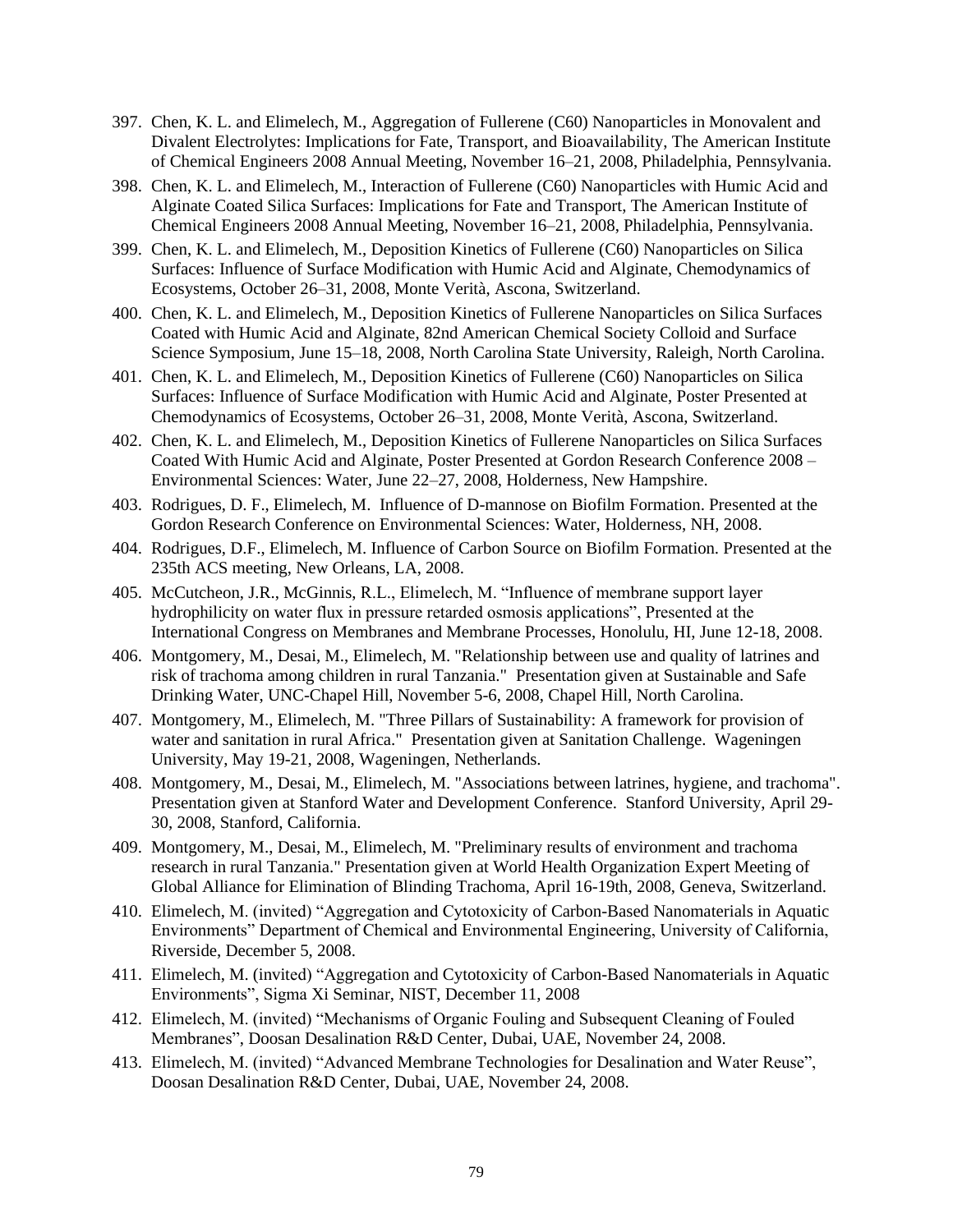- 414. M. Elimelech, "Aggregation and Deposition Behavior of Carbon Nanotubes (CNTs) in Aquatic Systems", Interagency Environmental Nanotechnology Grantees Workshop, Tampa, Florida, November 19-21, 2008.
- 415. Elimelech, M. (invited) "Science and Technology for Sustainable Water Supply", Lawrence K. Cecil Award Lecture, AIChE Environmental Division, AIChE Annual Meeting, November 19, 2008, Philadelphia, PA.
- 416. Elimelech, M. "Membrane Technologies for Sustainable Wastewater Reuse", BSF Workshop: Ensuring the Sustainable Reuse of Wastewater for Agricultural Irrigation in Semi-Arid/Arid Regions, November 8-13, 2008, Haifa University (Israel).
- 417. Elimelech, M., Chen, K. L., Saleh, N., and Kang, S., (invited) "Aggregation Kinetics of Carbon-Based Nanomaterials in Aquatic Systems: Measurements and Environmental Implications", Chemodynamics of Ecosystems, October 26–31, 2008, Monte Verità, Ascona, Switzerland.
- 418. Elimelech, M. (invited), "Energy Demand of Seawater Desalination: Implications for the Middle East", Princeton University, Oil, Energy, and the Middle East Program, October 22, 2008.
- 419. Elimelech, M. (keynote) "Advances in Water Treatment Technologies", Seoul International Symposium on Waterworks Technology, Korea Chamber of Commerce & Industry, Seoul, Korea, September 1-3, 2008.
- 420. Elimelech, M. (keynote) "Forward Osmosis Desalination", IWA North American Membrane Conference, University of Massachusetts, Amherst, August 10-13, 2008.
- 421. Elimelech, M. "Water, Nanotechnology, and Health", PepsiCo Leading with Purpose Program, Yale University, July 29, 2008.
- 422. Elimelech, M. (invited), "Forward Osmosis Desalination: Progress and Challenges", Seminar at Nanyang Technological University, Singapore, June 30, 2008.
- 423. Elimelech, M. (keynote) "What the Future Needs to Bring for Water Treatment Technologies", Singapore International Water Week (SIWW), Singapore, June 24, 2008.
- 424. Elimelech, M. (invited), "Deposition of Motile and Non-Motile Bacteria onto Conditioning Films", Nagoya Institute of Technology, Japan, June 6, 2008.
- 425. Elimelech, M. (invited), "Aggregation Kinetics of Carbon-Based Nanomaterials in Aquatic Systems", Kyoto University, June 5, 2008.
- 426. Elimelech, M. (keynote) "Antibacterial Effects of Carbon Nanotubes", Iterfaces Against Pollution (IAP) 2008, Kyoto, Japan, June 2008.
- 427. Elimelech, M. "Forward Osmosis Desalination", EMCC5, Cetraro, Italy, May 29, 2008.
- 428. Elimelech, M. (invited) "Aggregation Kinetics and Cytotoxicity of Carbon-Based Nanomaterials in Aquatic Environments", Chemical Engineering Department, UMASS, April 29, 2008.
- 429. Elimelech, M. (invited), "Aggregation Behavior and Cytotoxicity of Carbon-Based Nanomaterials in Aquatic Environments", Department of Civil and Environmental Engineering, Michigan State University, March 13, 2008.
- 430. Elimelech, M. (invited), "Aggregation Behavior and Cytotoxicity of Carbon-Based Nanomaterials in Aquatic Environments", Department of Civil and Environmental Engineering, Stevens Institute of Technology, March 5, 2008.
- 431. Vecitis C.D., Kang, S., Elimelech, M. "Antimicrobial Kinetics and Mechanisms of Carbon Nanomaterials", University of Massachusetts Amherst, International Conference on Environmental Implications and Applications of Nanotechnology, June, 2009, Amherst, MA.
- 432. Jaisi, D.P., Elimelech, M. "Carbon nanotubes exhibit limited transport in soil column" Presented at the 13th IACIS International Conference on Surface and Colloid Science and the 83rd ACS Colloid & Surface Science Symposium, June 14-19, 2009, New York, NY.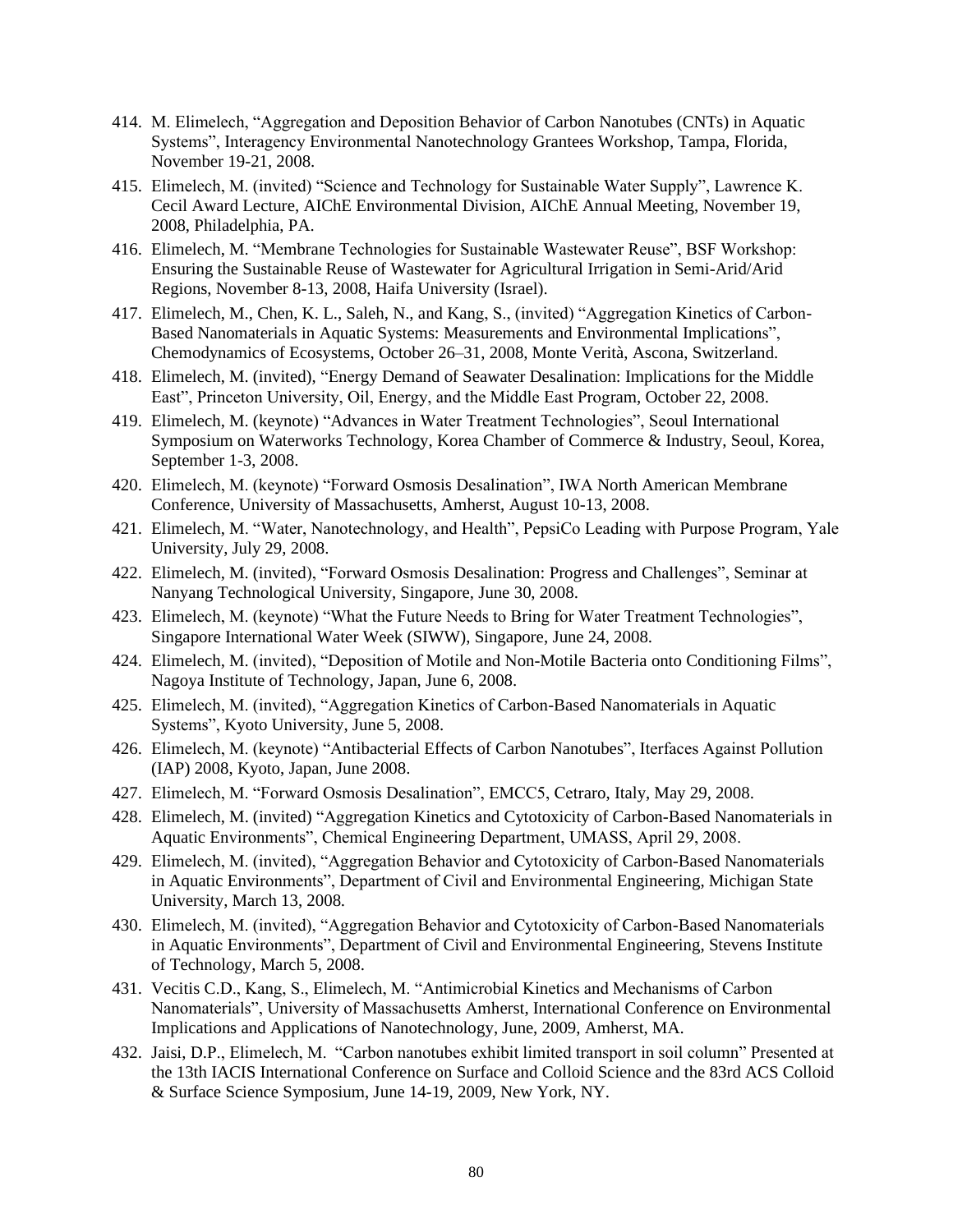- 433. Chen, K. L. and Elimelech, M., Influence of Solution Chemistry on the Deposition Kinetics of Fullerene Nanoparticles on Silica Surfaces, 83rd American Chemical Society Colloid and Surface Science Symposium, June 14–19, 2009, Colombia University, New York, New York.
- 434. Mi, B., Elimelech, M. (2009). "Scaling and cleaning behavior of forward osmosis membranes." Presented at the 5th International Water Association (IWA)Specialized Membrane Technology Conference for Water and Wastewater Treatment, September 1-3, Beijing, China.
- 435. Mi, B., Elimelech, M. (2009). "Comparison of scaling and cleaning behavior of forward osmosis and reverse osmosis membranes." Presented at the 19th North American Membrane Society (NAMS) Annual Conference, June 20-24, Charleston, SC.
- 436. Tiraferri, A., Elimelech, M. "Incorporating Carbon-Based Nanomaterials into Thin-Film Composite Polyamide Membranes" Poster Presented at the ACS Division Of Polymer Chemistry meeting Advances in Materials and Processes for Polymeric Membrane Mediated Water Purification, February 22-25, 2009, Asilomar Conference Center, Pacific Grove, CA.
- 437. Saleh, N. B., Pfefferle, L. D., Elimelech, M. "Aggregation and Deposition Behavior of Carbon Nanotubes" Presented at the EPA Nano Grantees Workshop, November 9-10, 2010, Las Vegas, NV.
- 438. Saleh, N. B., Pfefferle, L. D., Elimelech, M. "Influence of Natural Organic Matter on Deposition Rate of Single-walled Carbon Nanotubes" Presented at the American Chemical Society 237th National Meeting, March 22-26, 2010, Salt lake City, UT.
- 439. Saleh, N. B., Pfefferle, L. D., Elimelech, M. "Aggregation Kinetics of Carbon Nanotubes in the Presence of Biomacromolecules" Presented at the American Chemical Society 237th National Meeting, March 22-26, 2010, Salt lake City, UT.
- 440. Kang, S., Mauter, M., Elimelech, M. "Microbial Cytotoxicity of Carbon-Based Nanomaterials: From the Laboratory to Natural And Engineered Aquatic Systems" Presented at the 13th IACIS International Conference on Surface and Colloid Science and the 83rd ACS Colloid & Surface Science Symposium, June 14-19, 2009, New York, NY
- 441. Kang, S., Mauter, M., Elimelech, M. "Microbial Cytotoxicity of Carbon-Based Nanomaterials: Implications for River Water and Wastewater Effluent" Presented at the International Conference on the Environmental Implications and Applications of Nanotechnology, June 9-11, 2009, Amherst, MA
- 442. Kang, S., Mauter, M., Elimelech, M. "Bacterial toxicity of carbon-based nanomaterials: Implication for natural and engineered aquatic system" Presented at the American Chemical Society 237th National Meeting, March 24, 2009, Salt Lake City, UT
- 443. Mauter, M.S.; Osuji, C.; Elimelech, M. Engineered Applications of Carbon Nanotubes in Reverse Osmosis Membranes. International Symposium on Environmental Implications and Applications of Nanotechnology; UMASS Amherst; 2009.
- 444. Mauter, M.S.; Elimelech, M.; Osuji, C., Vertical Alignment of Single Wall Carbon Nanotubes (SWNTs) in Thin Polymer Films. American Physics Society, March Meeting; Philadelphia; 2009.
- 445. Mauter, M.S.; Osuji, C.; Elimelech, M., Vertical Alignment of Single Wall Carbon Nanotubes (SWNTs) for Polymeric Membrane Applications. ACS Division of Polymer Chemistry meeting "Advances in Materials and Processes for Polymeric Membrane Mediated Water Purification", February 22-25, 2009, Asilomar Conference Center, Pacific Grove, CA.
- 446. Elimelech, M. (invited). Aggregation and Bacterial Cytotoxicity of Carbon-Based Nanomaterials in Aquatic Environments. Washington University at St Louis, Energy, Environmental & Chemical Engineering Seminar Series, October 9, 2009
- 447. Elimelech, M. (plenary). Osmotically-Driven Membrane Processes. Wetsus Congress, October 5-6, 2009, Leeuwarden, The Netherlands.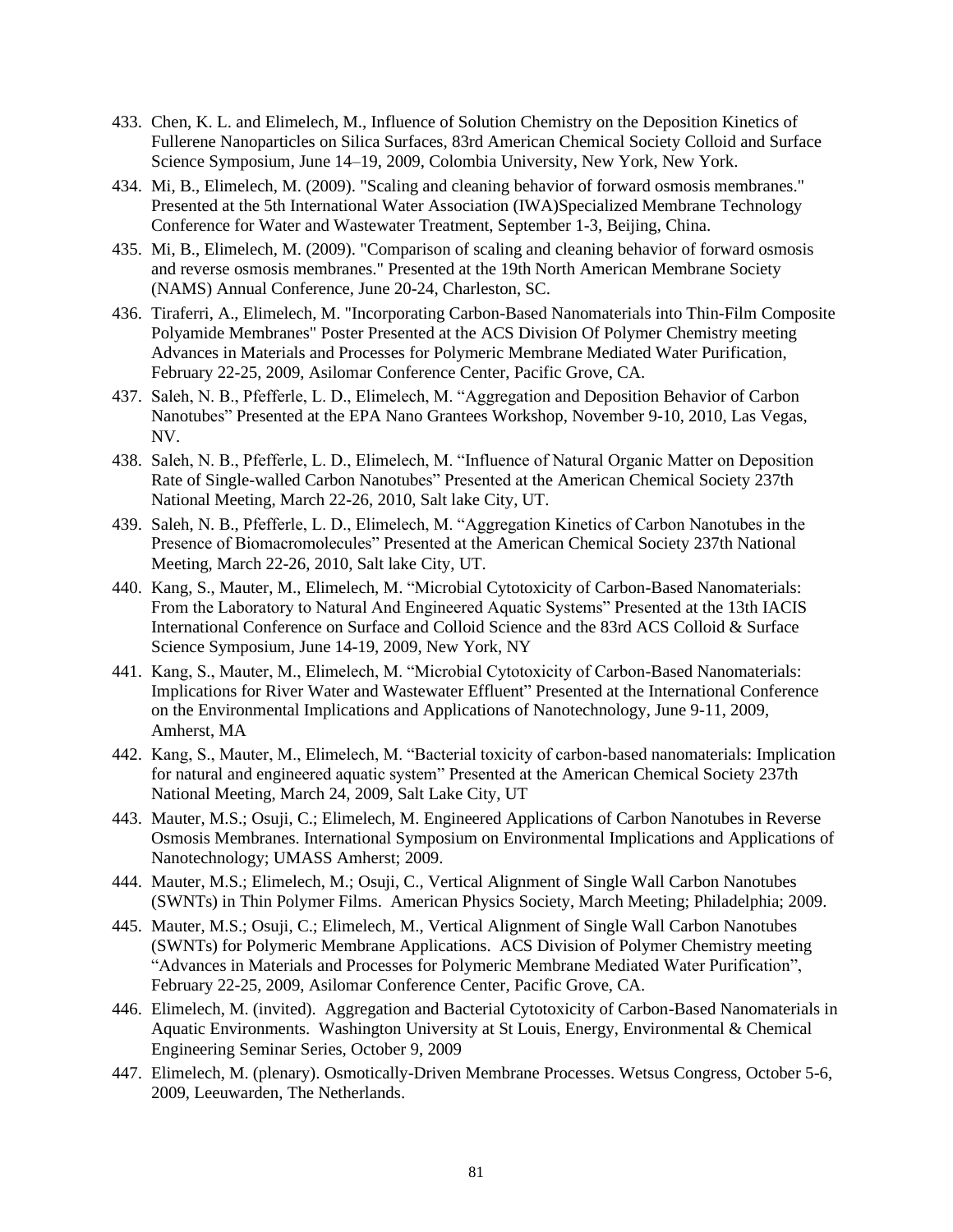- 448. Elimelech, M. (keynote). Prospects of Seawater Desalination, SEAHERO Workshop on Seawater Desalination, Jeju Island, Korea, December 16, 2009.
- 449. Elimelech, M. (invited). The Promise of Engineered Osmosis, Samsung Advanced Institute of technology, December 8, 2009, Giheung SAIT, Korea.
- 450. Elimelech, M. (invited). Osmotically-Driven Membrane Processes, ExxonMobil Research and Engineering, Annandale, New Jersey, October 29, 2009
- 451. Elimelech, M. (invited). Science and Technology for Sustainable Water Supply, Seminar, Department of Chemical Engineering, McGill University, Montreal, Canada, October 26, 2009
- 452. Elimelech, M. (plenary). Recent Advances in Membrane Technology, 5th IWA Specialized Membrane Technology Conference for Water and Wastewater Treatment, 1-4 September 2009, Beijing, P.R. China.
- 453. Elimelech, M. (invited). Science and Technology for Sustainable Water Supply, Seminar, Tsinghua Environmental Forum, Tsinghua University, Beijing, P.R. China, September 4, 2009
- 454. Elimelech, M. (keynote). (invited). Osmotically-Driven Membrane Processes : Prospects and Challenges, World City Water Forum, Incheon, Korea, August 19, 2009.
- 455. Elimelech, M. (invited). The Promise of Forward Osmosis, Waterworks Research Institute, Seoul, Korea, August 13, 2009.
- 456. Elimelech, M. (invited). Forward Osmosis: Principles, Applications, and Challenges, K-Water, Daejeon, Korea, August 10, 2009.
- 457. Elimelech, M. (keynote). Principles and Applications of Forward Osmosis, Water and Wastewater Facing Climate Change, Seoul, Korea, July 27-28, 2009.
- 458. Elimelech, M. (keynote). Aggregation and Bacterial Cytotoxicity of Carbon-Based Nanomaterials in Aquatic Environments, 83rd ACS Colloid and Surface Science Symposium, June 14-19, Columbia University, New York, NY.
- 459. Elimelech, M. (invited). Osmotic Heat Engine for Power Generation, Renewable and Clean Energy Technologies - A Scottish Italian Conference, Heriot-Watt University, Edinburgh, Scotland, May 28, 2009.
- 460. Elimelech, M. (invited). Science and Technology for Sustainable Water Supply, Seminar, University of Edinburgh, May 25, 2009.
- 461. Elimelech, M. (invited). Aggregation and Bacterial Cytotoxicity of Carbon-Based Nanomaterials in Aquatic Environments, University of Edinburgh Nano Workshop, May 21, 2009
- 462. Elimelech, M. (plenary). Deposition of Motile and Non-Motile Bacteria onto Conditioning Films, Microbial Transport and Survival in the Subsurface: First International Conference, May 10-13, 2009, Niagara-on-the-Lake, Ontario, Canada.
- 463. Elimelech, M. (invited). Aggregation and Bacterial Cytotoxicity of Carbon-Based Nanomaterials in Aquatic Environments, Seminar, Brown University, May 1, 2009.
- 464. Elimelech, M. (invited). Science and Technology for Sustainable Water Supply, Water Symposium, Yale University, April 21, 2009.
- 465. Elimelech, M. (invited). Science and Technology for Sustainable Water Supply, The Symposium for World Water Day "Future Water Culture and Green Renaissance", Seoul, Korea, March 16, 2009.
- 466. Elimelech, M. (invited). Osmotically-Driven Membrane Processes: Challenges and Recent Developments, Advances in Materials and Processes for Polymeric Membrane Mediated Water Purification, February 22-25, 2009, Pacific Grove, California.
- 467. Elimelech, M. (invited). Science and Technology for Sustainable Water Supply, Seminar, University of Oklahoma, February 20, 2009.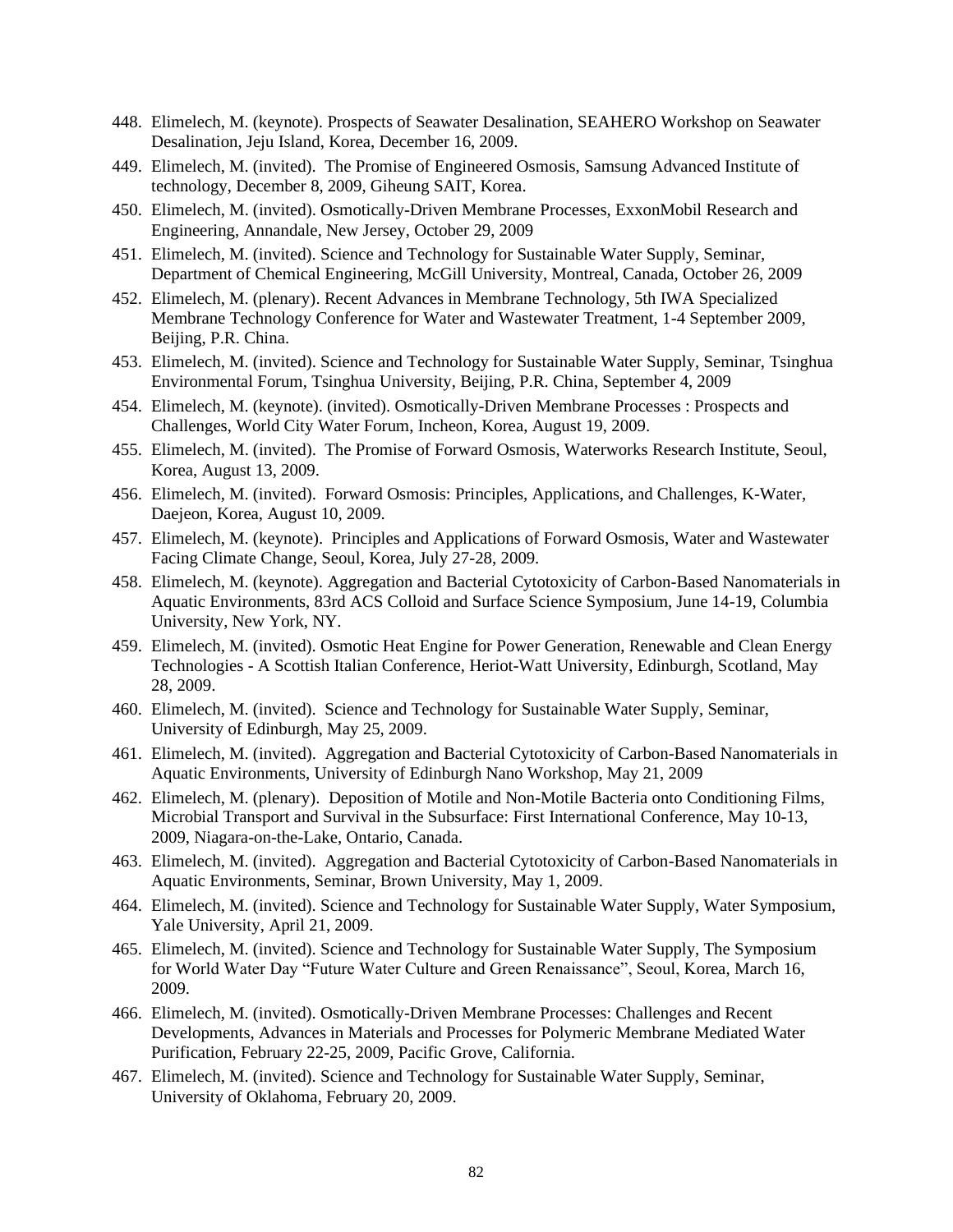- 468. Elimelech, M. (invited, Lectures at the Leading Edge), "Science and Technology for Sustainable Water Supply", Department of Chemical Engineering and Applied Chemistry, University of Toronto, December 8, 2010.
- 469. Elimelech, M. (Distinguished Lecture), "Science and Technology for Sustainable Water Supply", Department of Chemical, Materials & Biomolecular Engineering, University of Connecticut, December 7, 2010.
- 470. Elimelech, M. (Distinguished Lecture), "The Global Challenge for Adequate and Safe Water", Department of Chemical, University of Connecticut, December 7, 2010.
- 471. Elimelech, M. (invited), "Selected Applications of Carbon Nanotubes in Water Purification", Environmental Nanotechnology Symposium, Harvard University, December 2, 2010.
- 472. Elimelech, M. (invited), "Recent Developments in Forward Osmosis", Korea Research Institute of Chemical Technology (KRICT), October 13, 2010, Daejeon, Korea.
- 473. Elimelech, M. (invited), "Aggregation Behavior of Carbon Nanotubes in Aquatic Environments: Implications for Transport and Bacterial Cytotoxicity", 5thLate Summer Workshop: "Nanoparticles and Nanomaterials in Aquatic Systems", Schloss Maurach, Lake Constance, September 2-October 1, 2010.
- 474. Elimelech, M. (plenary), "Recent Developments in Forward Osmosis", EuroMed 2010, 3-7 October, Tel Aviv, Israel.
- 475. Elimelech, M. (keynote), "Aggregation Behavior and of Carbon Nanotubes in Aquatic Environments: Implications for Transport and Bacterial Cytotoxicity", ACS Fall Meeting, Boston, MA, August 25, 2010.
- 476. Elimelech, M. (invited), "Recent Developments in Forward Osmosis", Korea Institute of Science and Technology (KIST), August 31, 2010, Seoul, Korea.
- 477. Elimelech, M. (invited), "Recent Developments in Forward Osmosis", Korea Institute of Machinery & Materials (KIMM), August 18, 2010, Daejeon, Korea.
- 478. Elimelech, M. (keynote), "Recent Advances in Membrane Technology", China National Petroleum Corporation (CNPC), 13 August 2010, Beijing, P.R. China.
- 479. Elimelech, M. (invited), "Recent Developments in Forward Osmosis", Gwangju Institute of Science and Technology (GIST), August 6, 2010, Gwangju, Korea.
- 480. Elimelech, M. (invited), "New Developments in Forward Osmosis: Membranes and Processes", Gordon Research Conference, Membranes: Materials & Processes", July 25-30, 2010, Colby-Sawyer College, New London, NH.
- 481. Elimelech, M. (keynote), "Advanced Membrane Technologies for Sustainable Water Supply", IWA Leading-Edge Technology Conference, 2-4 June, 2010, Phoenix, Arizona.
- 482. Elimelech, M. (keynote), "Aggregation Behavior of Carbon-Based Nanomaterials in Aquatic Environments: Implications for Transport, Fate, and Cytotoxicity", ICEIN 2010: International Conference on Environmental Implications of Nanotechnology, UCLA, May 11-13, 2010.
- 483. Elimelech, M. (invited), "Biofouling of Reverse Osmosis Membranes: Measurements and Mechanisms", International Symposium on Membrane Biofouling, April 28-30, Bisbee, Arizona.
- 484. Elimelech, M. (invited), "Science and Technology for Sustainable Water Supply", Seminar, Department of Chemical Engineering, Princeton University, April 14, 2010.
- 485. Elimelech, M. (plenary), "Science and Technology for Sustainable Water Supply", 6th Chemical Engineering Conference for Collaborative Research in Eastern Mediterranean Countries, EMCC6, Antalya, Turkey, March 7-12, 2010.
- 486. Elimelech, M. (keynote), "Desalination: Prospects and Challenges" The Institute of Biological Engineering (IBE) 2010 Meeting, Cambridge, MA, March 5, 2010.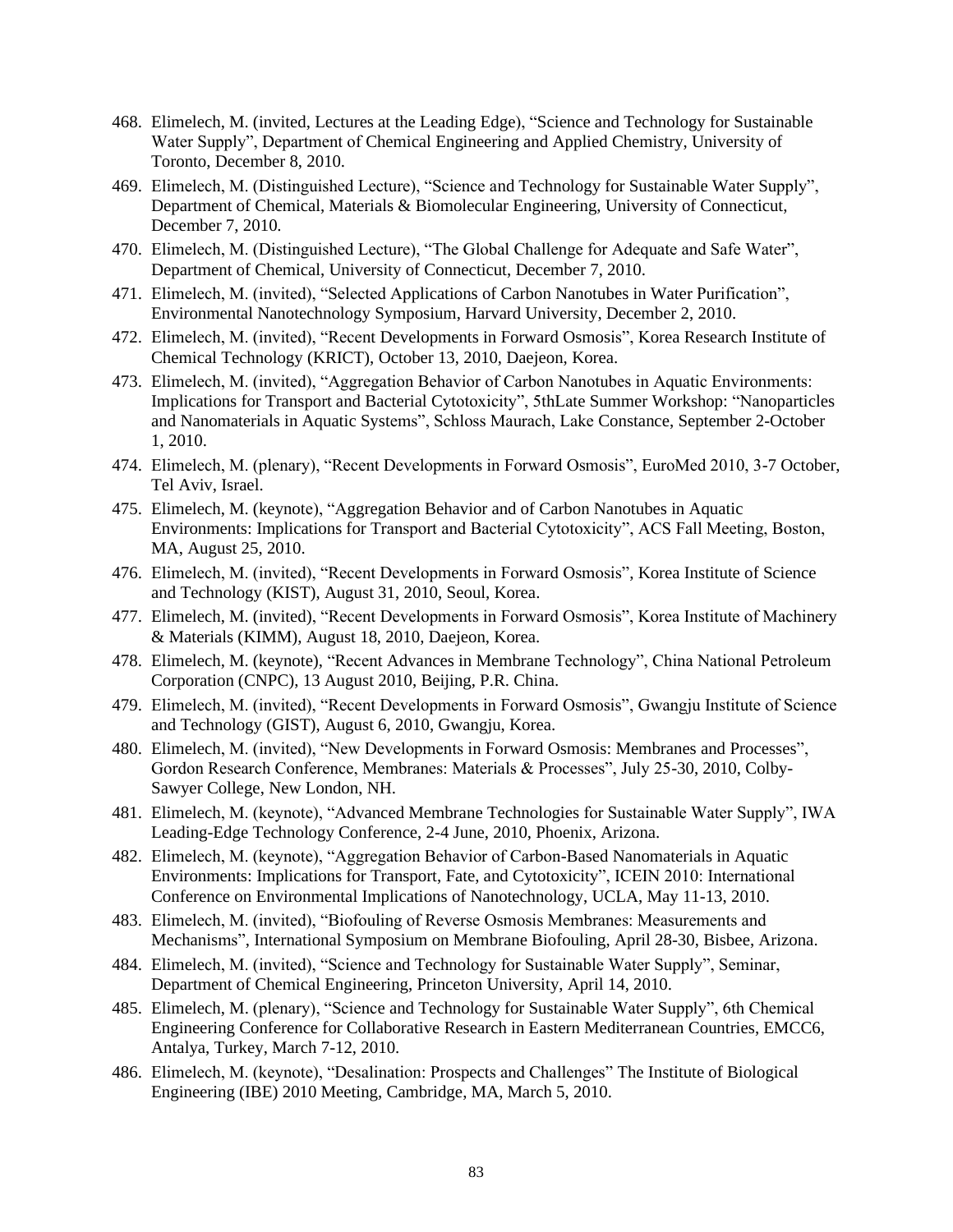- 487. Hoover, L.A., Schiffman, J.D., Elimelech, M. "Incorporation of Electrospun Poly(ethylene terephthalate) in Thin-Film Composite Membranes for Osmotically Driven Processes", Gordon Research Conference, Membranes: Materials & Processes, July, 2010, New London, NH.
- 488. Phillip, W.A., Dorin, R.M., Werner, J., Wiesner, L., and Elimelech, M. "Generation Filtration Membranes with Vertically-Aligned Cylindrical Nanopores", KAUST-Cornell Annual Meeting 2010, Ithaca, NY, June 2010.
- 489. Phillip, W.A., Yong, J., and Elimelech, M. "Reverse Draw Solute Permeation in Forward Osmosis: Modeling and Experiments", ACS National Meeting 2010, San Francisco, CA, March 2010.
- 490. Phillip, W.A., and Elimelech, M. "Aligning Cylindrical Domains in Block Terpolymer Membranes for Water Applications", KAUST-Cornell Annual Meeting 2010, Ithaca, NY, June 2010.
- 491. Tiraferri, A., and Elimelech, M. "Incorporating Nanomaterials in Thin Film Composite Membranes" ACS National Meeting 2010, San Francisco, CA, March 2010.
- 492. Tiraferri, A., Vecitis, C.D., and Elimelech, M. "Binding Nanomaterials to Membrane Surface for Biofouling Control" KAUST-CU Annual Meeting 2010, Ithaca, NY, June 2010.
- 493. Tiraferri, A., Vecitis, C.D., and Elimelech, M. "Binding Nanomaterials to Membrane Surface for Biofouling Control", Gordon Research Conference Membranes: Materials and Processes 2010, New London, NH, July 2010
- 494. Yip N.Y., Tiraferri A., Phillip W.A., Schiffman J.D., Elimelech M., "Thin-film Composite Membrane For Osmotically-Driven Membrane Processes", ACS National Meeting, San Francisco, CA, March 2010.
- 495. Yip N.Y., Tiraferri A., Phillip W.A., Schiffman J.D., Elimelech M., "Thin-film Composite Membrane For Forward Osmosis Applications", Singapore International Water Week 2010 - Water Convention, Singapore, June 2010.
- 496. Yip N.Y., Tiraferri A., Phillip W.A., Schiffman J.D., Elimelech M., "Thin-film Composite Membrane For Osmotically-Driven Membrane Processes" Gordon Research Seminar Membranes: Materials and Processes 2010, New London, NH, July 2010.
- 497. Schiffman, J.D., Elimelech, M. "Non-woven polysulfone-single-walled carbon nanotube membranes as antibacterial coatings," Gordon Research Conference Membranes: Materials and Processes, July 2010, New London, NH.
- 498. Zhiyong, M., and Elimelech, M. "Characterization of Aggregation Behavior of C60 Nanoparticles in Aqueous Solutions by Multi-Angle Light Scattering", presented at the 42nd New England Complex Fluid Workshop, Yale University, New Haven, CT, March 5, 2010.
- 499. Zhiyong, M., Elimelech, M. "Characterization of Aggregation Behavior of C60 Nanoparticles in Aqueous Solutions by Multi-Angle Light Scattering", Poster presentation at the Gordon Research Conference on Colloidal, Macromolecular & Polyelectrolyte Solutions, Ventura, CA, February 21- 26, 2010.
- 500. Sima, L., Elimelech, M., Schaeffer, J., Parnaudeau, S., La Saux, J.C., and Le Guyader, F.S. "Prevalence and Removal of Human Enteric Viruses in a Municipal Membrane Bioreactor." University of Carolina, Water and Health: Where Science Meets Policy, October, 2010, Chapel Hill, NC.
- 501. Sima, L., Elimelech, M., Schaeffer, J., Parnaudeau, S., La Saux, J.C., and Le Guyader, F.S. "Prevalence and Removal of Human Enteric Viruses in a Municipal Membrane Bioreactor." 4th International Conference on Caliciviruses, October, 2010, Santa Cruz, Chile.
- 502. S. Kang, C. Vecitis, M. Elimelech, "Stabilization of multiwalled carbon nanotubes by natural organic matter in aqueous phase", IWA World Water Congress, September, 2010, Montreal, Canada.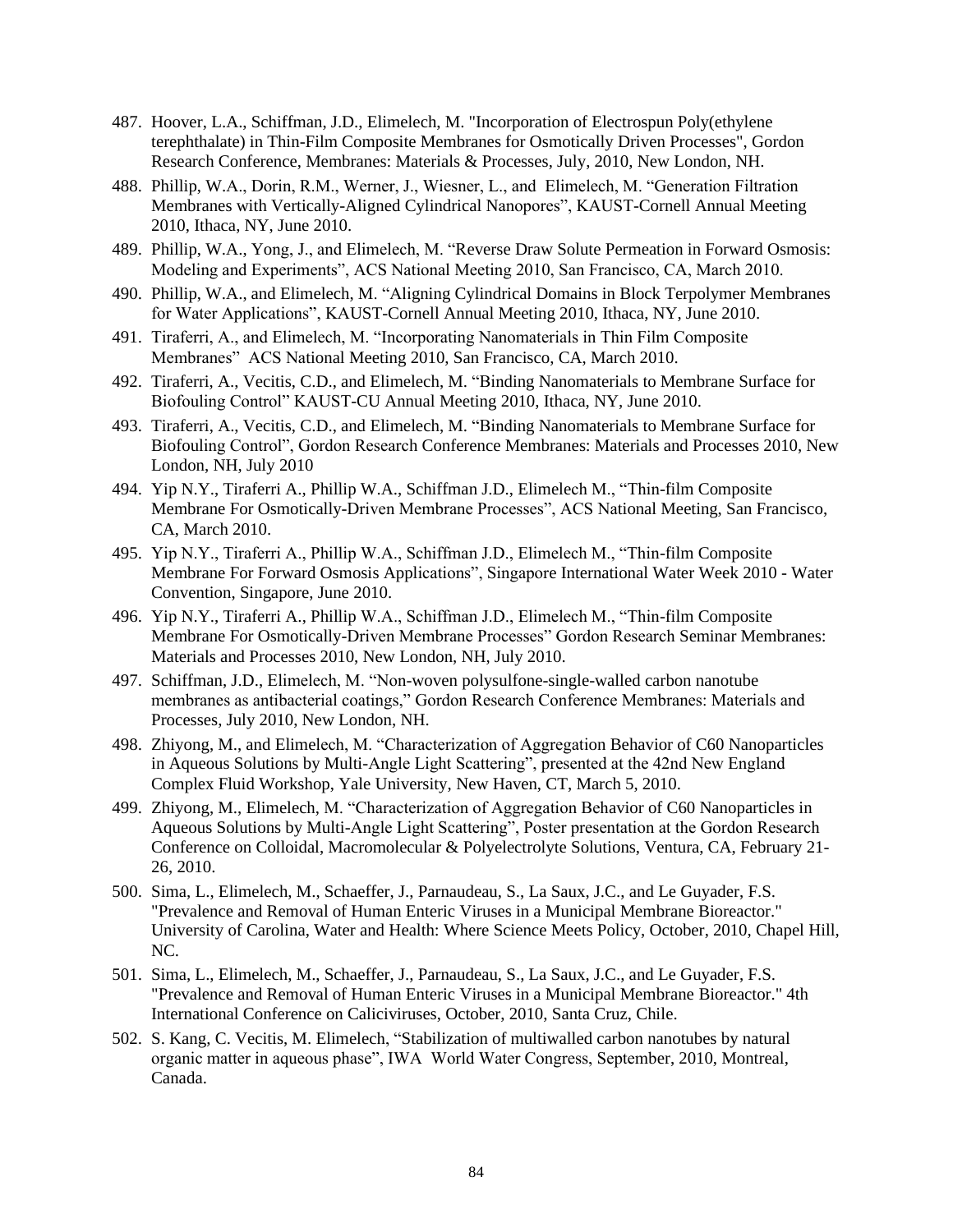- 503. Mauter, M. S.; Elimelech, M.; Osuji, C. O. "Vertical Alignment of Single-Walled Carbon Nanotubes (SWNTs) in Polymer Membranes. Gordon Research Seminar, Membranes: Materials and Processes, Colby-Sawyer College, June 2010.
- 504. Mauter, M. S.; Elimelech, M.; Osuji, C. O. "Polymerizable lyotropic liquid crystalline matrix for magnetic alignment of nanorods and nanotubes in polymer thin films. American Chemical Society, 84th Colloid and Surface Science Symposium, Akron, 2010.
- 505. Mauter, M. S.; Elimelech, M.; Osuji, C. O. "Templated alignment of single-walled carbon nanotubes in polymer films. American Chemical Society, 239th National Meeting, San Francisco, 2010.
- 506. Mauter, M. S.; Elimelech, M., Single-walled carbon nanotube (SWNT) composite membranes for reduction of biofouling in water treatment. American Chemical Society, 239th National Meeting, San Francisco, 2010.
- 507. Kim, C., Lee, S. Boo, C., Oh, Y., Hong, S., Hur, H., and Elimelech, M. "Osmotic Backwashing for Forward osmosis", 3rd IWA Asia Pacific Young Water Professionals Conference Achieving Sustainable Development in the New Era, 21-24 November, 2010, Singapore.
- 508. Boo, C., Lee, S., Kim, C., Oh, Y., Hong, S., Elimelech, M., "Colloidal Fouling in Forward Osmosis: Role of Reverse Diffusion in Colloidal Fouling", The 3rd International Desalination Workshop, Nov 3-6, 2010, Jeju, Korea
- 509. Kim, C., Lee, S., Boo, C., Elimelech, M., Hong, S., "Comparison of boron rejection behaviors in forward and reverse osmosis systems", IWA MTWR 2010, Oct 18-22, 2010, Istanbul, Turkey.
- 510. Boo, C., Lee, S., Kim, C., Choi, S., Elimelech, M., Hong, S., "Investigation of fouling layer characteristics in forward and reverse osmosis systems", MDIW(Membrane in Drinking and Industrial Water Treatment), June 27-30, 2010, Trondheim, Norway.
- 511. Kim, C., Lee, S., Boo, C., Elimelech, M., Hong, S., "Comparison of solute rejection behaviors in forward and reverse osmosis systems", (Poster) MDIW(Membrane in Drinking and Industrial Water Treatment), June 27-30, 2010, Trondheim, Norway.
- 512. Lee, E., Kuk, J., Lee, S., Ko, K.B., Hong, S., Elimelech, M., "Determination of chemical surface heterogeneity of RO membranes by dynamic hysteresis as well as atomic force microscopy(AFM) and its relation to membrane fouling", MDIW(Membrane in Drinking and Industrial Water Treatment), June 27-30, 2010, Trondheim, Norway.
- 513. Boo, C., Lee, S., Elimelech, M., Hong, S.," Reversibility of Membrane Fouling in Forward Osmosis (FO) for Wastewater Reclamation", (Poster), IWA DEWATS Conference, March 23-26, 2010, Surabaya, Indonesia.
- 514. Elimelech, M. (invited) "The Future of Seawater Desalination", Seminar at Eawag, Swiss Federal Institute of Aquatic Science and Technology, Dübendorf, Switzerland, December 9, 2011.
- 515. Elimelech, M. (invited) "The Future of Seawater Desalination", Seminar, Department of Civil and Environmental Engineering, Pennsylvania State University, November 30, 2011.
- 516. Elimelech M. (plenary) "The Promise of Forward Osmosis", 6th IWA Specialist Conference on Membrane Technology for Water & Wastewater Treatment, Aachen, Germany, 4-7 October 2011.
- 517. Elimelech M. (invited) "Science and Technology for Sustainable Water Supply", The 33rd Annual Chemical Engineering Graduate Student Association (ChEGSA) Symposium, Carnegie Mellon University, September 15-16, 2011.
- 518. Elimelech M. (invited) "Research on Technological Solutions to Global Water Scarcity", Yale University Council Committee on Technology Transfer September 9, 2011.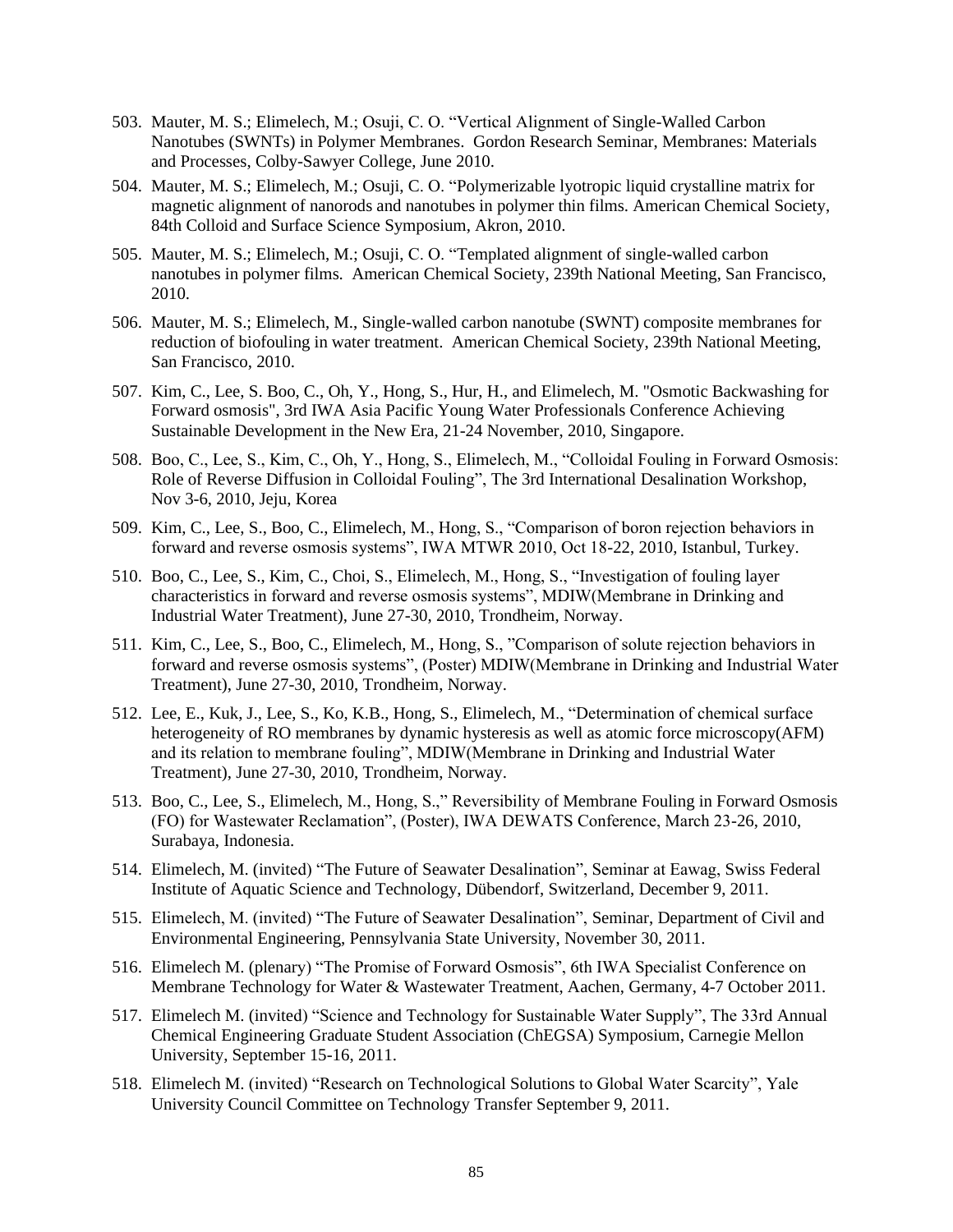- 519. Elimelech M. (keynote) "The Future of Seawater Desalination: Energy, Technology, and the Environment", 1st International Conference on Green Environmental Technology, Korean Society of Environmental Engineers, Busan, Korea, August 21-24, 2011.
- 520. Elimelech M. (invited) "The Future of Seawater Desalination: Energy, Technology, and the Environment", Korea Institute of Science and Technology (KIST), August 17, 2011, Seoul, Korea.
- 521. Elimelech M. (award lecture) "Science and Technology for Sustainable Water Supply", Simon W. Freese Environmental Engineering Award Lecture, May 26, 2011, Palm Springs, California.
- 522. Elimelech M. (invited) "Prospects and Challenges of Desalination", Symposium on Technology and R&D in Water, The National Bureau of Economic Research, Cambridge, MA, April 26, 2011.
- 523. Elimelech M. (invited) "Binding Nanomaterials to Thin-Film Composite Membranes to Tailor Surface Properties", The Eighth U.S.-Korea Forum on Nanotechnology: Nanotechnology for Sustainability, Pasadena, CA, USA, April 4 & 5, 2011.
- 524. Mauter, M.S. and Elimelech, M. Nanomaterials for Membrane-Based Water Treatment Applications. IWA Nano and Water, Monte Verita, Switzerland, 2011.
- 525. Mauter, M.S., Wang, Y., Giannelis, E., Osuji, C., and Elimelech, M. Antifouling Ultrafiltration Membranes via Post-Synthesis Grafting of Biocidal Nanomaterials. Advances in Materials and Processes for Polymeric Membrane Mediated Water Purification, ACS Division of Polymer Chemistry, February 27-March 2, 2011, Asilomar Conference Grounds, Pacific Grove, CA.
- 526. William A. Phillip, Rachel Mika Dorin, Joerg Werner, Eric M.V. Hoek, Ulrich Wiesner and Menachem Elimelech, "Self-Assembled Block Polymers Used as Water Filtration Membranes" Gordon Research Conference Membranes: Materials and Processes 2010, New London, NH. Poster Presentation, February 2011.
- 527. William A. Phillip, Rachel Mika Dorin, Joerg Werner, Eric M.V. Hoek, Ulrich Wiesner and Menachem Elimelech, "Tuning Structure and Properties of Graded Triblock Terpolymer-Based Mesoporous Films" AIChE National Meeting 2011, Minneapolis, MN. Speaker October 2011.
- 528. William Phillip, Jui Shan Yong, Menachem Elimelech, "Permeation of Interacting Solutes In Forward Osmosis" AIChE National Meeting 2011, Minneapolis, MN. Speaker October 2011
- 529. Boo, C., Kim, D., Kim, Y., Lee, S., Elimelech, M., Hong, S. Collodial fouling in forward osmosis (FO): Abnormal behavior of silica colloidal particles\_Water & Innovation water Technology, Oct, 2011, Aquatech, Amsterdam, Netherlands.
- 530. Schiffman, J.D., Wang, Y., Giannelis, E.P., Elimelech, M., "Antibacterial Activity of Composite Electrospun Polysulfone Mats Featuring Biocidal Nanomaterials", 85th ACS Colloid & Surface Science Symposium, June 2011, Montreal, Quebec, Canada.
- 531. Schiffman, J.D., Wang, Y., Giannelis, E.P., Elimelech, M., "Electrospun Polysulfone Mats Using Biocidal Nanomaterials". AIChE Annual Meeting, October 2011, Minneapolis, MN.
- 532. Schiffman, J.D., Zodrow, K.R., Elimelech, M., "Biofilm Reduction by Carvacrol and Cinnamaldehyde Incorporated into Poly(Lactide-co-glycolide) (PLGA) Thin Films" MRS Fall Meeting, November 2011, Boston, MA.
- 533. Meng, Z., and Elimelech, M., "Aggregation Profile and Fractal Dimension Evolution of Aggregates of C60 Nanoparticles (FNPs) and Single-Walled Carbon Nanotubes (SWNTs)", 85th ACS Colloid & Surface Science Symposium, June 2011, Montreal, Quebec, Canada.
- 534. Hoover, L. A.; Schiffman, J. D.; Elimelech, M., "Fabrication of thin-film composite membranes on electrospun poly(ethylene terephthalate) (PET) for engineered osmosis" Oral presentation at the 21st Annual Meeting of the North American Membrane Society, June 4-8, 2011, Las Vegas, NV.